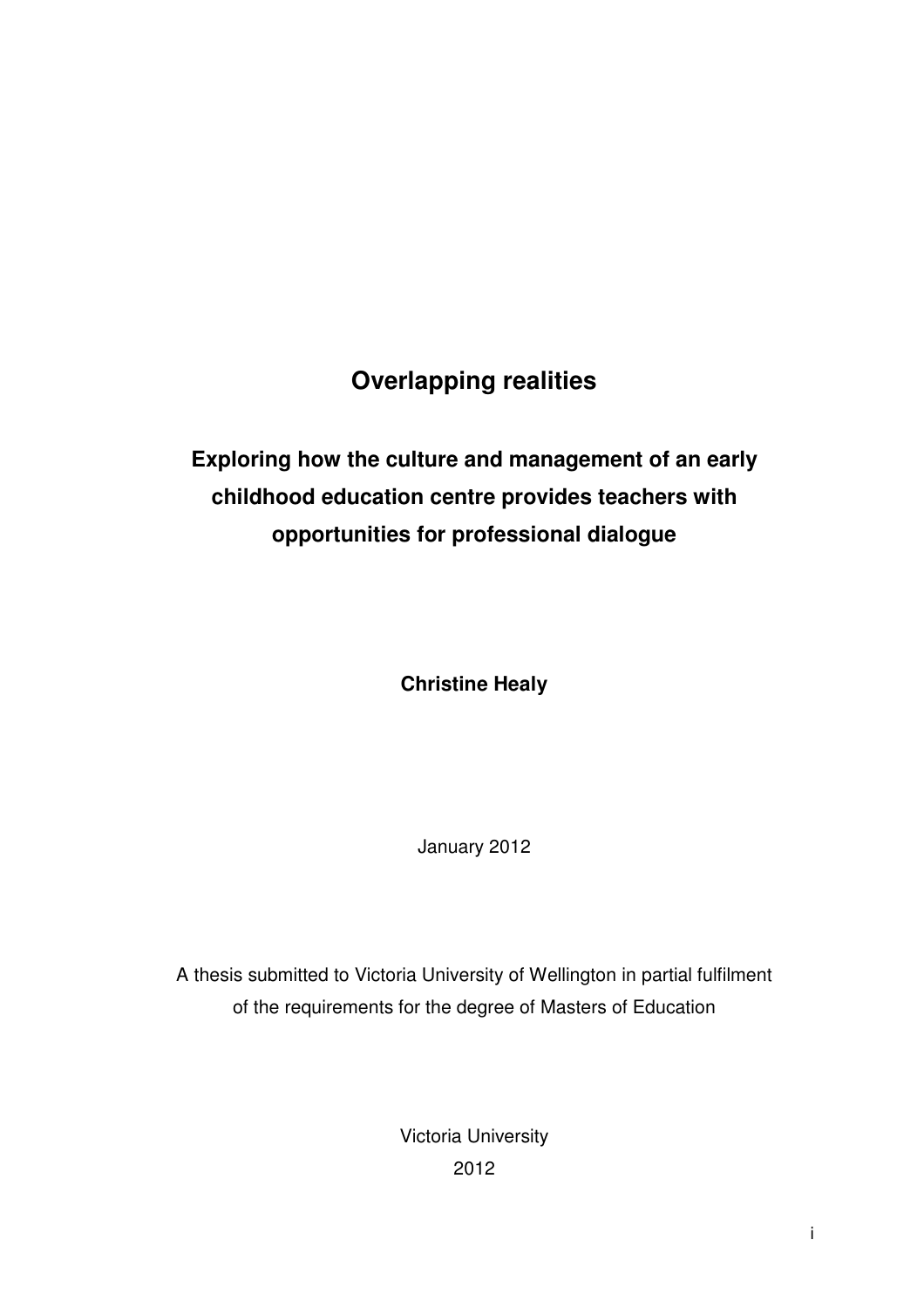## **Abstract**

This research project investigated teachers' use of professional dialogue in one EC education centre in New Zealand. The qualitative case study highlighted the teachers' understanding of professional dialogue, the perceived purposes for professional dialogue and the cultural and organisational opportunities for professional dialogue.

The theoretical understanding of dialogue was drawn from educational and organisational literature. The term professional dialogue was also supported in the literature and captured the identity and ethos of the EC teachers' role as a professional.

Cultural historical activity theory was the conceptual framework which informed the methodology and was used for the data analysis. Multiple perspectives were acknowledged in a collective understanding of professional dialogue.

The research found that issues of time are important: the timing of the dialogical space and the lack of time for professional dialogue. In addition, opportunities for professional dialogue within an education centre are limited, social and ad hoc conversations support a team approach to professional dialogue, and the presence of student teachers enhance teachers' professional dialogue.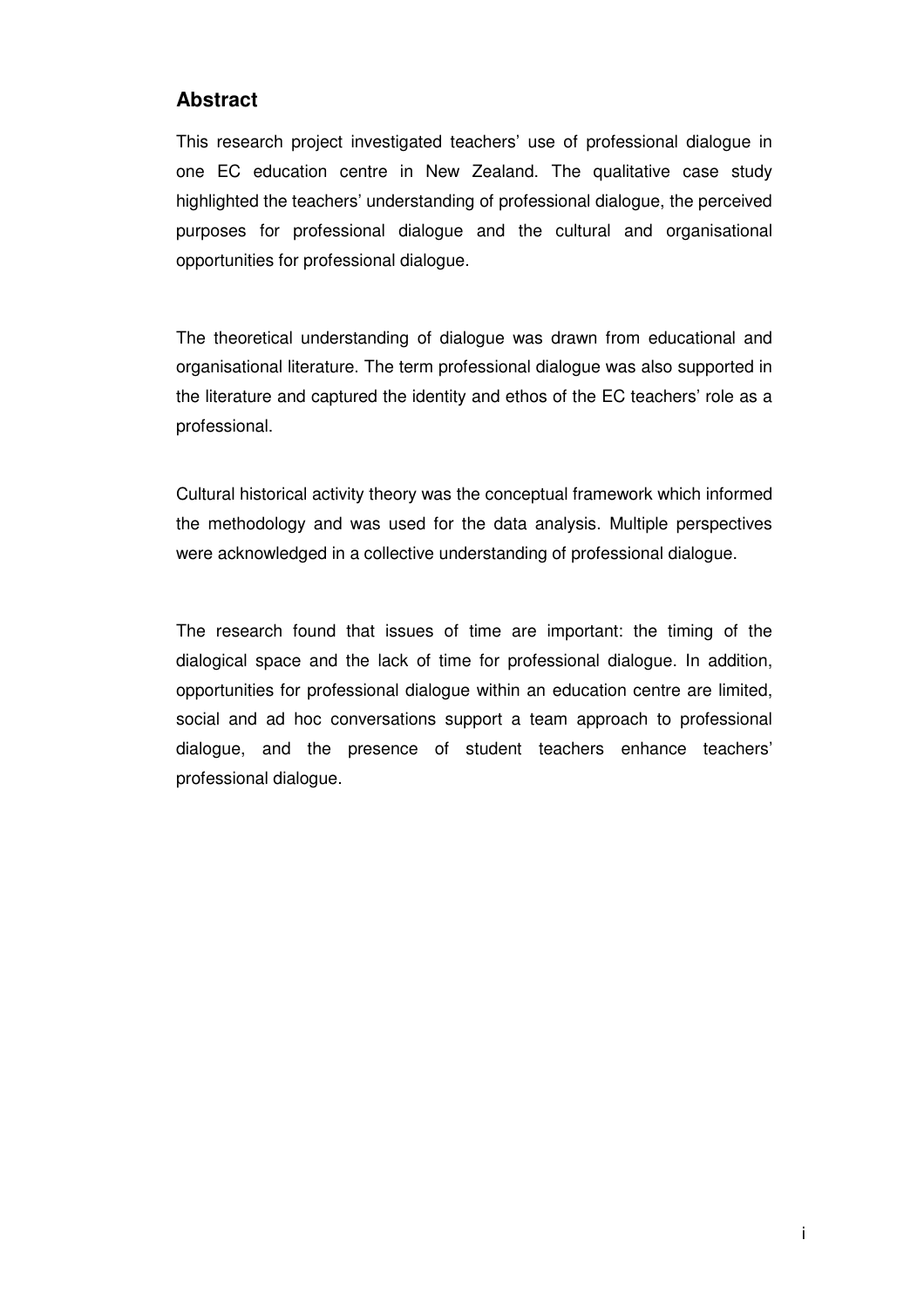# **Acknowledgements**

There are many people who have supported me in this journey and have contributed in some way to this report. I wish to thank the teachers and management at Pohutukawa Early Learning Centre who made this research project possible, gave their time and shared their stories.

I wish to thank my supervisors. Sophie Alcock, who got me started, provided a way ahead; Sarah Te One who kicked started the accelerator and my writing and Sue Cherrington who saw me through the last few months and the completion of this project. You have all contributed to this thesis and your experience and expertise has been invaluable.

To Jeff, my husband, my thanks for cooking the meals and keeping our "home fires burning"; my sons, their partners and my grandchildren who all offered support and technical help when needed. They gave me the courage to keep going and to complete this thesis. My extended family of brothers and sisters, nieces and nephews and in-laws have jollied me along, asked questions and shown an interest.

I wish to thank my work colleagues and friends; in particular, Gillian, Kate, Lynda and Barbara who kept me focused and provided support when the way forward seemed impossible.

My final thanks to Sharon who transcribed the tapes and calmed my technology dilemmas.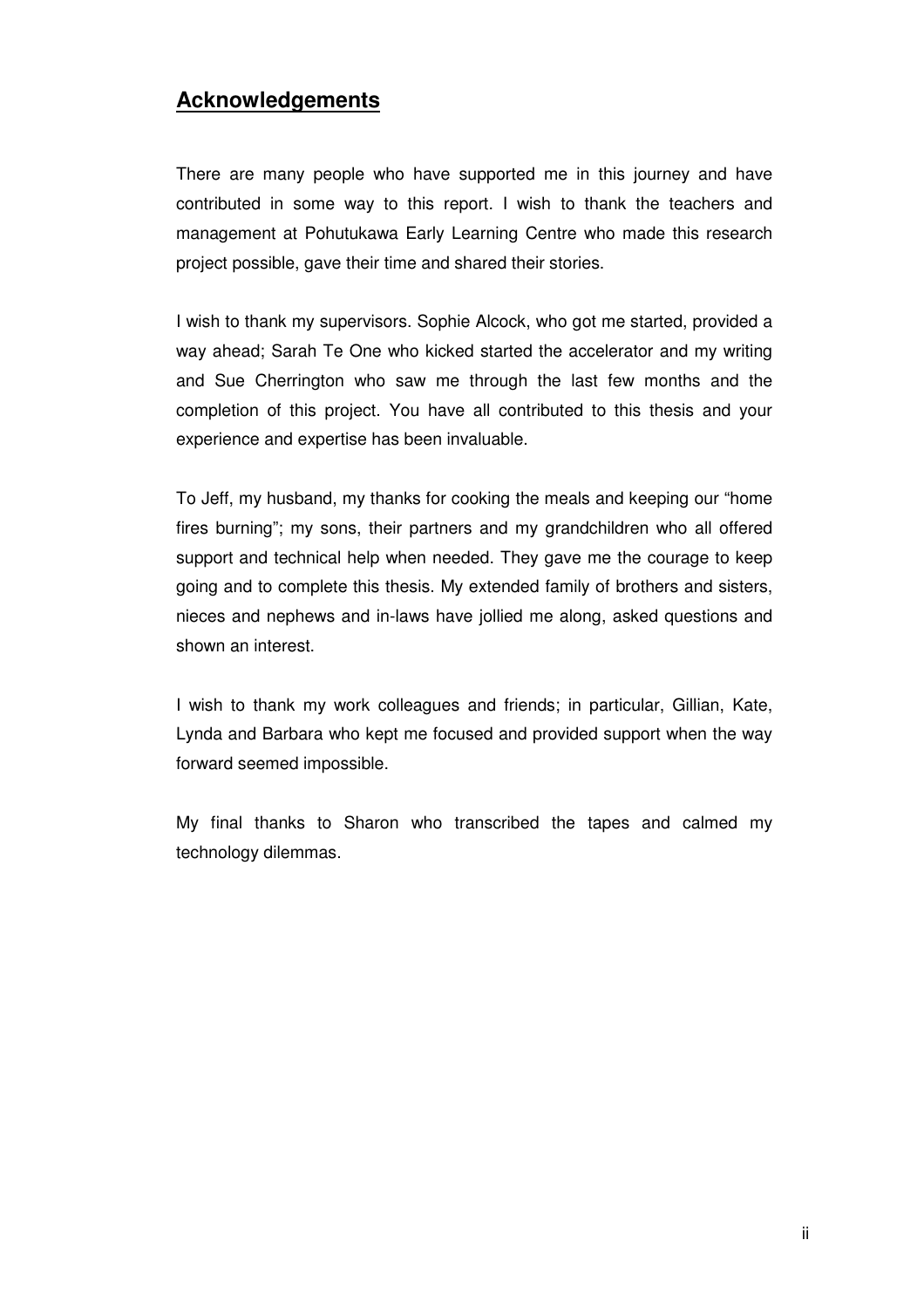# **Table of Contents**

## **CHAPTER ONE: INTRODUCTION**

#### **CHAPTER TWO: LITERATURE REVIEW**

## **CHAPTER THREE: METHODOLOGY**

| 3.1.2 Constructivist Interpretive paradigm 29 |  |
|-----------------------------------------------|--|
|                                               |  |
|                                               |  |
|                                               |  |
|                                               |  |
|                                               |  |
|                                               |  |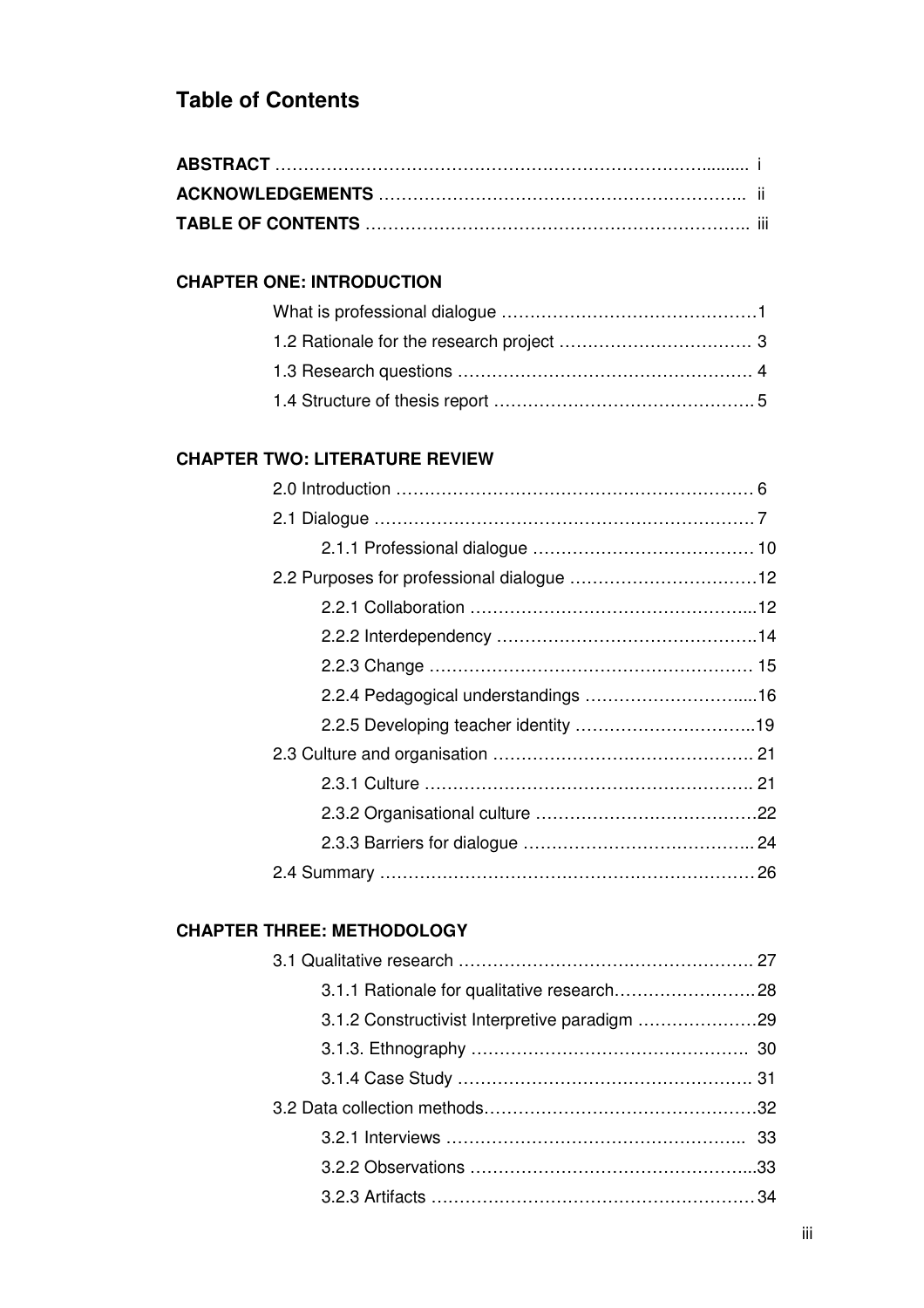| 3.7.1 Cultural historical activity theory (CHAT) 43 |  |
|-----------------------------------------------------|--|
|                                                     |  |
|                                                     |  |
|                                                     |  |
| 3.7.5 CHAT - data analysis framework 46             |  |
|                                                     |  |
|                                                     |  |
|                                                     |  |
|                                                     |  |

# **CHAPTER FOUR: TEACHERS DEFINE THEIR UNDERSTANDINGS OF PROFESSIONAL DIALOGUE**

| 4.1 Teachers' understandings of professional dialogue 52 |  |
|----------------------------------------------------------|--|
|                                                          |  |
|                                                          |  |
|                                                          |  |
|                                                          |  |
|                                                          |  |
|                                                          |  |
|                                                          |  |
| 4.2.1 Organisational and pedagogical matters67           |  |
| 4.2.2 Change and improvement in teaching practices  70   |  |
|                                                          |  |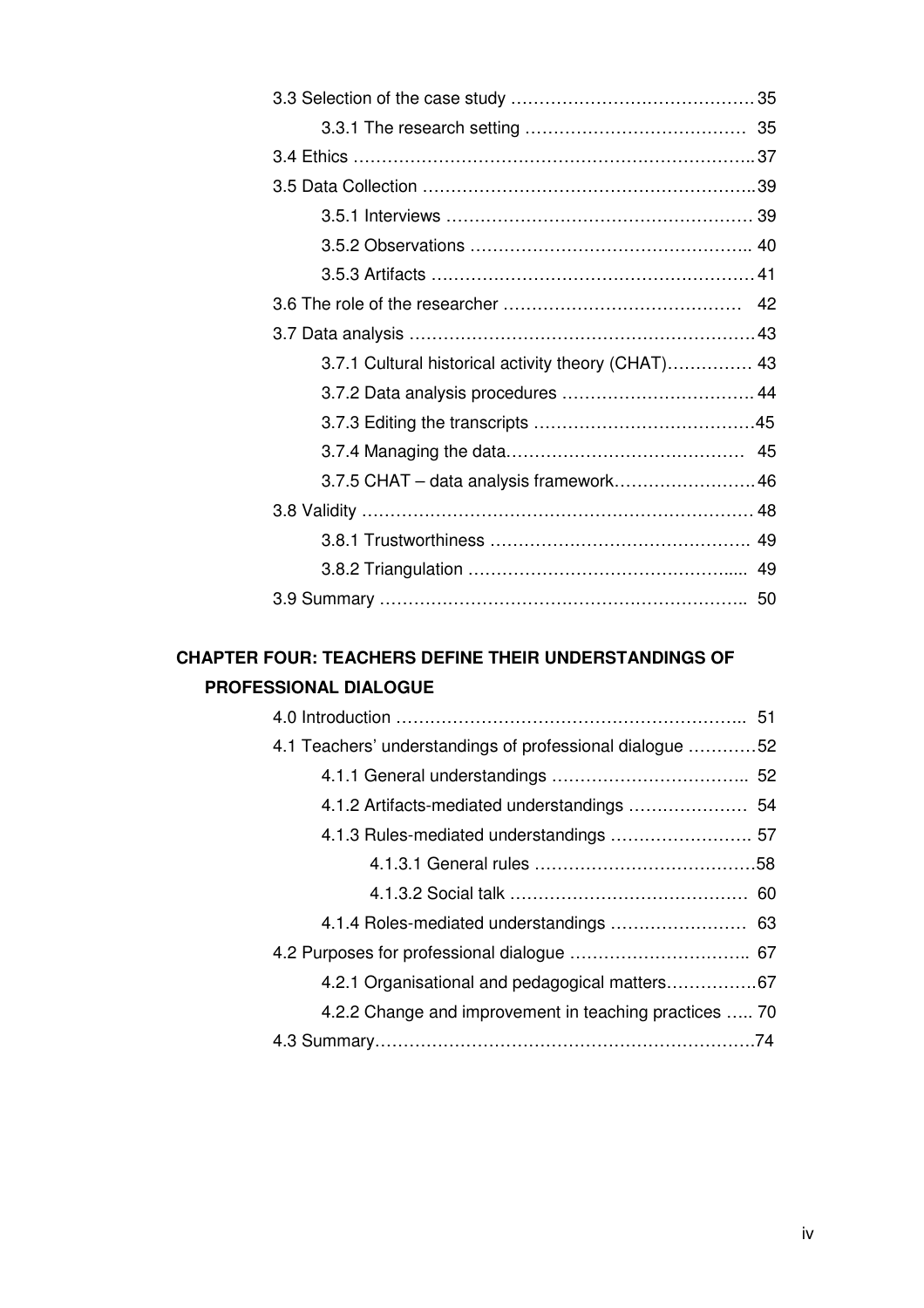## **CHAPTER FIVE: OPPORTUNITIES AND SUPPORT FOR PROFESSIONAL DIALOGUE**

| 5.2.2 Time and busyness within staff meetings             | -84 |
|-----------------------------------------------------------|-----|
|                                                           |     |
|                                                           |     |
|                                                           |     |
| 5.5.1 Student enquiry generates professional dialogue  95 |     |
|                                                           |     |
|                                                           |     |

# **CHAPTER 6: DISCUSSION AND POSSIBLE DIRECTIONS**

| 6.1 Understandings of professional dialogue 106              |
|--------------------------------------------------------------|
|                                                              |
|                                                              |
|                                                              |
|                                                              |
|                                                              |
| 6.3.4 Time – a barrier for professional dialogue  114        |
| 6.4 Organisational culture provides opportunities for        |
|                                                              |
| 6.5 Cultural historical activity theory (CHAT) – a framework |
|                                                              |
|                                                              |
|                                                              |
|                                                              |
|                                                              |
|                                                              |
|                                                              |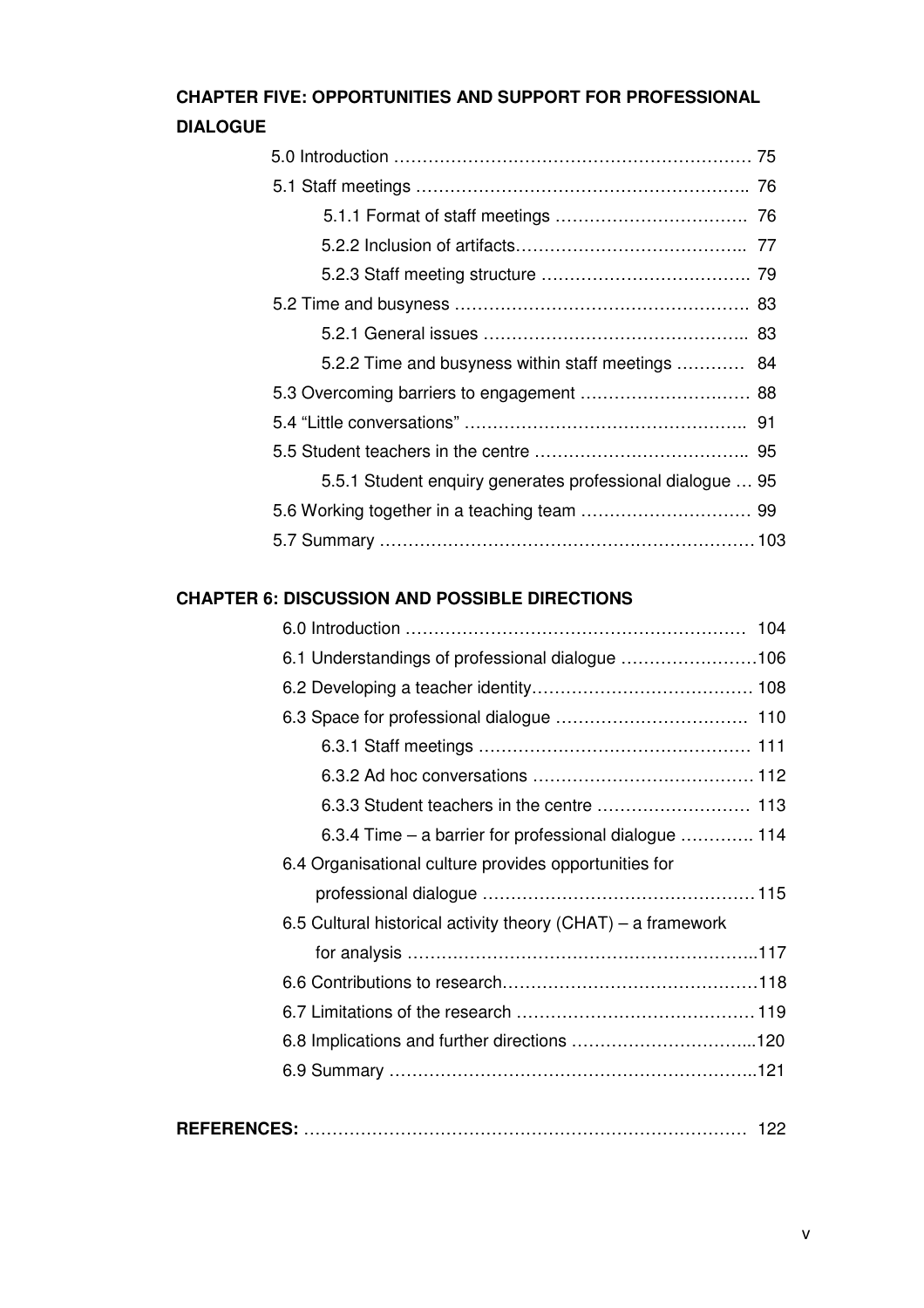# **APPENDICES:**

| <b>Appendix A:</b> Guide for interview questions and journal suggestions  134     |  |
|-----------------------------------------------------------------------------------|--|
| <b>Appendix B:</b> Letter of introduction to the centre and request for entry 135 |  |
| <b>Appendix C:</b> Information sheet for manager and teachers 136                 |  |
| <b>Appendix D:</b> Consent form for the manager and the teachers 138              |  |
| <b>Appendix E:</b> Transcriber's confidentiality agreement 139                    |  |
|                                                                                   |  |

## **LIST OF TABLES:**

| Table 3.1: Teaching staff at Pohutukawa Early Learning Centre36 |  |  |
|-----------------------------------------------------------------|--|--|
|-----------------------------------------------------------------|--|--|

## **LIST OF FIGURES**

| <b>Figure 3.1:</b> Figure 1.2 A complex model of an activity system |  |
|---------------------------------------------------------------------|--|
| (Engeström, 1999a, p.31) (Reproduced from the original)46           |  |
|                                                                     |  |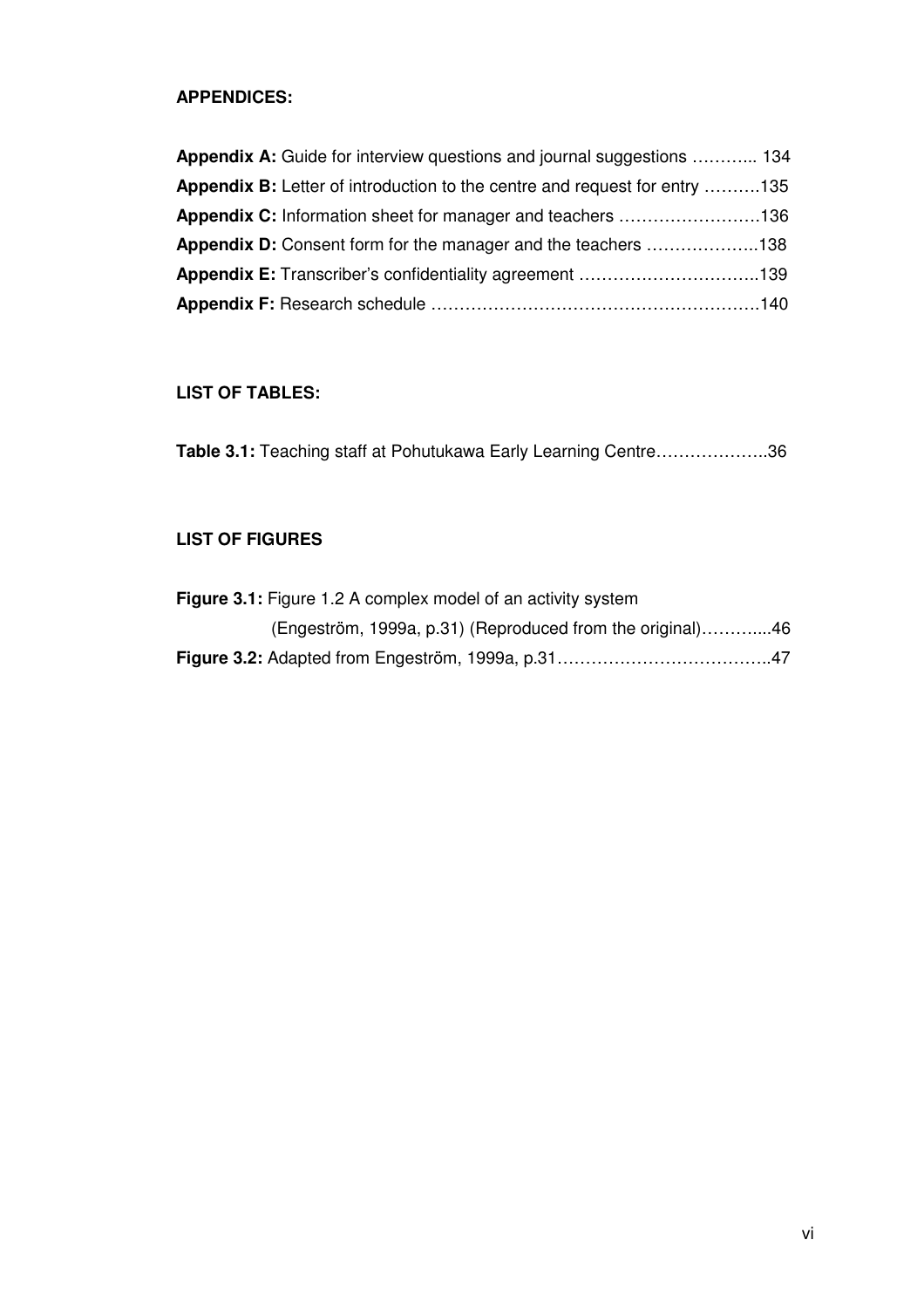# **Chapter 1**

# **Introduction**

## 1.1 What is professional dialogue?

Dialogue was a term which became apparent to me in the literature I was reading and within my conversations with teachers and other professional colleagues. I was interested in how dialogue impacted on early childhood (EC) teaching and whether it made a difference for EC teachers' practice. I wondered about the significance of the term and the relationship with EC teachers' conversations within early childhood education (ECE) centres. I wanted to know if Carlina Rinaldi's assertion of the importance of dialogue was true for EC teachers in New Zealand:

It is of absolute importance. It is an idea of dialogue not as an exchange but as a process of transformation where you lose absolutely the possibility of controlling the final result. And it goes to infinity, it goes to the universe, you can get lost. And for human beings nowadays and for women in particular, to get lost is a possibility and a risk, you know. (Rinaldi, 2006, p.184).

During the preparation for this research project it became apparent the word dialogue may not capture the focus of the study. I decided to use the term professional dialogue which was increasingly used in the literature. Professional dialogue denoted greater emphasis on the content of the EC teacher's dialogue and suggested some content was more professional than others. I wanted to investigate the way teachers had professional dialogue with each other, the time they had to dialogue and the organisational and cultural affordances which made it possible or made it difficult for teachers to have professional dialogue with each other.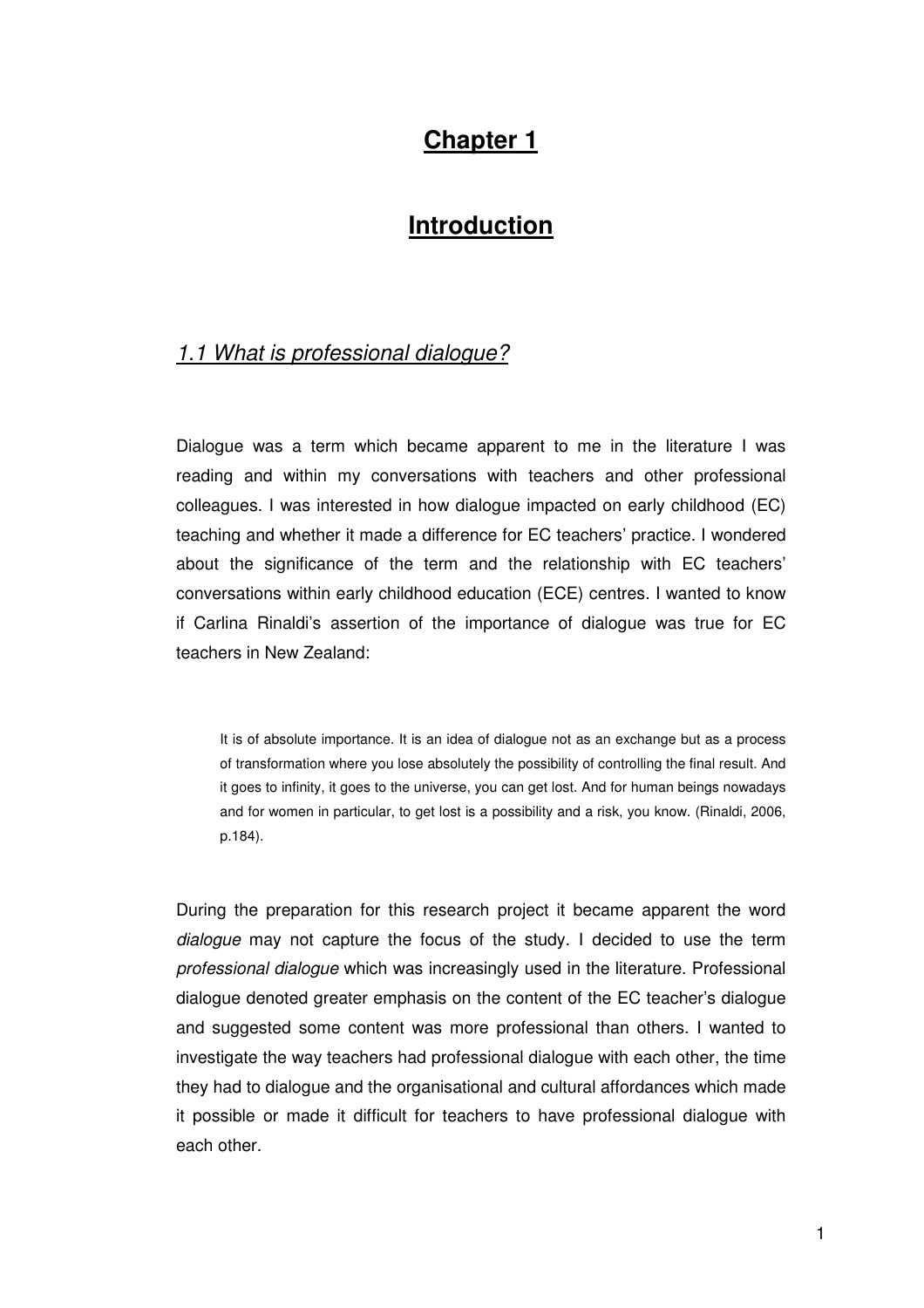I called the project "Overlapping realities". I sought to capture the teachers' voices within the context of the education and care centre. Literature I was reading offered constructs of teachers' professional dialogue and I wondered how this equated with the teachers' reality within the ECE centre. Lastly I wanted to understand how the organisation and the culture of the education and care centre affected opportunities and support for the teachers' engagement in professional dialogue.

This research project was undertaken during a change of political emphasis in ECE in New Zealand. The National Party had entered their first term of government since 1996 (Dalli, 2010). Subsequently the policy direction of the strategic plan Pathways to the Future; Ngā Huarahi Arataki (Ministry of Education, 2002) altered (Dalli, 2010). The world had plunged into an economic crisis and New Zealand was not immune to the fallout. This resulted in the euphoria of 20 hours free education for  $3 - 5$  year olds being tempered by decreased Government funding through a changed policy focus (Connell, 2010). The government reduced the targets for qualified teachers in ECE centres from 100% qualified to 80% (Dalli, 2010) resulting in the removal of the higher funding bands. The Early Childhood Education Taskforce was commissioned, produced a report in June 2011 and gave recommendations (Mintrom, 2011). At the time of writing the National Government has re-entered parliament for a second term. The government has not confirmed if they will implement the Taskforce's recommendations and if they do what changes will result for the ECE sector.

Changes to accountability processes have also occurred. After much consultation new regulations and licensing criteria emerged in 2008. Relicensing of EC education centres by the Ministry of Education under the new regulations The Education (Early Childhood Services) Regulations (Ministry of Education, 2008) and Licensing Criteria for Early Childhood Education and Care Centres 2008 and Early Childhood Education Curriculum Framework (Ministry of Education, 2008) has begun and is to be completed by 2014. Education Review Office reviews of ECE centres continue on a triennial schedule.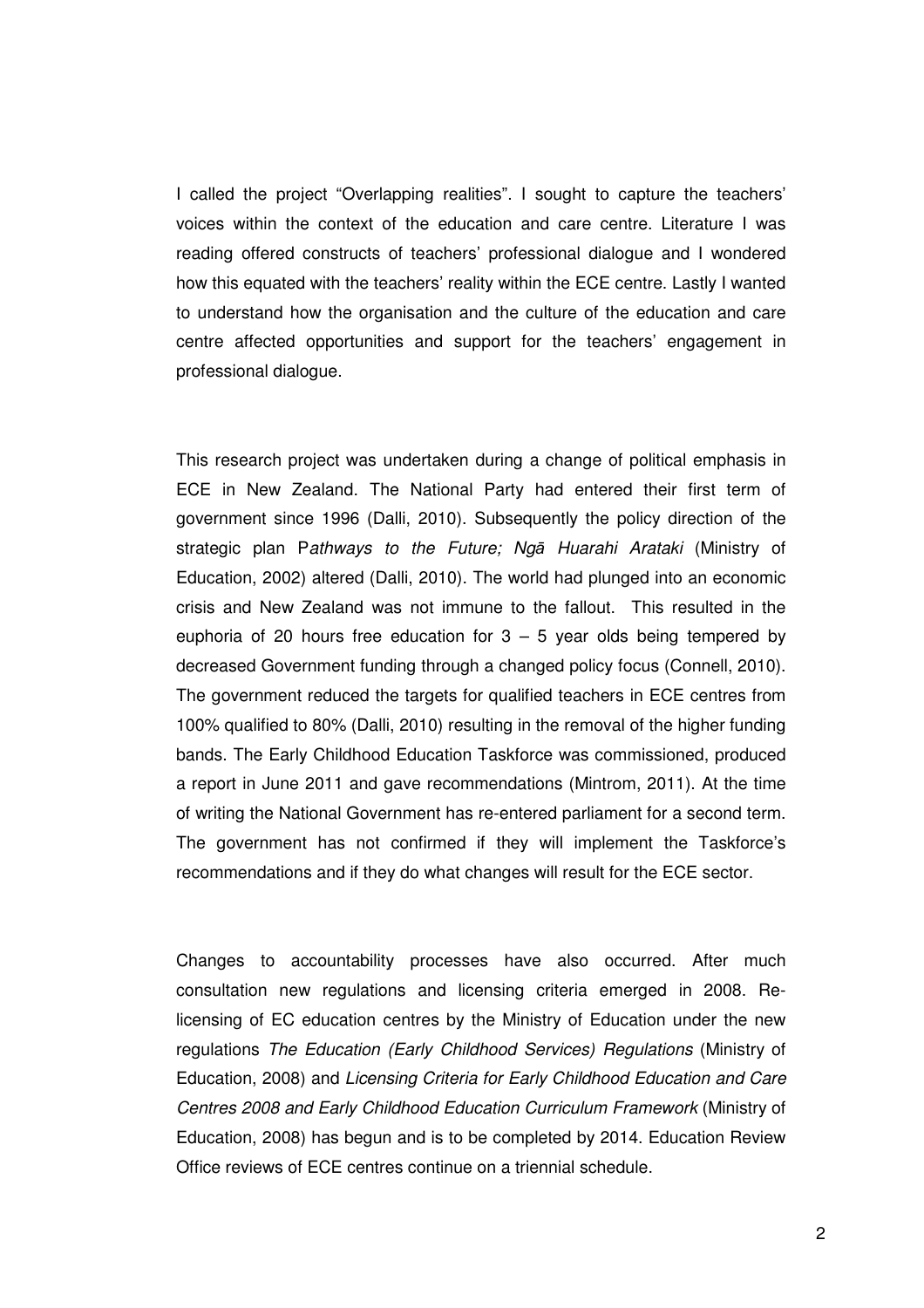# 1.2 Rationale for the research project

During my teaching career as an EC teacher, it was often difficult to find opportunities during the day for professional dialogue with my colleagues. As a facilitator of professional development contracts, in ECE centres, I had also experienced the challenges teachers faced in engaging with complex and new ideas. I found a teacher's ability to engage with professional development was often mirrored by how Management provided opportunities for teachers to have professional dialogue with others. More recently, as a Team Leader of several ECE centres, I am aware of the barriers in time and lack of opportunities for teachers to have professional dialogue with their colleagues.

My anecdotal evidence signified the increasing accountability for EC teachers to provide effective care and education for young children. This was sometimes in stark contrast to the teachers' working conditions. Centres' long opening hours and teachers' working rosters allowed little time to gather as a teaching team. This was often the norm within the ECE sector. Usually the manager, director or Head Teacher was also a teacher and their time for engagement with other teachers was limited. Non-contact<sup>1</sup> or professional time was sometimes minimal and often the first thing to be forfeited when staff were sick or numbers of qualified teachers were low. Staff meetings, the traditional times for gathering and meeting together, were usually held after work and at night. They were sometimes held infrequently (Mitchell & Brooking, 2010), otherwise monthly, fortnightly and more rarely weekly.

The title of the research project "Overlapping realities" reflected my experience of the anomalies of teachers' working conditions within an ECE centre. The rationale for the research project was an opportunity to explore these factors and their impact on the teachers' availability for, and engagement in, professional dialogue.

 $\overline{a}$ 1

Non-contact time is a term to denote teacher release time in an ECE centre in New Zealand.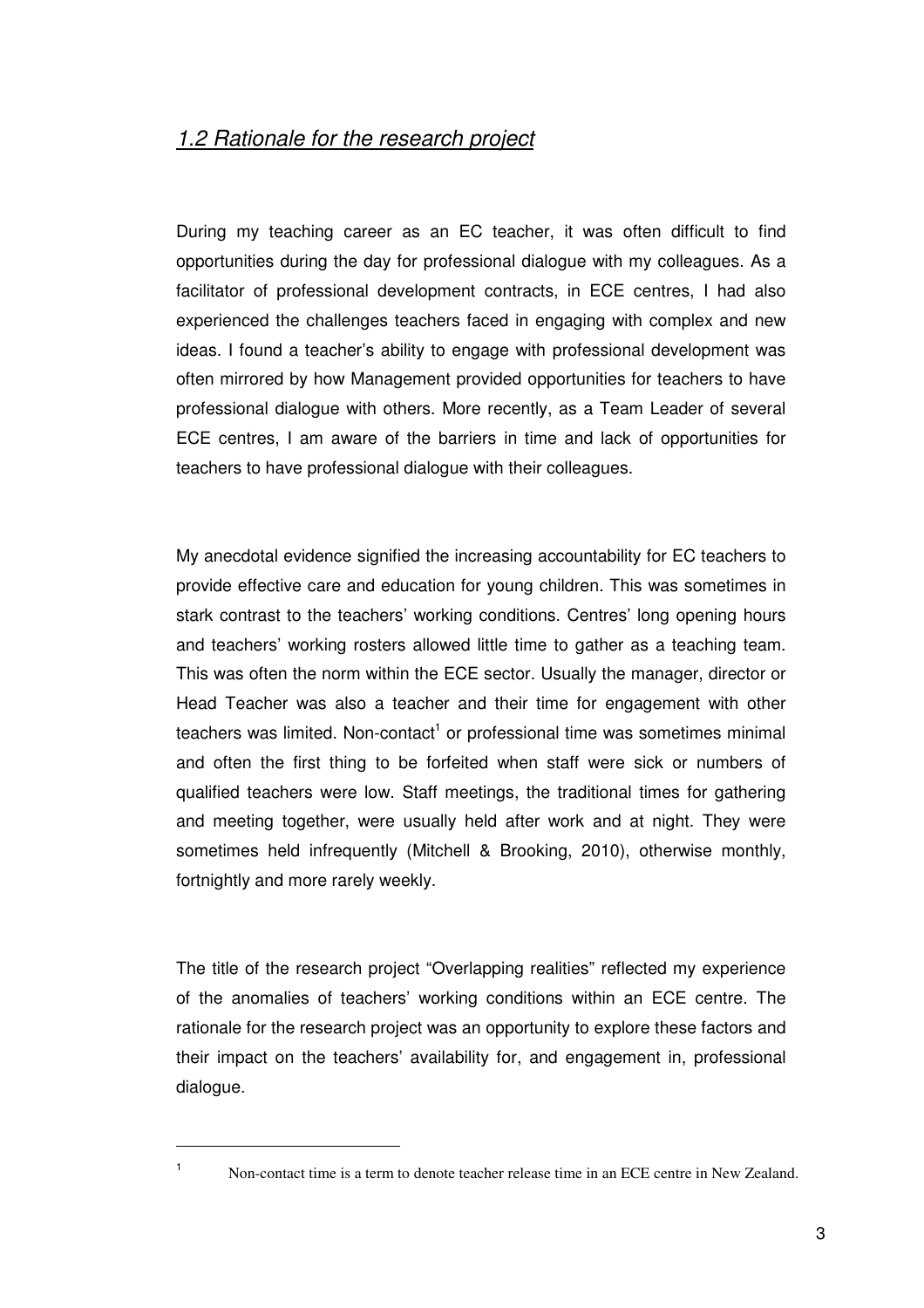In my search of the literature there seemed to be little research regarding teachers' professional dialogue in ECE centres. The educational research concerning dialogue was mainly focused on secondary or primary teachers and schooling. Although this gave some insight into the opportunities for professional dialogue it did not provide a New Zealand ECE perspective.

# 1.3 Research questions

The purpose of this study was to understand if teachers had opportunities and support for professional dialogue and how teachers understood the purpose for professional dialogue. The questions were:

- What are EC teachers' understandings of the purpose for professional dialogue?
- How does the culture of the ECE centre support EC teachers' engagement in professional dialogue with their colleagues?
- How does the organisation of the ECE centre support EC teachers' engagement in professional dialogue with their colleagues?

A qualitative case study was an appropriate methodological approach. The case study provided a description of the teachers' professional dialogue in an ECE centre. Chapter 3 outlines the methodology including data collection and analysis.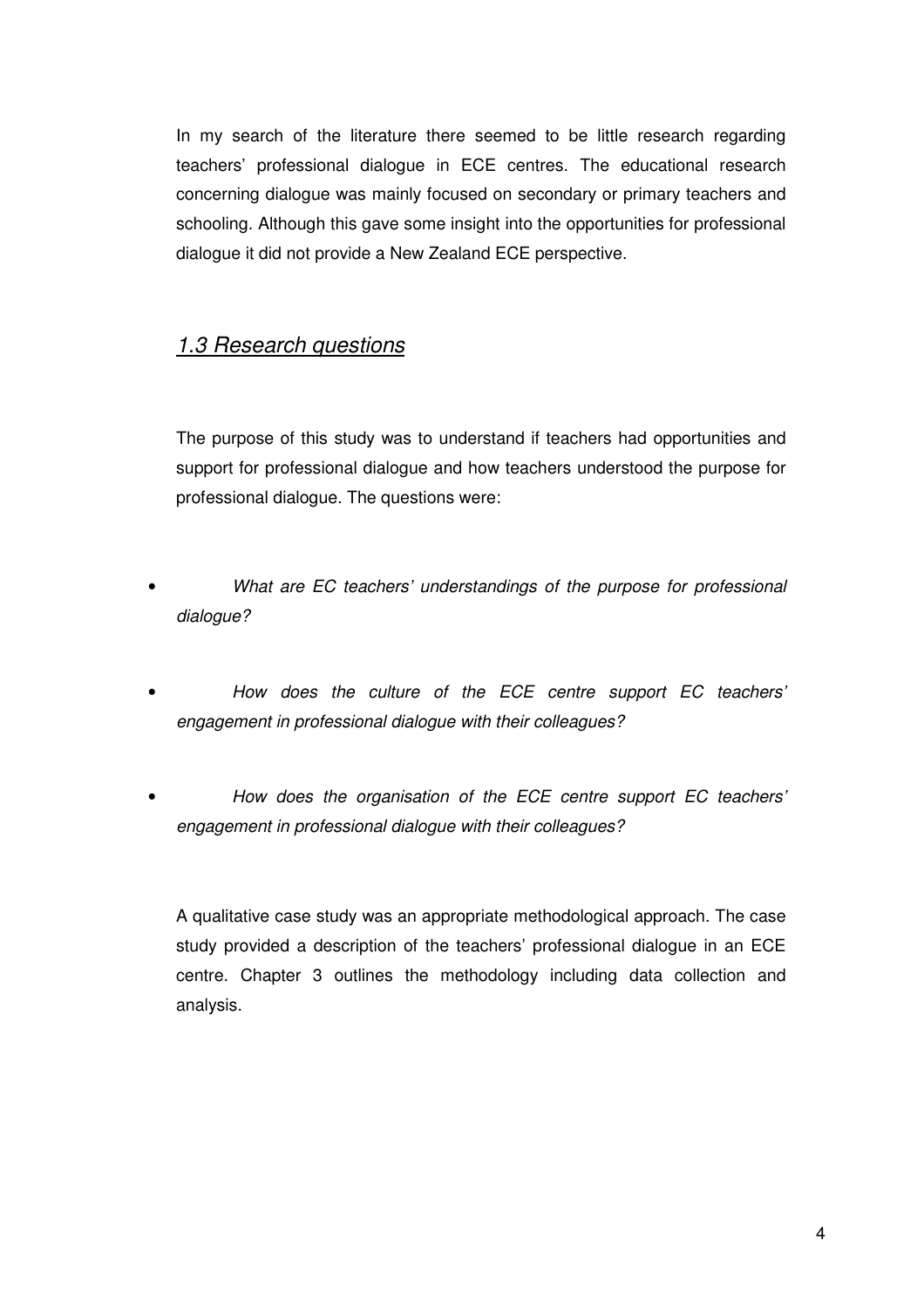## 1.4 Structure of thesis report

This first chapter has outlined the rationale for this research project. Chapter 2 is a review of the literature and research concerning dialogue and professional dialogue. The review draws on the influence of professional dialogue on teachers working as a team. The literature concerning a teacher's identity as a teacher is also included. The last section of the literature review focuses on culture and organisational culture and the opportunities for and barriers to professional dialogue.

Chapter 3 is the Methodology chapter. This chapter describes the methodology used for the qualitative case study. It outlines how the data was collected and analysed. Chapters 4 and 5 are the findings chapters. These chapters report the analysis of the data and the key findings of this project. Chapter 4 focuses on teachers' understandings of and purposes for professional dialogue. Chapter 5 focuses on the opportunities for and barriers to professional dialogue.

Chapter 6 is the discussion chapter. This chapter discusses the findings and connects with the broader field of research, identifies contributions and limitations and looks at possible future research options.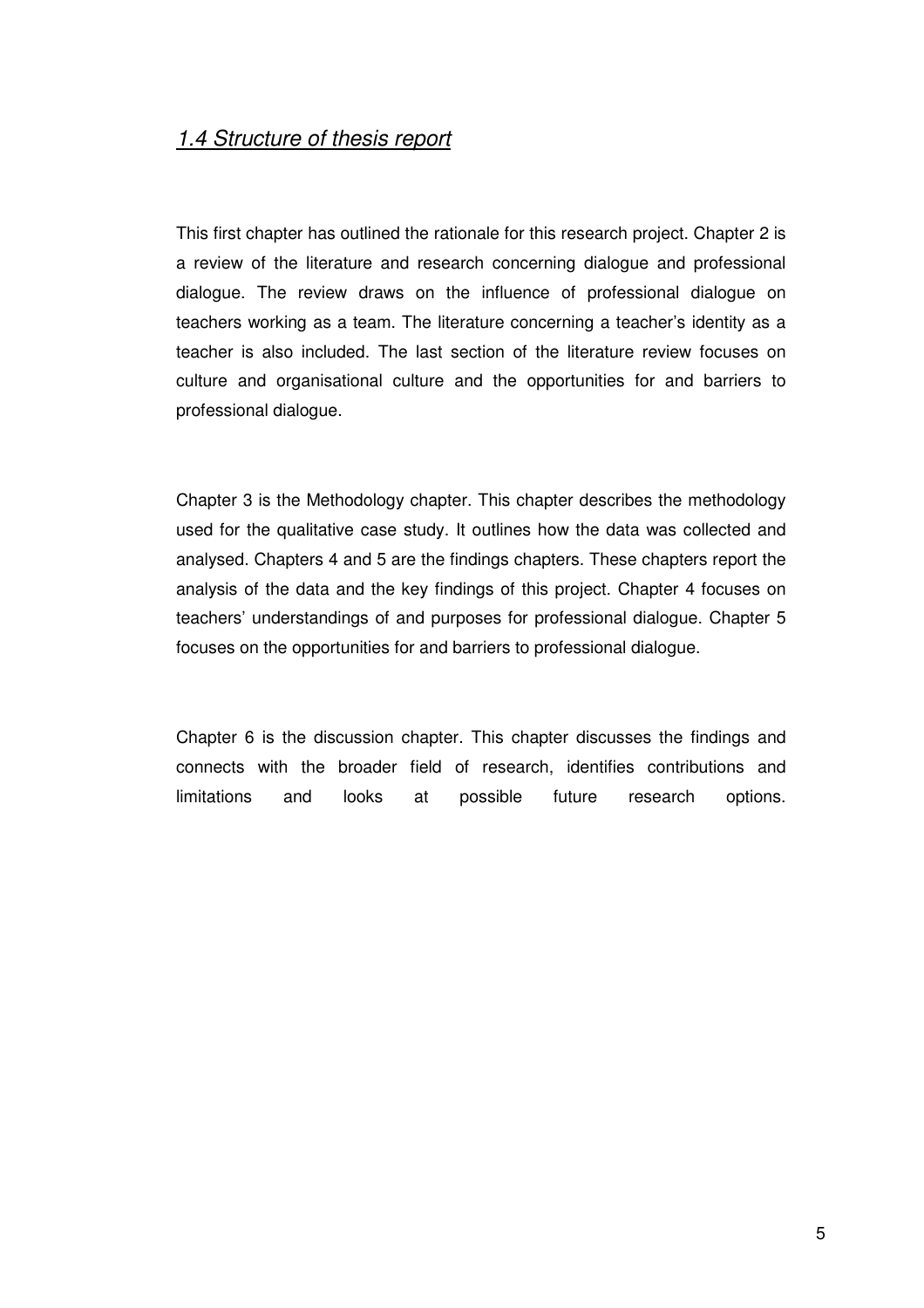# **Chapter 2**

## **Literature Review**

## 2.0 Introduction

A key focus for this research project was EC teachers' dialogue with others and how that dialogue is supported both culturally and organisationally within the ECE centre. In the literature dialogue between teachers is proposed as a contributing factor to teachers' understanding of teaching and learning (Grey, 2011; MacNaughton, 2005). Through dialogue a culture of inquiry (Nimmo and Park, 2009) and transformation (Rinaldi, 2006) may develop within a teaching and learning environment. Through dialogue a teacher's identity is fostered and their vulnerability exposed (Kelchtermans, 2005, 2009).

The term organisational culture (Schein, 2004) is depicted in the literature as the underpinnings of an organisation (Schein, 2004). The literature suggests that organisational culture has an impact on teaching and learning (Gibbons, 2005; Hatherly, 1999; McLeod, 2002), the community's view of the child (McLeod, 2002) and opportunities for teacher's professional learning (Fleet & Patterson, 2009; Grey, 2011). Teachers establish a learning environment where questioning and continuing to learn is fostered when critical and reflective dialogue is encouraged and supported (MacNaughton, 2005; Grey, 2011). Through dialogue teachers critique their relationships with others (MacNaughton, 2005) and encourage collaborative thinking (Hedges, 2007).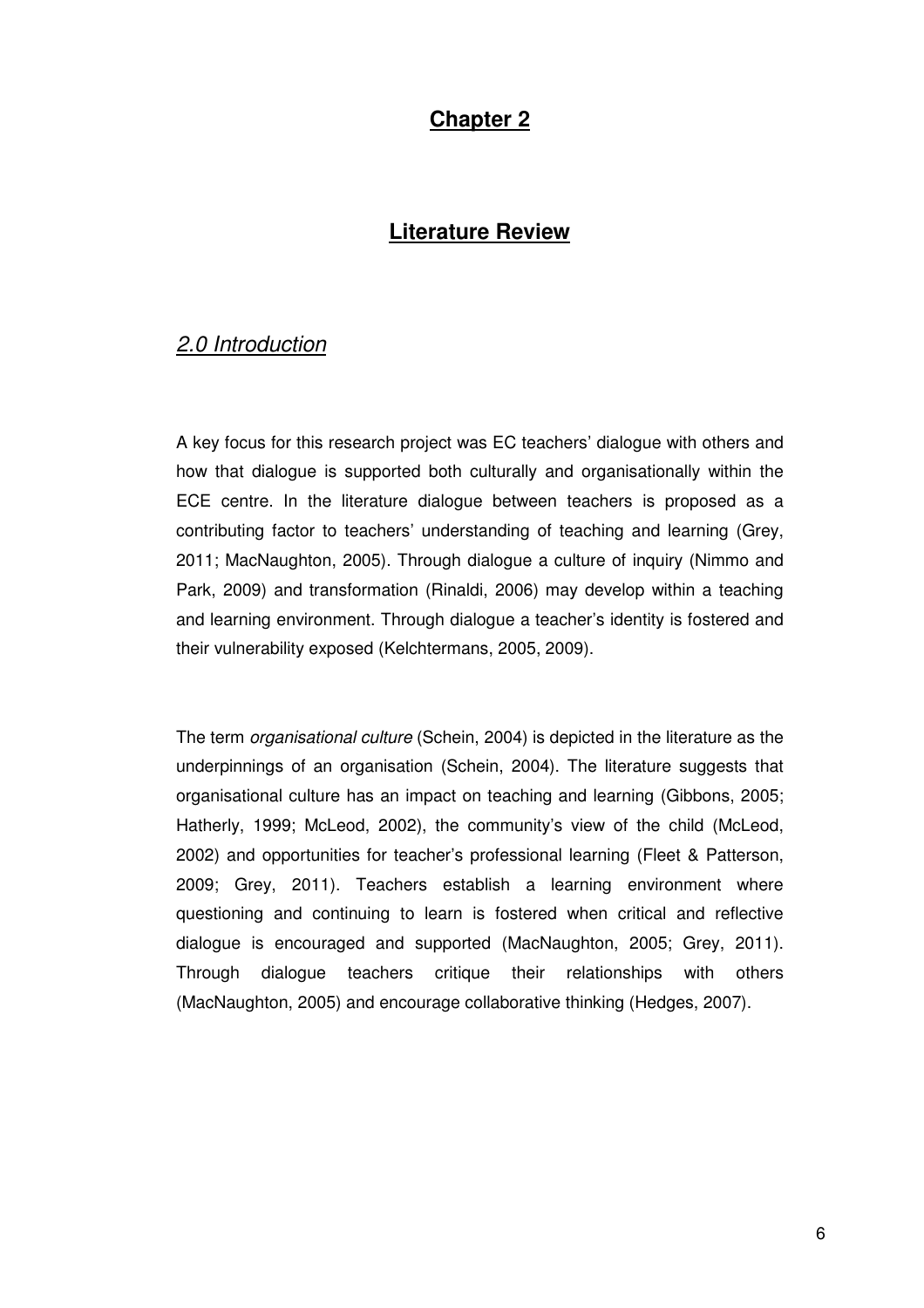## 2.1 Dialogue

For the purposes of this research project, the meaning of dialogue has been drawn from organisational and educational literature. Gergen, Gergen and Barrett (2004) suggest dialogue is more than an individual act through the expression of ideas and meaning. Dialogue as an interactive act with others is a means to meet "the service of social ends" (p.42). Gergen et al. (2004) highlight five key aspects of dialogue as: a public event; "historically and culturally situated" (p. 43); occurring through "joint-action" (Gergen et al. 2004, p. 42) between the actions of the speaker and the reaction of the listener; dialogue is undertaken both for "positive and negative" (p. 44) intentions; and the meaning and understanding of the dialogue are "contextually embedded" (Gergen et al. 2004, p.43).

Bakhtin (1981, 1986) explored the social and contextual nature of dialogue. He proposed dialogue evolved in social situations through an utterance and through an interpretation of the utterance. Meaning is constructed through interpretation of the other's utterances within the space between hearing and responding (Bakhtin, 1981, 1986). Wegerif (2008) analysed a transcript where young children shared their thinking with a teacher. He found when a reflective space occurred the children's reasoning was articulated. A reflective moment is resonance where one person's understandings and experiences are connected with another's (Wegerif, 2008).

Moro (1999) explains this reflective space as an "inner voice" (p. 170). Voice can occur in various ways. For example, Bakhtin (1981) contrasts an "authoritative voice" (p. 343) which tells and demands with a "persuasive voice" (p.343) which provides opportunities for a creative response. Voice may also be the interpretation of an artifact, such as writing or a painting, or visual, such as children's play or teachers' practice. Through dialogue the meaning of the artifact or observation may be substantiated or altered into new meanings and understandings (Bakhtin, 1981; Moro, 1999).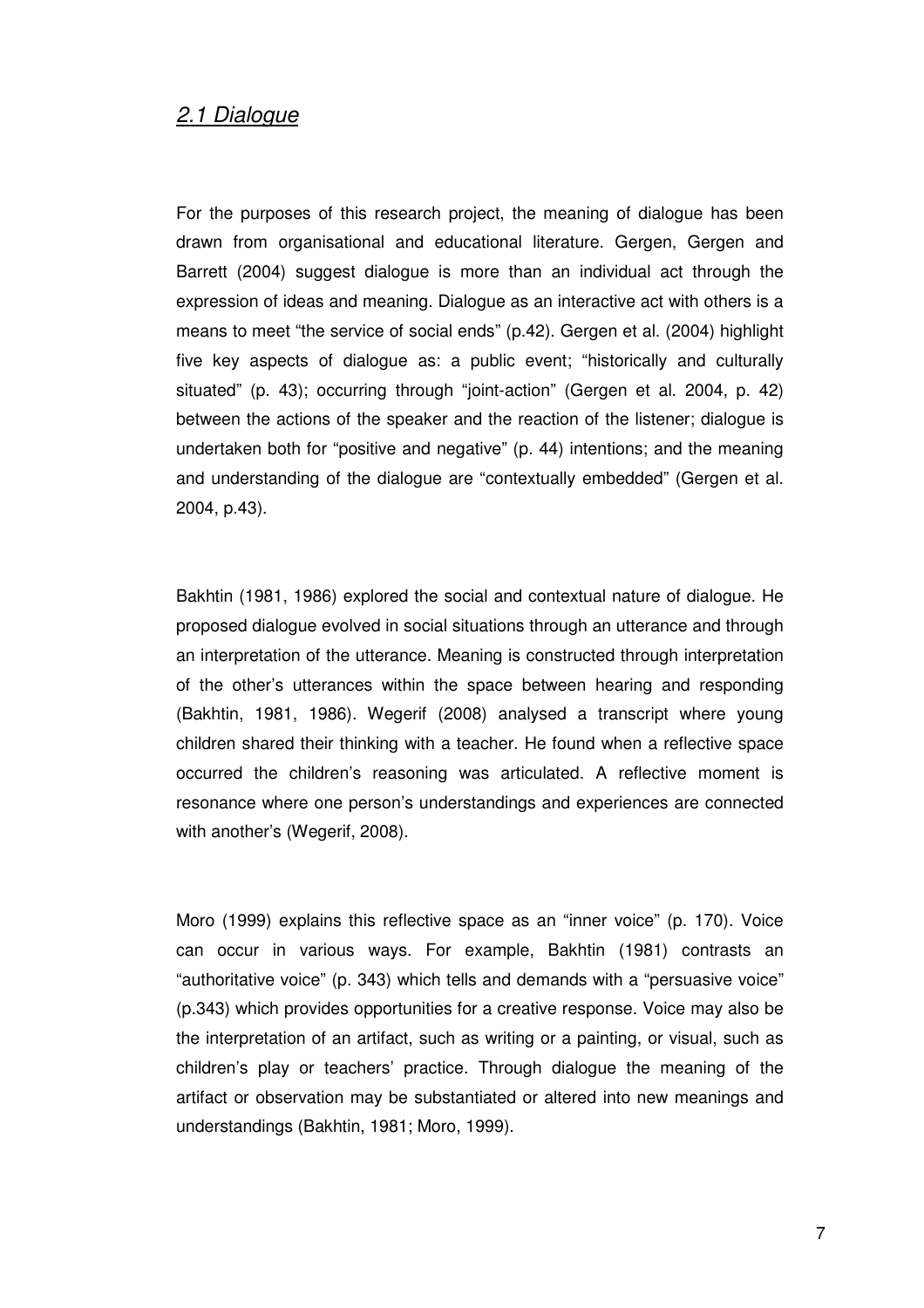White and Nuttall (2007) focus on the reflective nature of dialogue. They suggest an understanding of Bakhtin's concept of "dialogic exchange" (White & Nuttall, 2007, p. 21, author's italics), where meaning is interpreted in relationship with others, is helpful for teachers when assessing children's learning. In the assessment process the teacher is encouraged to step into the dialogue and then step out of it to reflect and further assess the child's learning (White & Nuttall, 2007). In this assessment process, the teacher as the narrator of events acknowledges "the narrative is not necessarily based on shared understandings, but on multiple and different understandings, all of which are constantly in the process of formation by both the educator and the child" (White & Nuttall, 2007, p. 23).

Narration comes in many forms and a recent research project emphasised the use of video recording and on-line journaling as avenues for dialogue (Bayat, 2010). Bayat's (2010) research investigated a graduate programme for extending teachers' interactions with children and teachers' curriculum participation. Participating teachers consented to engage in on-line journaling with the researcher as a form of inquiry into their teaching practice. Bayat (2010) required the teachers to video-record a teaching episode to analyse their teaching and then share this in the on-line journaling. The research concluded both on-line journaling and video recording were powerful tools for reflective dialogue and making changes to teachers' teaching practices (Bayat, 2010).

Anagnostopoulos, Smith and Nystrand (2008), Grey, (2011) and Wegerif (2008) all identify the importance of creating a dialogic space where there is "exchange of competing perspectives, practices and tools" (Anagnostopoulos et al., 2008, p. 7). Within this dialogic space teachers and students "develop new insights into and understandings of discussion" (Anagnostopoulos et al., 2008, p. 7). Issacs (1993) suggested the intent of the speaker and the recipient within the dialogical space extended dialogue beyond conversation to "a sustained collective inquiry into the processes, assumptions, and certainties that compose everyday experience" (p. 23). An understanding of space; as in Bakhtin's theoretical perspective of the interchange in dialogue; and in place as providing an opportunity for dialogue has been helpful for this study.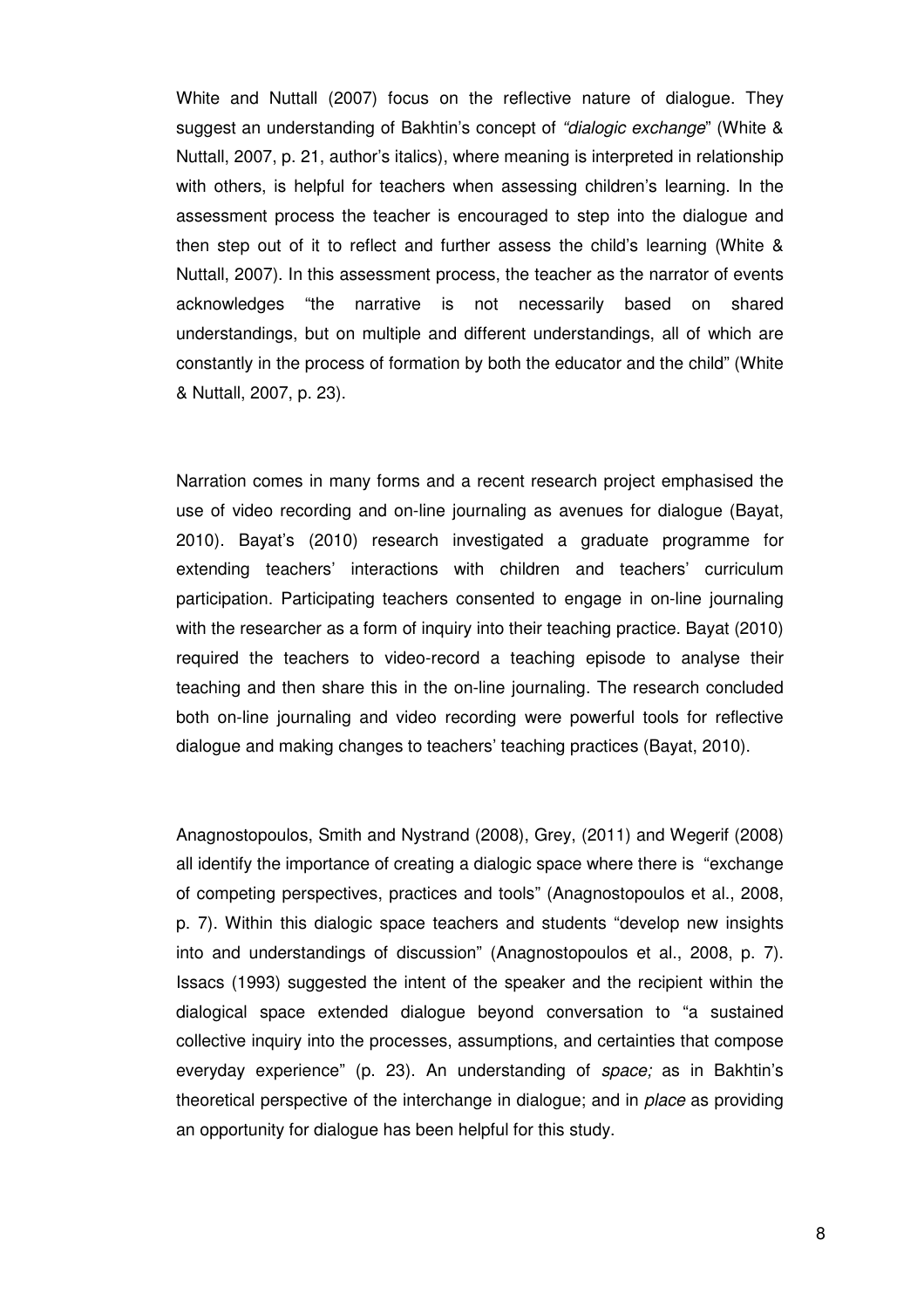Participants in dialogue learn skills of openness to opposing ideas (Barrera & Kramer, 2007), an ability to suspend judgement (Bloom, 2000), a willingness to listen, reflect and to inquire more deeply (Barrera & Corso, 2003), and to value others and their perspectives (Rinaldi, 2006). There is a personal commitment to challenge and critique pedagogy through active participation in dialogue with others (MacNaughton, 2005). Edwards (1998) suggests participants in dialogue should be prepared to be intellectually engaged and for conflict as this "is the engine of all growth" (p.191).

Through rigorous inquiry, dialogue has a "capacity for transformation" (Rinaldi, 2006, p. 184). This dialogue does not forecast the outcome or the final result as it allows one to be open to the unknown and to future possibilities (Brown, Issacs & World Café Community, 2005; Rinaldi, 2006). Transformative dialogue allowed participants to cross boundaries to new understandings and meanings (Rinaldi, 2006). Gergen et al. (2004) cautioned against dialogue as an "ideal interchange" (p. 41). They suggested transformation occurred when people are guided through alternatives and a vision emerged which supported change and exonerated blame (Gergen et al., 2004).

Therefore, openness and trust (Brown et al., 2005; Rinaldi, 2006) are essential components of this dialogue as through trust in oneself and others (Covey, 1989; Rinaldi, 2006) learning evolves through the sharing of ideas, thoughts and feelings (Rinaldi, 2006; Wegerif, 2008). Cosner's research focused on how a school fostered an environment of "collegial trust" (p. 249). The research was undertaken with 11 principals over an 18 month period. Cosner (2009) suggested when principals undertook three actions — promoting more teacher engagement at meetings, establishing times for teachers to meet outside regular meetings, and focusing on the context and content of the teachers' engagement with others,  $-$  an environment of trust was established. This was beneficial for the school and the teachers (Cosner, 2009).

Through dialogue teachers collaborate and teaching practices potentially change as opportunities occur to improve learning and outcomes for students (Bowne, Cutler, DeBates, Gilkerson, & Stremmel, 2010). A 3 year research project investigated the weekly meetings between pre-service teachers and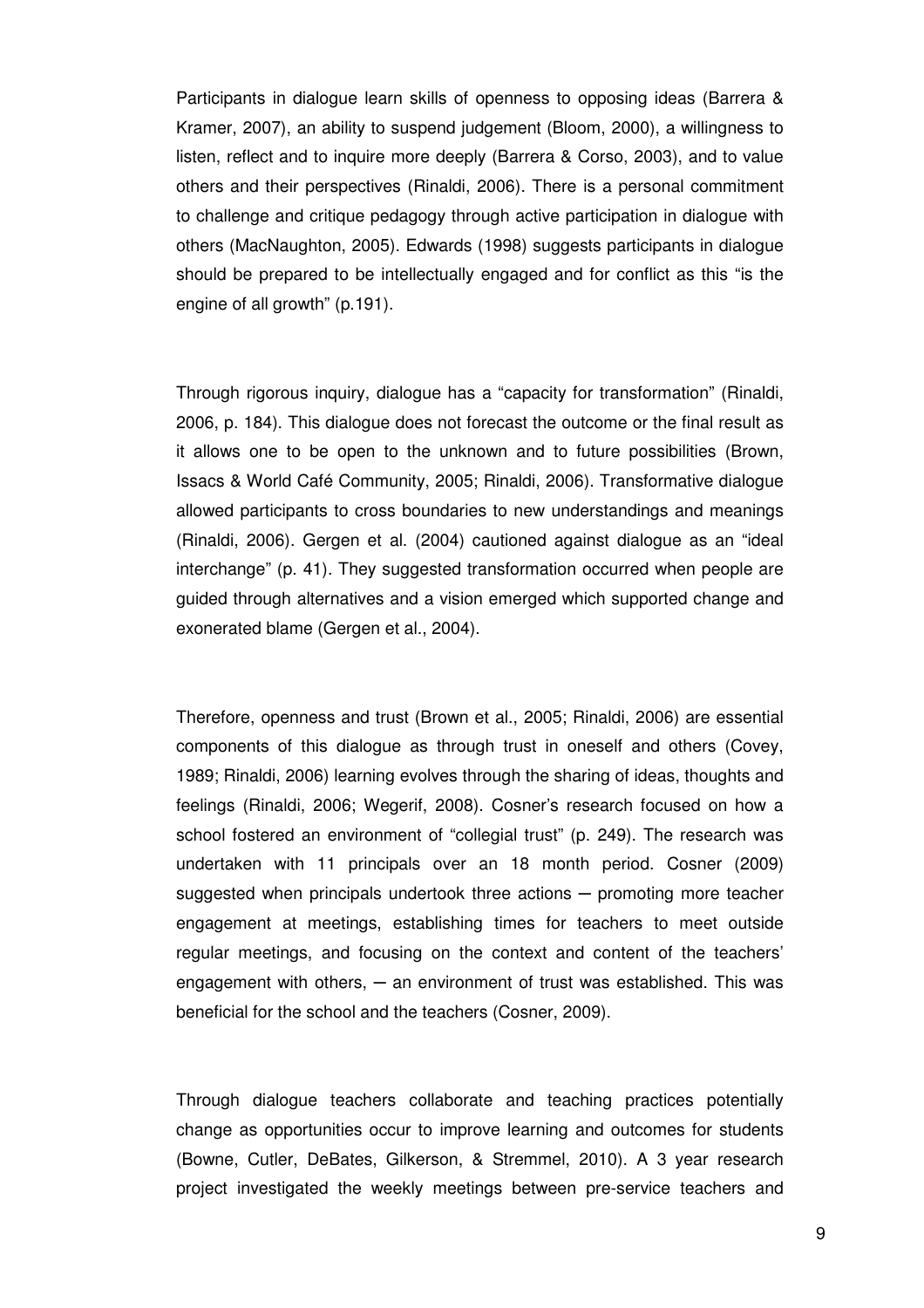tutors (Bowne et al., 2010). The project investigated whether pre-service teachers valued dialogue with others and documentation of children's learning (Bowne et al., 2010). Previous observational data indicated the pre-service teachers had contributed little and were ill prepared for the weekly meetings with tutors. The researchers changed the weekly meetings to world café style meetings which encouraged focused dialogue in small groups and sharing documentation of curriculum events, resulting in the pre-service teachers being more involved in the meetings (Bowne et al., 2010). Subsequently the preservice teachers made changes to their teaching practices, became more involved with the curriculum and valued the documentation of children's learning (Bowne et al., 2010). This finding is similar to Kroeger, Pech, and Cope's (2009) research which found when experienced and inexperienced teachers dialogued and shared knowledge reciprocal relationships within a collaborative and expanded environment of "professional understanding" (p. 344) were built.

Building relationships and staying on task were two findings of Paulus' (2007) on-line research with ten groups of distance students. Paulus (2007) found "off topic" (p.1) conversations were an important aspect of cohesion between the groups to complete the task. Chen and Wang (2009) studied groups of students completing on-line tasks. They affirmed social talk was an important contributor, rather than a distraction, to students working together to complete tasks (Chen & Wang, 2009).

#### **2.1.1 Professional dialogue**

This research project aims to investigate *professional dialogue*. This term is also used in the literature (Grey, 2011; Potter, 2001). Professional denotes the dialogue's relevance to a profession (Grey, 2011); in this case the EC teaching profession. Professionalism "is a socially constructed concept" (Grey, 2011, p. 22) giving credibility through official standards and ethics to the EC teaching profession (Grey, 2011). Grey's study was timely and pertinent as EC teachers were the focus and parallels can be applied to this study.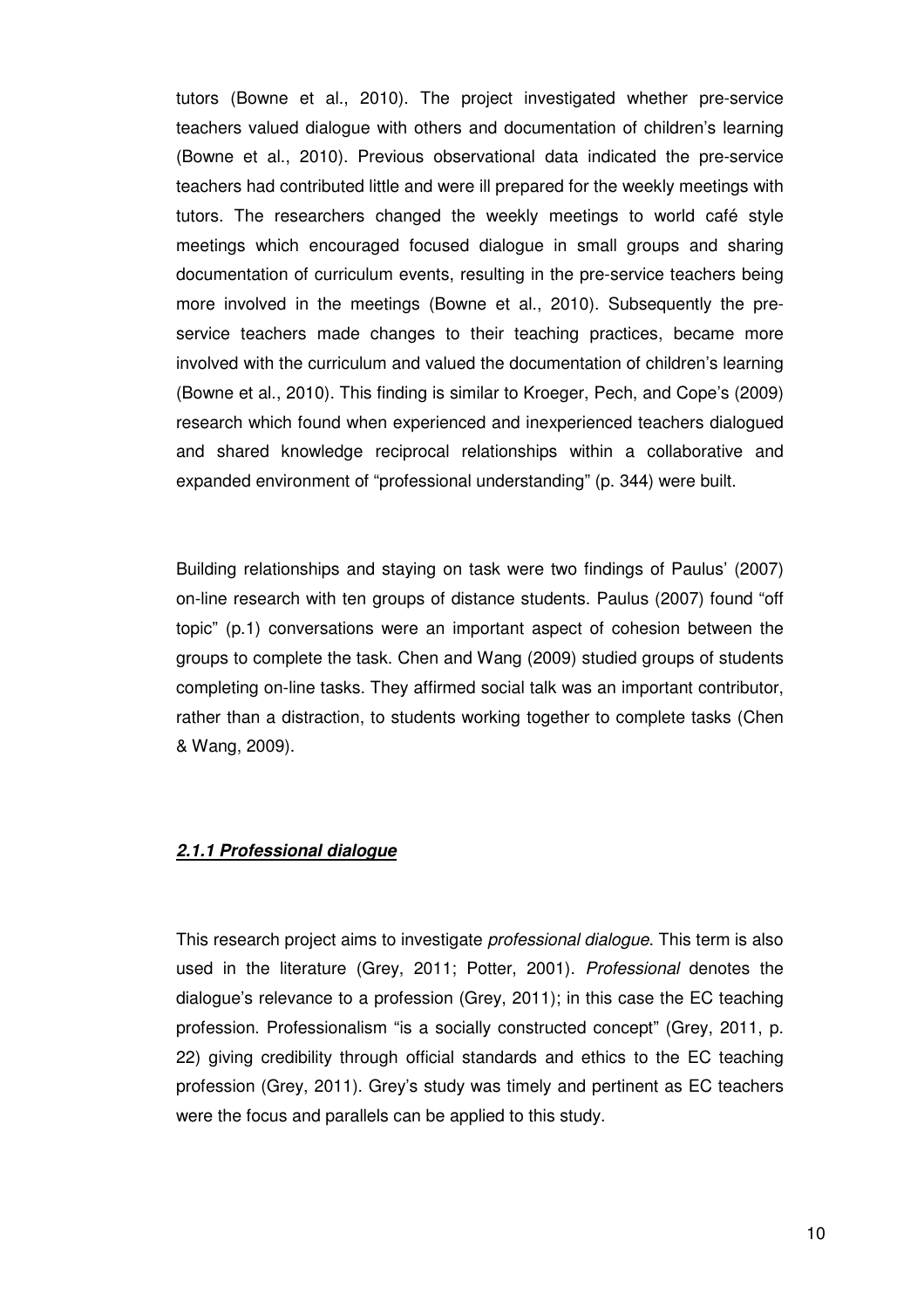Professionalism is a difficult term to identify. It is often steeped in the teacher's personal relationship with their role as a teacher. Data from a survey of 594 EC teachers in New Zealand identified professionalism in terms of pedagogy, teaching practice and teachers' knowledge, and teachers working collaboratively (Dalli, 2008). However, Dalli and Urban (2010) cautioned against defining professionalism and suggested "professionalism as a discourse" (p.151). They challenged the notion of professionalism as static and determined by specific criteria such as teacher qualifications or regulations. Instead they suggested professionalism is linked with uncertainty, inquiry and a profession which has confidence to define its own professionalism (Dalli & Urban, 2010).

Moss (2010) questioned the use of the term "professionalism". He suggested the changing political and world scene has impacted on education and teaching requiring a rethink of the role of the teacher (Moss, 2010). Duhn (2010) cautioned against the use of a neo-liberal perspective of professionalism as a signature of quality. In her analysis of the Kidicorp website, Duhn highlighted the corporate view of professionalism and the link with perceived quality. She suggested this model raises doubts about teachers' autonomy to make changes when compared with the autonomy and leadership of an owner-operated centre (Duhn, 2010).

Grey (2011) defined professional dialogue from a "critical inquiry" (p. 22) perspective. Her definition proposed professional dialogue was "dialogue with a purpose, as it provides opportunities for teachers to engage in analytical discussions about teaching that extend on conversation about daily routines" (Grey, 2011, p. 23). Her investigation of four early childhood teachers' experiences of professional dialogue highlighted the benefits and the challenges in providing time for dialogue (Grey, 2011). Team building and greater understanding of colleagues together with an awareness of teaching practices and the link with the centre's philosophy were some of the benefits (Grey, 2011).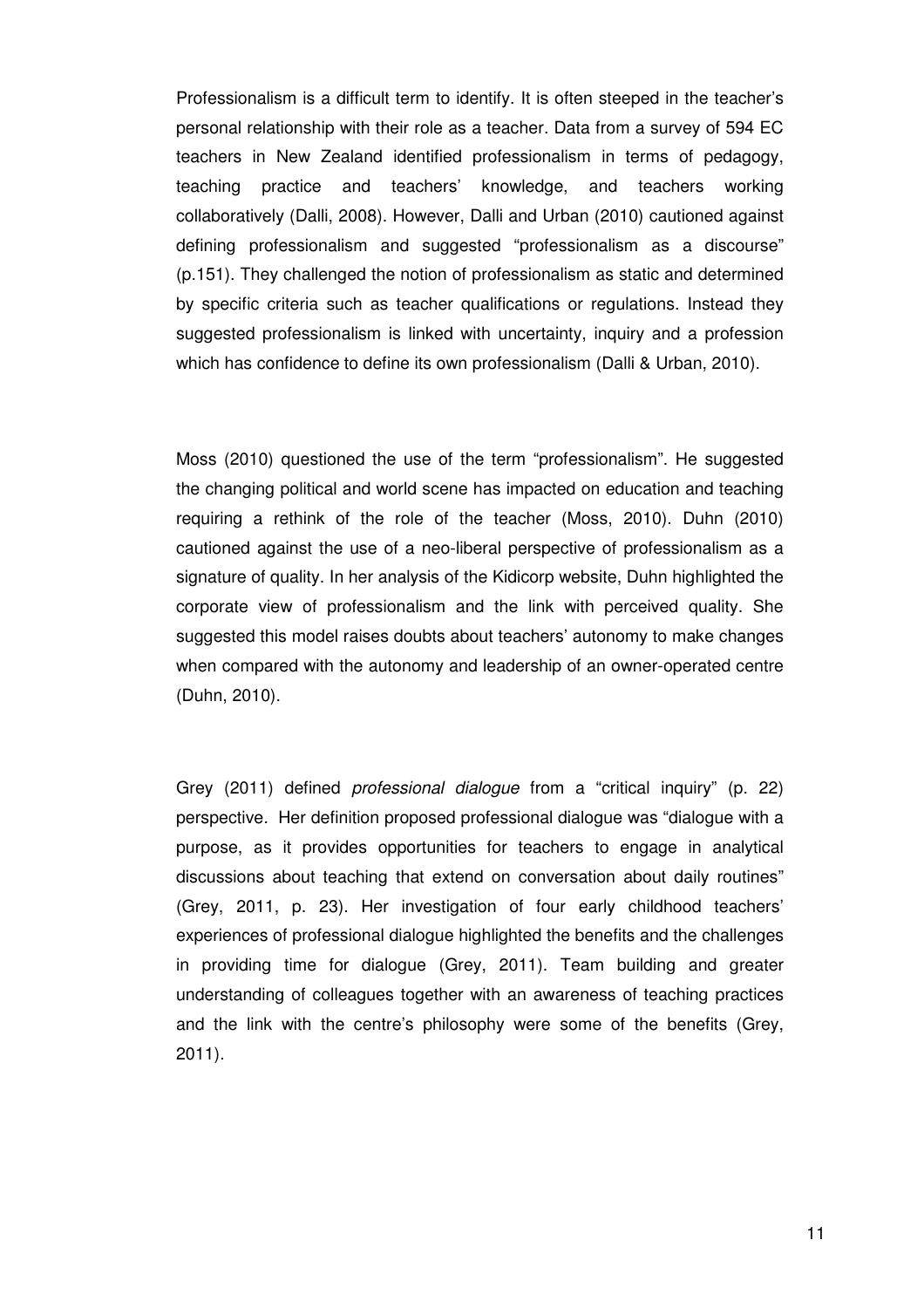The benefit of dialogue was highlighted in a qualitative collaborative research project inquiring into literacy within the home and undertaken between teachers and university researchers (Potter, 2001). The research suggested teachers and researchers could, through professional dialogue, move from an individualised expression of speech to a "social dialect" (Potter, 2001, p.10) which engaged all. Through this collaborative research teachers' voices were heard and the teachers' ideas on teaching and learning evolved rather than being imposed on them by others (Potter, 2001). Fleet and Patterson's (2009) research highlighted the importance of listening to the teachers' perspective. They suggested when professional learning moved from a focus of expert knowledge and telling to one of building relationships, teacher inquiry and understanding of the context, that teachers were more engaged and changes in practice occurred (Fleet & Patterson, 2009).

## 2.2 Purposes for professional dialogue

This research project inquired into the purposes for professional dialogue. The literature highlights many purposes for professional dialogue, (e.g., collaboration, interdependency, change, pedagogical understanding and developing a teacher identity). The next section of this chapter reviews literature on each of these aspects.

#### **2.2.1 Collaboration**

The concepts of community of learners (Rogoff, Matusov, & White, 1996), communities of practice (Wenger, McDermott, & Snyder, 2002) and professional communities (Borko, 2004; Lomos, Hofman, & Bosker, 2011) have emerged as a means to explain how individuals contributed to the learning within their communities. The similarity within these concepts is the collaborative nature of participation and their emphasis on shared learning and knowledge. EC teachers work in teaching teams of two or more. This requires teachers to work collaboratively with others in the organisation and pedagogy of the early childhood education centre. Dalli (2008) defined a collaborative person as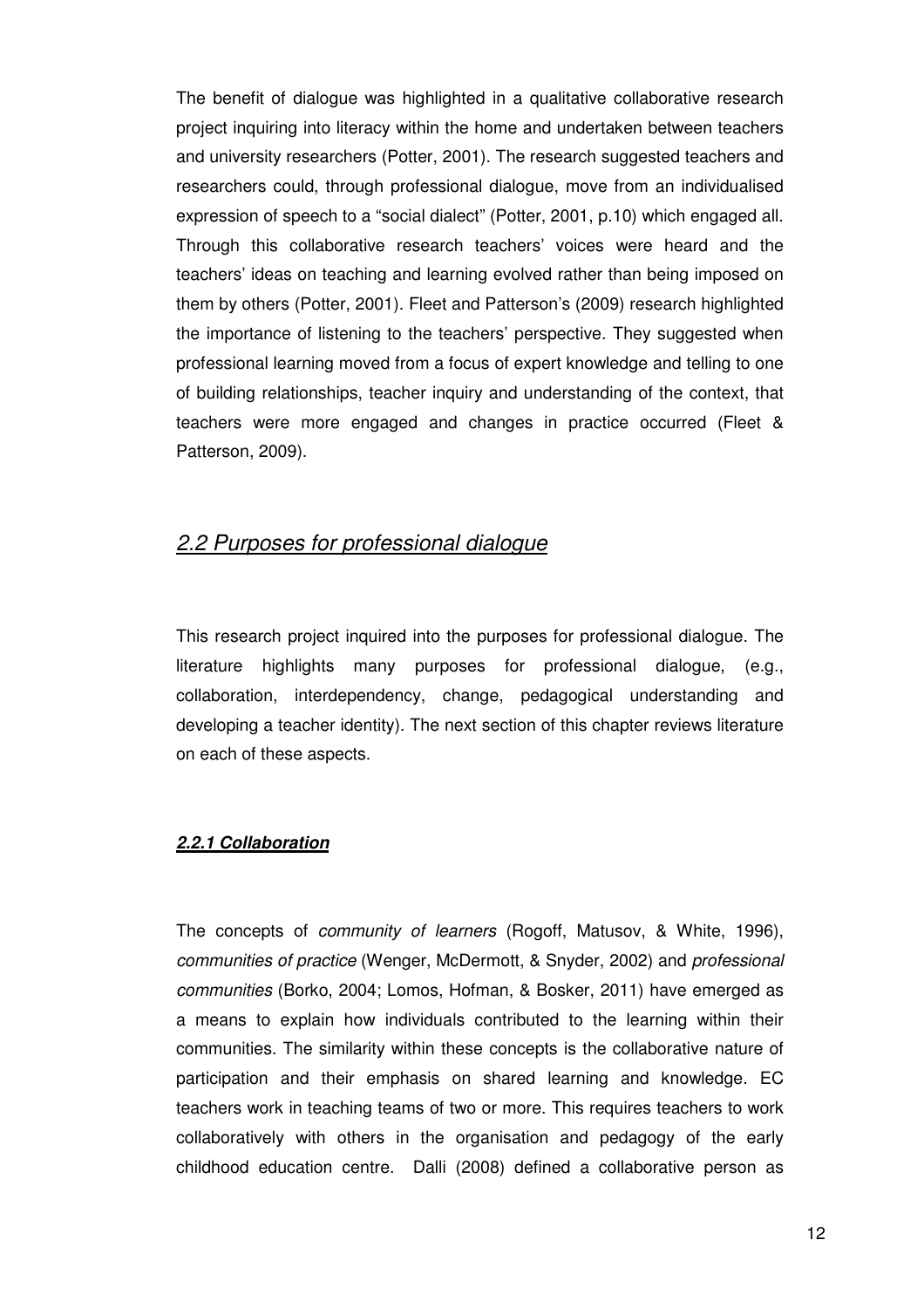having "Openness to learning, good communication skills and having knowledge alongside humility" (p.182).

Rogoff, Matusov, and White (1996) noted shared endeavours are a characteristic of a community of learners. The individual learns through activity with others rather than the transition of knowledge by a more knowledgeable other. Emphasis is on learning and participation in collaboration with others who may be more skilful in an authentic social context (Rogoff et al., 1996; Rogoff, et al., 2007). The different roles in a community of learners' are highlighted by Rogoff (1998) as some participants lead and others follow, with some "initiating and managing the shared endeavours whilst others are in a complementary and supporting role" (p. 723).

Wenger et al. (2002) suggested organisations harnessed the knowledge base of a community through a *community of practice* as this is important for a knowledge based economy (Wenger et al., 2002). In a community of practice participants gather to create an empowering voice for the community through sharing and reflecting on knowledge and working towards common goals (Wenger et al., 2002). However, Hedges (2007) proposed a community of practice limited participants' engagement and contribution to the community. She suggested a community of practice ignored participants' current understanding and knowledge and the creation of innovative knowledge, and does not acknowledge the outside influences such as political and policy influences (Hedges, 2007).

Hedges' (2007) case study research took place in two ECE centres in New Zealand. The year long fieldwork and co-constructed discussions between teachers and Hedges sought to understand how teachers and children coconstructed a curriculum focused on children's interests (Hedges, 2007). A community of inquiry focus, including children, parents and teachers, emphasised the collective knowledge of the community. This resulted in teachers' and parents' questioning how they dialogued and engaged in children's inquiry and learning (Hedges, 2007).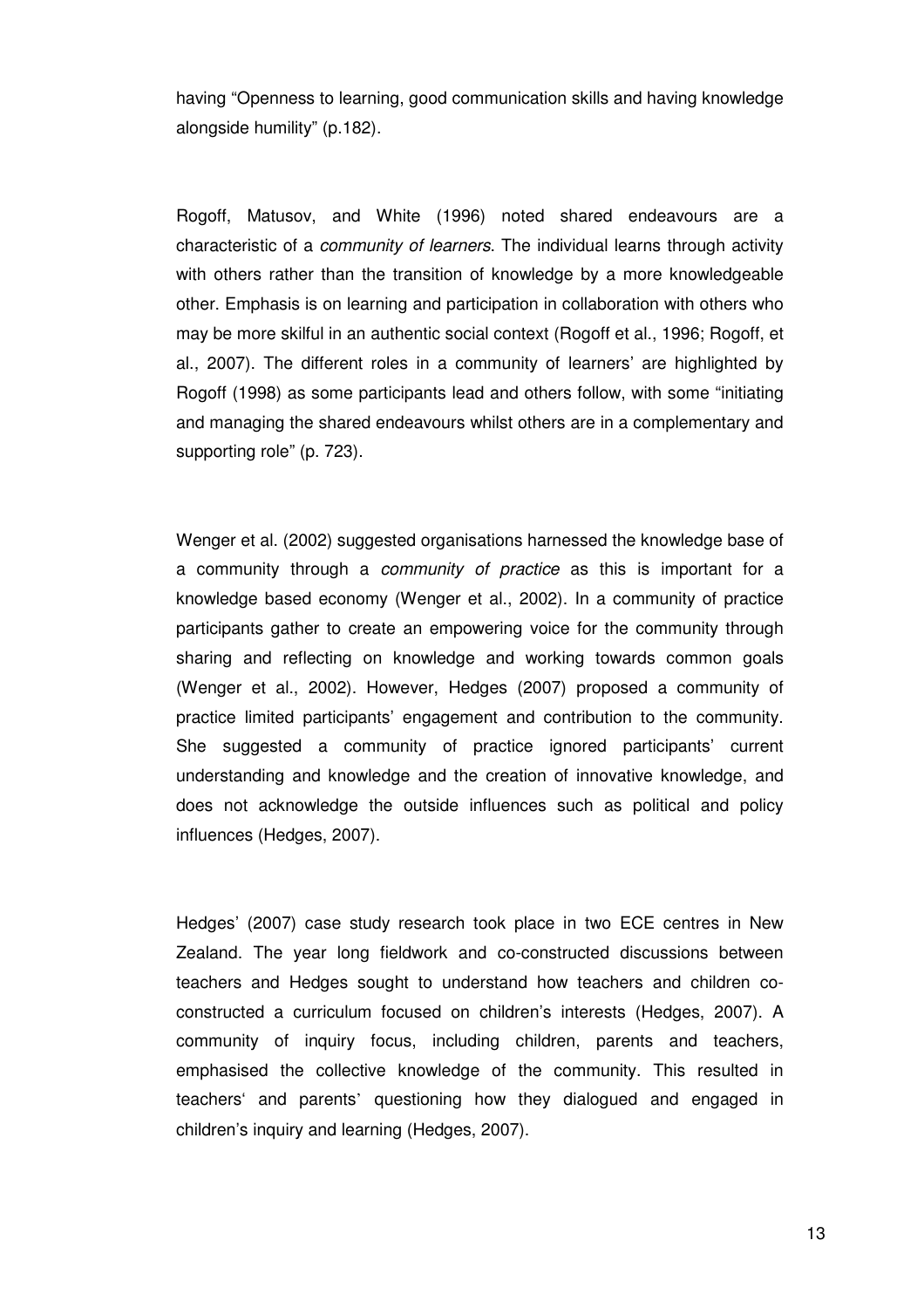A quantitative research project undertaken with 130 mathematics teachers in Dutch secondary schools inquired into the teaching and learning characteristics which provided a "positive contribution to student achievement" (Lomos, Hofman, & Bosker, 2011, p. 723). The researchers found mathematics departments operating as a professional community made a difference for students' achievement (Lomos et al., 2011). They identified four characteristics of a professional community. These were: a shared vision, teachers' participation in reflective dialogue, collaborative teaching practices and a focus on students' achievement (Lomos et al., 2011).

#### **2.2.2 Interdependency**

Rinaldi (2006) suggested the focused, structured and interactive nature of dialogue was better understood as interdependency. Interdependency from this perspective is seen as a mutual arrangement which empowers individuals to work together in a group. Interdependency enables a focus on communal relationships and benefits to the community whilst addressing historical and traditional ways of being (Rinaldi, 2006). Dialogue within this structure provided opportunities to question power relationships within the organisation. Emphasis is on unpacking beliefs and ways of being rather than solving problems (Rinaldi, 2006). The focus on dismantling power structures and questioning of values and beliefs is one also proposed by MacNaughton (2005) who suggested "power relationships" (p. 7) are challenged when the focus moves from the individual to the reason for the power relationship. Rinaldi's and MacNaughton's understandings of dialogue provided a base for this study to build a perspective of dialogue as deep, challenging and supportive of ECE.

Within an organisation, interdependency can be fostered when participants are encouraged to uphold the organisation's vision and to act within a culture of collective intent. However, this interdependency may also result in disorganisation (Gergen et al., 2004). Dialogue can lead to group think (Irving, 1972) where only one voice is dominant and alternative perspectives are not permitted or heard (Gergen et al., 2004; Irving, 1972). In this environment interdependency may lead to an organisation that remains static and disorganised (Gergen et al. 2004).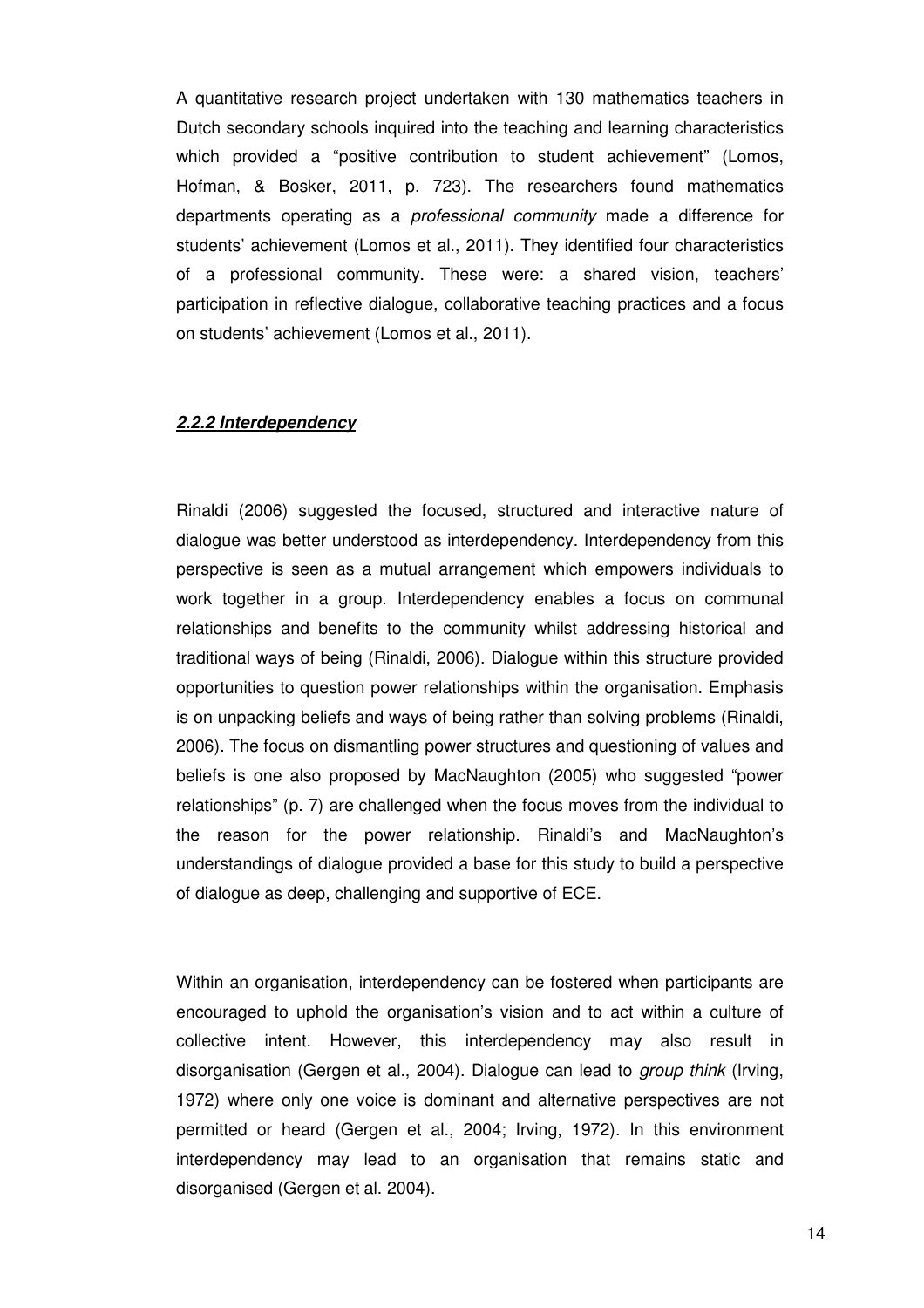Group think is counter to interdependent dialogue which evolves and disrupts dominant perspectives (MacNaughton, 2005). Beliefs are challenged in an ECE setting when teachers have opportunities to dialogue and question, challenge, reject, discuss or negotiate with others. MacNaughton (2005) provides vignettes of teachers' experiences of how anomalies in teaching practices could be identified and disrupted. She suggests power relations within an ECE centre require teachers to critically reflect on their assumptions regarding teaching and learning (MacNaughton, 2005).

#### **2.2.3 Change**

The literature has highlighted how change in pedagogy and organisation can occur through dialogue with others. Change can occur in various ways; through political decisions (Dalli, 2010) or a personal desire to find other ways to address issues (MacNaughton, 2005). Professional learning offers opportunities to initiate professional dialogue and instigate change where "working practices, knowledges, theories, experiences and contexts of teachers [are] valid starting points" (Edwards & Nuttall, 2009, p. 134).

Research undertaken by Nuttall, Coxon, and Read (2009) focused on how two teachers unpacked traditional teaching practices and extended their professional learning and understanding of a socio-cultural curriculum. Through dialogue at regular meetings with an academic facilitator, the teachers questioned their agency within their education and care structures (Nuttall et al., 2009). Subsequently the group dialogue provided an impetus for the teachers to initiate ideas and change teaching practices within existing structures. This impetus led to management making organisational changes. These changes emphasised a focus on a socio-cultural curriculum which ultimately benefited both the teachers and the children (Nuttall et al., 2009).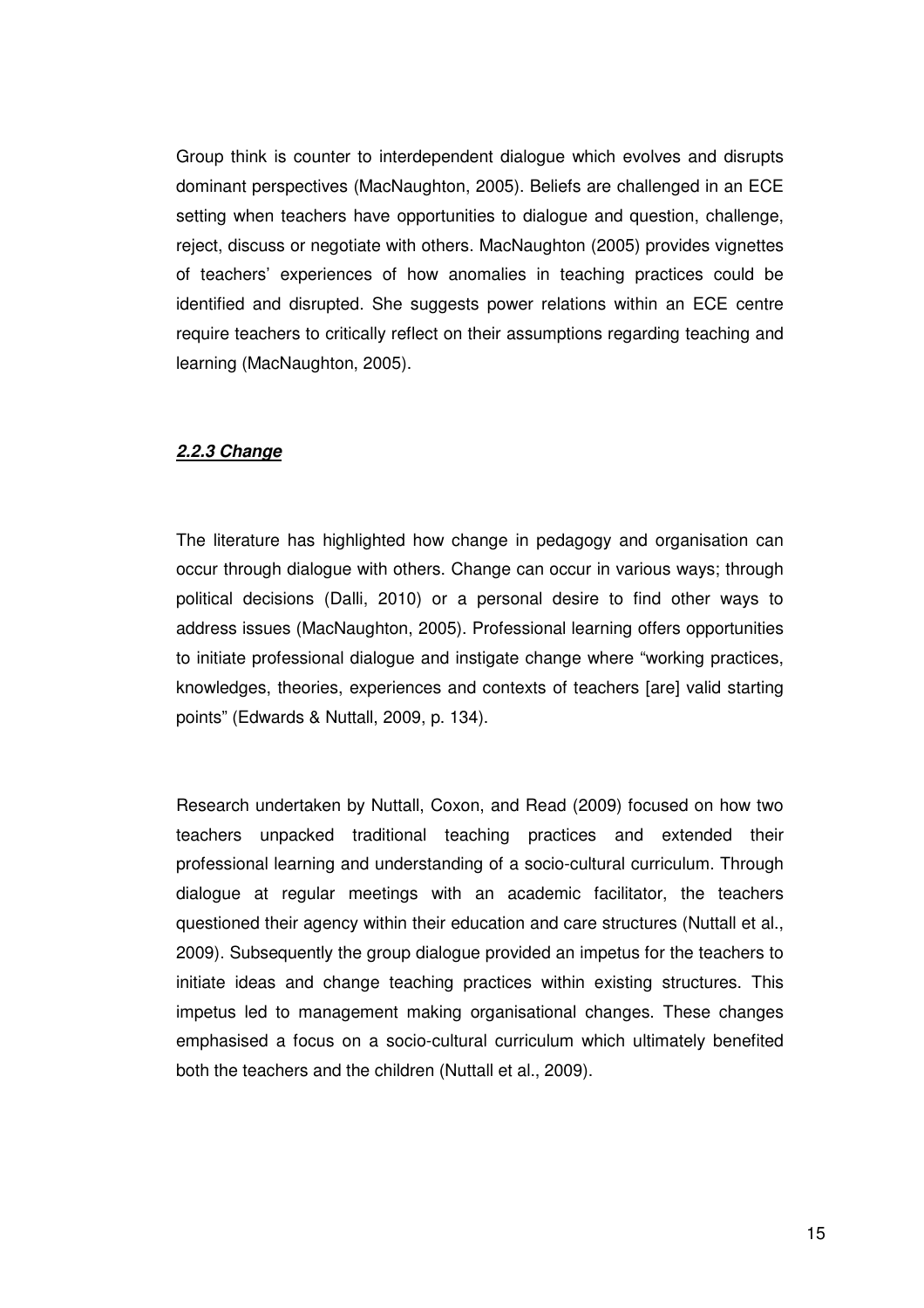Grey's (2011) study also highlighted how change, in teaching practices and working in a teaching team, occurs through professional dialogue with colleagues. However, Grey (2011) found in the initial stages of the formation of the group that "discomfort and anxiety" (p. 25) were often evident. She suggests trust can emerge when the purposes for dialogue are clear and when ideas are presented as a means of extending learning and understanding (Grey, 2011).

Arthur, Beecher, Death, Dockett, and Farmer's (2005) research also highlighted how change can cause concern for teachers. In a collection of vignettes, EC professionals shared their experiences of change within the ECE sector. The authors proposed change takes time, can be challenging and cause disruptions and concerns amongst the participants if their feelings and perspectives are not taken into consideration (Arthur et al., 2005). Fleer and Richardson's (2004) research followed teachers in an ECE centre as they made changes to their practices of assessing children's learning. The 12 month inquiry found when teachers made theoretical and philosophical changes to their teaching practices the process took time. Before teachers could participate in socio-cultural assessment practices they needed to observe and then become active participators and model for other teachers (Fleer & Richardson, 2004).

#### **2.2.4 Pedagogical understandings**

Within an ECE environment, dialogue provides an avenue for teachers to deconstruct their practice through reflexive and critical theorising (Dahlberg, Moss & Pence, 2007; Rinaldi, 2006). Nuttall's (2003, 2004) research questioned teachers' understanding of the theoretical underpinnings of curriculum. She found teachers' practice was often misaligned with the theory then espoused. Dialogue was proposed as a means to challenge dominant voices and expose teachers' beliefs and assumptions. She suggested teachers can then examine their teaching practice and its effect on children's learning (Nuttall, 2003, 2004).

Hedges (2003) questioned the emphasis on "'best' practice" (p. 5) which suggested there was only one way of teaching and learning. An emphasis on "wise practice" (p. 5) highlighted theoretical reasoning as the basis for teaching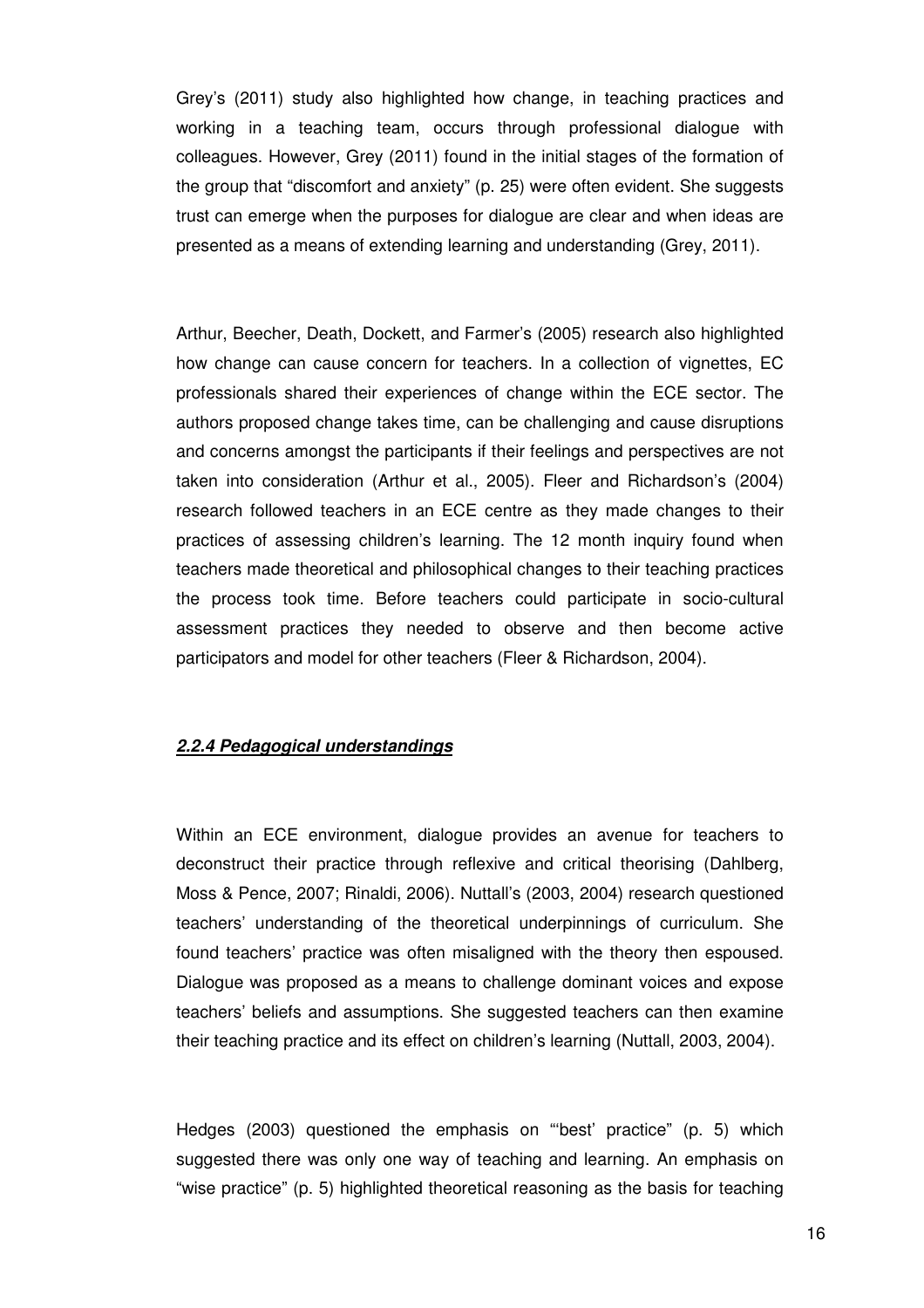practice (Hedges, 2003). Hedges' (2007) later research drew on the concept of teachers', children's and parents' "funds of knowledge" (p. 182). Funds of knowledge are the formal and informal knowledge that participants bring to the learning environment. Hedges (2007) proposed teachers' knowledge developed when teachers shared their knowledge and participated in enquiry into theoretical understandings of teaching and learning.

A Swedish writer, Taguchi (2010) suggested there are "two contradictory movements within education: one of complexity and diversity increase, and one of complexity and diversity reduction" (p. 6). In the former movement, diversity is celebrated with parents, children and teachers collectively providing input and diversity to the learning community. The latter movement highlights accountability and assured outcomes for teaching and learning from political and administration bodies that focus more on developmental models of learning and teaching. Across these contradictory movements enlightenment and change can occur through teachers unpacking their theoretical understandings of teaching and learning (Taguchi, 2010).

Taguchi (2010) explained how she worked with EC teachers in Sweden, unpacking the teachers' present teaching practices in order to understand those practices. The focus was on understanding teaching practice and seeing how it could be re-shaped rather than introducing new ideas and practices. Taguchi (2010) argued sustained changes are made when teachers identified theory and practice as interdependent. She tells of a student teacher's project which explored boys' interest in making guns from sticks. The teacher experienced the other teachers controlling the behaviours. Taguchi (2010) explained when the teacher decided to engage differently with the boys she practised theoretical understandings of interaction and listening. This resulted in changing the focus of the boys' play from guns to other creative utilisation of the sticks.

When communities fostered disagreement rather than consensus "conventional understandings" (MacNaughton, 2005, p. 204) were challenged, opening new opportunities to address theory and practice. Within a socio-cultural curriculum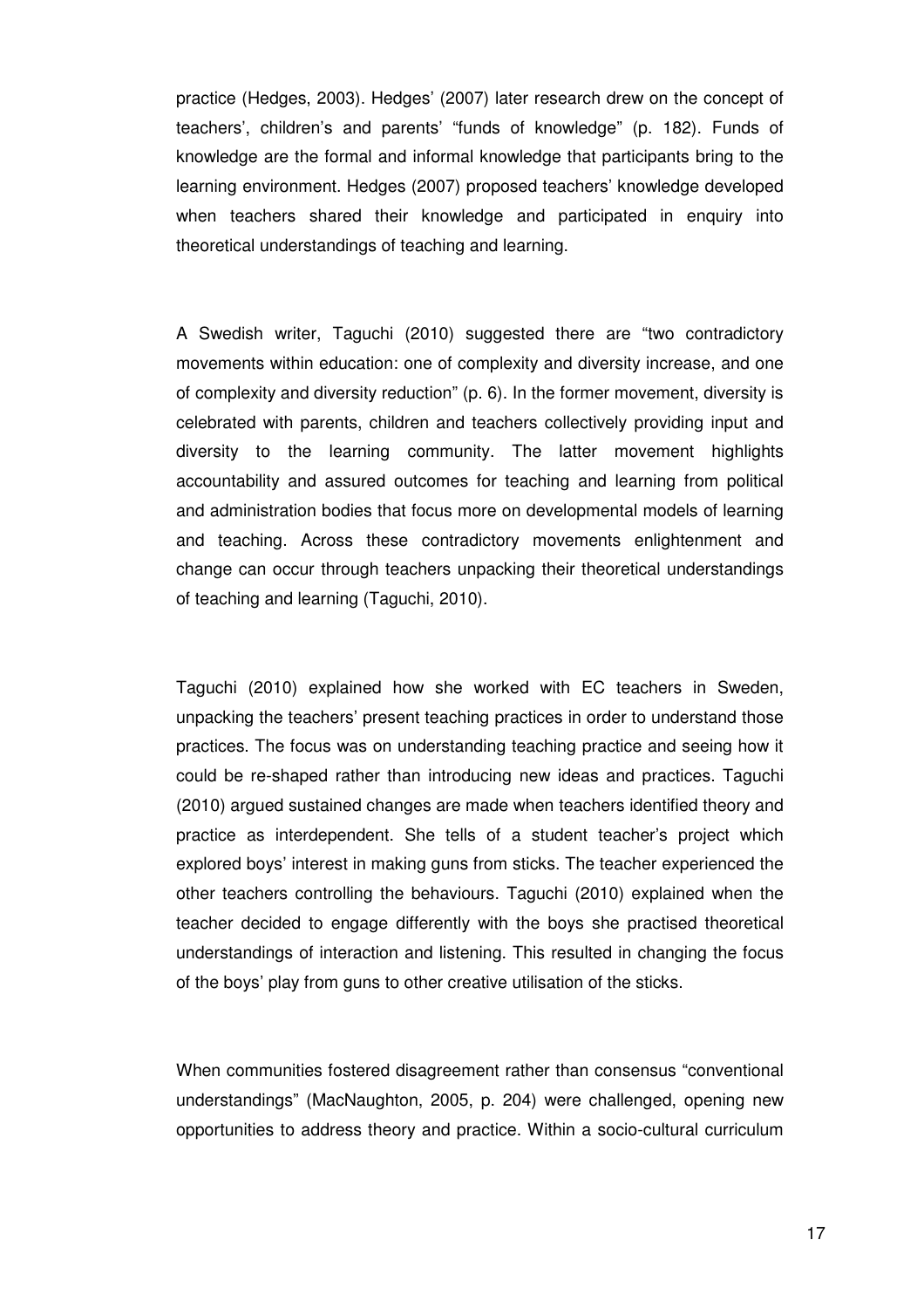$(e.g.$  Te Whārik $\hat{f}$ ) teachers' documented learning assessments provided opportunities for multiple perspectives (Carr, 2004). In this environment teachers are required to listen to others while possibly disagreeing and being uncertain (Cullen, 2001). This notion of uncertainty sits within the poststructuralist discourse of hearing "multiple truths" (MacNaughton, 2005, p.59). In a vignette Kylie Smith, explained how poststructuralist theories exposed her to other perspectives of teaching and learning. Those theories encouraged her to reflect on her teaching rather than give a prescribed response to children's learning (MacNaughton, 2005).

Co-construction as a teaching strategy also requires a familiarity with uncertainty. Jordan's (2003) research was with four ECE centres where she acted as a facilitator of the teachers' action research. The focus of the research was on teachers' co-construction of learning with children. When teachers coconstruct they see the child as a knowledgeable other. Jordan (2003) proposed there were several individual and team benefits when teachers co-constructed learning with children. Teachers developed an ability to listen and to adapt to the children's thinking, acknowledged the benefits of research and planning and the articulation of their understanding with other teachers. Within the teaching team, teachers were seen as learners and contributors rather than more knowledgeable others (Jordan, 2003).

Co-construction provides a contrast to a discourse on quality. Dahlberg et al. (2007) questioned the usefulness of quality as a guide for teaching practices. They suggested quality predetermined requirements and provided certainty in prescribed ways of doing and being. Bown and Sumsion's (2007) study recorded three teachers' perceptions of how statutory regulations impacted on their teaching and their identity as teachers and professionals. The findings suggested "early childhood teachers may operate behind a metaphorical regulatory 'fence', which contributed to their perceptions of safety but impinged on their professional freedom, integrity and passion for teaching" (Bown & Sumsion, 2007, p.30).

 $\overline{a}$ 

<sup>2</sup> Te Whāriki is the New Zealand Early Childhood Curriculum, (Ministry of Education, 1996)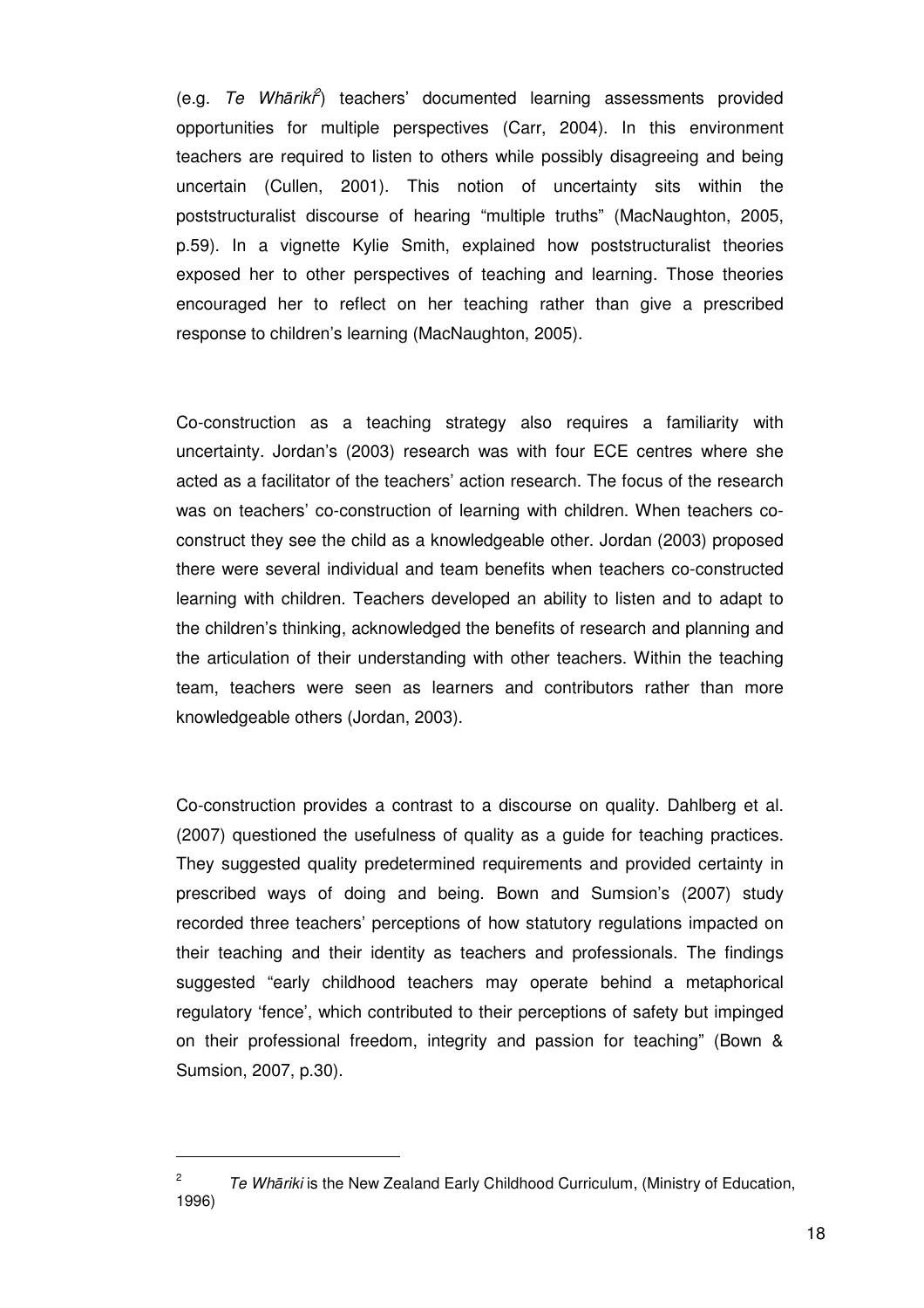Critical and challenging dialogue may be necessary for teachers to move beyond normalising what is knowledge and learning and engage with other perspectives (Dahlberg et al., 2007; MacNaughton, 2005; Rinaldi, 2006). A "practice orientated" (Dahlberg et al., 2007, p. 127) project in Stockholm lead by Dahlberg as scientific leader challenged pedagogues' present understanding of teaching and learning, The Stockholm experiment, as it was known, was an evolving, collaborative research project of project leaders, pedagogues, one EC institution and six networked institutions. The aim was to introduce Reggio Emilia pedagogical philosophies within the early childhood institutions. To facilitate change, cultural norms and teaching practices within the EC institutions were unpacked by the pedagogues. Subsequently, the project highlighted the pedagogues' unfamiliarity with pedagogical critique and cultural understandings of disharmony. Change only occurred through the pedagogues' willingness to confront and discuss the barriers to critiquing pedagogy in the institutions (Dahlberg et al., 2007).

#### **2.2.5 Developing teacher identity**

The literature suggested dialogue and reflection contributed to teachers forming their identity as a teacher (Gibbs, 2006; Kelchtermans, 2005, 2009; Rinaldi, 2006). Through dialogue with others attributes of self-understanding and vulnerability (Kelchtermans, 2005); insightfulness, collaboration and reflection (Gibbs, 2006); an inquiring persona (Rinaldi, 2006) and a willingness to be intellectually stimulated (Nimmo & Park, 2009) may develop.

Kelchtermans (2009) drew on a body of research to develop a framework for teacher identity. Kelchtermans (2005, 2009) proposed a teacher's identity evolved through five components. Teachers had a perception of themselves as a teacher and were aware of how well they were doing the job. They had ideas of what a teaching job entailed, what prompted them to be a teacher and how they perceived their teaching career (Kelchtermans, 2005, 2009).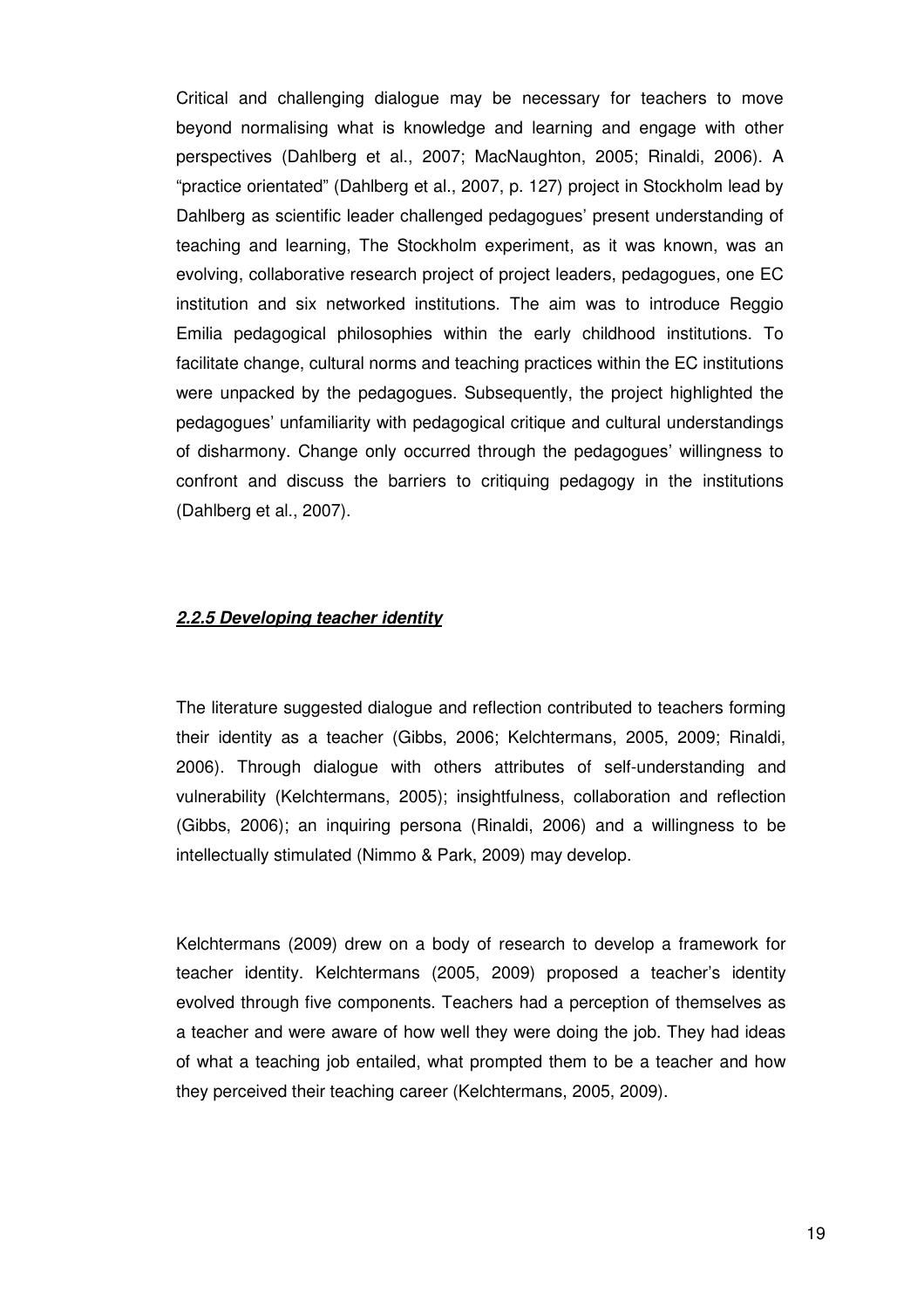One means of challenging assumptions was through teachers' engagement with the code of ethics (Early Childhood Code of Ethics National Working Group, 2001). Dalli and Cherrington (2009) suggested advocacy by academics, teachers and others led to the development of the code of ethics (Early Childhood Code of Ethics National Working Group, 2001). The code of ethics supported the EC teachers' developing identity as professionals by addressing, through dialogue with others, difficult and complex situations which arose during their teaching practice in ECE centres.

Gaining an understanding of the complexity of EC teaching and developing a culture of inquiry within a shared learning environment was fostered in the Centre of Innovation programme (Meade, 2005, 2010). This government-funded research programme within New Zealand ECE centres intended practitioners, supported by academics, to undertake action research within their centres to highlight innovative teaching practices. The teachers developed their identities as inquirers and innovators as they familiarised themselves with research within a supportive environment and publications raised awareness of teachers' innovative practices (Meade, 2005, 2010). Meade (2011) suggested the programme supported teachers to be inquiring about their teaching practices and to disseminate their understandings by articulating their ideas both verbally and in writing. This culminated in others agreeing or disagreeing with the ideas and contributed to a stimulating learning environment (Meade, 2011).

However, when teachers rely solely on others' interpretations of his or her teaching ability, misunderstanding of the teaching role may eventuate (Nuttall, 2003, 2004). These interpretations can position teachers in dominant and subordinate roles culminating in teaching practices being less exposed to challenges through dialogue with others. Nuttall's (2003, 2004) research revealed how differences and discrepancies emerged between teaching practice and the theories and beliefs espoused by the teachers. An example of this anomaly was teachers were expected to be flexible in their teaching practice and to respond to a child's growing interests. However, the learning environment emphasised routines and a constructed timetable of the day's events. Nuttall (2003) argued the lack of dialogue and negotiation of the meaning of curriculum positioned teachers "as having conflicting teaching styles or being 'difficult' to work with" (p. 9). As a means to address these conflicts,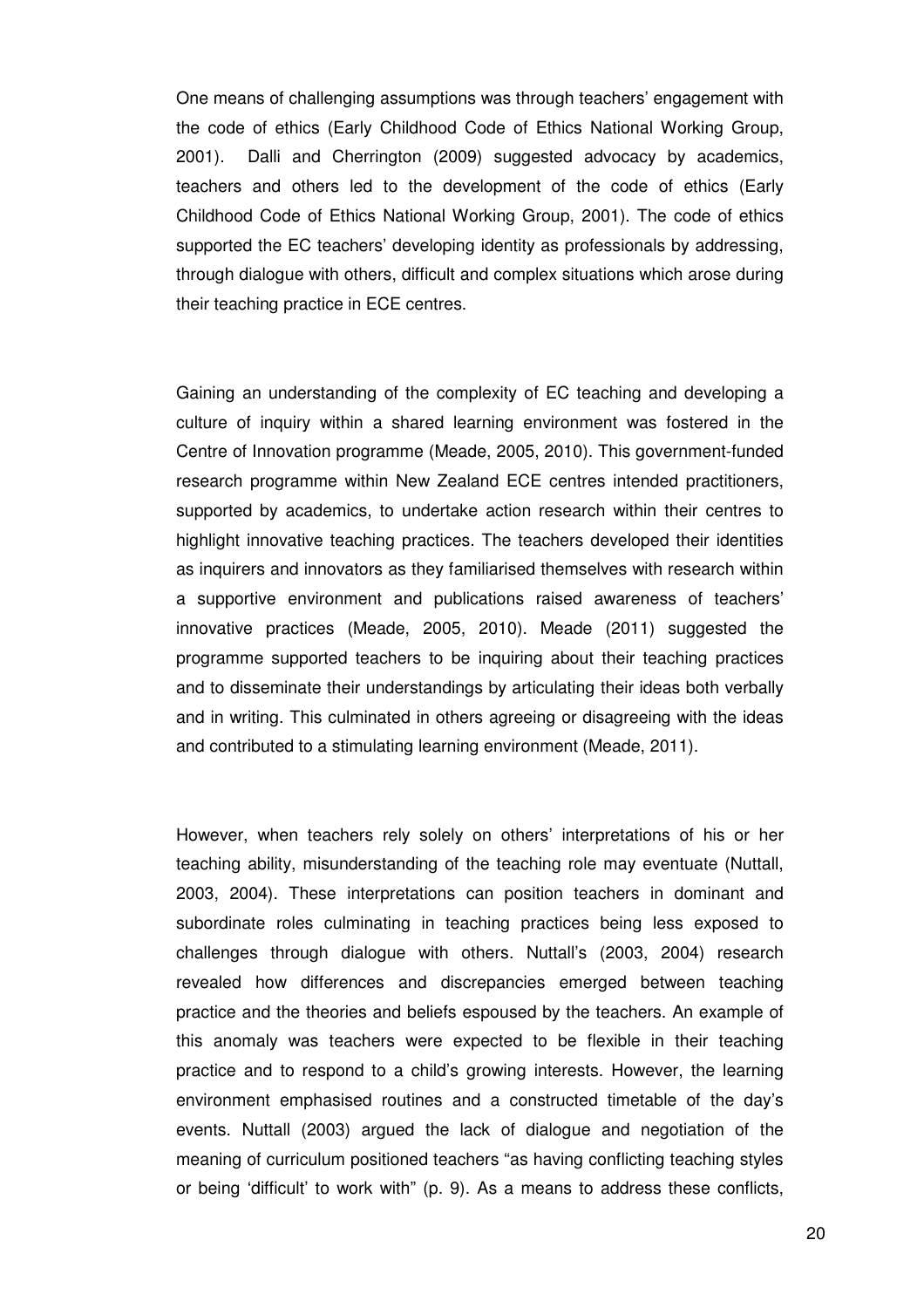Nuttall (2003) suggested teachers examine their understanding of curriculum and teaching and learning through the reflective questions in Te Whāriki (Ministry of Education, 1996). Nuttall's case study research with EC teachers in an ECE centre provided a foundation and a comparison for this case study.

This section has reviewed the purposes for professional dialogue. The literature highlighted how professional dialogue provided opportunities for teachers to challenge their teaching practices and ideas on teaching and learning. Through dialogue teachers developed their identity as a teacher. The next section reviewed the literature concerning organisation and culture and how both provided opportunities and support for professional dialogue.

## **2.3 Culture and organisation**

Previous sections of the literature review have reviewed the literature concerning dialogue, professional dialogue and purposes for professional dialogue. This next section reviews the literature regarding the influences of culture and organisation on support and opportunities for professional dialogue. For the purposes of this research project, the meaning of culture and organisation has been drawn from organisational and educational literature.

#### **2.3.1 Culture**

Culture can be viewed in various ways. While culture may be portrayed as steeped in tradition and fixed, focused on ethnicity and place (Dahlberg et al., 2007) an alternative view sees culture as evolving, complex, consisting of multiple perspectives and constructed by people as they relate to others (Barrera & Corso, 2003; Dahlberg et al., 2007; Rinaldi, 2006). This poststructural view positions culture as influenced by politics and the language used to describe ourselves and others (MacNaughton, 2005; Moss, 2010). Within the ECE context, an official view of culture was found in the licensing criteria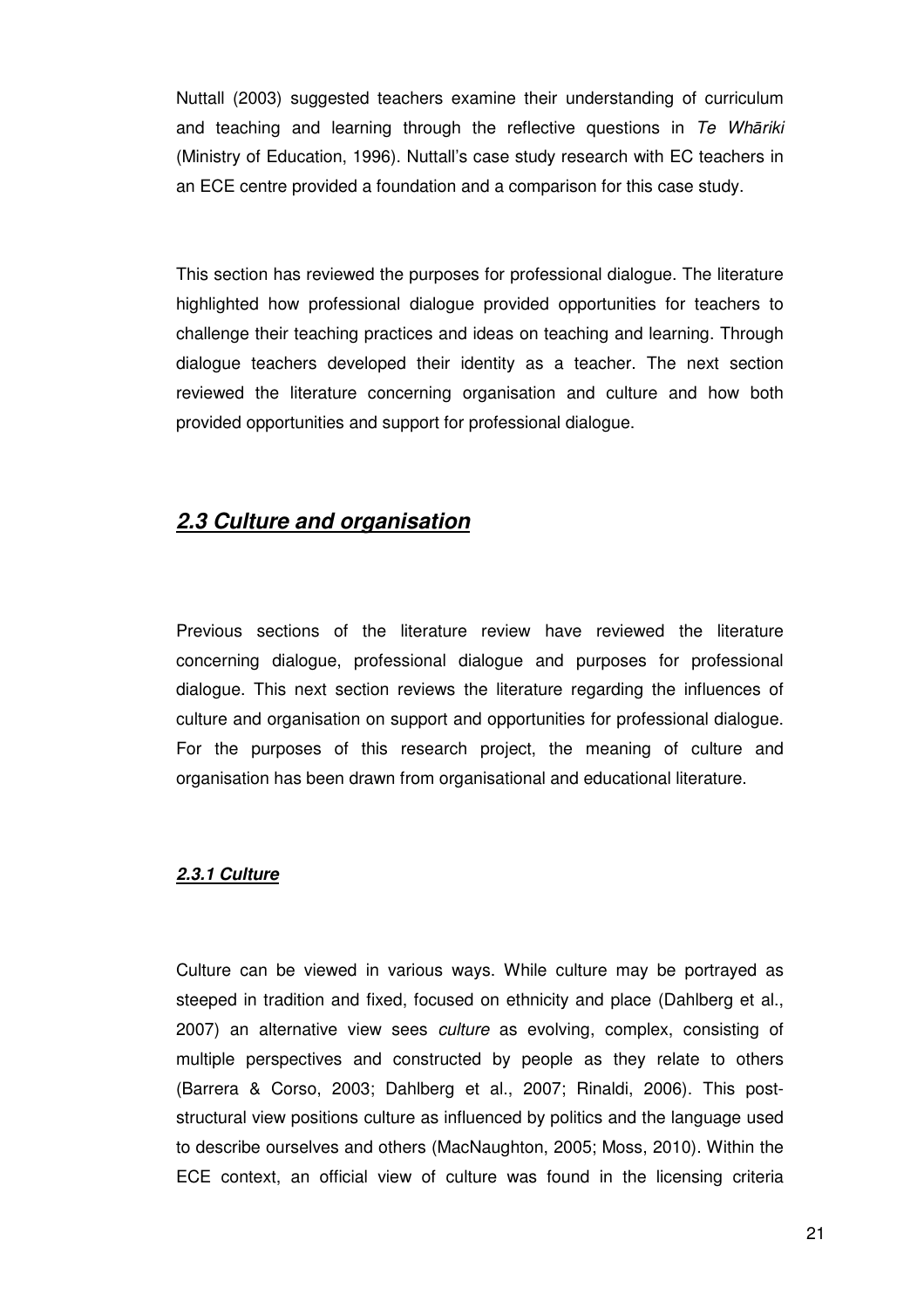(Minister of Education, 2008) as "understandings, patterns of behaviour, practices and values shared by a group of people" (p.5).

Values and beliefs are portrayed through the language and culture of an organisation. In EC education the view of the child emerges through language and the espoused values and beliefs which informed pedagogy. The child can be viewed as helpless and dependent on society or as confident and competent and contributing to society (Carr, 2001; Dahlberg et al., 2007; Rinaldi, 2006). In New Zealand EC teachers are guided by the curriculum, Te Whāriki (Ministry of Education, 1996), which describes the child as competent and confident.

Lubeck, Jessup, de Vries, and Post's (2001) research highlighted the impact of culture when they reviewed the effect of the Head Start programme on children's learning in three EC settings. The researchers highlighted the communal presentation of the Head Start programme. However, they found the culture of the institution and the communities' social context was a determining factor in the improvements made for children's learning. They suggested culture was not "a bounded and unified entity [but] takes shape in different ways through dynamic interactions in particular contexts" (Lubeck et al., 2001, p. 519). The researchers proposed any changes made to the Head Start programme should take local contexts into account. This required enquiry into how the programme and its outcomes were implemented locally rather than nationally (Lubeck et al., 2001).

#### **2.3.2 Organisational culture**

The term organisational culture emerged from an approach to understanding the underpinnings of organisations (Schein, 2004). Organisational culture addressed less tangible elements within an organisation but which affected how people worked together. This perspective identifies culture as the relationships and communication which occurs in people's everyday lives (Schein, 2004).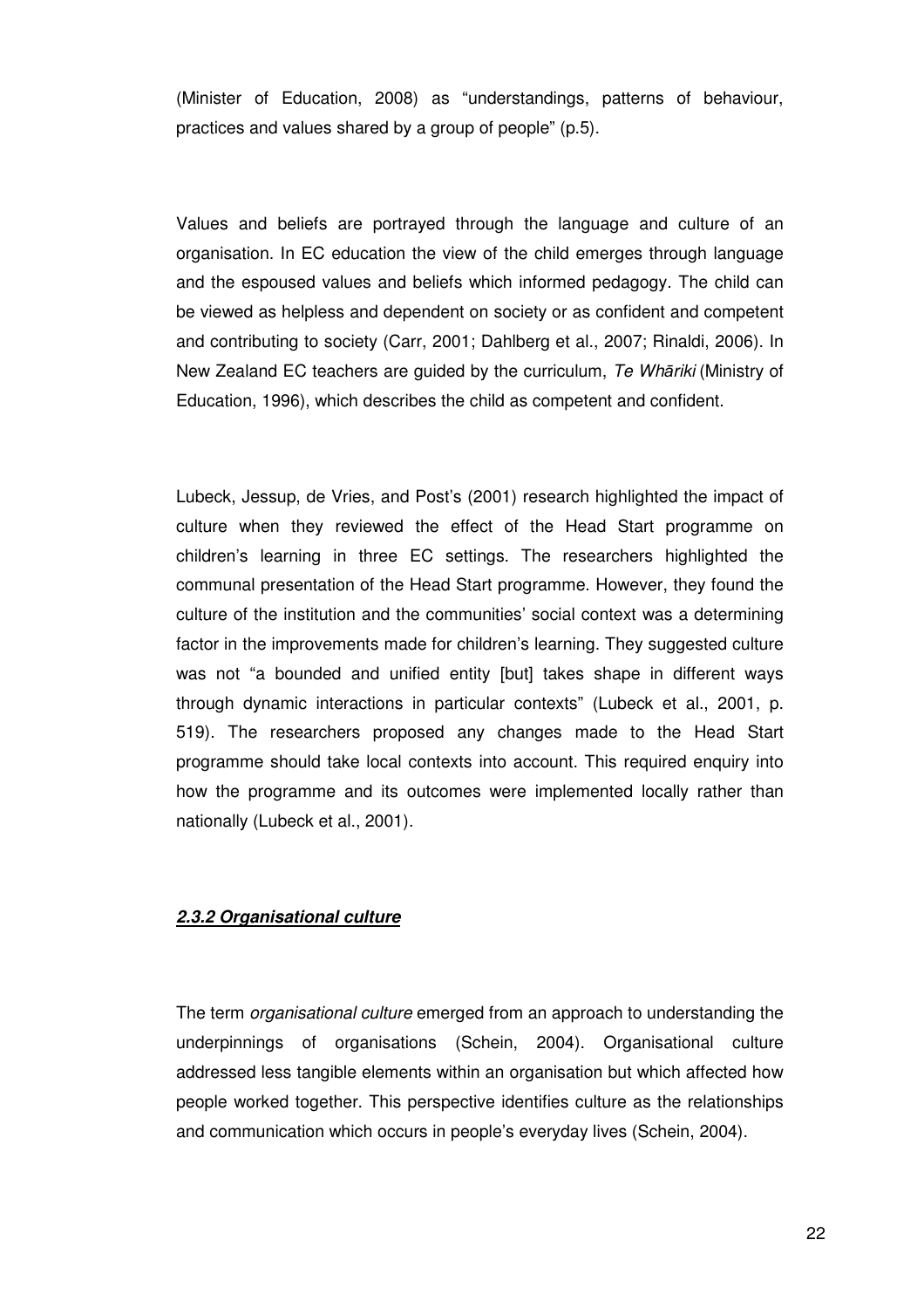Schein's work provided the study with a broader perspective of how organisations function and adapt. Schein (2004) defined an organisation's culture as:

"…a pattern of shared basic assumptions that was learned by a group as it solved its problems of external adaptation and internal integration, that has worked well enough to be considered valid and, therefore, to be taught to new members as the correct way to perceive, think, and feel in relation to those problems" (p.17).

Therefore the view of the child can be perceived as cultural with many diverse perspectives. This was reflected in a case study of sixty personnel from ten EC education centres (McLeod, 2002). The research inquired into the management and leadership practices within these centres using organisational culture as a conceptual framework. McLeod (2002) suggested the person who originally led the centre had a profound influence on the communities' view of the child. The view was promoted within "centre discourse and activities" (McLeod, 2002, p. 299) and in turn influenced new members, teachers and parents. McLeod (2002) argued new teachers' and new parents' developed a similar view of the child as the centres' view and this became ingrained in the philosophical understandings and cultural organisation of the centre (McLeod, 2002). Engagement with Te Whāriki (Ministry of Education, 1996) was more problematical when children were seen as needy and care was the dominant discourse within the centre. McLeod (2002) argued a review of leadership and the centre management's view of the child was necessary for assumptions to be challenged.

Gibbons' (2005) qualitative case study research was undertaken in two playcentres.<sup>3</sup> The study inquired into educators' and parents' assumptions concerning being a "social community" (Gibbons, 2005, p. 22) which prevailed through their "thoughts and actions" (p.11). The playcentres' philosophy encouraged educators, parents and children to socialise and engage with each other. For example, morning tea was seen as a social event. However, Gibbons

 $\overline{a}$ 

<sup>3</sup> Playcentres are early childhood education centres in New Zealand which are organised and lead by parents of the children who attend. Often the parents stay with their children during the sessions and are regarded as educators.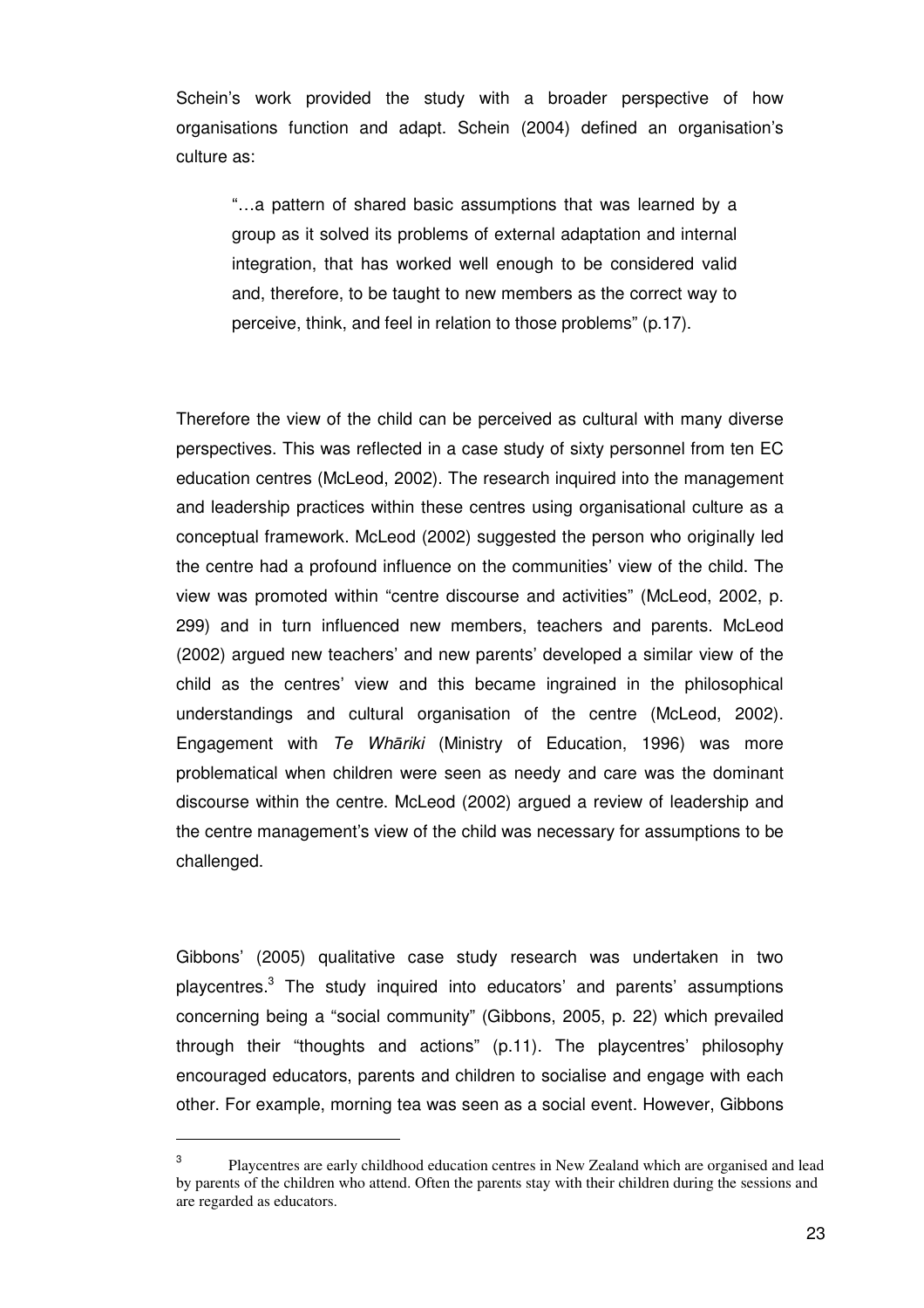(2005) suggested an anomaly of this assumption was the educators' and parents' actions which encouraged children's independence and individualism rather than social engagement with others. Gibbons' and McLeod's research were both New Zealand ECE-based and provided, -this study-, with increased understanding of the complexities of management and teachers' roles in ECE.

Kiley and Jensen's (2003) mixed method research explored the shaping of an organisation through beliefs incongruent with their vision. The research arose from a concern of less parent involvement within the centre. They found that previously appointed staff were hired because they exemplified the centre's values and vision. Later teachers were hired who did not uphold the vision. Communication between staff and parents broke down with parents being less involved within the centre. The researchers concluded an institution's vision was upheld when supported by strong leadership (Kiley & Jensen, 2003).

Mentoring programmes were a means of addressing philosophical understandings within an ECE centre. Cameron (2007) suggested teacher registration mentoring programmes supported teachers' ongoing professional learning. She argued an effective mentoring programme could impact on teachers' "attitudes and practice when they are part of professional learning environments that support and challenge all teachers to use evidence to inform their teaching decisions" (p. 70). This was in contrast to a restricted mentoring programme which was limited in time, did not include others, and was limited in content and support for both the mentor and the inductee teacher (Cameron, 2007).

#### **2.3.3 Barriers for dialogue**

This research project intends to investigate how the culture and organisation of the ECE centre supports and provides barriers for teachers' professional dialogue. There was limited literature regarding support for professional dialogue which identified the barriers which could occur in ECE centres.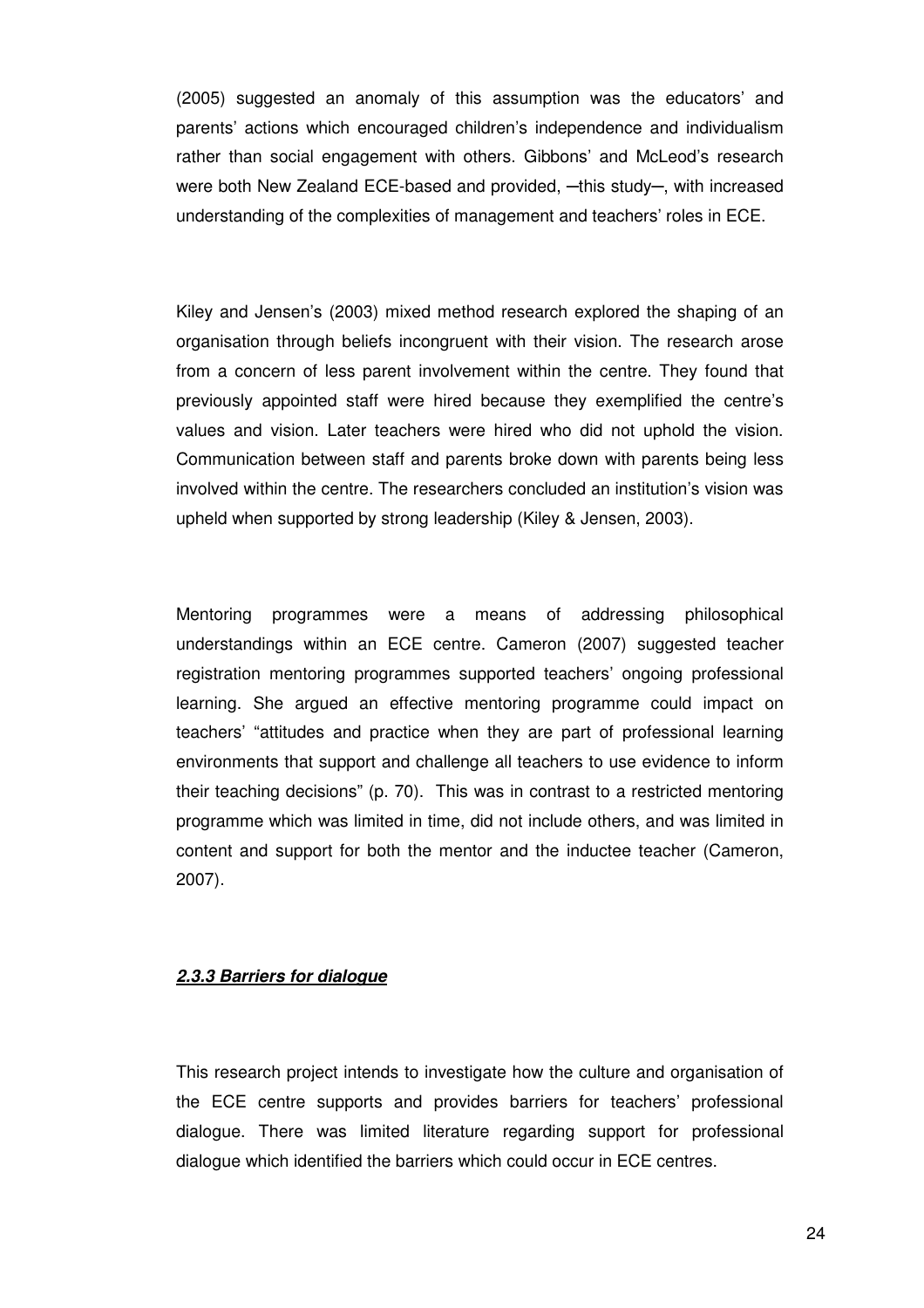Grey's (2011) study identified the importance of providing time for professional dialogue and for teachers to feel comfortable with the process of having dialogue with their colleagues. She suggests challenges for teachers were finding time to participate and personally committing time outside work time for professional dialogue (Grey, 2011). Taylor (2011) also highlighted the importance of teachers' readiness to commit time outside work hours to engage in professional dialogue, referring to her research where teachers arranged time after work to have "professional conversations" (p.15). Taylor (2011) suggested teachers look for inventive means to talk about organisational and routine matters during the day so that meetings could be devoted to more in-depth dialogue which challenges beliefs and values. MacNaughton (2005) also identified structures, including meetings with other teachers with similar interests and persuasions were an important contributor to teachers addressing issues of power and social justice. Rinaldi (2006) suggested that time for teachers to meet during the working day was essential for the organisation of the centre and pedagogical understanding.

In order for dialogue to be part of teachers' practice, barriers in organisational and cultural considerations needed to be addressed (Dahlberg et al., 2007; Rinaldi, 2006). The issues included: a lack of allotted time for teachers to meet (Mitchell and Hodgen, 2008; Mitchell and Brooking, 2010) and to engage in professional dialogue (Grey, 2011; Hatherly, 1999; Taylor, 2011); minimal or no non-contact time (Mitchell and Hodgen, 2008; Mitchell and Brooking, 2010); teachers' responses to the critique of their own teaching practice (Dahlberg et al., 2007; Grey, 2011; MacNaughton, 2005) and teachers' willingness and ability to engage in dialogue which addressed values and beliefs (Grey, 2011; Taylor, 2011; Rinaldi, 2006).

A research report for the Ministry of Education (Smith et al., 2000) identified staff wages and conditions as significant structures that indicated the value appointed to staff and was a variable which contributed to quality teaching and learning (Smith et al., 2000). Moss (2010) also suggests EC teachers' working conditions and status need to be addressed, citing the OECD (2006) report which highlights concerns regarding teachers' status, pay and conditions in contrast to teachers in other sectors (Moss, 2010).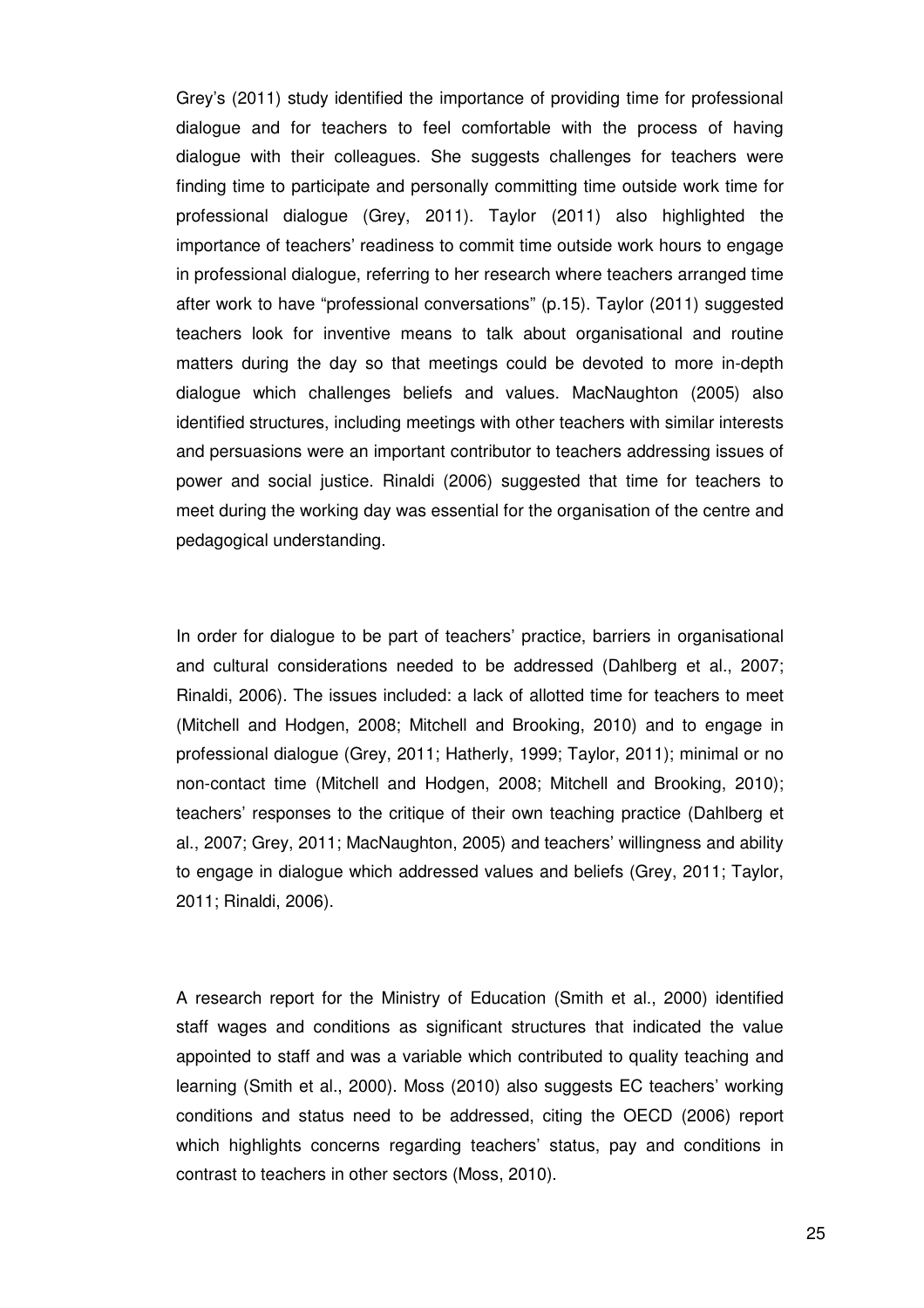The limited research available on ECE is highlighted in a report on leadership for the New Zealand Teachers' Council. Thornton, Wansbrough, Clarkin-Phillips, Aitken, and Tamaiti (2009) argued there is a lack of research on leadership in ECE in New Zealand. They suggested ECE leadership has little support from Ministry of Education or an official co-ordinated approach compared with the support given to primary and secondary principals. McLeod (2002) also argued there were concerns regarding leadership and management in ECE centres and called for a review.

## 2. 4 Summary

This literature review drew on education and organisational literature to explore current understandings and research regarding teachers' dialogue with others, particularly within EC settings. The literature highlighted the importance of dialogue for teachers' practice and for providing a stimulating and inviting learning environment. The review also explored how dialogue contributed to a teacher's identity and promoted and questioned EC teacher's professionalism.

The literature and research regarding organisational culture contributed to further understanding of the concepts of culture and organisation. Leadership was briefly addressed in the literature review. A more in-depth account of the literature regarding interdependency and collaboration, both of which the literature indicated as contributors to dialogue, is given.

The literature review highlights gaps in the research regarding teaching practices in an ECE centre. The review indicated there was limited research regarding teachers' professional dialogue and the cultural and organisational support for professional dialogue. This research project attempts to fill that gap.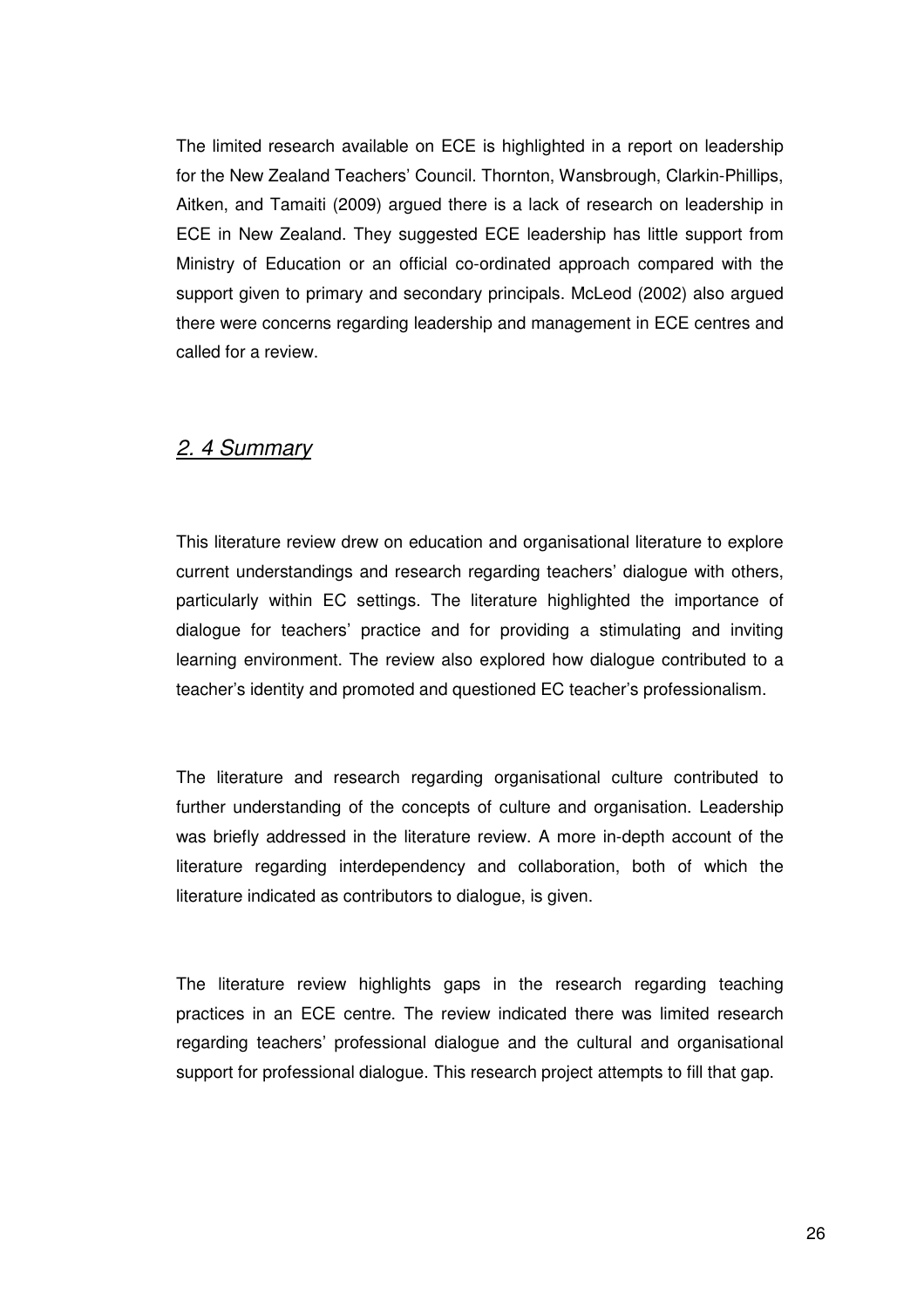# **Chapter 3**

## **Methodology**

## 3.1 Qualitative research

Qualitative research "is a field of inquiry in its own right. It crosscuts disciplines, fields, and subject matters" (Denzin & Lincoln, 2008, p.3). The methodology can be approached in various ways including case study or appreciative inquiry. Multiple methods are used to gather data including interviews or observations and analyse data, including interpretative or discourse analysis (Denzin & Lincoln, 2008). Many research paradigms and approaches may be undertaken under the qualitative research umbrella (Denzin & Lincoln, 2008).

In qualitative research the researcher's epistemological, ontological and methodological beliefs influence the design of the research project (Denzin & Lincoln, 2008). These beliefs were pertinent for this study in the following ways. Epistemology asks moral questions of the researcher and her view of the world (Denzin & Lincoln, 2008) and in particular her relationship with the research participants. Ontology questions the researcher's view of reality (Denzin & Lincoln, 2008) and how she viewed the teachers' role and the context in which they teach. Methodology questions the way knowledge is acquired and the effective means of inquiry to gain knowledge (Denzin & Lincoln, 2008) about dialogue within the ECE centre.

Multiple images describe the qualitative researcher and one metaphor is "bricoleur" (Denzin & Lincoln, 2008, p. 5). A Bricoleur pieces together information then through interpretation endeavours to understand it (Denzin & Lincoln, 2008). Denzin and Lincoln (2008) used the metaphorical images of a quilt maker, a jazz musician and a film producer to epitomise how the qualitative researcher follows a process of data analysis. The metaphors represent the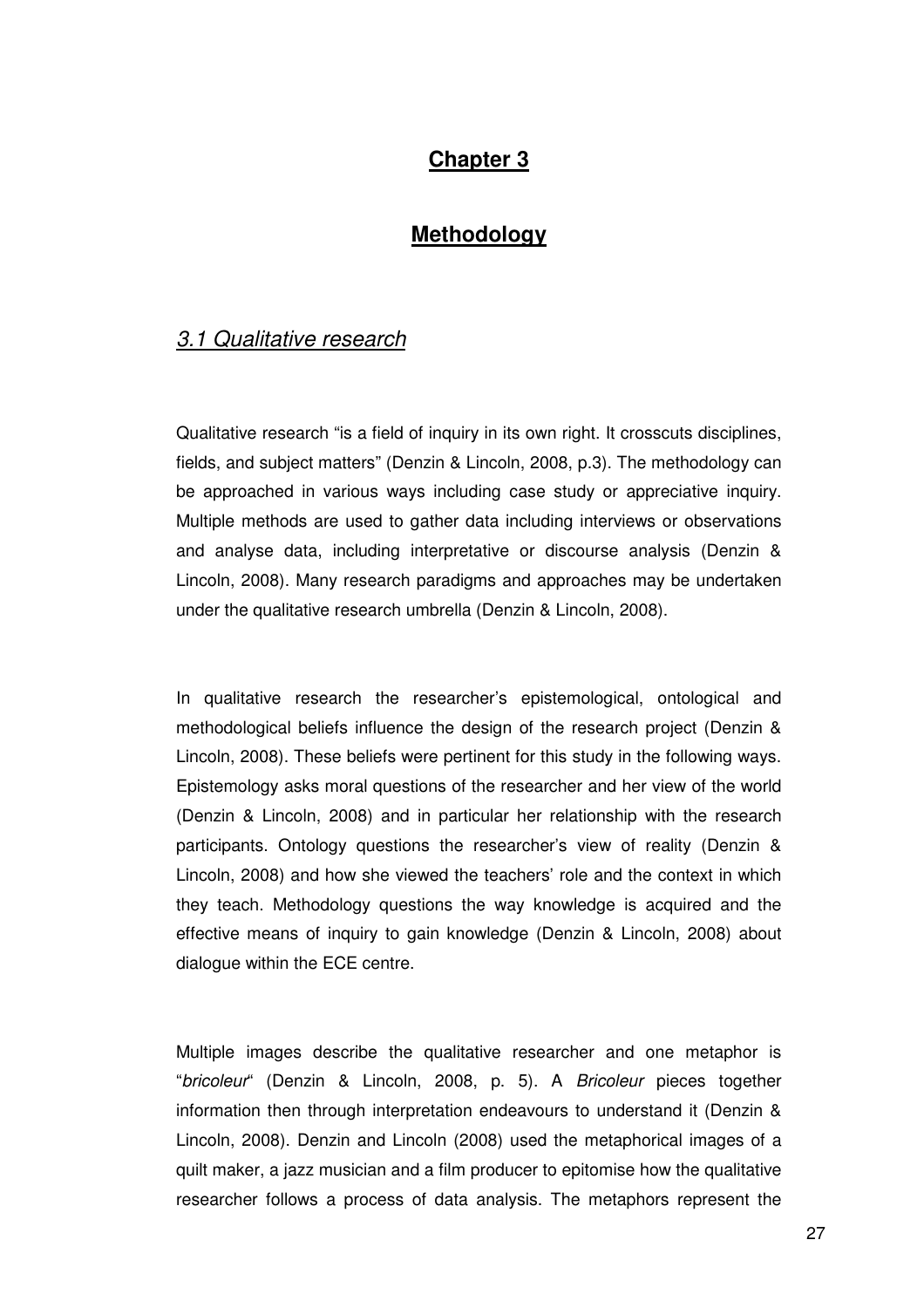qualitative researcher using multiple methods to piece together and interpret the pertinent data before presenting the final analysis in a documented form (Denzin & Lincoln, 2008).

The qualitative researcher is located within a "natural setting" (Denzin & Lincoln, 2008, p. 4) where they observe, take field notes, interview others or source artifacts relevant to their research (Denzin & Lincoln, 2008). Through these methods, and the resulting analysis of the collected data, the qualitative researcher tries to understand and make sense of the participants' world (Denzin & Lincoln, 2008). The findings are documented to provide opportunities for others to view the phenomena and for the participants' reality to surface (Goodwin & Goodwin, 1996).

The role of the qualitative researcher is to approach the fieldwork with an open mind, to listen (Yin, 2009) and to observe and then interpret those events within the line of the inquiry (Denzin & Lincoln, 2008). The research design determines the methods used to undertake the inquiry within "specific methodological practices" (Denzin & Lincoln, 2008, p. 34), e.g. case study.

#### **3.1.1 Rationale for qualitative research**

A qualitative research approach was appropriate to answer the research questions. The approach provided a framework for the researcher to observe and engage with the research participants – EC teachers – in the research setting, the ECE centre. To understand the teachers' experiences multiple methods of data collection were used including interviews, observations and participants' journals. Through data collection methods and data interpretation the teachers' perspective of their world (Denzin & Lincoln, 2008) emerged.

Qualitative research was used as opposed to quantitative research which usually adheres to an objectivist approach whereby "reality exists independently of the researcher'" (Gray, 2009, p.201). Qualitative researchers are linked to a constructivist paradigm that "sees truth and meaning constructed and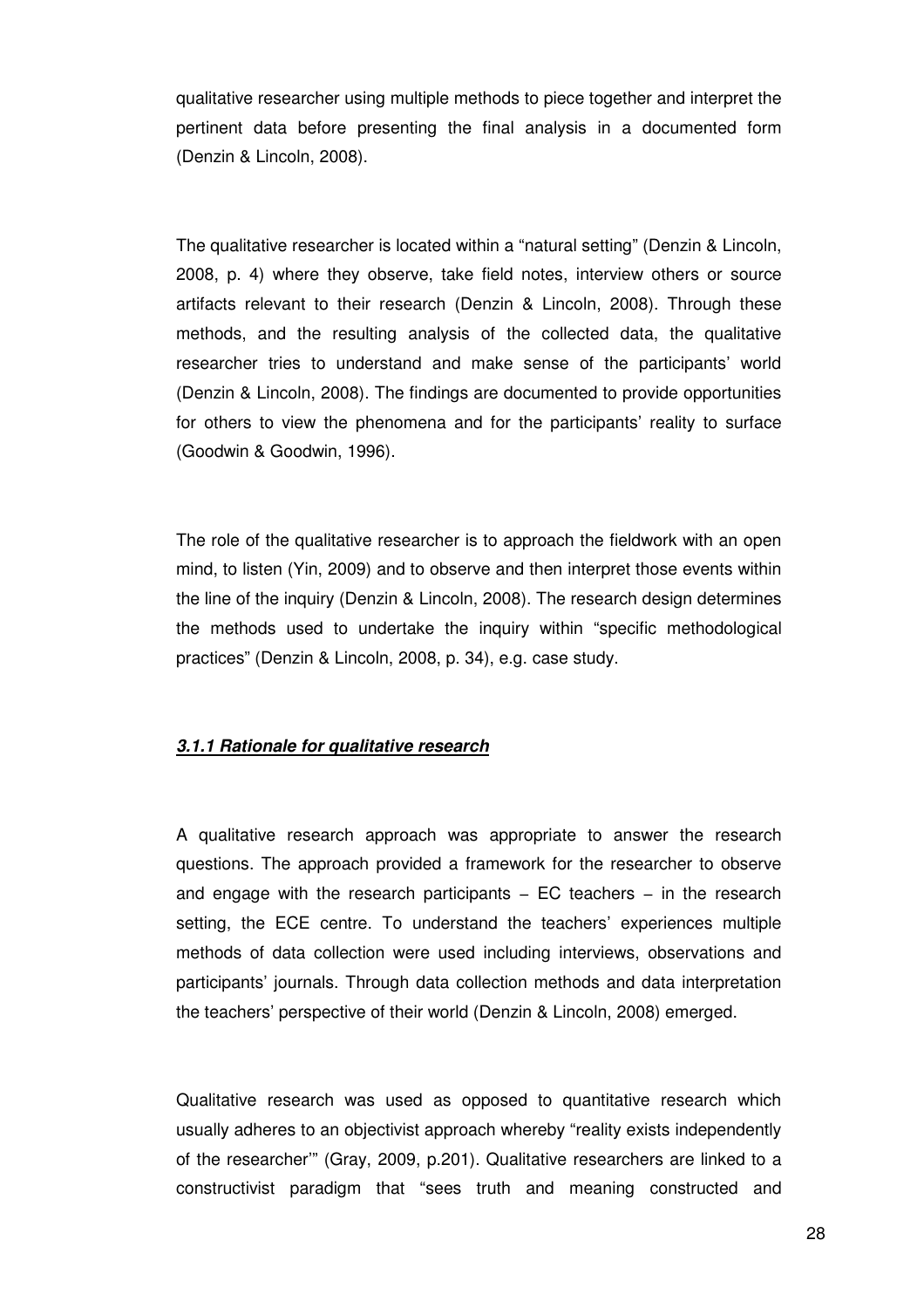interpreted by individuals" (Gray, 2009, p. 201). Gray (2009) and Crotty (1998) maintain this epistemological stance separates qualitative and quantitative researchers. However, Flick (2006) proposed the social influences which affect research are difficult to avoid. Distinctions between quantitative and qualitative research may be less clearly defined. Through a qualitative approach this study aimed to inquire into the teachers' understanding of professional dialogue and opportunities for professional dialogue within an ECE centre. This approach allowed for the teachers "lived reality or constructed meanings" (Mutch, 2005, p. 43) to be uncovered.

The researcher is subjectively present within qualitative research, through the collection and analysis of data. Subjectivity is value orientated (Denzin & Lincoln, 2008) and does have an impact on the research findings whilst bringing a richness and reality to the findings (Denzin & Lincoln, 2008). Subjectivity was present in the researcher's representation of the teachers and interpretation of the data. Efforts were made to acknowledge how interpretation of the data was influenced by my subjectivity, beliefs and values. (See section 3.6 for further discussion). Subjectivity was present in the researcher's representation of the teachers' interpretation of their contribution to the data.

#### **3.1.2 Constructivist-interpretive paradigm**

An interpretive framework or paradigm (Denzin & Lincoln, 2008) guided this research project. Interpretivism is a post-positivist stance (Denzin & Lincoln, 2008) which emphasises capturing how participants within the research project viewed their reality (Holstein & Gubrium, 2008). Within a constructivistinterpretive paradigm multiple realities are encouraged, research is undertaken in the real world and a subjective approach is used to understand data (Denzin & Lincoln, 2008). The paradigm tests reality and modifies understandings of the world through language and symbolic systems (Mutch, 2005). These influences are evident when "[t]ruth, or meaning, comes into existence in and out of our engagement with the realities in our world" (Crotty, 1998, p. 8).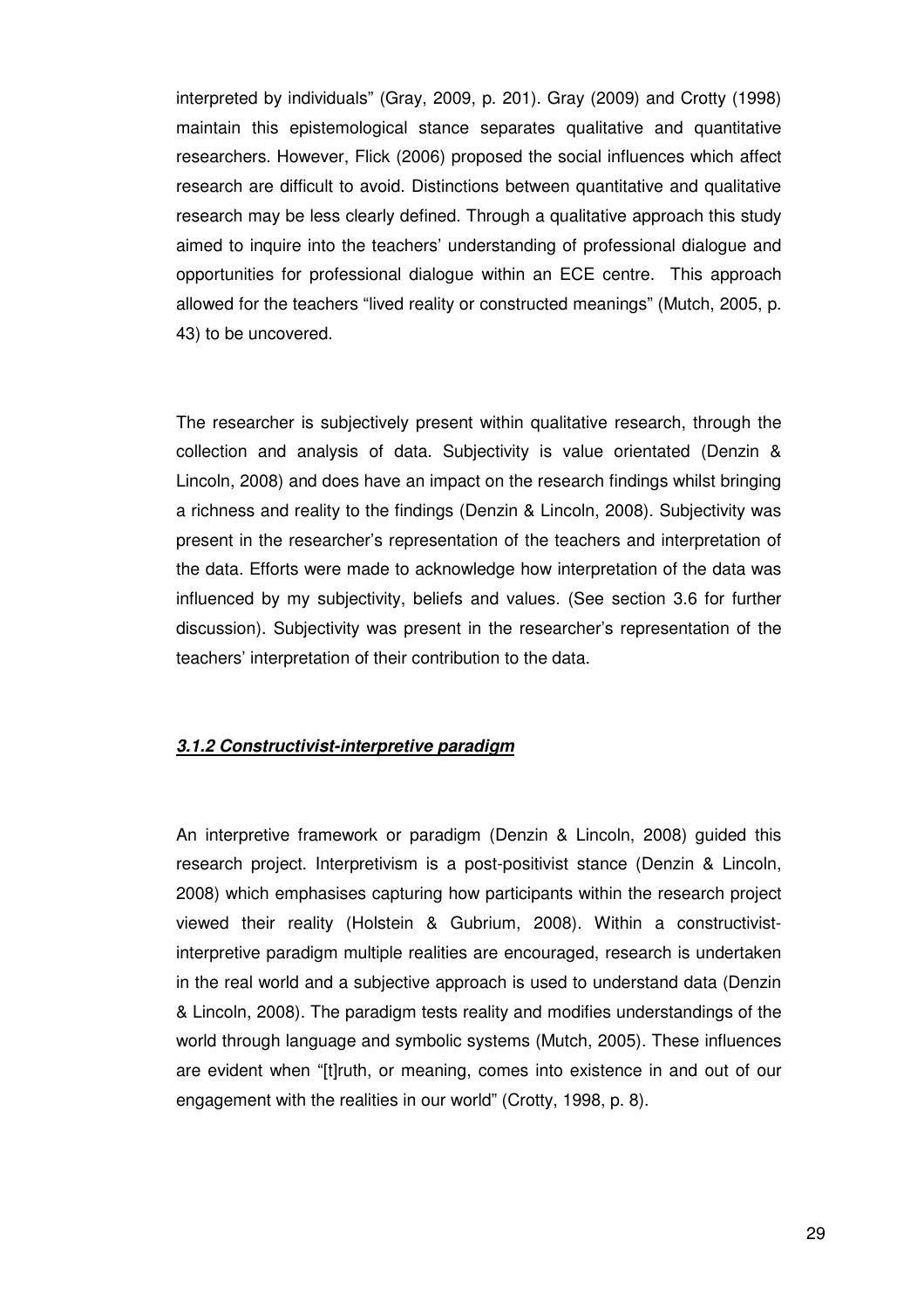An interpretive approach is not necessarily decided on in advance (Denzin & Lincoln, 2008). It is a process somewhat determined by the researcher's gender, culture and social norms (Denzin & Lincoln, 2008; Mutch, 2005). In this study, my social and cultural experiences, including being a female teacher familiar with the ECE profession, influenced how I approached data collection and analysis. These issues are discussed more fully below. Within an interpretive paradigm how and what questions provide a process for understanding how people interpret their reality and social norms (Holstein & Gubrium, 2008). How questions encourage the researcher to unsettle the assumptions concerning social realities. What questions ensure caution in the actions taken to locate those realities (Holstein & Gubrium, 2008).

A constructivist-interpretivist approach underpinned this study's focus on understanding *how* the culture and organisation of the ECE centre presented opportunities for teachers' professional dialogue. In addition, the study sought to identify what were the teachers' understandings of professional dialogue and the purposes for professional dialogue within the context of the centre. Within the interpretive paradigm there was a focus on how the participants made meaning (Holstein & Gubrium, 2008) of professional dialogue.

### **3.1.3. Ethnography**

Ethnography is a qualitative research paradigm anthropologists traditionally used to study others in their natural settings (Hammersley & Atkinson, 2007). This paradigm has since evolved and is now used as an approach to understand people in their "everyday context" (Hammersley & Atkinson, 2007, p. 3). The focus of ethnography is on a few participants at any one time. The data is gathered from a range of sources not fully determined before-hand. The analysis emerges from the data rather than being defined within a prescribed framework (Hammersley & Atkinson, 2007).

The ethnographic researcher attempts to focus on their understanding of a few phenomena in order to bring meaning to those phenomena (Tedlock, 2003). In this project the focus was on one group of EC teachers in one ECE centre in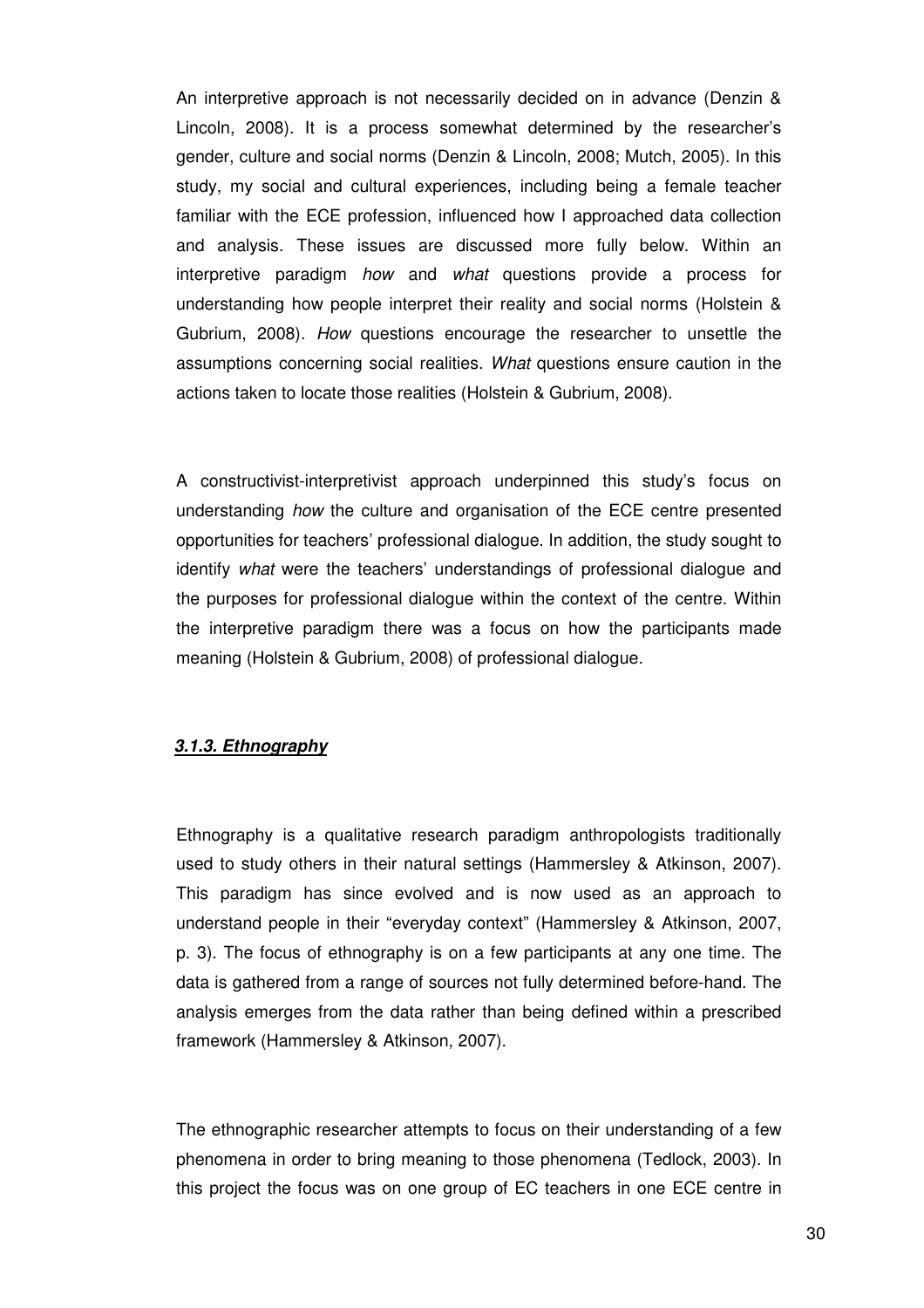New Zealand. The researcher sought to gain an understanding of the phenomena of teachers' professional dialogue within the centre.

## **3.1.4 Case Study**

This research project used case study methodology. Case study is a legitimate mode of qualitative research (Stake, 2008; Yin, 2003) concentrating "on experiential knowledge of the case and close attention to the influence of its social, political and other contexts" (Stake, 2008, p. 120). A case study is a process of inquiry from which a product such as a written report, a film or a biography emerges (Stake, 2008, p.121). In this project, case study provided a methodological approach for the inquiry and analysis of research data (Stake, 2008; Yin, 2003, 2009).

A case study is bounded by several factors (Cohen, Manion, & Morrison, 2007; Stake, 2008; Yin, 2009) including time, place and a group of individuals. Yin (2003) defines a single case study as "representative or typical" (p. 41, author's italics) of other similar situations. In this project the case study is representative (Yin, 2003) of EC teachers and their engagement in professional dialogue with other teachers within an ECE centre.

The purpose of the project was to provide a description of the case within a given context (Yin, 2009). Therefore this research project is an instrumental case study as it attempts to increase understanding through awareness and support for an issue (Stake, 2008). The issue is to understand the *how and* what (Holstein & Gubrium, 2008) of teachers' professional dialogue and to provide an avenue for teachers' articulation of their understandings within the context of an ECE centre in New Zealand. The research questions for this research project are: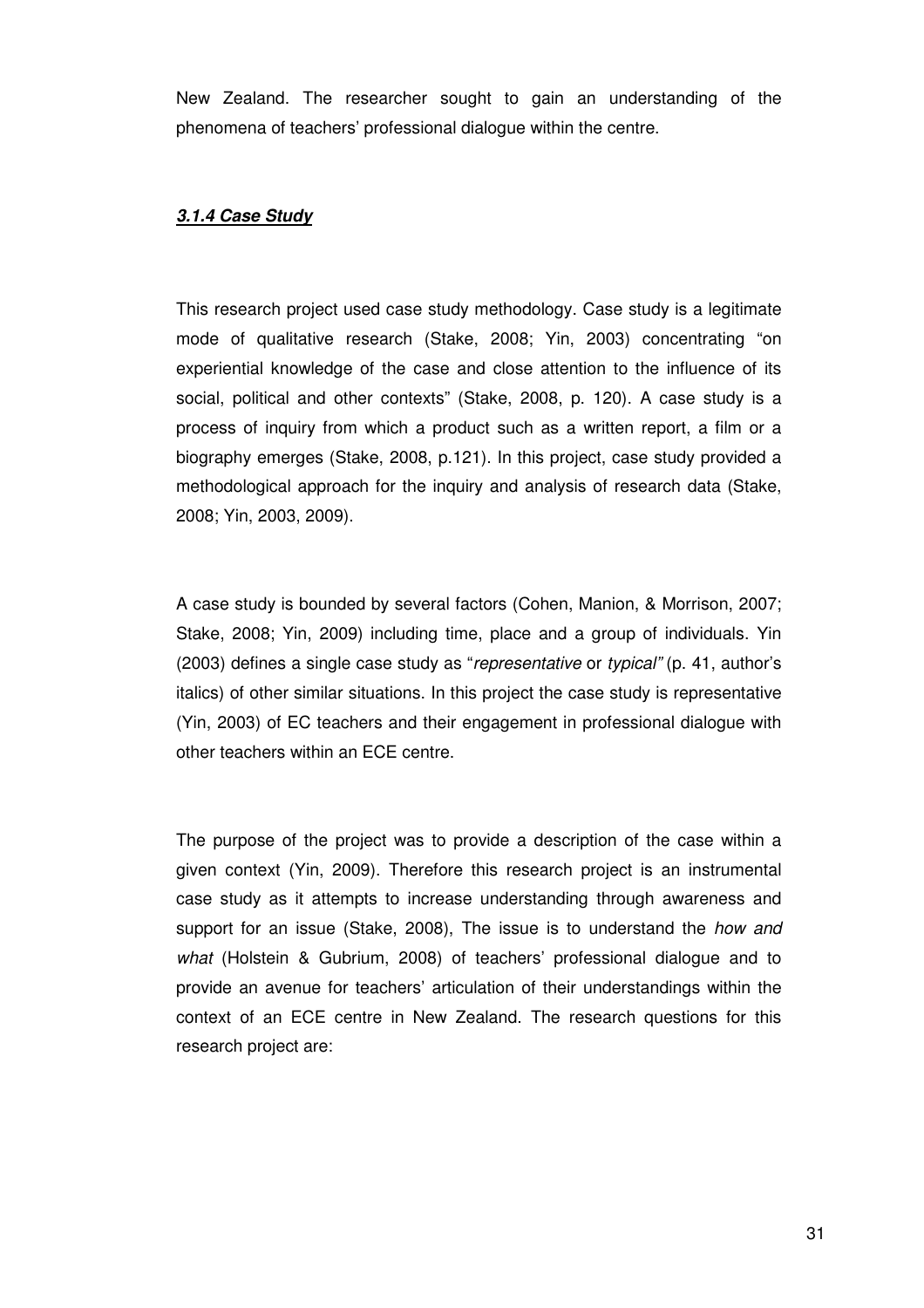- **What are EC teachers' understandings of the purpose for professional dialogue?**
- **How does the culture of the ECE centre support EC teachers' engagement in professional dialogue with their colleagues?**
- **How does the organisation of the ECE centre support EC teachers' engagement in professional dialogue with their colleagues?**

A case study may use multiple sources of data such as interviews, observations and written documentation (Gray, 2009; Mutch, 2005; Yin, 2009). For this case study I used interviews, teachers' journals, observations and artifacts including meeting notes and physical features (e.g. staff room). Yin (2009) cautions the inexperienced researcher can be overwhelmed by data. I dealt with this possibility by cataloguing data as it was collected, and following an analysis trail. To ensure the object (Engeström, 1999a) of the case study, teachers' professional dialogue, was the focus during the analysis of the data (Yin, 2003, 2009) a theoretical framework - Socio-cultural historical activity theory -(CHAT) (Engeström, 1999a), was identified before field work began. (See section 3.7.4 for further discussion of the framework).

# 3.2 Data Collection Methods

Multiple data collection methods were used for this research project. These methods were appropriate for a case study methodology and the conceptual framework (CHAT) which underpinned the research, data collection and analysis.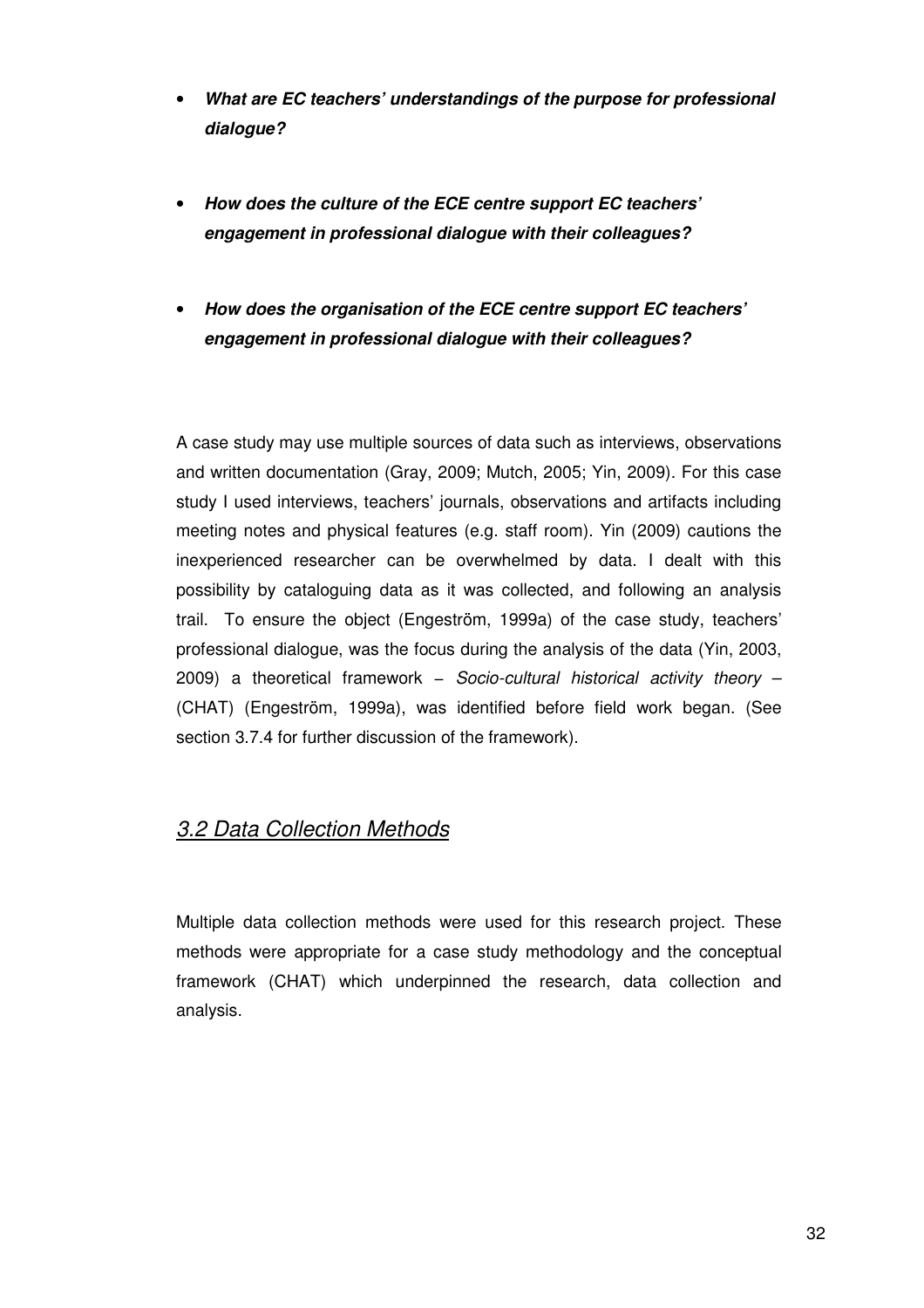#### **3.2.1 Interviews**

Interviewing is a powerful way of helping people to make explicit things that have hitherto been implicit – to articulate their tacit perceptions, feelings and understandings (Arksey & Knight, 1999, p. 32).

Interviews are an important source of case study data (Yin, 2009). These can be structured, semi-structured or unstructured conversations with participants (Gray, 2009; Yin, 2009). A semi-structured interview (refer to Appendix A) provides an opportunity to probe an idea. This requires the interviewer to listen well and then re-construct the questions or direction of the conversation depending on the interviewee's response (Gray, 2009). Therefore, care is needed in the presentation of the interview questions. The challenge for the interviewer is to retain the intention of their inquiry whilst allowing the interviewee to contribute their perspective and their input into the inquiry (Yin, 2009). Through this method of interviewing, interviews do provide rich data as participant's responses expose their thoughts and understandings of their lives (Gray, 2009).

## **3.2.2 Observations**

Observation is a complex combination of sensation and perception (Gray, 2009, p. 397).

A case study occurs within a setting which provides opportunities for focused observations (Yin, 2009). The purpose of such observations is to contribute to the description of the case study setting. Through these observations interactions between participants are observed and noted providing another source of data. Observations are overt in this type of study as those observed are aware of the observer and of being observed (Flick, 2006). There are drawbacks to observations as the observer may influence the behaviour of the participants, therefore not seeing a true record of events (Gray, 2009).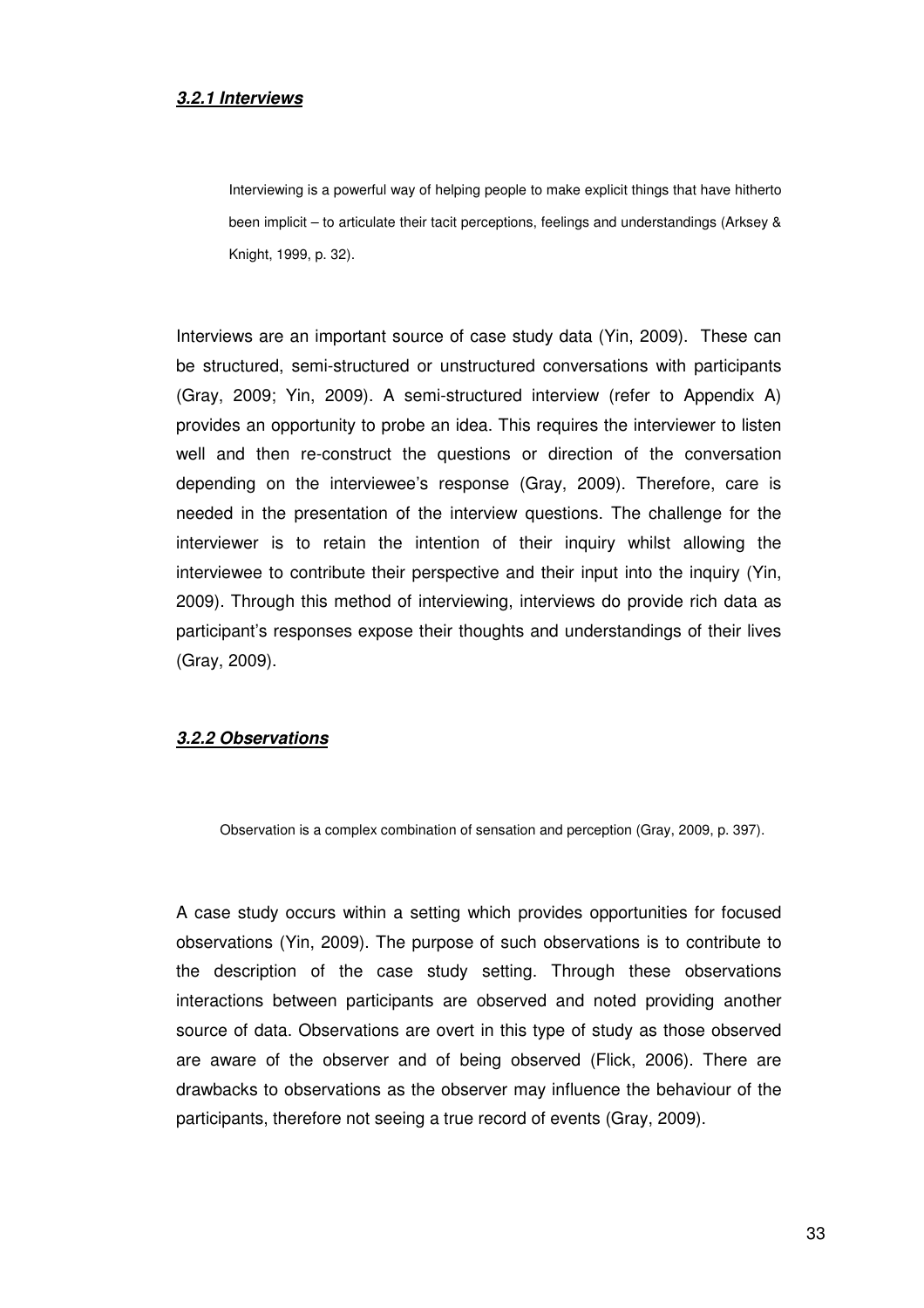The literature refers to participant and non-participant observers (Flick, 2006; Gray, 2009; Mutch, 2005; Yin 2009). Non-participant observation occurs when the observer removes themselves from events and does not interact with the research participants, whilst a participant observer gradually involves themselves in the research field through interviews and observation (Flick, 2006). In this study participant observations occurred. Richards (2009), however, maintains everyone is a participating observer. The craft of skilfully observing through the accurate noticing of pertinent information followed by the able recording of the detail is required for any research project (Richards, 2009).

## **3.2.3 Artifacts**

Artifacts are historical or contemporary materials written within a social context (Delamont, 2002) which record a happening at a certain point in time. Artifacts can be personal and private reflections or accounts of public events sometimes displayed for public scrutiny. In this project the researcher's fieldwork notes and the research participants' written documentation, called journals, were artifacts. Artifacts also included some physical features of Pohutukawa Early Learning Centre. For example, the staff room and the children's learning environment which included displays of children's learning, information boards and staff meeting notes.

A broader perspective (Yin, 2009) can be gained through artifacts which highlight the issues that are important to the participants. However, caution needs to be applied to artifacts including participants' journals as they may be written for the researcher (Delamont, 2002). They can also be open to unknown bias as the recorder's name may not be evident (Gray, 2009).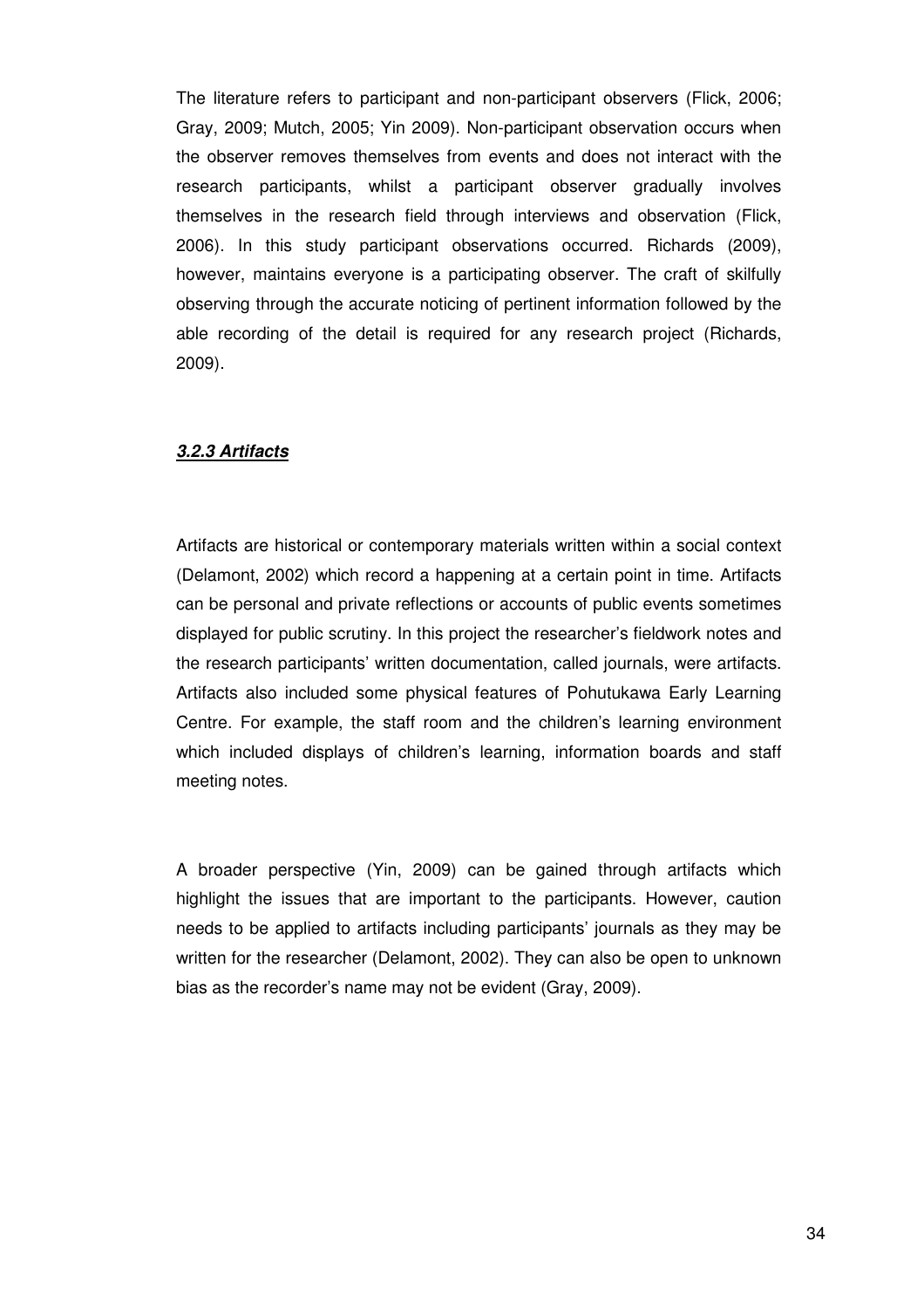# 3.3 Selection of the case study

This research project undertook a case study into EC teachers' professional dialogue with other teachers, their understandings of professional dialogue and its purposes, and factors, organisational and cultural, impacting upon opportunities for professional dialogue. The research site for the case study was selected according to the following criteria: that it was an ECE centre where entry was enabled, with a teaching team of six or more teachers, who consented to participate in the research project.

## **3.3.1 The research setting**

 $\overline{a}$ 

I approached an ECE centre which met the criteria and with whom I had a previous relationship (Berg, 2004) as a professional development facilitator. I sent a letter to Pohutukawa Early Learning Centre (pseudonym), requesting entry (Appendix B) and the centre consented. The manager/teacher and teachers all chose pseudonyms as well the pseudonym for the early learning centre.

Pohutukawa Early Learning Centre is a community-based-full-day education and care centre<sup>4</sup> affiliated to an umbrella organisation. It is licensed for 36 children and is divided into an over-two year area (26 children) and an undertwo year area (10 children). The children can attend all day between 7.30am – 5.30pm or they can attend for a morning or an afternoon session. Children have to attend a minimum of two sessions per week. Many children attend the centre because of its affiliation to the umbrella organisation. The majority of families are fee-paying. There are two places dedicated for children whose parents cannot afford to pay fees.

<sup>&</sup>lt;sup>4</sup>An education and care centre is a licensed ECE institution in New Zealand. In this centre children were aged one to five years. The centre license is governed by the Ministry of Education, New Zealand.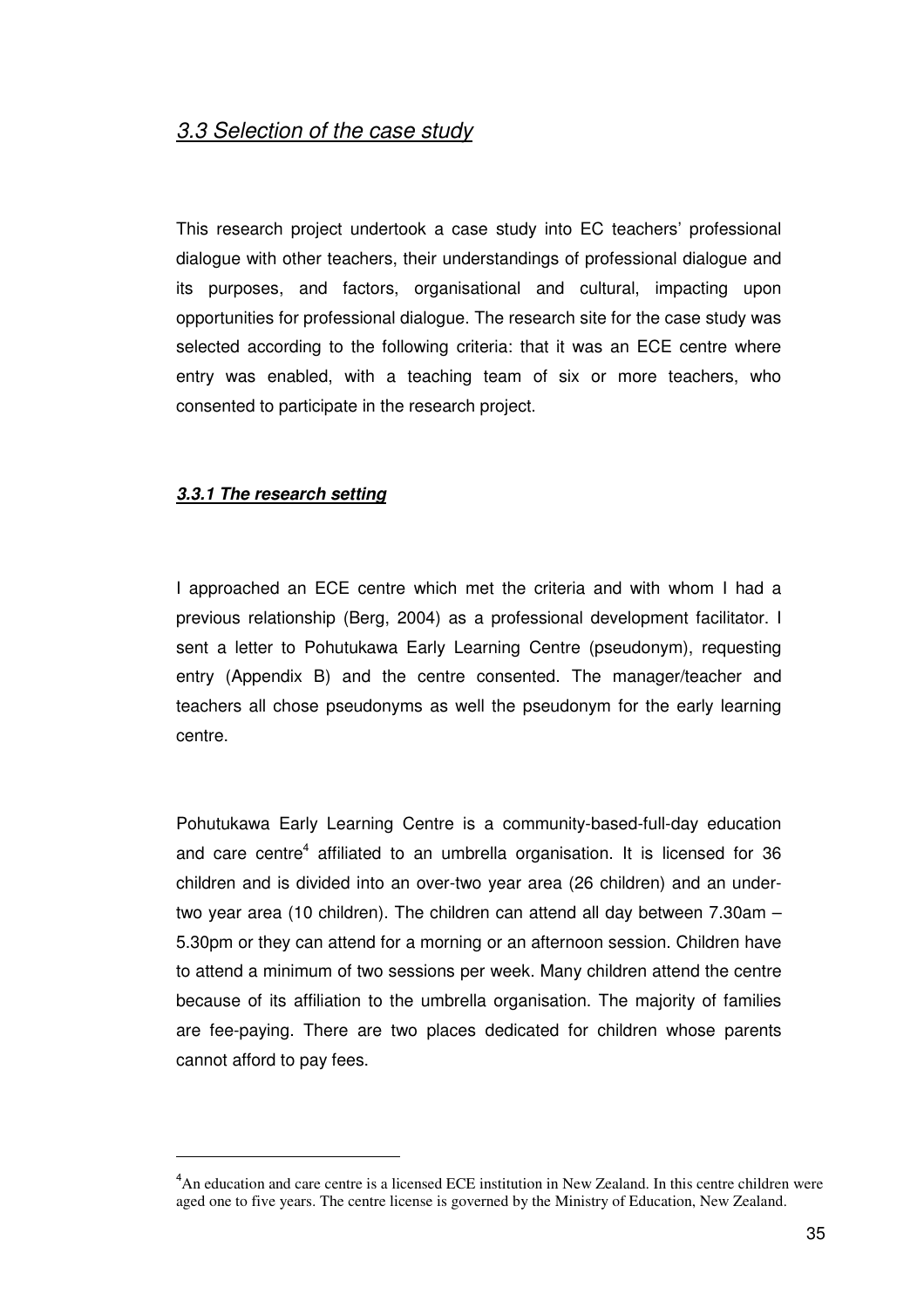At the time of data collection, the centre was managed by Daisy, the manager/teacher and two senior teachers, Rachael (in the over-two's area) and April (in the under-two's area). The centre has a management board which has representatives from the teaching team and the umbrella organisation. However, Daisy has overall responsibility for the organisation and financial viability of the centre whilst the umbrella organisation plays more of a supportive role. Daisy also worked as a teacher within the learning environment. In addition to Daisy, Rachael and April there were eight other teachers employed at the centre. The manager/teacher, two senior teachers, and three other teachers were qualified registered teachers. Four teachers were in various stages of teacher training. One teacher completed her qualification during the research and one teacher resigned to go overseas. Table 3 provides further detail of the staff team at Pohutukawa Early Learning Centre.

| <b>Name</b> | <b>Title</b>       | Qualified/<br>non-qualified                      | Working full-time/<br>part-time                    | Under-2's or<br>over-2's         |
|-------------|--------------------|--------------------------------------------------|----------------------------------------------------|----------------------------------|
| Daisy       | Manager            | Qualified                                        | Full-time                                          | Both over<br>and<br>under-two's  |
| Rachael     | Senior<br>Teacher  | Qualified                                        | Part-time                                          | Over-two's                       |
| April       | Senior<br>Teacher  | Qualified                                        | Full-time                                          | Under-twos                       |
| June        | Teacher            | Qualified                                        | Part-time                                          | Under-two's                      |
| Julia       | Teacher            | Qualified                                        | Part-time                                          | Over-two's                       |
| Jo          | Teacher            | Qualified                                        | Full-time                                          | Over-two's                       |
| Zara        | Student<br>teacher | Completed<br>qualification<br>during<br>research | Part-time<br>(student)<br>Full-time<br>(qualified) | Under-two's<br>Over-two's        |
| Kerry       | Student<br>teacher | Unqualified- in<br>training                      | Part-time                                          | Over-two's                       |
| Pip         | Student<br>teacher | Unqualified- in<br>training                      | Part-time                                          | Over-two's                       |
| Roimata     | Student<br>teacher | Unqualified- in<br>training                      | Part-time                                          | Over-two's                       |
| Barrie      | Relief<br>teacher  | Unqualified                                      | Part-time                                          | Over-two's<br>and<br>under-two's |

## **Table 3.1 Teaching staff at Pohutukawa ELC**

Many teachers worked less than full-time with the majority working between 9am – 3pm. This commitment by the centre to cater for teachers' preferred working hours resulted in a high retention of teachers. Many student teachers remained employed at the centre after they qualified. A part-time administrator was also employed.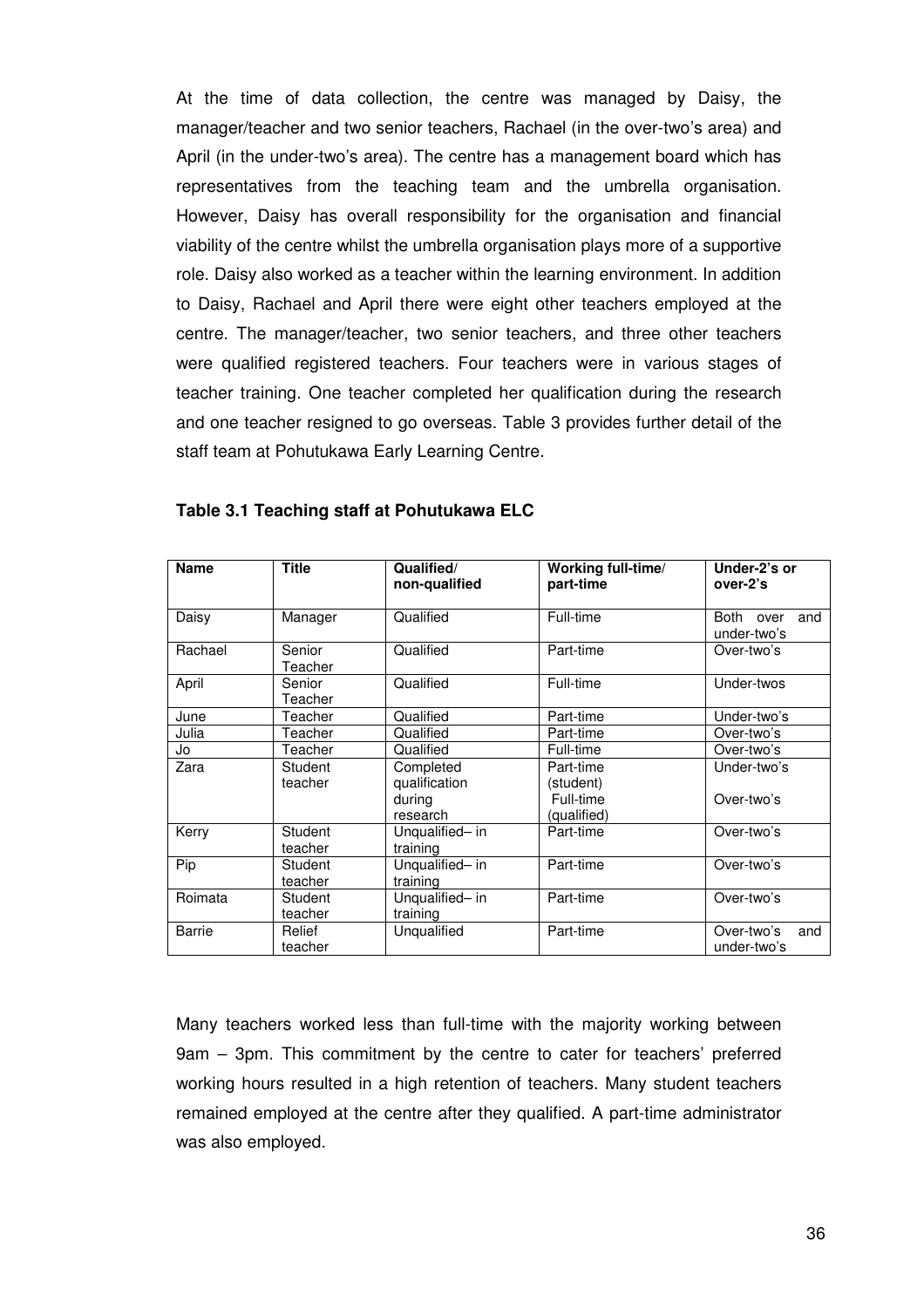All the teachers attended two-hourly fortnightly staff meetings held on Monday's between 5.30pm – 7.30pm. The teaching team began the meeting together and then separated into their areas of responsibility, under-two's and over-two's. Staff meetings included discussions about routines and organisational topics, (e.g. rosters) as well as routine tasks (e.g. cleaning the paint pots). However, the major purpose of the staff meetings was for teachers to discuss teaching practices and to plan for children's learning.

Non-contact time was dedicated to documenting assessments of children's learning. Non-contact time for teachers was based on the number of children's portfolios for whom the teacher was responsible. The over-two's teachers had a longer period of non-contact compared with the teachers in the under-two's area because the ratios of teacher: children were lower and there were more children on the over-two's rolls.

## 3.4 Ethics

An 'ethic' is a moral principle or a code of conduct which actually governs what people do. It is concerned with the way people act or behave (Mutch, 2005, p. 76).

Ethics are rules of practice that guide the researcher in their fieldwork, relationships with participants, interpretation of the data and the final written report (Flick, 2006). In qualitative research, methods for data collection can be more expansive than in quantitative research as the research site allows for openness to questioning and observing. Flick (2006) suggests the data collection methods should be only focused on collecting data relevant to the research project. Data gathering was restricted to teachers' dialogue with other teachers and occasionally observed with parents. Dialogue with children was excluded from the data analysis although this was seen as peripheral to the study.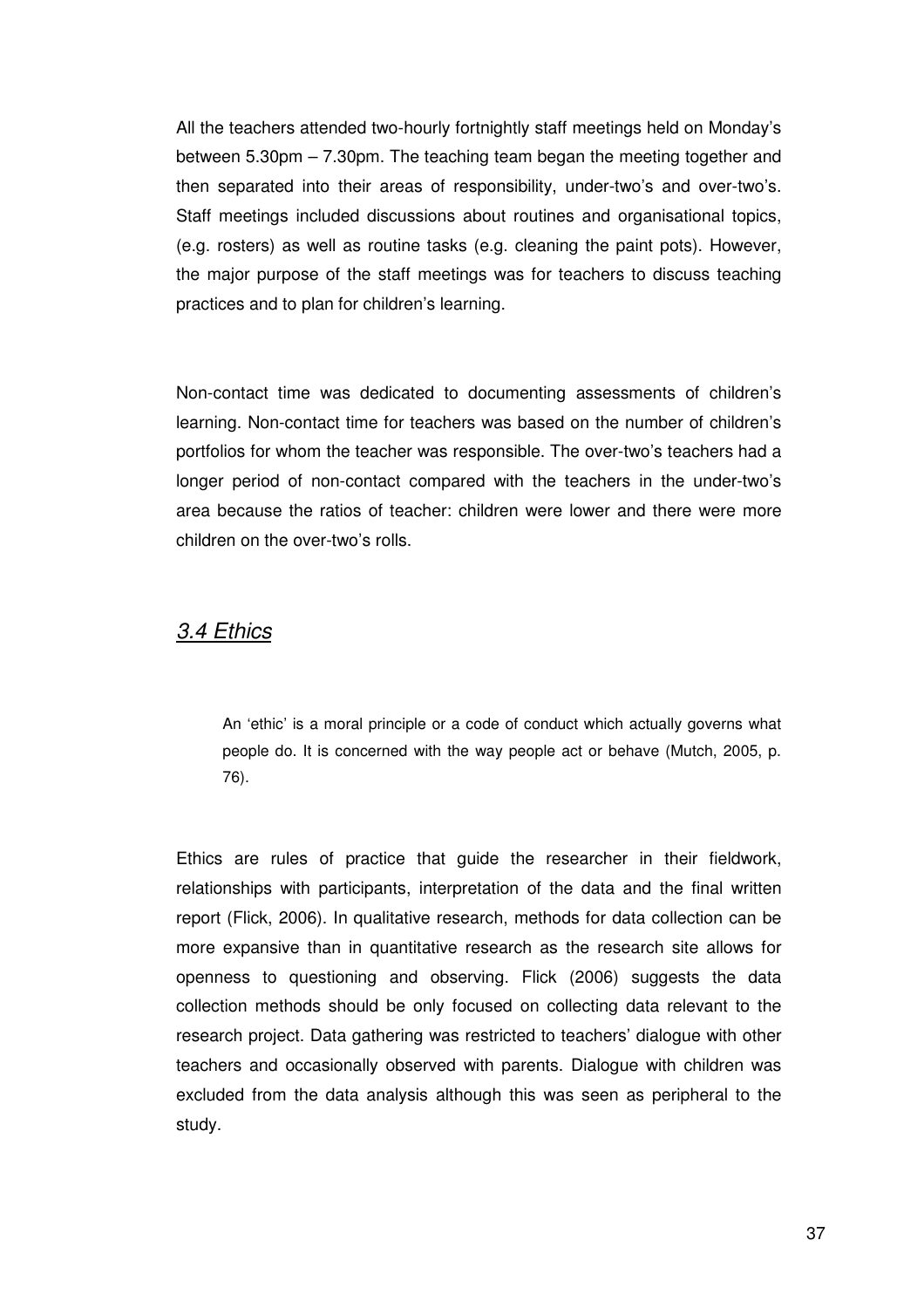Ethical consent for this research project was guided by the Victoria University Human Ethics Guidelines (Victoria University, 2003). I received ethical approval from the Faculty of Education Ethics Committee (13 July 2010, FOE/2010/54: RM 17792). The notion of informed consent is paramount for ethical research within an educational setting. It provides a safeguard against participants feeling that they were coerced into participating for the greater good (Christians, 2005).

After consent was gained for entry to Pohutukawa Early Learning Centre the manager and teachers were given the information sheet (Appendix C) and the consent form (Appendix D). The consent form clearly indicated the teachers could consent or decline to participate in the research and how they would be involved in the data collection methods. These included recorded interviews, incentre observations, staff meeting observations and recordings, journal writing and analysis of artifacts. The manager and the teachers, except the relief teacher, consented to participate in the research. The relief teacher consented to being included in observations and staff meetings but declined to be interviewed and to complete a journal.

The teachers gave informed consent that I audio-record the interviews and staff meetings. These were subsequently transcribed by a professional transcriber who signed a confidentiality agreement (Appendix E). I also received informed consent to use artifacts, including staff meeting notes, as data.

I was mindful that having once consented to participate in the research project that the teachers may find the process demanding. I consulted with them throughout my field work, giving prior notice of my observation visits, negotiated my attendance at staff meetings, and accepted some teachers' decision not to participate in a second interview.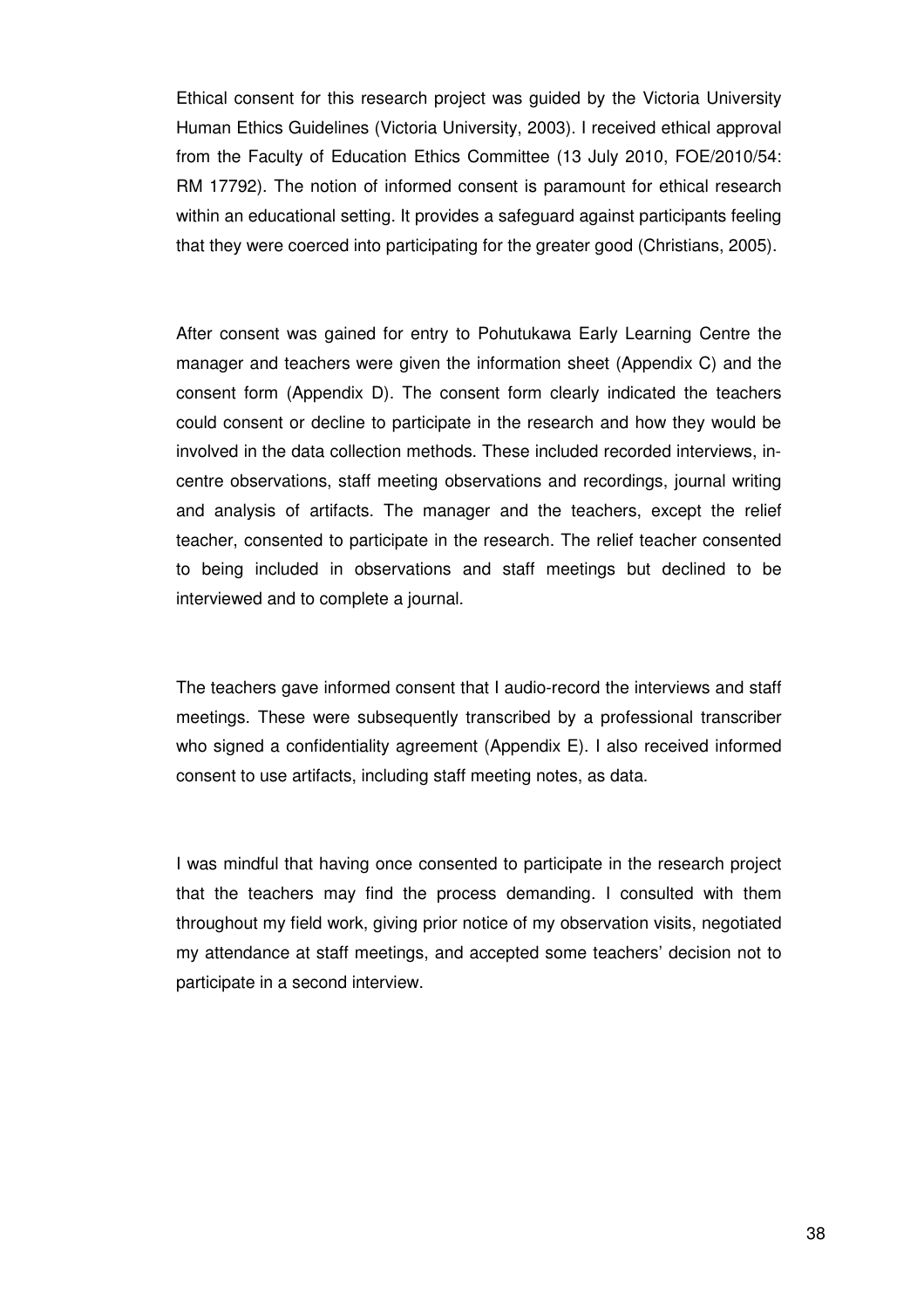# 3.5 Data collection

Data collection for this project consisted of interviews, observations and artifacts.

## **3.5.1 Interviews**

The interviews with the manager and teachers, enabled data to be collected concerning teachers' experiences of professional dialogue with other teachers within the context of Pohutukawa Early Learning Centre. The interviews were semi-structured (Gray, 2009; Yin, 2009).

I initially interviewed Daisy in her role as manager, to gain an understanding of the context and organisation of Pohutukawa Early Learning Centre. This interview focused on the number of teachers, their qualifications, and teachers in training, working part-time or full-time, and when staff meetings occurred. Daisy also shared her vision for the teaching team and described the culture of the centre. She suggested they valued teachers' commitments to their families which influenced their part-time working hours.

Following this initial interview, semi-structured interviews with Daisy and nine teachers were held within the first month of fieldwork. These interviews focused on teachers' understandings of professional dialogue, its purpose, and how the culture and organisation of the centre supported professional dialogue. Semistructured interviews follow a thematic approach which was flexible in the delivery and the variety of questions posed (Gray, 2009). I was mindful of Yin's (2009) suggestion to listen to the interviewee in an unbiased way that allowed the conversation to evolve and the teachers' voices to be heard (Guba & Lincoln, 2005)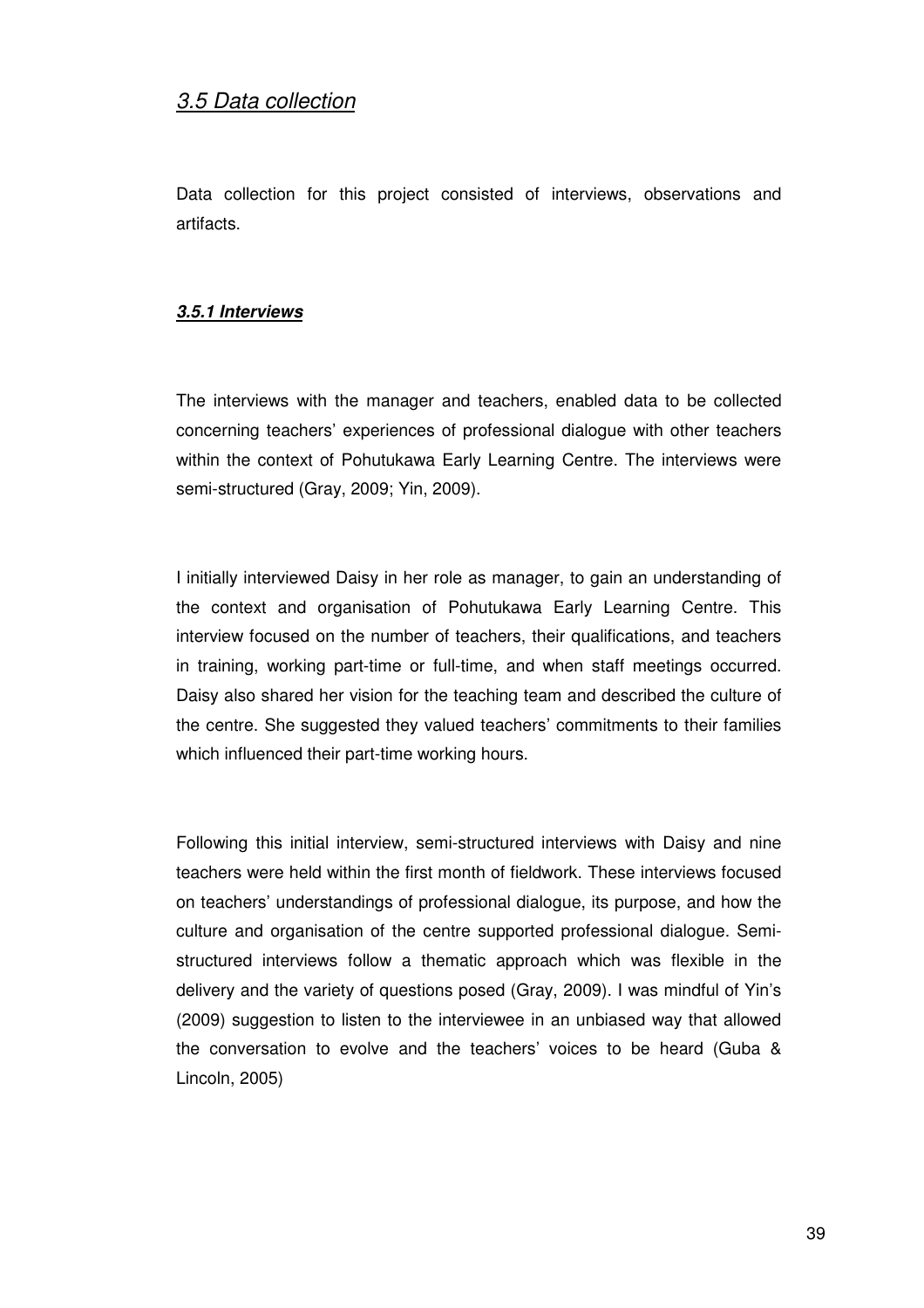Towards the end of my fieldwork I again interviewed the manager and five teachers. One teacher had left to go overseas, one teacher was away and two teachers declined to be interviewed again. Whilst this follow-up interview was also semi-structured I was interested in specific examples of when and if professional dialogue had initiated change in the centre. Participants were given advance warning of this focus through an email.

I had another interview with Daisy and senior teachers as a result of email discussion with Daisy and shared with all teachers. I had analysed six sets of staff meeting notes and sought clarification of some statements. I was interested how the teachers had joint understandings of statements concerning children's learning. As a result of this discussion and because I was returning to the centre to have a second interview with April a decision was made to hold a joint interview with a few teachers. However, because of staff absences and the logistics of maintaining enough qualified teachers in ratio<sup>5</sup>, it was decided, by the teachers, the three senior teachers would attend the interview. This interview was again semi-structured and focused on the teachers' professional dialogue at the staff meetings.

All the interviews were recorded and transcribed. In total there were 14 hours of recorded interviews.

## **3.5.2 Observations**

 $\overline{a}$ 

I observed for nine hours during the programme at Pohutukawa Early Learning Centre. These observations occurred at the beginning, middle and end of the field work (See Appendix F). I observed twice in the morning session and once in the afternoon.

During these observations I focused on teachers' dialogue with other teachers, although some teachers' dialogue with parents and children was also observed.

<sup>&</sup>lt;sup>5</sup> In ratio means there are a certain number of teachers required to be with the children. This ratio, of teacher: children, is a regulatory requirement set by the Ministry of Education.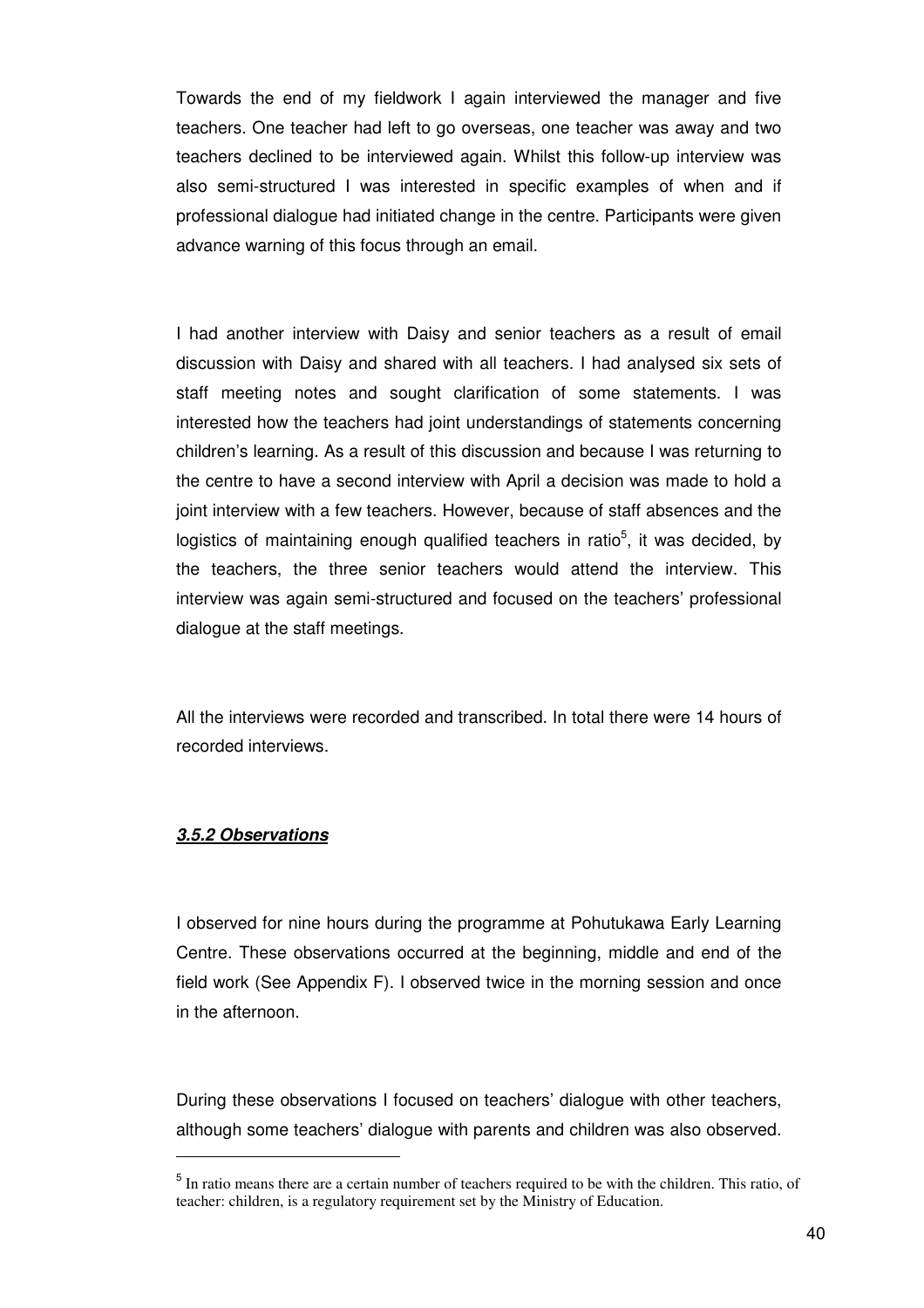However, this latter dialogue was peripheral to my research focus. Flick's (2006) caution to limit the collection of data to the focus of the research questions rather than being drawn into collecting everything was a helpful reminder during these observation visits. I was particularly interested in how teachers dialogued with other teachers whilst teaching in the learning environment and how the staff room and non-contact time provided an opportunity for professional dialogue.

I also observed at two staff meetings, a total of four hours. All the teachers attended the first part of the staff meetings, and then split into two teaching teams under-two's and over-two's groups. As I was unable to be present at both meetings after the teachers split into two groups I recorded one and attended the other. I then alternated this for the second staff meeting observation.

## **3.5.3 Artifacts**

 $\overline{a}$ 

As noted earlier, artifacts form an important part of CHAT (Engeström, 1999a) framework and were included in my data gathering. During my observation visits I noted artifacts available to teachers. These included wall displays in the learning environment and information on the whiteboards<sup>6</sup>, diary entries, staff meeting notes and children's portfolios. During my field work I took notes concerning the various methods teachers used to communicate. I also accessed four sets of staff meeting notes and a policy review for data analysis.

Seven teachers completed journals. These were intended to be completed over a one-week period but due to time constraints and the teachers' teaching commitments, they were completed intermittently over a month of the field work. The journals were used as another source of data to capture the times and events when teachers thought they had professional dialogue with their colleagues. Before the teachers started their journals I gave them a written focus.

<sup>&</sup>lt;sup>6</sup> Whiteboards are display boards which are used to share information. The information is easily removed similar to on a black board.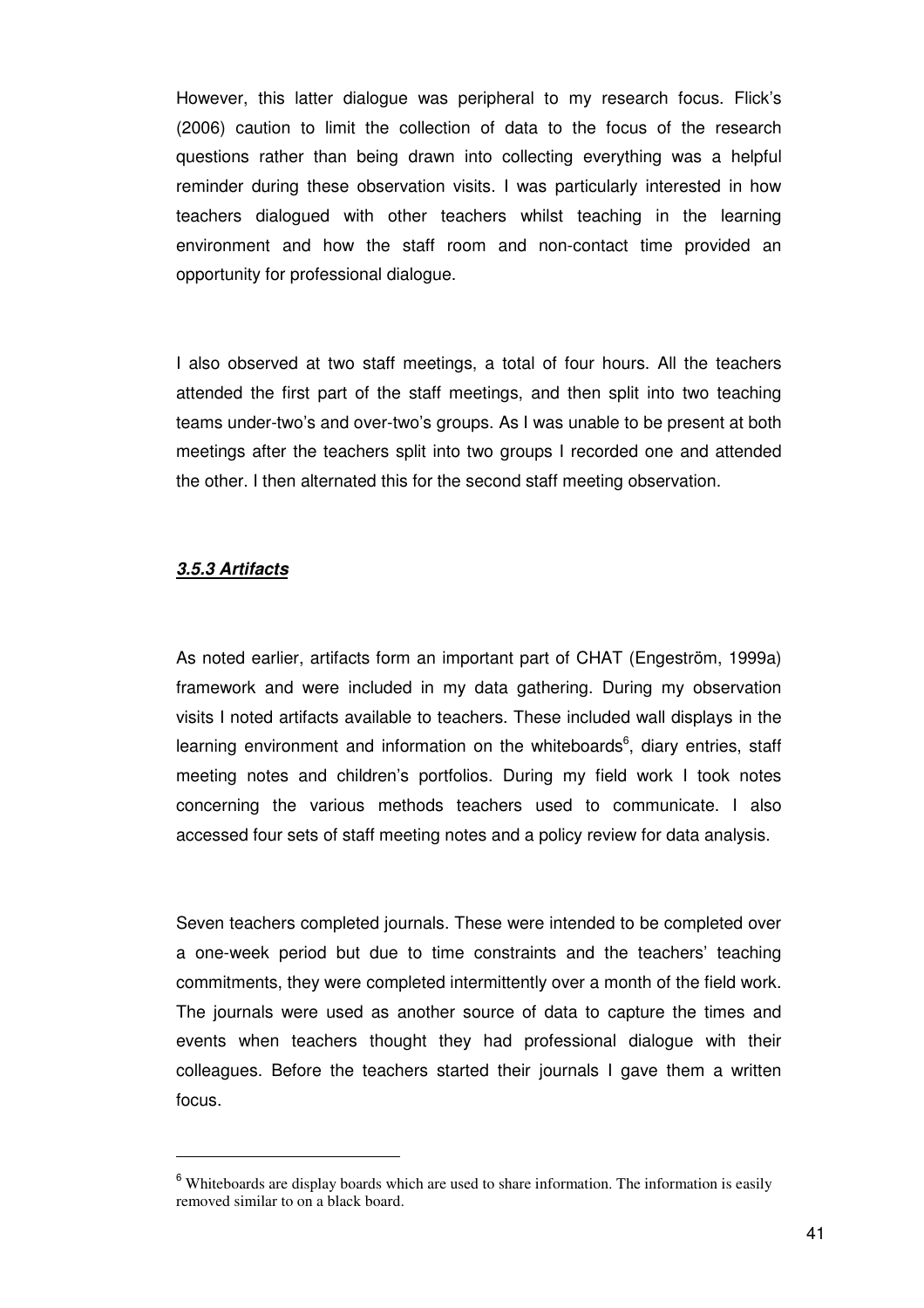Intermittent emails between myself and the manager, which were shared with the teachers, were also kept as artifacts. These related to the research process, confirming my attendance at staff meetings and when I was doing my observation visits. They also included reflective inquiries from me and responses from the teaching team.

## 3.6 The role of the researcher

Denzin and Lincoln (2008) maintain that qualitative research locates the researcher in the participant's world and through interpretive practices the researcher makes sense of that world. My role as researcher was to gain an understanding of teachers' professional dialogue within the context of Pohutukawa Early Learning Centre. I used the conceptual framework CHAT (Engeström, 1999a) to focus my understanding through data analysis.

I was mindful that my previous professional relationship with Pohutukawa Early Learning Centre could cloud my judgment, allowing an avenue for bias. However, the relationship I already had with these teachers had addressed issues of trust (Yin, 2009) and respect. I consulted with management and the teachers throughout my field work, giving prior notice of my observation visits, negotiated attendance at staff meetings, and valued the time teachers gave to participate in the interviews. The ethical principles of confidentiality and anonymity were observed in relation to Pohutukawa Early Learning Centre and to the individual participants in the research project.

In the interpretation of the data, bias (Olesen, 2008) could be evident as my perspective was influenced by my values and beliefs (Denzin & Lincoln, 2008; Mutch, 2005) and some preconceived understandings of the research setting and the data. My previous experience as a teacher practitioner and as a professional development facilitator within the ECE sector had some influence on my interpretation of the data. This familiarity with the teaching profession brought benefits in my understanding of the teachers' role. However, in my ontological interpretation (Denzin & Lincoln, 2005) of the data there were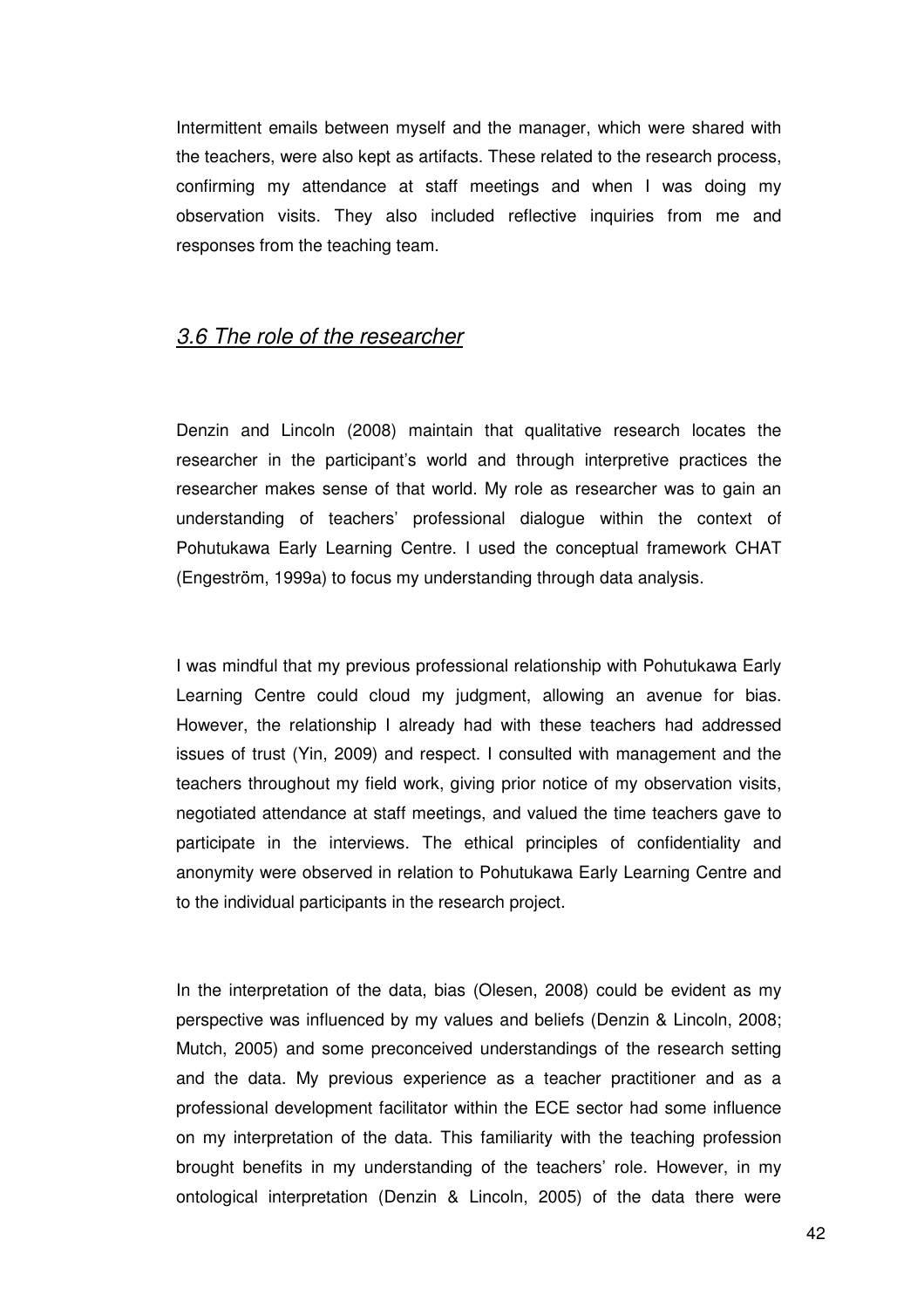opportunities for bias (Olesen, 2008) in the questions I posed, my observations and the value and emphasis I gave to the data. I mitigated this potential bias by listening and being open to other perspectives and asking for clarification of information if I was unsure.

The epistemological interpretation (Denzin & Lincoln, 2005) of the data was influenced by my present role as researcher and my previous relationship with management and teachers as a professional development facilitator. The methodological interpretation (Denzin & Lincoln, 2005) was influenced by my own experiences of gaining knowledge and especially of how to undertake research, my enquiry approach as a novice researcher and my views of professional dialogue, teaching, and children's learning. For this study I sought advice from other more experienced researchers and checked the transcripts for leading questions which asked for predetermined answers.

# 3.7 Data Analysis

A post-modern approach to qualitative research sits the researcher within the research, not outside it (Denzin & Lincoln, 2008; Guba & Lincoln, 2005; Kincheloe & McLaren 2008; Richardson & Adams St Pierre, 2005). This positions the researcher as someone who is continually learning from the data gathered, questioning their beliefs and values, and re-constructing their world (Kincheloe & McLaren 2008; Richardson & Adams St Pierre, 2005).

## **3.7.1 Cultural historical activity theory (CHAT)**

Cultural historical activity theory (referred to as CHAT) has emerged from the historical – cultural school of Psychology in Russia that was led by Vygotsky, Leont'ev and Luria in early 1900's (Engeström and Miettinen, 1999; van Oers, 2008). This is an analytical theory used as a tool (Engeström and Miettinen, 1999) for analysis of research data.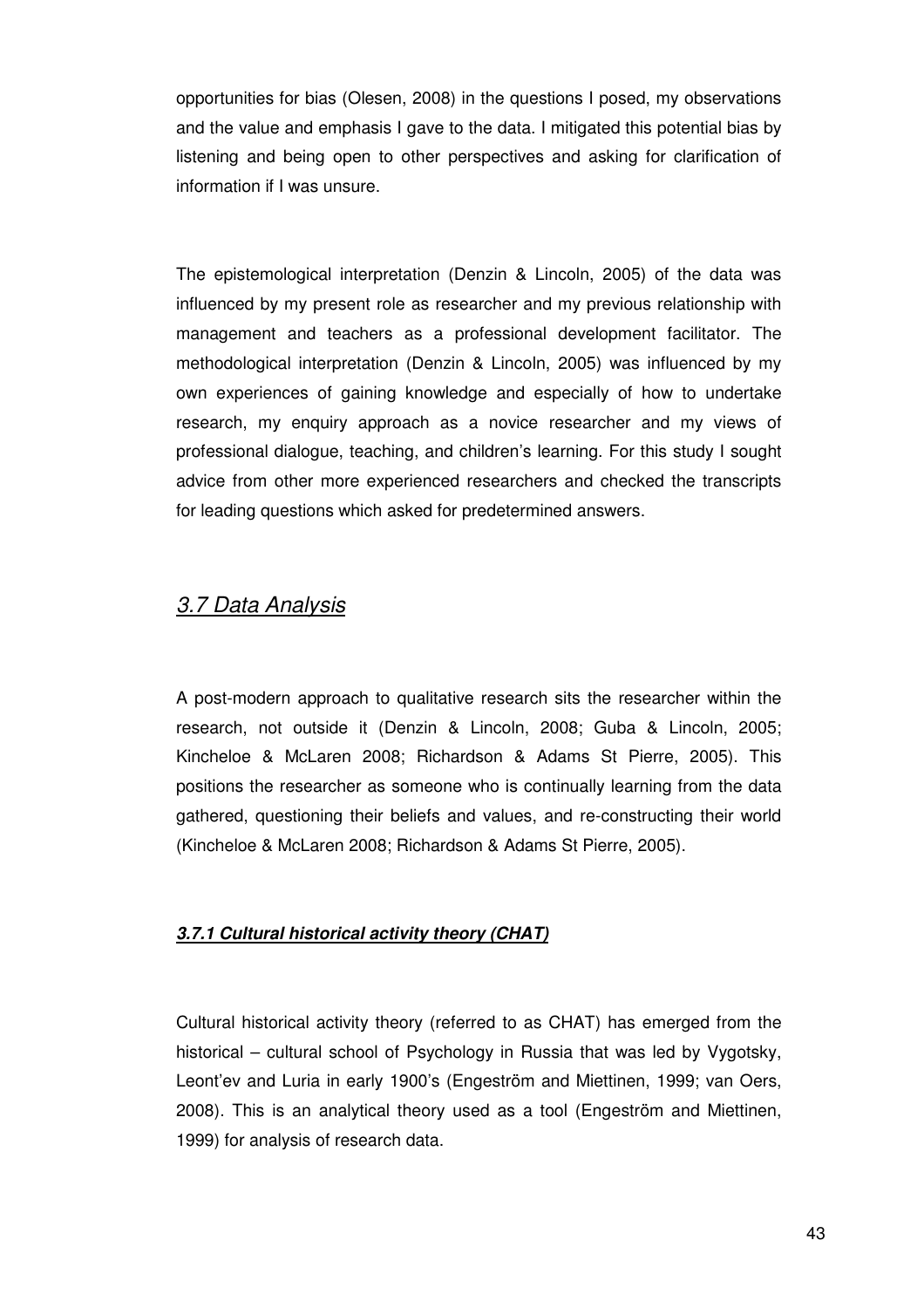Leont'ev (1981) maintained that there is a distinction between activity and action. Activity is socially situated whereas action is an individual process (Leont'ev, 1981). Engeström (1999a) proposed the relationships between activities and actions needed to be more evident for CHAT to be advantageous as an analytical framework. He proposed Vygotsky's triadic model which consisted of three components, subject, mediating artifact and object, on a simple triangle did not exemplify "the collaborative nature" (Engeström, 1999a p.30) of the individual's actions. Engeström (999a) more complex triadic model of activity highlighted the relationships between activities and actions. The purpose (object) of activity theory is to show the connection between "individual actions to the collective activity" (Engeström, 1999a, p.31). Through projection from object to outcome more understanding of the activity is conveyed (Engeström, 1999a).

For this research project CHAT provided a framework of − artifacts, roles and rules − to analyse the data and answer the research questions which were formed within a theoretical proposition (Yin, 2009) that within an ECE centre there are activities which "dialectically link the individual and the social structure" (Engeström, 1999a, p. 19). The activity was teachers' professional dialogue and the object (Engeström, 1999a) of the data analysis was a deeper understanding of teachers' professional dialogue within an ECE centre.

### **3.7.2 Data analysis procedures**

I listened to the interview and staff meeting tapes three times and checked these against the transcribed transcripts. My initial analysis of all the data focused on key words which I interpreted as being pertinent. Talk, discussion, learning, students, improving, change, teaching practice were some of the key words from which themes emerged (Huberman & Miles, 1995). I was particularly interested in the teachers' descriptions of professional dialogue and the opportunities for professional dialogue. I also analysed my field work notes and teachers' journals looking for clarification of themes which had emerged from the interview data. I noted any crossover in themes between the three data sources then determined which themes I would focus on for the findings.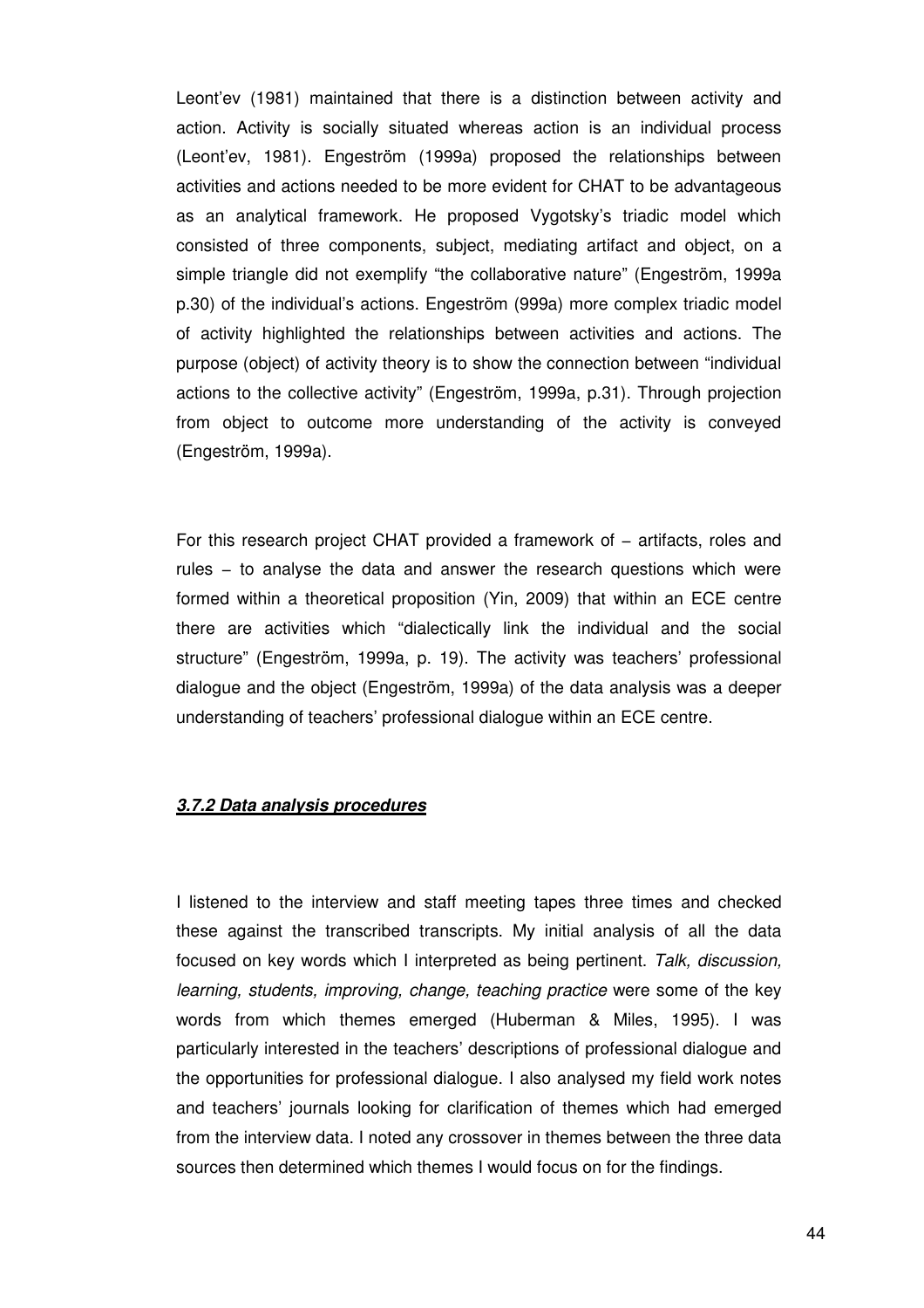Data analysis was an evolving process as I identified how the components of the complex triangle – roles, rules and artifacts – mediated my understanding of the activity (Engeström, 1999a) of professional dialogue, within Pohutukawa Early Learning Centre. I listed the themes, then categorised these themes within the components of rules, roles and artifacts. For example, for the theme teachers' understandings of professional dialogue, I categorised the data within each component, roles, rules and artifacts. This analysis allowed a "broader meaning" (Engeström, 1999a, p.31) of the data. A theme emerged of *social talk* different from professional dialogue. Analysis of this theme was undertaken within the rules component to identify activities (e.g. *professionalism* and connecting with colleagues) which mediated the teachers' understandings of the difference between social talk and professional dialogue. The findings from the data analysis are reported in Chapters 4 & 5.

## **3.7.3 Editing the transcripts**

For ease of reading and understanding the transcript data in the findings chapters, I edited the material of verbal pauses, and repeated words and phrases. For example, in Roimata's second interview she pondered how the teachers had supported a child. The dialogue was interspersed with 'um' or acknowledgement from me 'mmn'. These were edited from the transcript and Roimata's phrases joined to show a continual flow in her narration. This editing was intended to convey to the reader the participants' voice in a coherent manner.

#### **3.7.4 Managing the data**

I was mindful that as a novice researcher I had never kept quantities of data before. I adhered to my ethic guidelines (Victoria University, 2005) with data kept in a locked file and on a password-safe computer filing system. I was mindful of Huberman and Miles' (1995) warning the data could become overwhelming and knowing how to retrieve the data was important. I filed the data and dated and recorded progress of my data analysis. I was very much a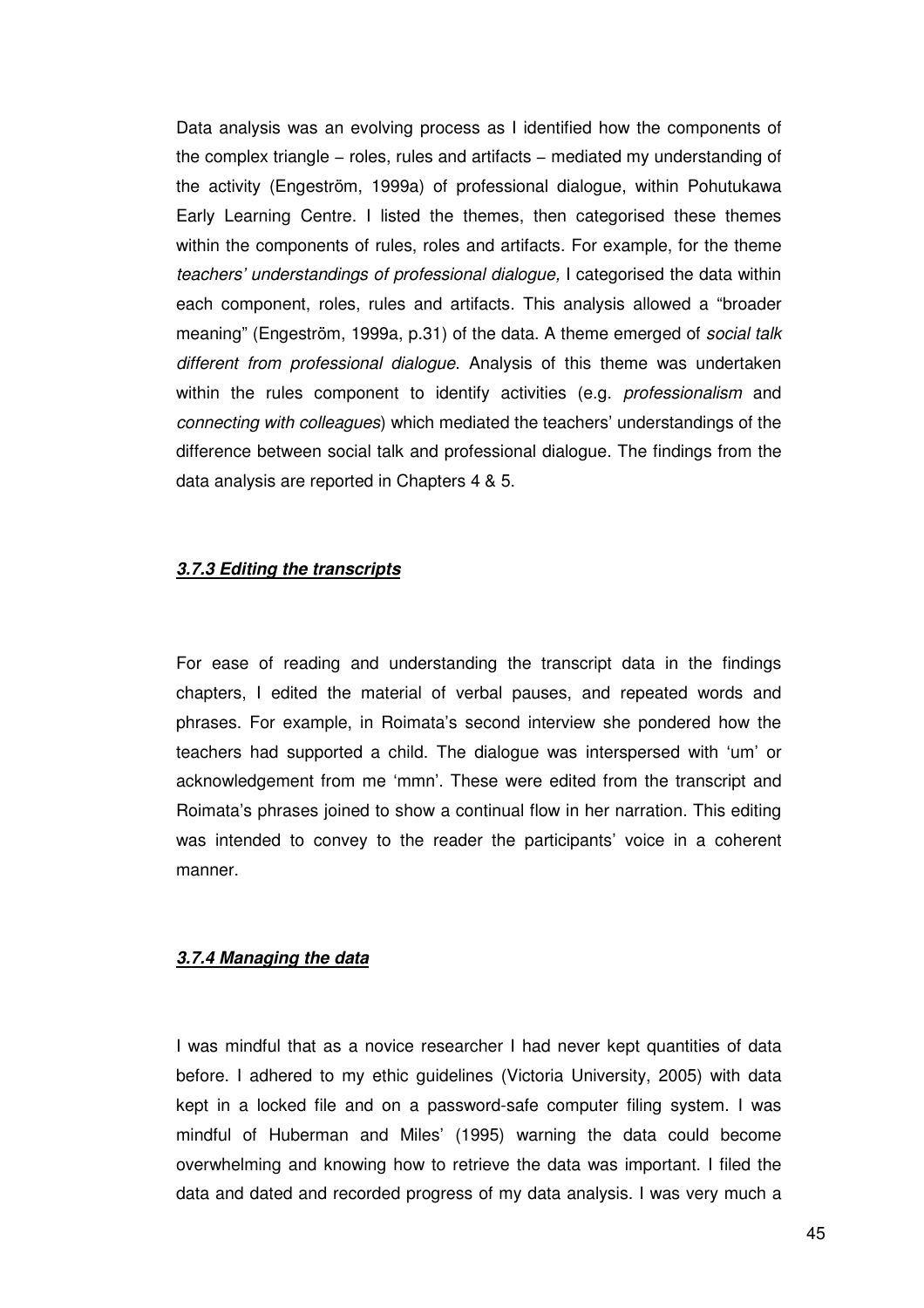learner in the process of what was important and what could be set aside. I sought the expertise of others and drew on the literature to guide me (Yin, 2009).

## **3.7.5 CHAT – data analysis framework**

The conceptual framework CHAT (Engeström, 1999a) identifies the relationship between the object of the research project  $-$  teachers' professional dialogue  $$ and my actions as researcher within an "activity system" (Engeström, 1999a, p. 30). This framework is depicted in the complex model developed by Engeström (1999a). See Figure 3.1.

## **Figure 3.1 (Reproduced from the original)**

**"Figure 1.2 A complex model of an activity system" (Engeström, 1999a, p.31)** 



Vygotsky (1987) proposed learning occurs through mediation with artifacts. The artifacts are social tools of engagement which mediate a person's present understanding with more complex learning. This research project investigated how artifacts (e.g. displays of children's learning, teachers' journals, staff meetings, staff room and learning environment) mediated an understanding of professional dialogue.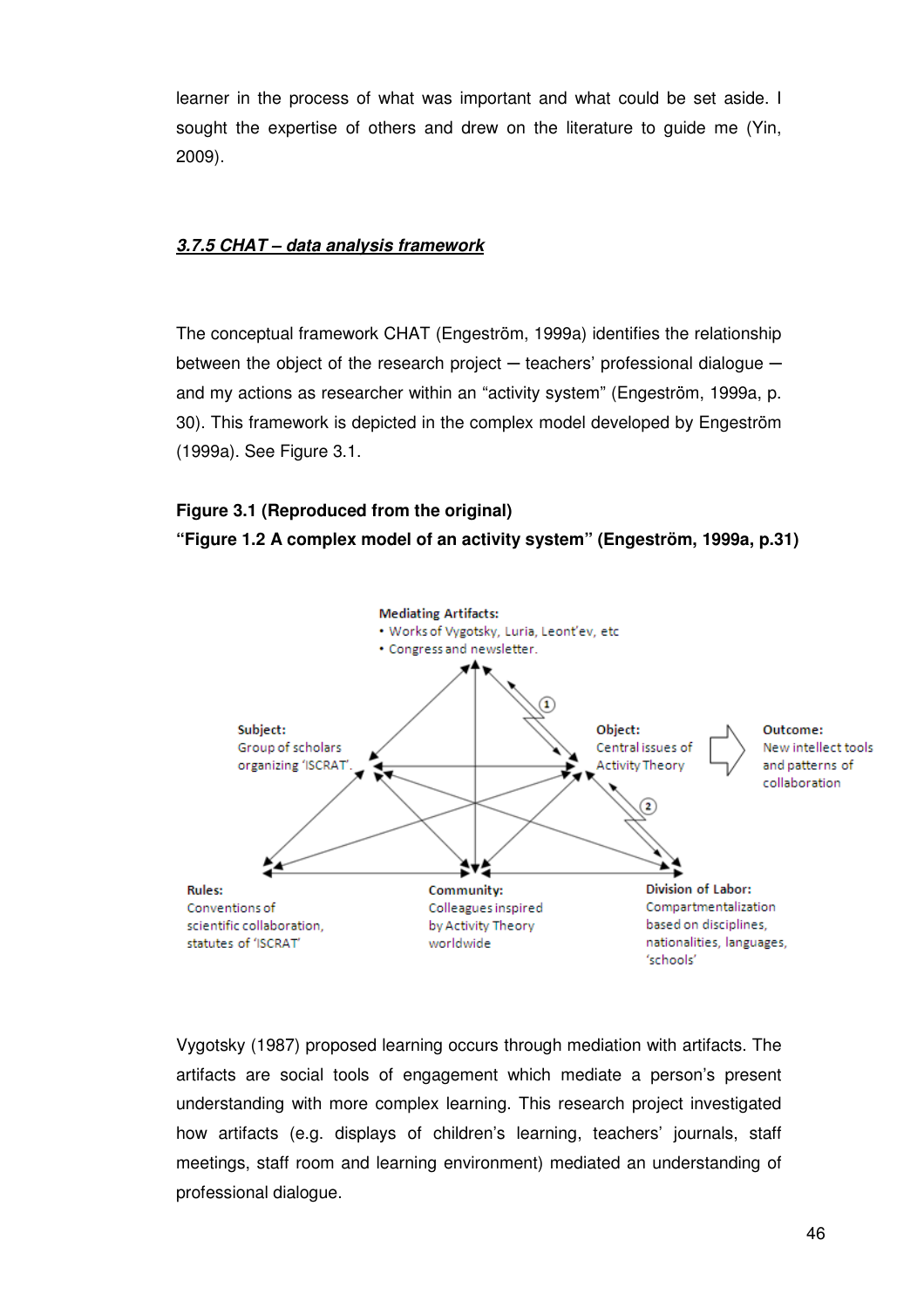Socio cultural historical activity theory is a legitimate framework for investigating educational settings (van Oers, 2008). Giest (2008) proposed activity theory meant "active adaptation" (p.105) and initiates change, in contrast to a constructivist view of a passive adaptation to society. Research grounded in activity theory proposed new ways of providing education and adapting teaching practices to foster other ways of learning (Giest, 2008). Professional dialogue for this study was viewed as an activity which initiated change within an ECE centre, both personally for the individual teacher and collectively for the centre and its community.

Figure 3.2 is adapted for this project from Engeström's (1999) complex diagram as depicted in Figure 3.1



## **Figure 3.2 (adapted from Engeström, 1999a, p. 31)**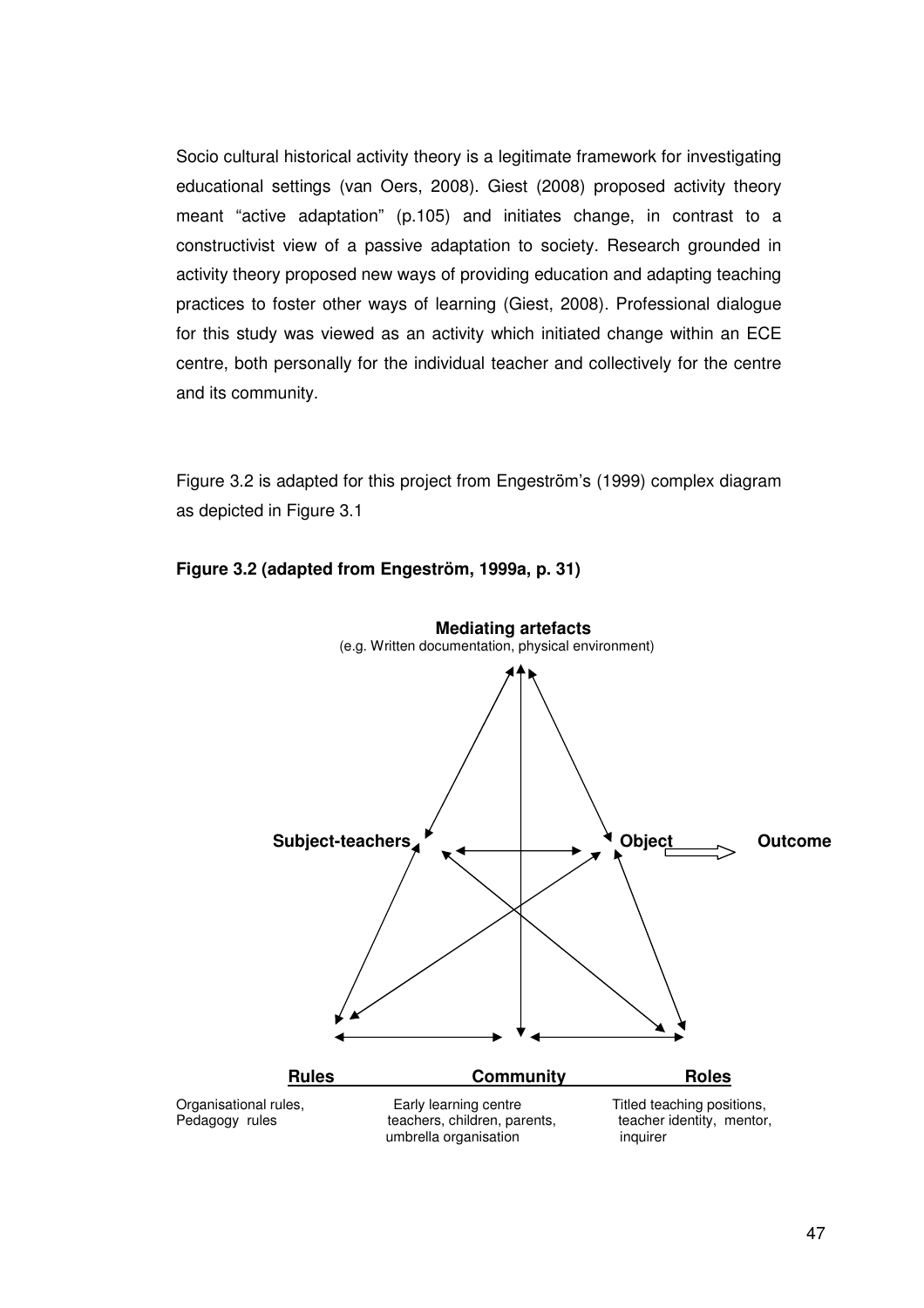In this study the object (Engeström, 1999a), is EC teachers' professional dialogue in an ECE centre. The subjects are the teachers; the community are teachers, parents, children and the management body; the mediating artifacts include written documentation (meeting notes, displays) and the physical environment (staff room, learning environment); rules include personal and professional, cultural and organisational rules; roles included titled roles of manager or student teacher and professional attributes of the roles including collaboration and sharing. The actions (Engeström, 1999a) for this study are twofold. Firstly, the teachers' actions provide the data through sharing information during interviews, in their journals and their teaching practice; secondly, my actions in carrying out the fieldwork and in the interpretation and data analysis.

CHAT highlights the collective relationship rather than the individual construct of these mediated activities (Engeström, 1999a; van der Veer, 2008). No one component of this complex triangle was more dominant in its representation than another. The influence of these activities was multi-faceted and evolved (Engeström, 1999a) as the impact on the research became more apparent during data analysis.

## 3.8 Validity

Validity is a means to address the "link between the relations that are studied and the version of them provided by the researcher" (Flick, 2006, p. 371). There are various methods of validation of research data and two methods were used for this research project: trustworthiness and triangulation.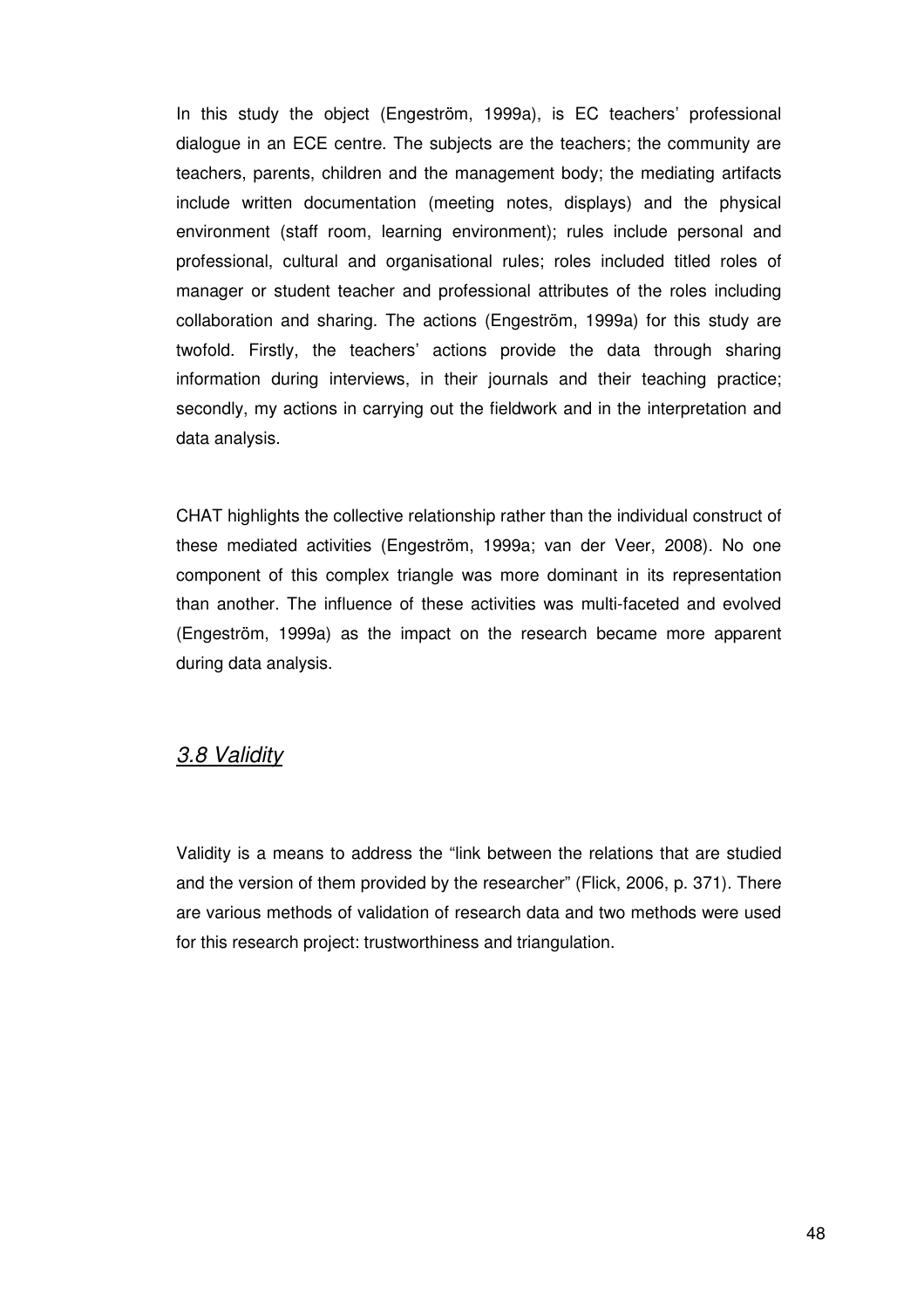### **3.8.1 Trustworthiness**

Trustworthiness is a means of validating the research data (Guba & Lincoln, 2005). It is an authentic construct of validation which relies on certain criteria to ensure authenticity for the research project. For this study these criteria included fairness (Guba & Lincoln, 2005) as the participants' views were sought through interviews, feedback to emails, conversations during observation visits and a final feedback meeting. The teachers' views were then portrayed ethically within the findings chapters so the teachers' voices were heard (Guba & Lincoln, 2005).

In the collection and analysis of data, trustworthiness was evident in the interpretation and the valuing of the data (Guba & Lincoln, 2005). The analytical framework, CHAT, was used to provide an authentic interpretation of the data. The framework was an appropriate analytical tool as the interpretation of the data was questioned, analysed, modelled, and examined before being implemented (Engeström, 1999b, p.383) into a written form. This gave a richness to the research project and allowed for "sometime conflicting realities" (Gray, 2009, p.194) to emerge that added further to the authenticity of the research.

### **3.8.2 Triangulation**

Triangulation is an appropriate research tool to ensure the validation of research data (Stake, 2010). As a research tool triangulation encourages the researcher to continuously question their data analysis and research findings to conclude if alternative findings are applicable (Stake, 2010)

For this study several triangulation methods were used to validate data. Multiple methods were used to collect data, e.g. interviews, observations and participant journals. These methods helped to correlate answers (Stake, 2010) to the questions which arose during the research process. My research journal recorded the direction of the research and "monitored progress" (Stake, 2010,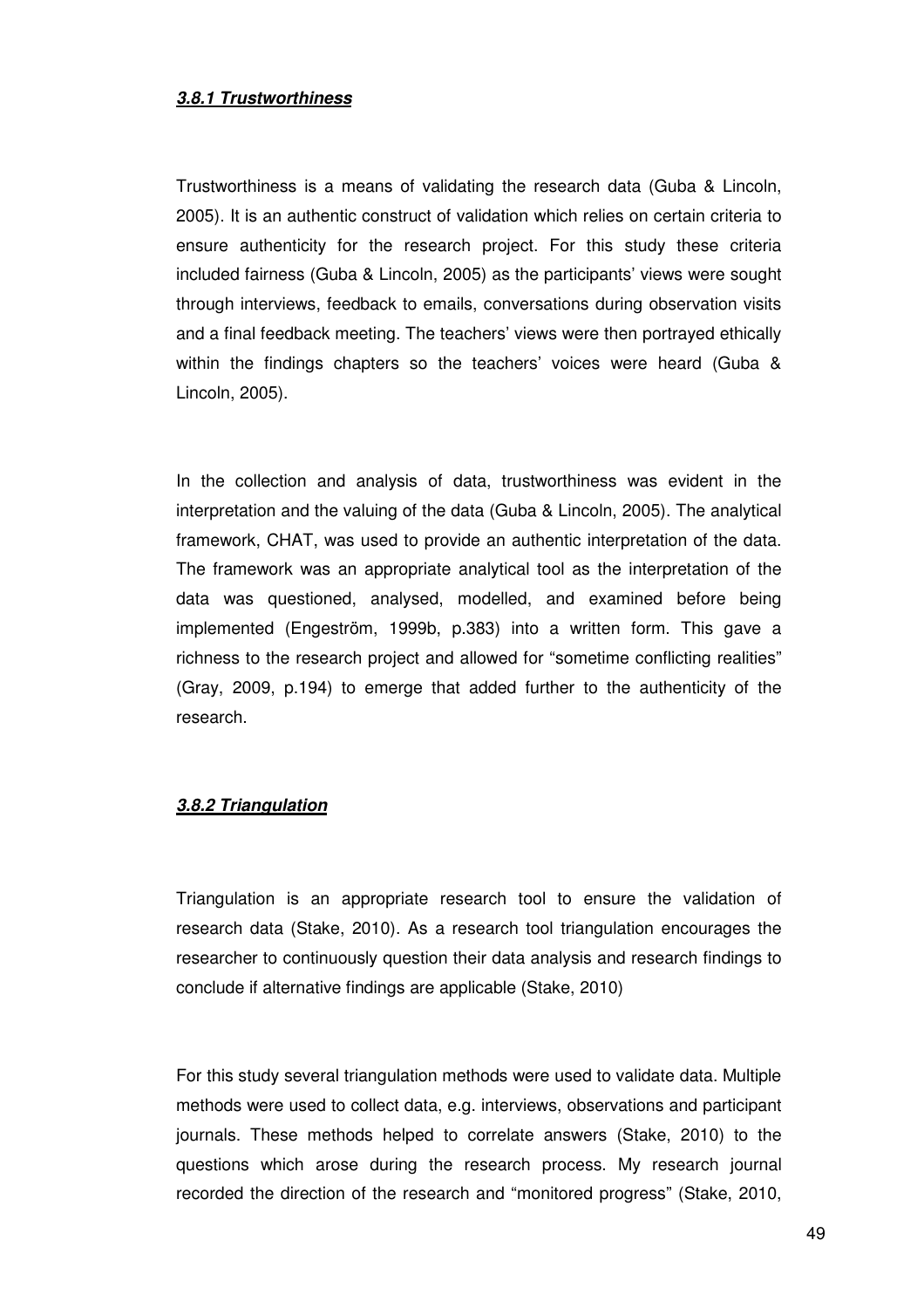p. 129). My supervisors provided impetus for further analysis and to question and to rethink the findings. The participants responded to my inquiries and feedback via email from the manager, Daisy. The last interview with three participants resulted from questions raised after my observations at staff meetings and analysis of staff meeting notes.

# 3.9 Summary

This chapter has presented the methodology which has guided this research project. The theoretical conceptual framework of a qualitative case study was discussed. The methods used to undertake the research were described. The analytical framework, CHAT, was explained both conceptually and as a tool for analysis of the data.

The object of the methods and data analysis was to answer the research questions. The findings are recorded in the next two chapters.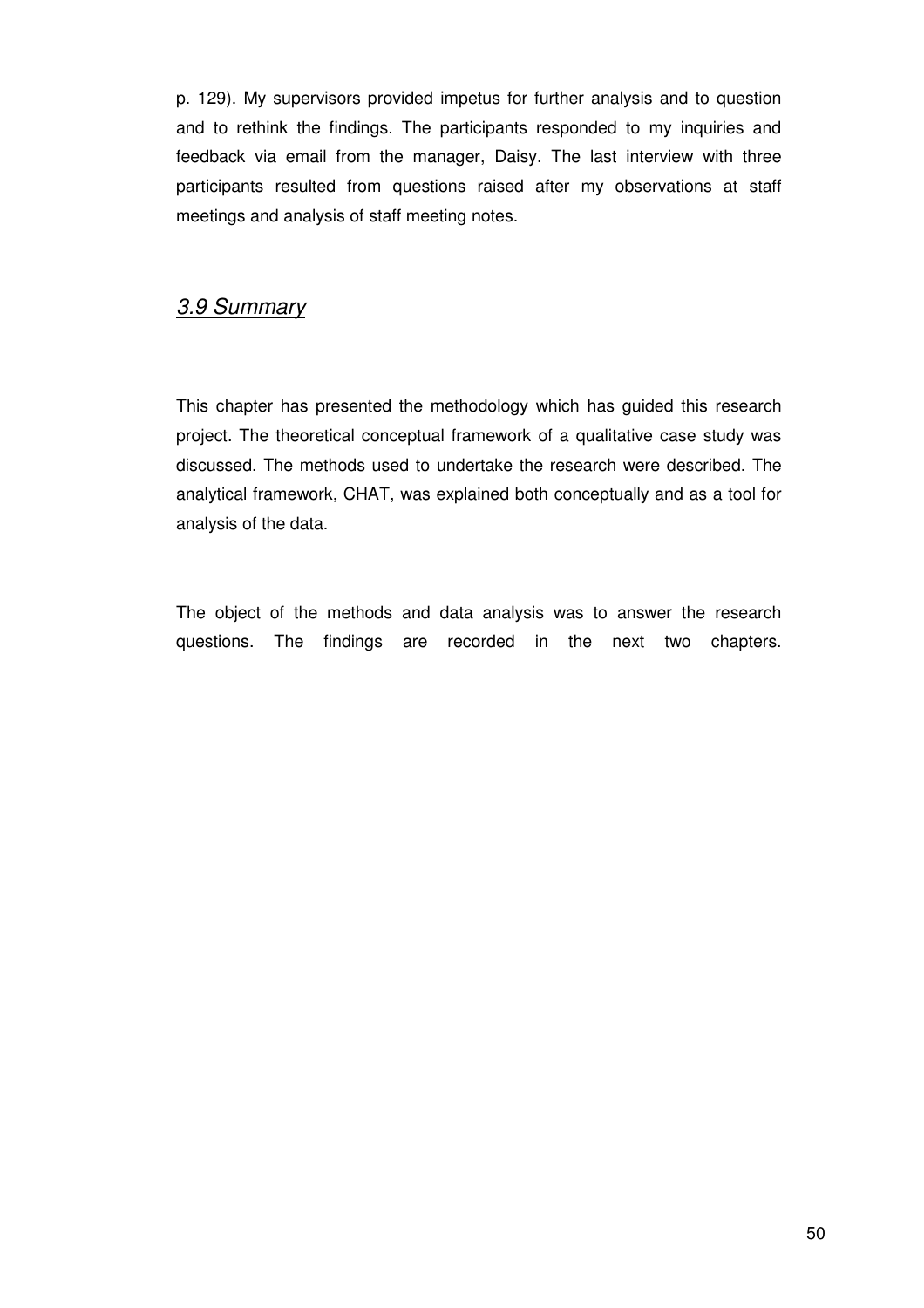# **Chapter 4**

# **Teachers define their understandings of professional dialogue**

# 4.0 Introduction

This chapter explores how the teachers at Pohutukawa Early Learning Centre defined professional dialogue and understood the purpose for professional dialogue. A thematic approach identified key ideas which emerged throughout the interviews, journals and observations. These themes were then interpreted in relation to the three components - roles, rules and artifacts - on the complex triangle of the CHAT framework (Engeström, 1999a) as illustrated in Chapter 3 (page 47). This socio-cultural perspective allows crossover between the mediating activities.

This chapter presents data relating to the first research question:

• What are EC teachers' understandings of the purpose for professional dialogue?

"Talk", "conversations" and "discussion" were words frequently used by the teachers during the interviews to describe and explain professional dialogue. Teachers also used these words, in their journals, to explain how they communicated with other teachers. The content of the talk, conversation or discussion and when and where it took place often determined whether the teachers perceived themselves as having professional dialogue or whether they were engaging in social and/or casual talk.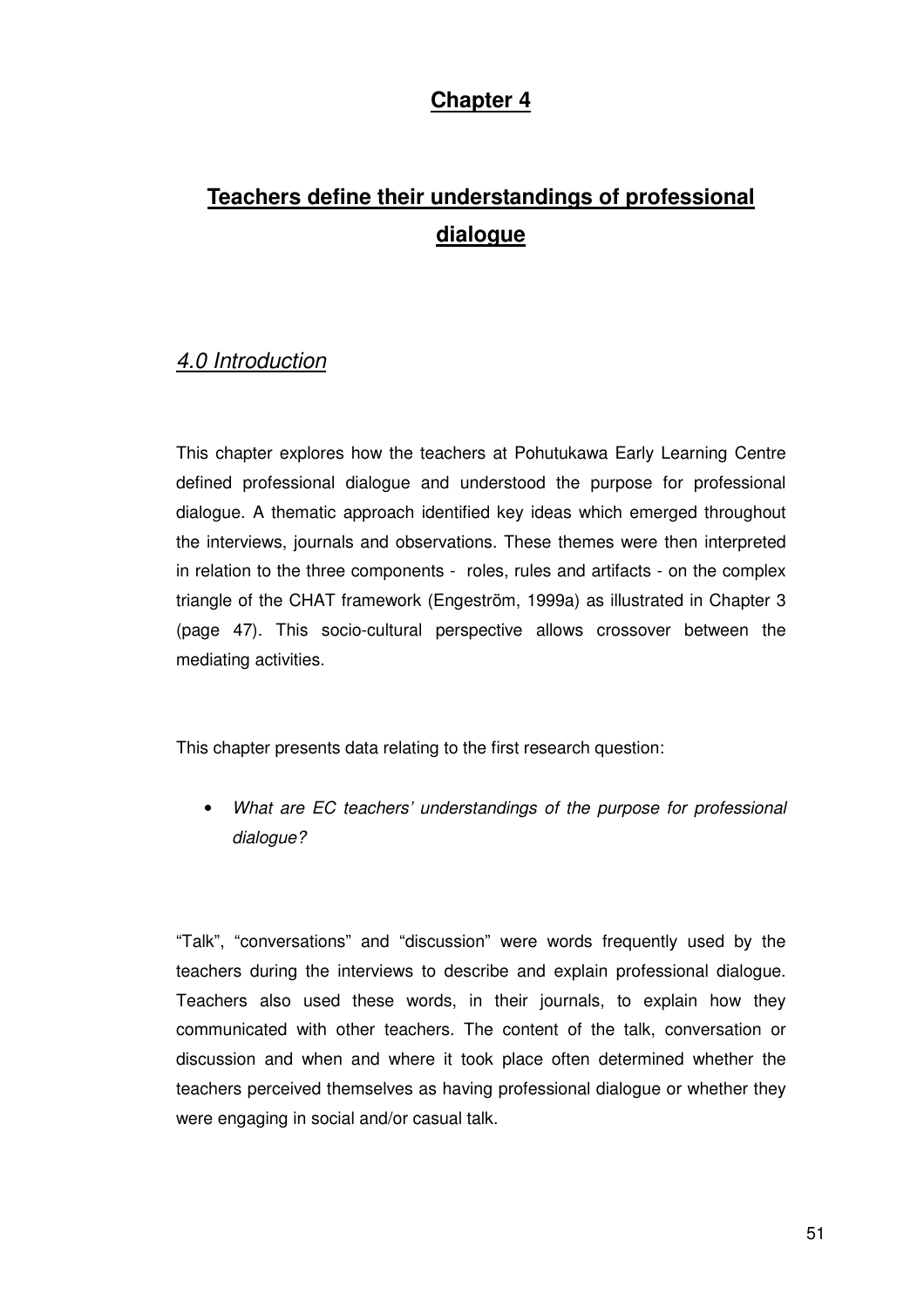# 4.1 Teachers' understandings of professional dialogue

Teachers were asked for their understandings of professional dialogue during the interviews and to describe their understandings in their journals. Observations provided another perspective as I interpreted the teachers' verbal engagements with each other. Data analysis highlighted several understandings of professional dialogue including communication between teachers and others as a means to share ideas and interests and to reflect on their teaching practice and their understanding of teaching and learning. Sometimes this communication was a means to agree or disagree. A distinction was made by the teachers between social talk and professional dialogue.

## **4.1.1 General understandings**

The teachers' understandings of professional dialogue emerged during the interviews. There were many similarities in the teachers' understandings although they described the process differently, i.e. "talk", "discussion", "conversation" and "communication". Teachers were mostly in agreement when describing the content of the professional dialogue as broad.

Rachael described professional dialogue as talk. She suggested there was a 'mixture' of topics and no single topic had more relevance than another:

…the talk…about practice, your practice in the classroom, the children's learning and I guess teachers' own professional development….so it's [professional dialogue] a mixture of all sorts of different talking that happens during the day and at night at meetings. (Rachael/interview/1/p.1)

She suggested the content of professional dialogue was broad as sometimes the dialogue could be more about "housekeeping" and "standard talk" (Rachael/interview/1/p.2) when it involved the organisation of the centre.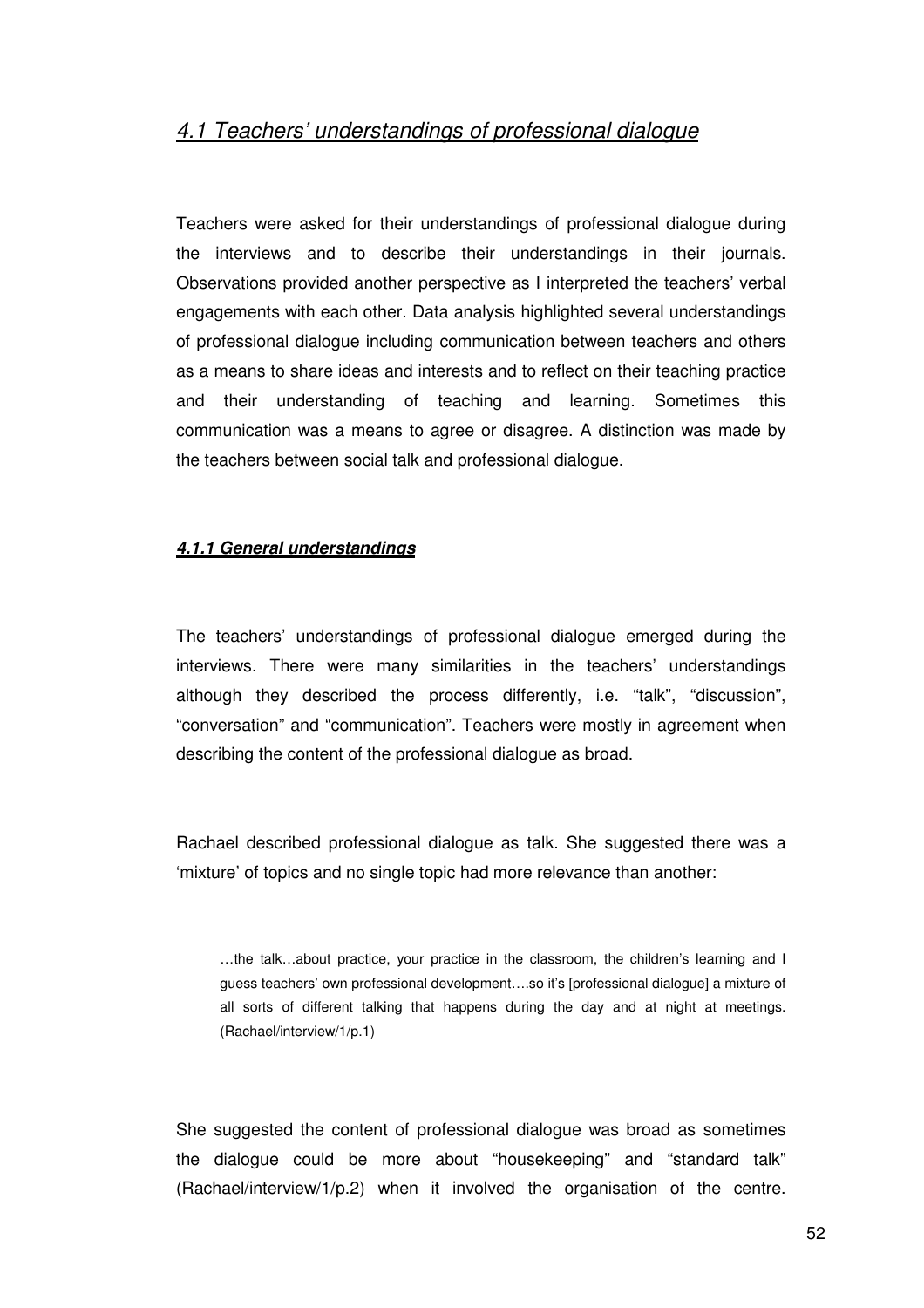Professional dialogue could also be academically orientated as the focus could be a theoretical discussion with a student teacher about children's learning (Rachael/interview/1/pp.2-3). Kerry also referred to professional dialogue as talk and broad. "I would see it as talking about things that matter in your work but that could be, to me that could still be really broad" (Kerry/interview/1/p.1). Zara also suggested professional dialogue was talk, describing professional dialogue as the "opportunity to talk with your colleagues" (Zara/interview/1/p.1).

The idea of professional dialogue as an "opportunity" was one also suggested by Daisy. She, too, drew on the broad nature of the talk. Daisy explained:

It's opportunities to talk with other teachers at any time…covers everything to do with the work environment. I think if you're talking about anything, timetables, what's happening with one teacher or another teacher, that sort of thing to me that would be professional dialogue. (Daisy/interview/1/p.1-2).

April understood professional dialogue as a conversation "that relate[s] around everything that happens during the day" (April/interview/1/p.1) whereas Jo, Julia and June's understanding of professional dialogue was a discussion. Jo suggested professional dialogue was "anything discussed between teachers" (Jo/interview/1/p.1). Julia suggested professional dialogue was a discussion "of...our practice really…about what we are doing at the moment" (Julia/interview/1/p.1). June was more specific in her understanding of the content of the professional dialogue as she linked the discussion with theories of learning and children (June/interview/1/p.1)

Roimata described professional dialogue as communication with teachers, parents and children. She suggested "it's all the communication…the professional things that happen" (Roimata/interview/1/p.1). In contrast Pip was unsure how to define professional dialogue. She pondered the question as she linked her understanding with the length of time she had been at the centre, being a student teacher and teaching only one day a week. Pip suggested: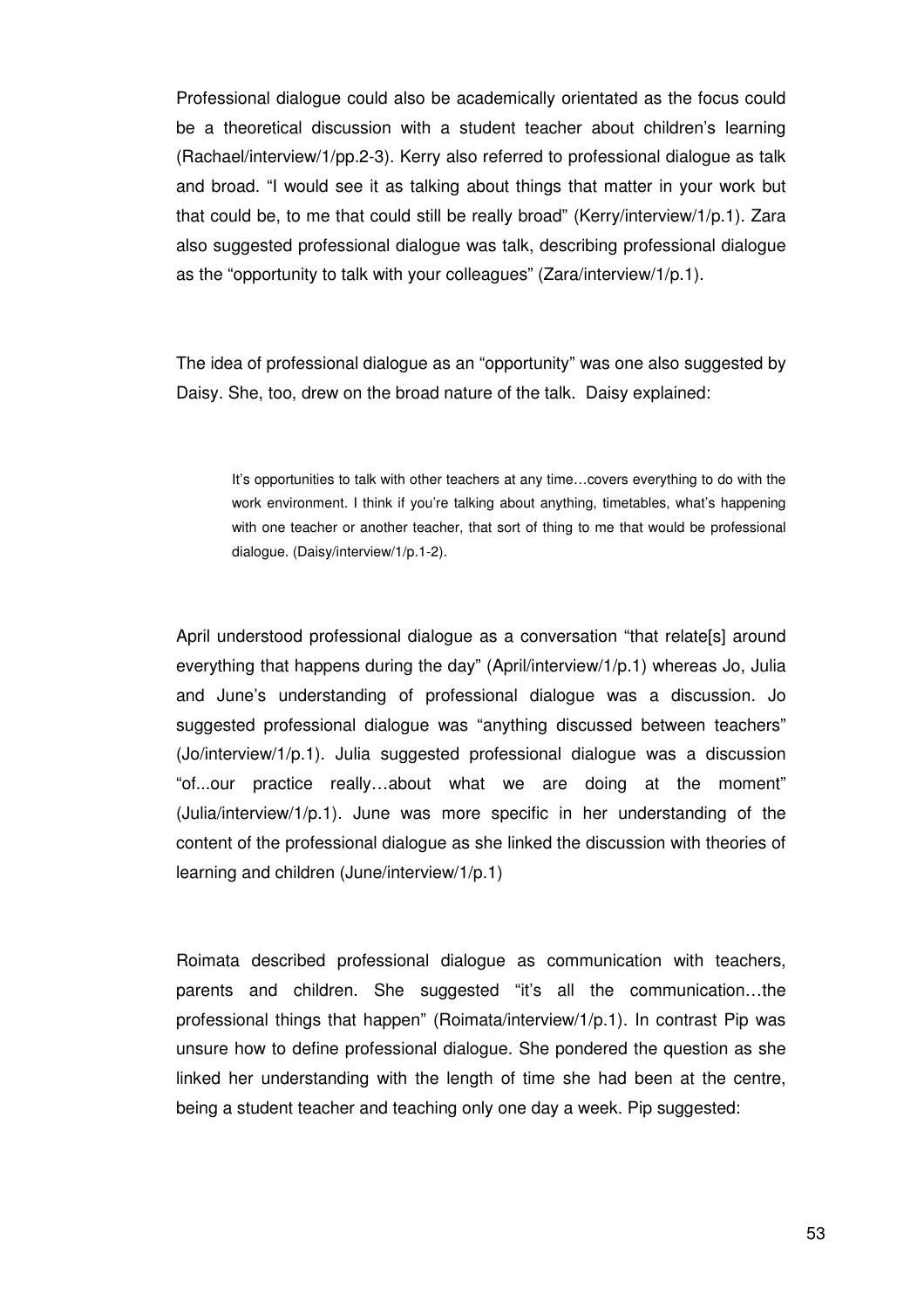Professional dialogue…well it could mean a number of things to me actually. Professional dialogue with parents. Professional dialogue between people I work with, other educators and the children of course. (Pip/interview/1/p.2).

Initial analysis identified the teachers' general understanding of professional dialogue. To understand the significance of these interpretations and the relationship with organisational and pedagogical matters within the centre further analysis was required. The data was then considered and interpreted in relation to how artifacts, rules and roles mediated teachers' understandings of the activity, professional dialogue.

## **4.1.2 Artifacts-mediated understandings**

Data analysis highlighted how artifacts mediated the teachers' understandings of professional dialogue. These artifacts included written material, literature, curriculum documents and wall displays. The next section presents these findings.

June suggested theoretical literature concerning teaching and learning instigated her professional dialogue with other teachers. She often referred to literature which had prompted her to have a serious discussion. June distinguished between everyday discussions and conversations which were "deeper" (June/interview/1/p.15). She liked "to bounce off my ideas" (June/interview/1/14) which led to these deeper discussions. Artifacts including literature, information from the internet and from student teachers' studies all contributed to June's professional dialogue:

…like a theory I have read somewhere. I'd be discussing it with April and Zara. Its something that we see a child doing and we think 'oh is that so and so theory or is that just how they are as a child?…It's more serious. (June/interview/1/pp.1-2)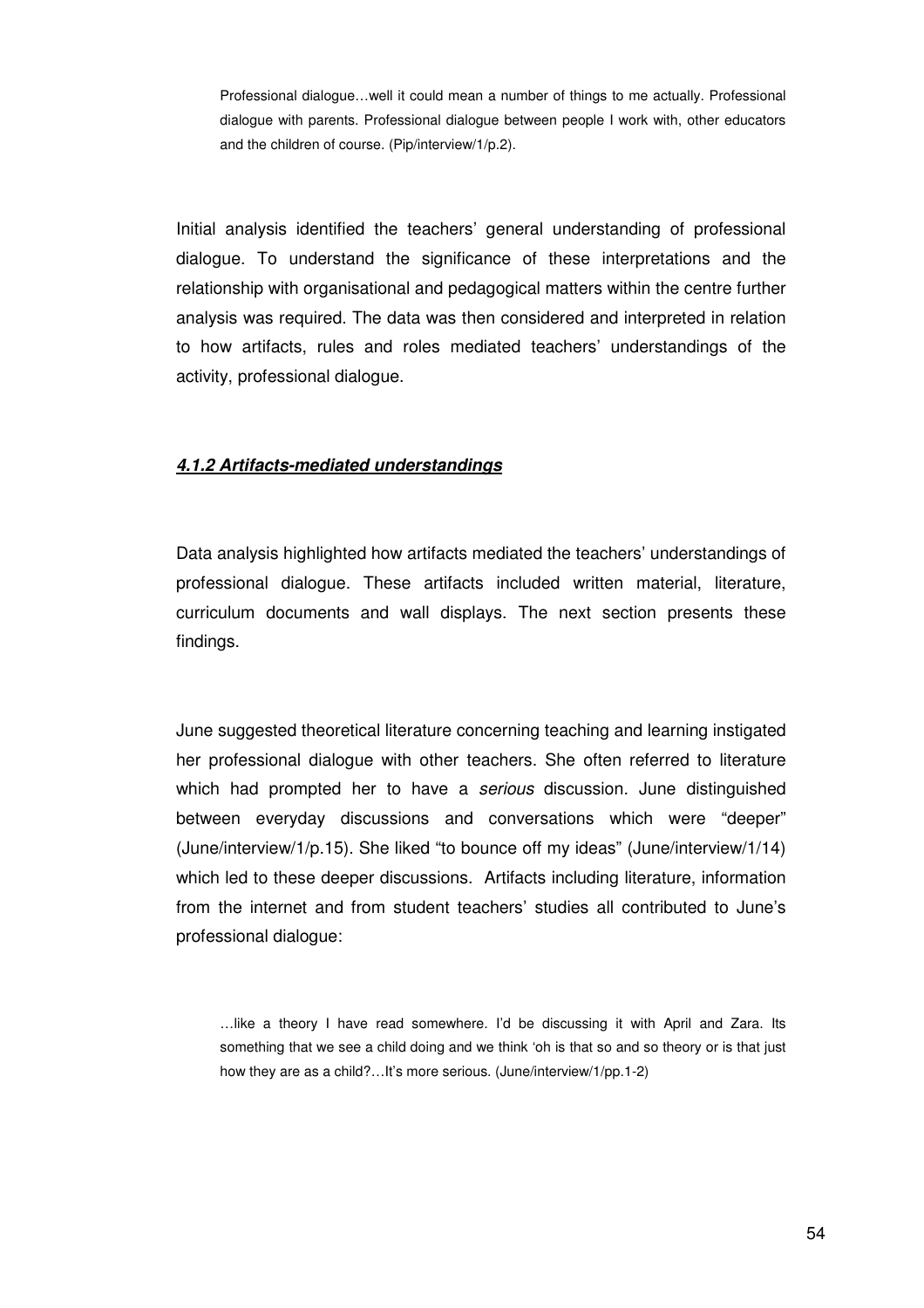June's journal also indicated she liked to have serious dialogue with other teachers on a variety of subjects. Her journal included a description of a discussion with Kerry about attachment theory and what June had learnt about Russian orphans. Subsequently they decided to attend an evening meeting on child psychotherapy. At the meeting they met Rachael. Kerry wrote this "prompted more discussion and an awareness of advocating for children, speaking out when things aren't right" (Kerry/journal).

The sharing of ideas and literature readings was suggested by Roimata as a means for prompting professional dialogue:

I read this reading and it was about understanding Asian parents and their families and it was quite relevant because we had just had a new…child start and she had just come from… Hong Kong…and she didn't speak a word of English…and her family hardly spoke any English either…and it was quite confusing…We found it hard to try and understand the way they did things…So this reading was quite interesting. So I brought it to share with the other teachers just to see what they thought…it was really helpful to train [teachers] how to include them [Chinese family] more and us to have a better understanding…kind of shifted my whole thinking of understanding of cultures as well…I've always been quite open to things like that…kind of helped a lot…promoted professional dialogue with my colleagues…We discussed it quite a lot and we discussed if there were strategies we could use to try and help them [Chinese family]…we built a really good relationship in the end. (Roimata/interview/2/pp.2-4)

Te Whāriki (Ministry of Education, 1996) mediated Kerry's understanding of professional dialogue. Kerry, a student teacher, suggested she was "trying to work her way through Te Whāriki and make sense of it" (Kerry/interview/1/pp.7-8). She did this through conversations with other more experienced teachers in the staff room:

…often just interrupt them [teachers] with their cup of tea…do you know where this might be or where it might fit in with Te Whariki...it's the sensible way to get the information rather than sitting there going through the book…when you've got people around you who might know the answer more quickly. (Kerry/interview/1/p.7).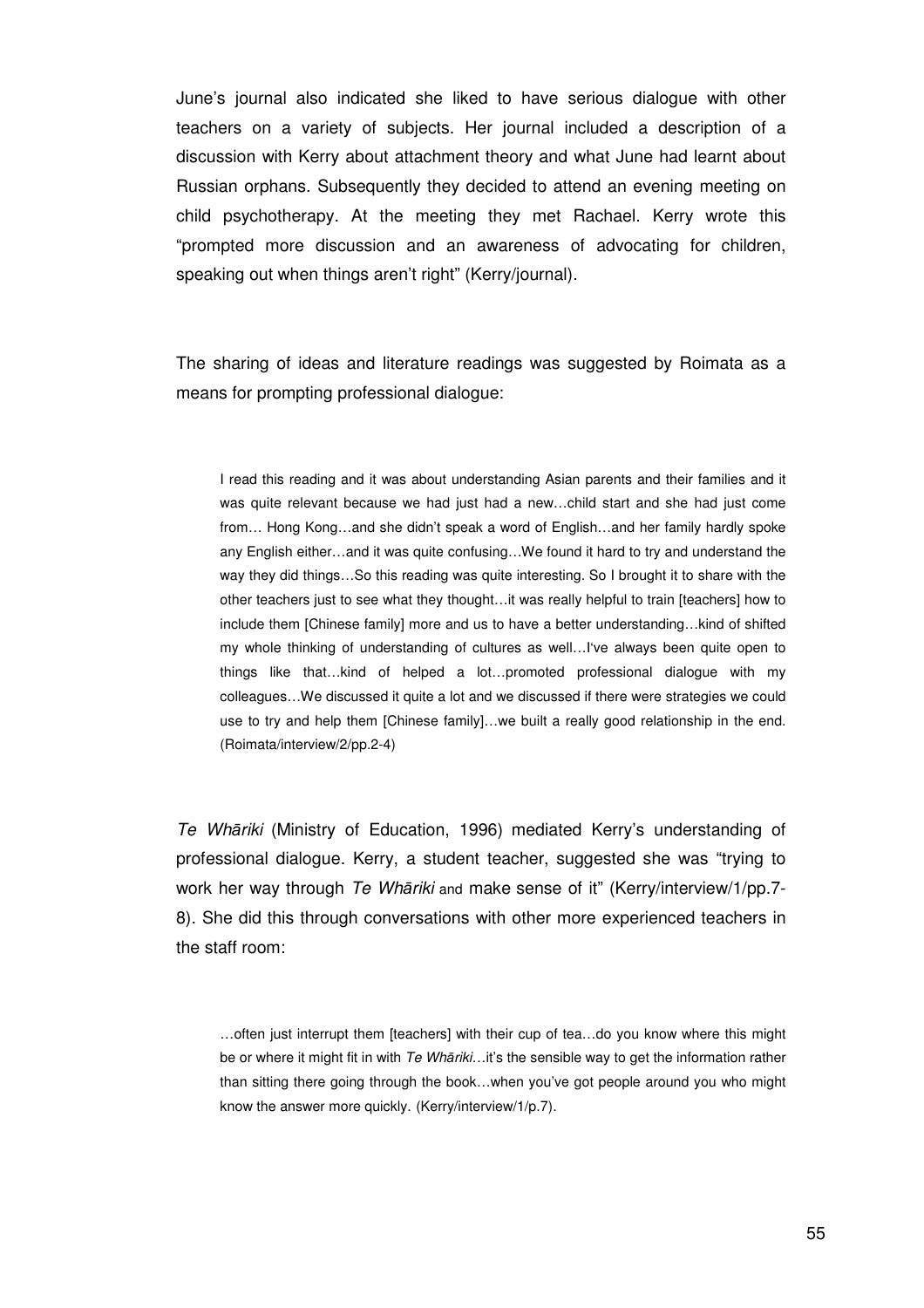Zara's understanding of professional dialogue was also mediated through Te Whāriki (Ministry of Education, 1996). She suggested she was "still coming to grips with Te Whāriki" (Zara/interview/1/p.10). As a student teacher, Zara understood professional dialogue as talk "around my assignments…if I'm stuck" (Zara/interview/1/p.1). Through talk with other teachers she was able to make sense of her studies and the curriculum document. Similarly Jo acknowledged the importance of student teachers discussing curriculum documents in the centre:

It really depends on the day and who initiates the conversation but I notice with a lot of…mixture of qualified teachers and students…and with student assignments a lot of the discussion can be about Te Whāriki, Kei Tua o Te Pae<sup>7</sup> and the regulations. (Jo/interview/1/p.6).

Conversations concerning displays documenting children's learning in the overtwo's area were also understood as professional dialogue. These conversations enabled teachers to share ideas and to reach a consensus on the purpose for wall displays of children's learning (interviews with Roimata, Julia, Daisy and Rachael).

Daisy shared how, for a while, she had been concerned about these displays. A prompt from a visitor about the purpose of wall displays had instigated "talking a lot about what we put up on the walls and who is it for" (Daisy/interview/1/p.42). Rachael said the questioning of the wall displays had:

…created quite a lot of conversation throughout the teaching team and also [with] the under-two's teachers, cause [they] came and saw what we were doing. That sort of started a whole lot of informal discussions that went on all day and have continued through the week…created quite a lot of informal dialogue about our environment so that was quite cool. (Rachael/interview/1/p.18).

 $\overline{a}$ 

 ${}^{7}$ Kei Tua o te Pae Assessment for Learning: early childhood exemplars, is a Ministry of Education publication of 20 books to support and guide teachers' assessment practices in line with the curriculum *Te Wh*ā*riki.*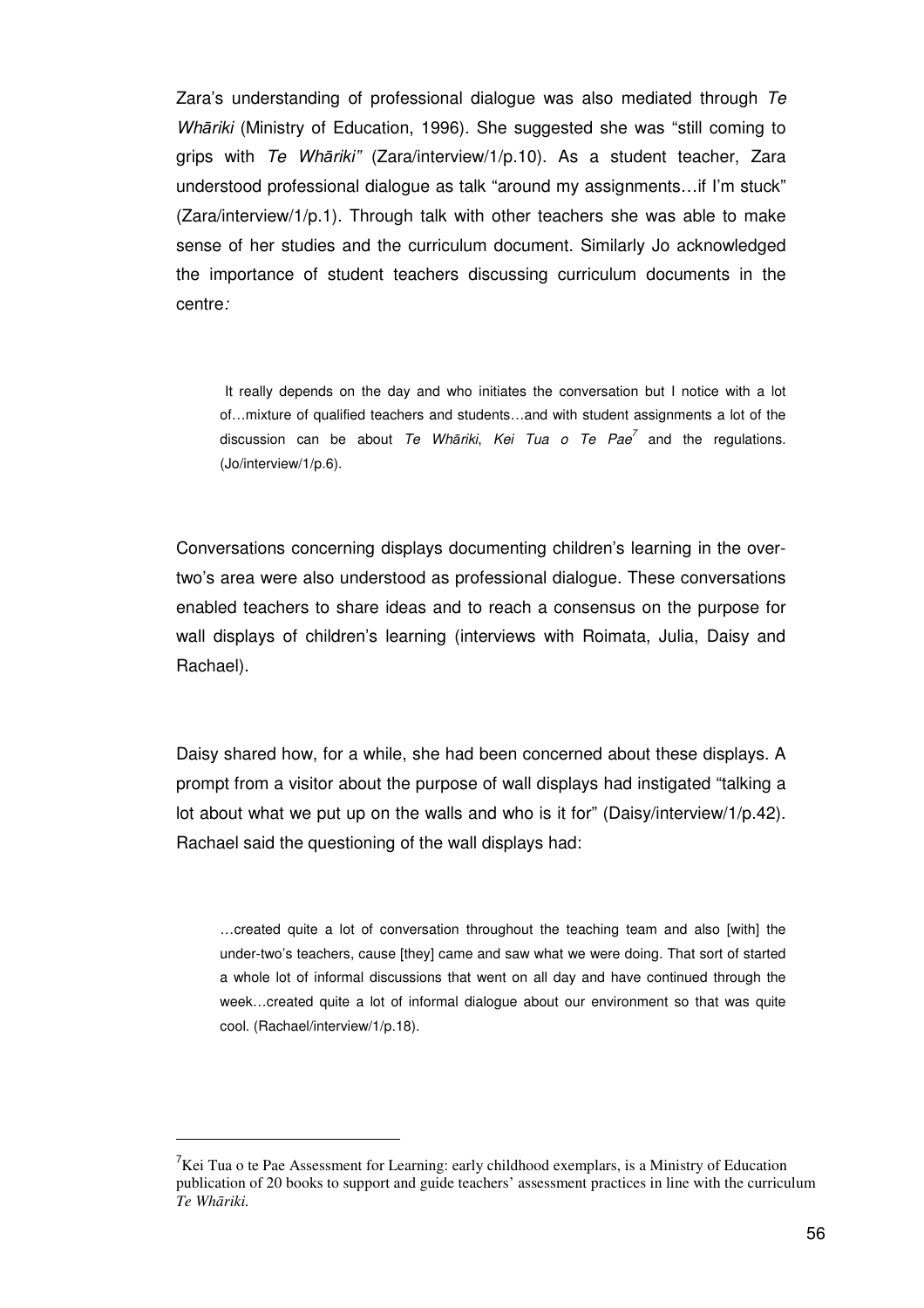Julia also referred to the wall displays and suggested they were a means for professional dialogue:

…we're thinking more about our displays and who they're for and what they look like and making them more aesthetically pleasing…so things like that have been quite exciting. (Julia/interview/1/p.18).

The CHAT framework identified how artifacts mediated teachers' understandings of professional dialogue. The next section presents findings illustrating how rules mediated teachers' understandings of professional dialogue.

## **4.1.3 Rules-mediated understandings**

Data analysis identified explicit and implicit rules to mediate the teachers' understandings of professional dialogue. Artifacts depicted rules as explicit, (e.g. centre policies or teachers' job descriptions). Other rules were implicit and usually verbal, (e.g. assumed difference between social and professional dialogue and teachers' understandings of being professional). Rules included shared understandings between teachers such as protocols concerning confidentiality when talking with parents or rules were developed individually by teachers in their understanding of their teaching role.

The first section presents rules which mediated the teachers' understandings of professional dialogue. The next section then presents the theme of social talk being different from professional dialogue. This theme, which emerged from the data, identified that the rules for teacher engagement were different between professional dialogue and social talk.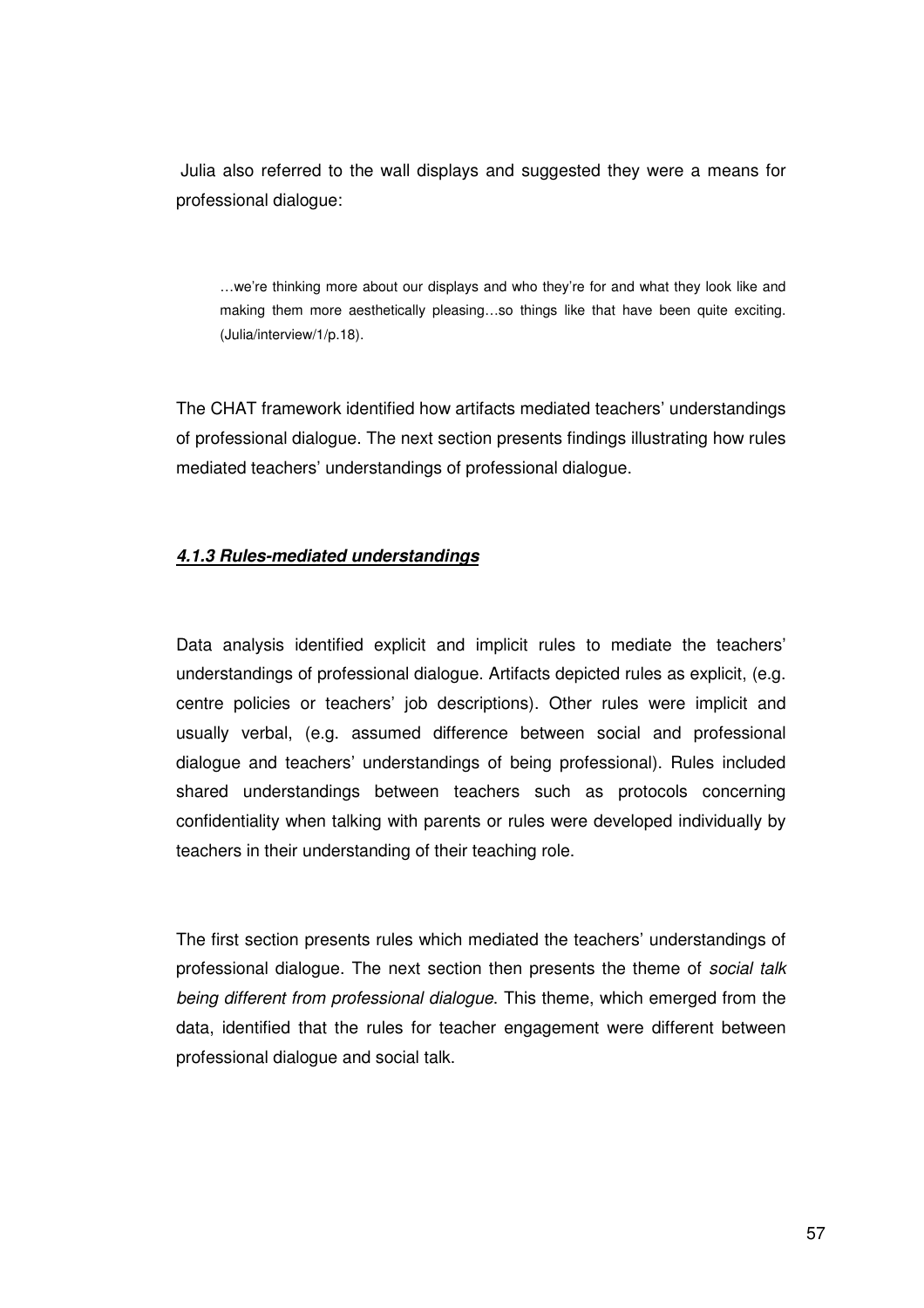#### 4.1.3.1 General rules

Teachers suggested their understanding of professional dialogue included conversations with other teachers concerning confidentiality, working collaboratively and protocols.

Roimata's understanding of professional dialogue was influenced by her perception of being professional. She regarded protocols as indicative of professionalism and described professional dialogue as: "…all communication, well the professional things that happen and keep all the protocols all that kind of thing together" (Roimata/interview/1/p.1). Roimata also drew on her knowledge of working in a teaching team to mediate her understanding of professional dialogue: "…talking about the environment of the centre and things like that. How we function as a team and our teaching practice." (Roimata/interview/1/p.14).

Similarly rules mediated Pip's understanding of professional dialogue. These rules also included centre protocols which concerned talking with parents (Pip/interview/1/p.4). Pip identified her professional persona as a teacher was important. She suggested professional dialogue meant she would "…always try to be warm and friendly and helpful…just try and be there and say the right thing" (Pip/interview/1/p.15). A reflection perhaps of her in-training status, and how the rules may change, Pip suggested she would "... learn more over time" (Pip/interview/1/p.6) about how to have professional dialogue with teachers and parents.

An understanding of professional dialogue as a skill which was guided by rules was highlighted by Jo who referred to:

…there's a real specific art of how you discuss certain issues with parents because you always want to build relationships. You don't really want to kind of hinder the relationship or build tension between yourself, the centre and the family. So it's really important how you actually express and communicate what their child's interest is to the parent. (Jo/interview/2/p.26).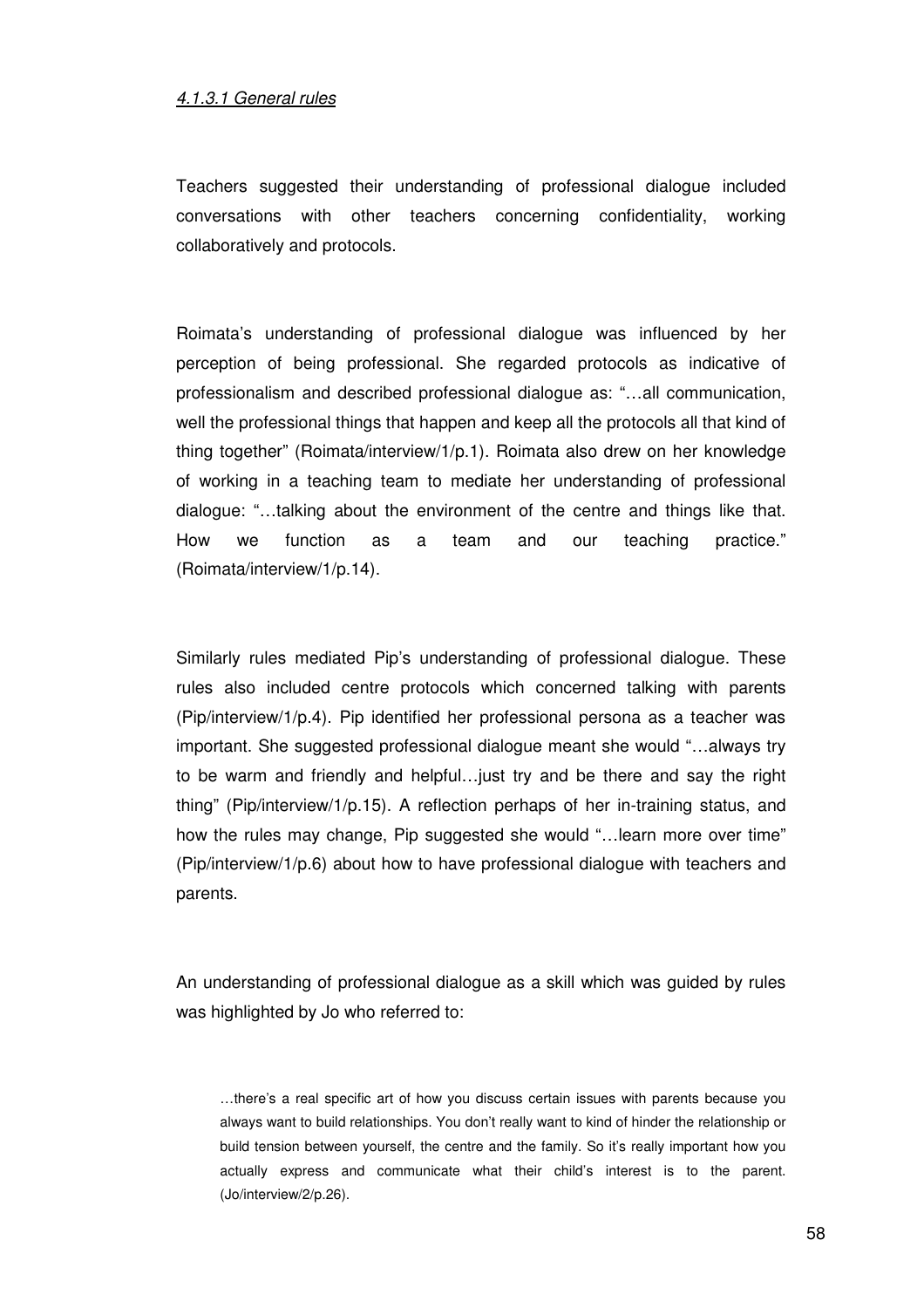Rules concerning confidentiality also mediated Jo's understanding of professional dialogue. Professional dialogue was "…anything discussed between teachers that was confidential to families and that's regarding children and families" (Jo/interview/1/p.1). Confidential conversations which were understood as professional included children's "Behavioural issue…just settling in…expressing their emotions" (Jo/interview/1/p.2).

There were written centre rules regarding professional dialogue with parents. Centre policies and teachers' job descriptions provided clear indicators of protocols and how information should be relayed to and from parents and when teachers were to share the information with other staff members (Daisy/1/p.27).

Sometimes rules were more implicit and personal. Zara identified her understanding of professional dialogue with her university studies (Zara/interview/1/p.2) and her engagement with literature  $(Zara/interview/1/p.30)$ . Rachael suggested although the content may be different, all dialogue concerning matters in the centre constituted professional dialogue. She suggested professional dialogue was a collective action of collaborative dialogue with other teachers or a personal action of reflection. These professional dialogues included children's learning, teaching practice, professional development and the "running" (Rachael/interview/1/p.2) of the centre.

However, rules which mediated June's understanding of professional dialogue were more explicit. She proposed when teachers made references to literature or theory and children's learning this was professional and "serious" (June/interview/1/p.2) dialogue. In this type of dialogue June wanted to "…figure out a problem" (June/interview/1/p.2) and found it "stimulating" (June/interview/1/p.4).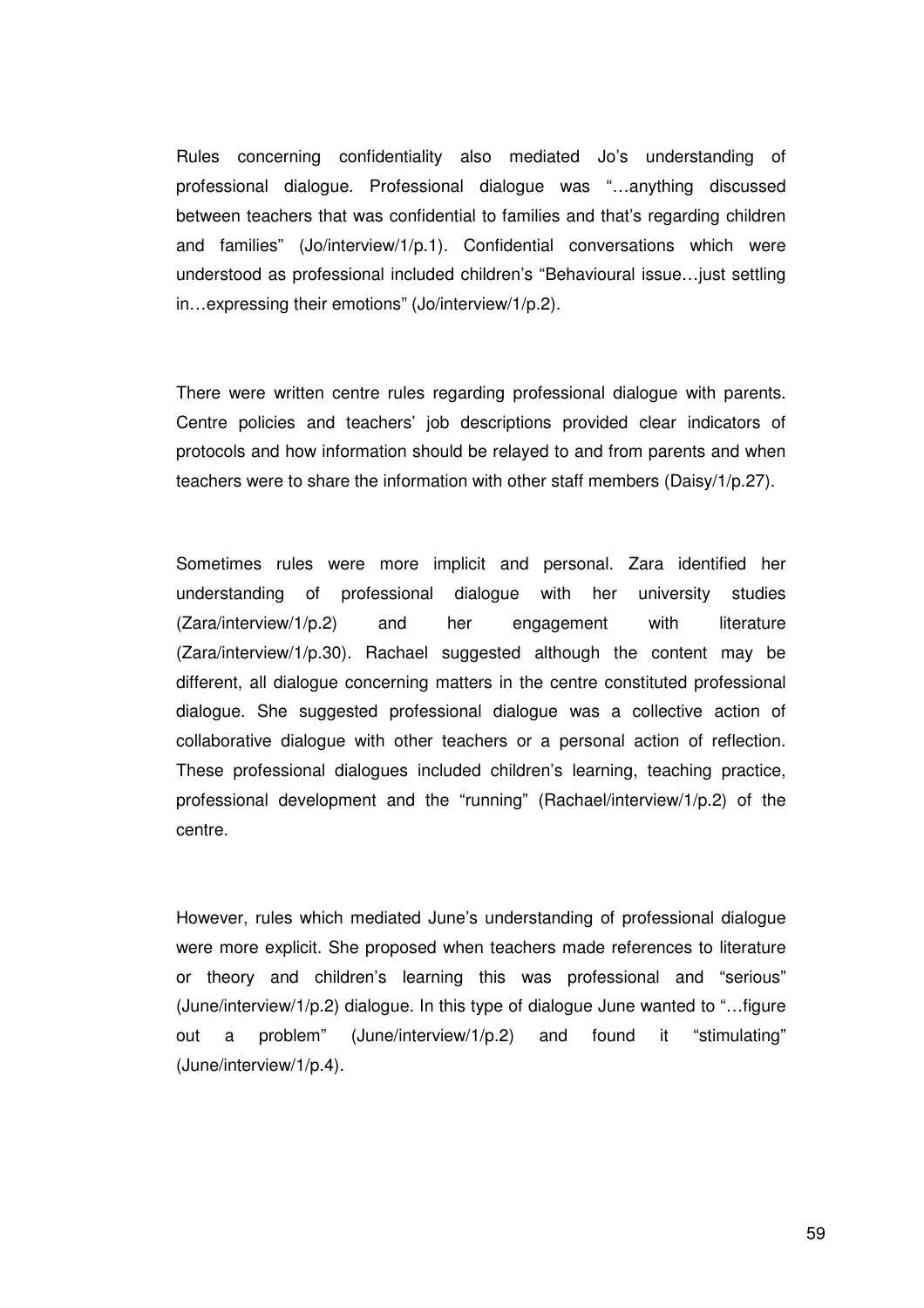This section has identified some rules which mediated teachers' understandings of professional dialogue. The next section presents findings regarding the differences between social talk and professional dialogue and the place for social talk within Pohutukawa Early Learning Centre.

#### 4.1.3.2 Social talk

The distinction between social talk and professional dialogue was often implicit. Daisy suggested professional dialogue was "Opportunities to talk with other teachers at any time" (Daisy/interview/1/p.1-2). She then made a distinction between social and professional talk: "Apart from the social chatter you might have it covers anything to do with the work environment" (Daisy/interview/1/p.1- 2).

Dialogue between teachers and parents which concerned children was regarded as professional dialogue whereas more general conversations were often regarded as social talk. The rules regarding these conversations were personal, implicit and verbal. My field notes confirmed teachers had conversations with parents in the centre at the beginning and end of the day. These conversations began with a greeting and sometimes shared information about a social event which had occurred or was to occur. Sometimes parents talked about a specific concern or asked for or gave information e.g. regarding lunch boxes or toileting.

The teachers nominated specific times and environmental areas for social talk. These rules mediated artifacts clarified the distinction between social talk and professional dialogue. Jo suggested social talk happened when teachers had their meal breaks as "…it's a really good time just to unwind and…just get to know your team and the teachers better" (Jo/intereview/1/p.21). Daisy also suggested the staff room was an avenue for social talk. She said an essential part of the non-contact time was to connect with other teachers:

<sup>…</sup>otherwise you would go through the whole day not connecting with each other. (Daisy/interview/1/p.15).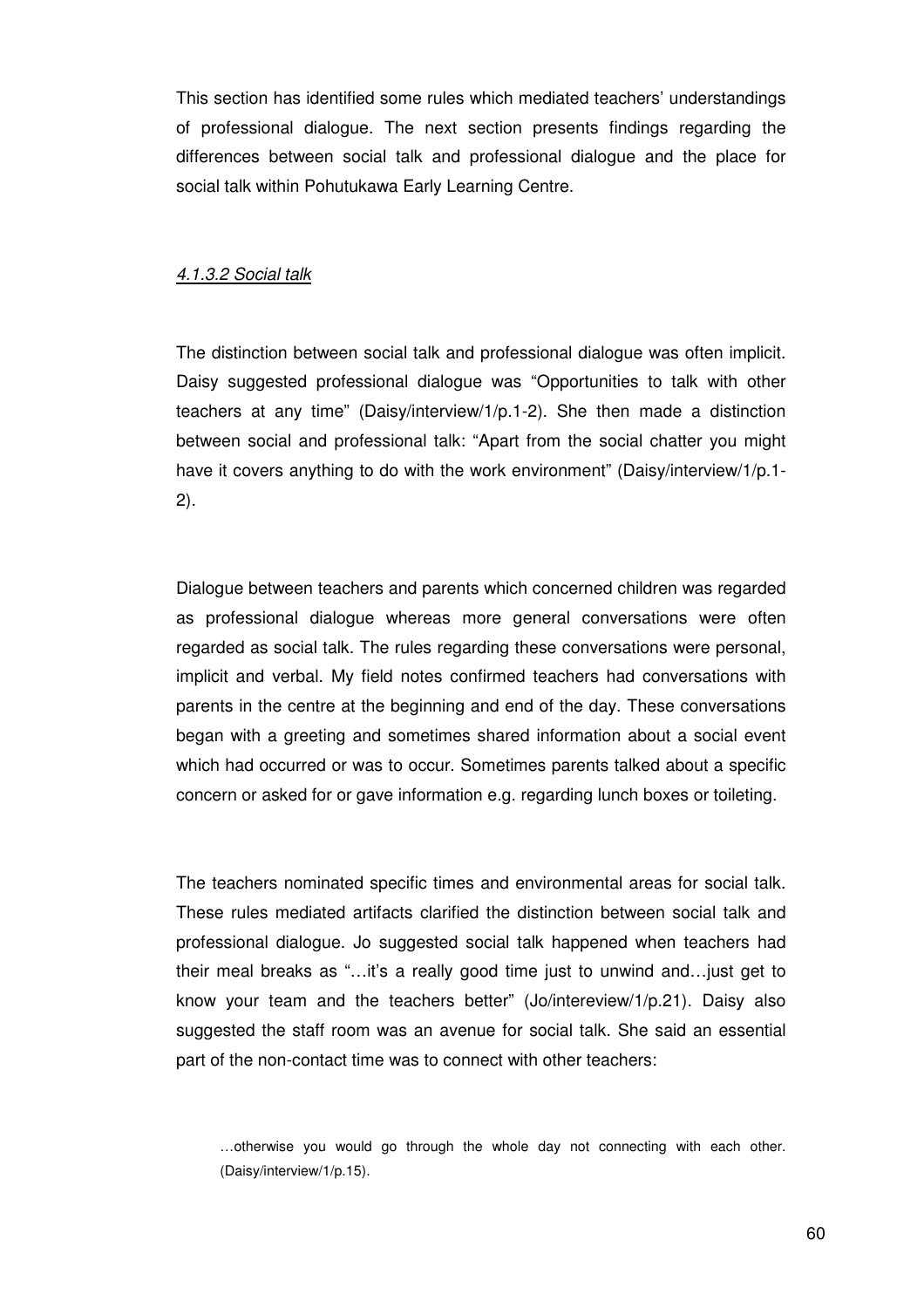June identified an explicit rule to distinguish between social talk and professional dialogue. She suggested when teachers are "joking around" (June/interview/1/p.2) the talk is social as the teachers talk about their own children and families. However, June liked to build relationships with her colleagues and she did this through both professional and social talk. June disseminated her interest in teaching and children's learning in a social environment. Rules identified social talk as a "conversation starter" (June/interview/1/p.7) and consequently professional dialogue often merged into June's social talk. June suggested lunch breaks, was an ideal time to initiate these conversations. However, lunch breaks were also identified as social time:

At lunchtime I may be looking up a book and say 'hey what do you think about this or read this article 'cause this is really good about so and so'. (June/interview/1/p.5).

April knew about June's appreciation for "…searching for answers" (June interview/1/p.6) and intellectual conversations. She was also aware June was more likely to engage when the conversation was more intimate and social (April/interview/pp.1-2). She suggested a casual approach to professional dialogue sometimes encouraged June "to speak up" (April/interview/1/p.37) about professional matters rather than at a formal staff meeting. April also appreciated the social engagement with her colleagues. She suggested a "casual conversation" (April/interview/1/p.23) was crucial to knowing the teachers and "how they think" (April/interview/1/p.24):

I might have heard a casual conversation which had a clue in it as to what the person was thinking…or feeling and…often it is the more casual conversation that actually holds the key to the bigger issues…a lot of it comes back to that casual chit chat. (April/interview/1/p.23-24).

Zara suggested it was important for teachers to connect socially during the day:

I think…it's good to have the freedom just to talk. On a Monday morning you want…[to] ask the teacher how was your weekend kind of thing. What did you get up to? I mean its just I think…part of the conversation you do have with the teachers…so I think the freedom is also needed. (Zara/interview/1/pp.33-34).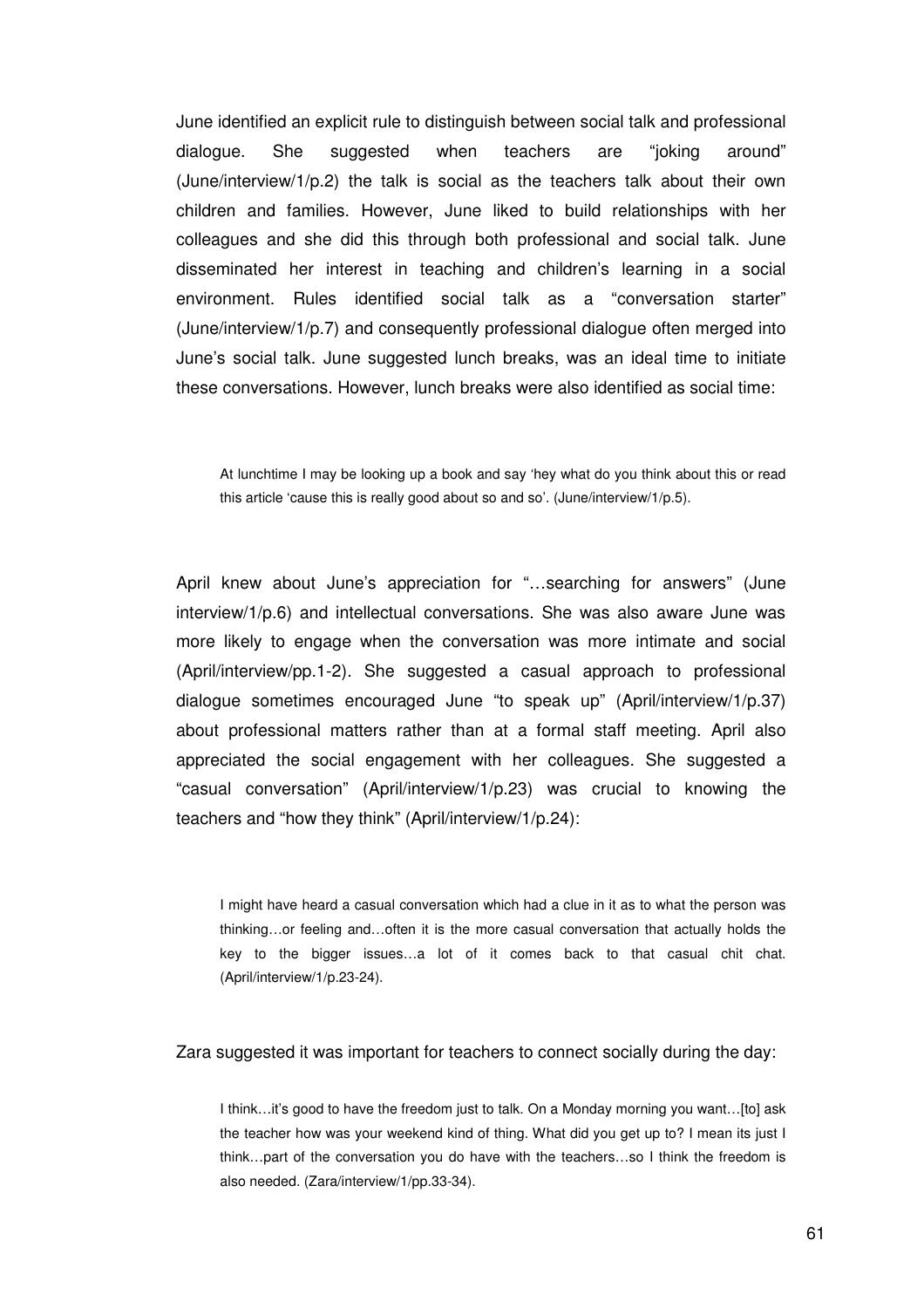Rules concerning which areas of the centre environment were appropriate for professional dialogue or social talk were personal and usually implicit. Rachael suggested it was frustrating when teachers talked of social matters whilst in the learning environment. Rachael distinguished between the content of the talk suggesting:

I have to be careful that I'm fair in what I expect and don't expect. If they're talking about professional stuff then I think that's fantastic but if it becomes just general chattering about daily life and things I start getting a bit frustrated because there are children there that should be being talked to. (Rachael/interview/1/pp.11-12).

April also suggested the "weekend stuff" (April/interview/1/p.28) should not occur in the learning environment. "I don't think it's a good look to be discussing your weekend in front of parents…that's a professional thing isn't it…that weekend stuffs in the staffroom" (April/interview/1/p.28). April highlighted the staff room as an appropriate area for social talk. Her understanding of the rules which govern the difference between professional dialogue and social talk was mediated through artifacts i.e. the learning environment and the staff room.

However, Kerry highlighted the ambiguity of implicit rules. She acknowledged the importance of socially connecting with her colleagues whilst also trying to understand where social talk and professional dialogue should occur:

When you are on the floor you're there to work with the children. Yeah that's the conflict, not there to talk to another teacher…this side part is catching up over our weekend sometimes...Adults do crave that I think to a degree when you're working together and that's what helps you gel as a team [to] know about each other. (Kerry/interview/1/p.28).

Daisy also regarded social events as a legitimate means to elicit professional dialogue which had not emerged at other times in the centre. Daisy suggested these were a means to let the teachers "know they have been heard" (Daisy/interview/1/p.34). She wanted to build relationships with the teachers and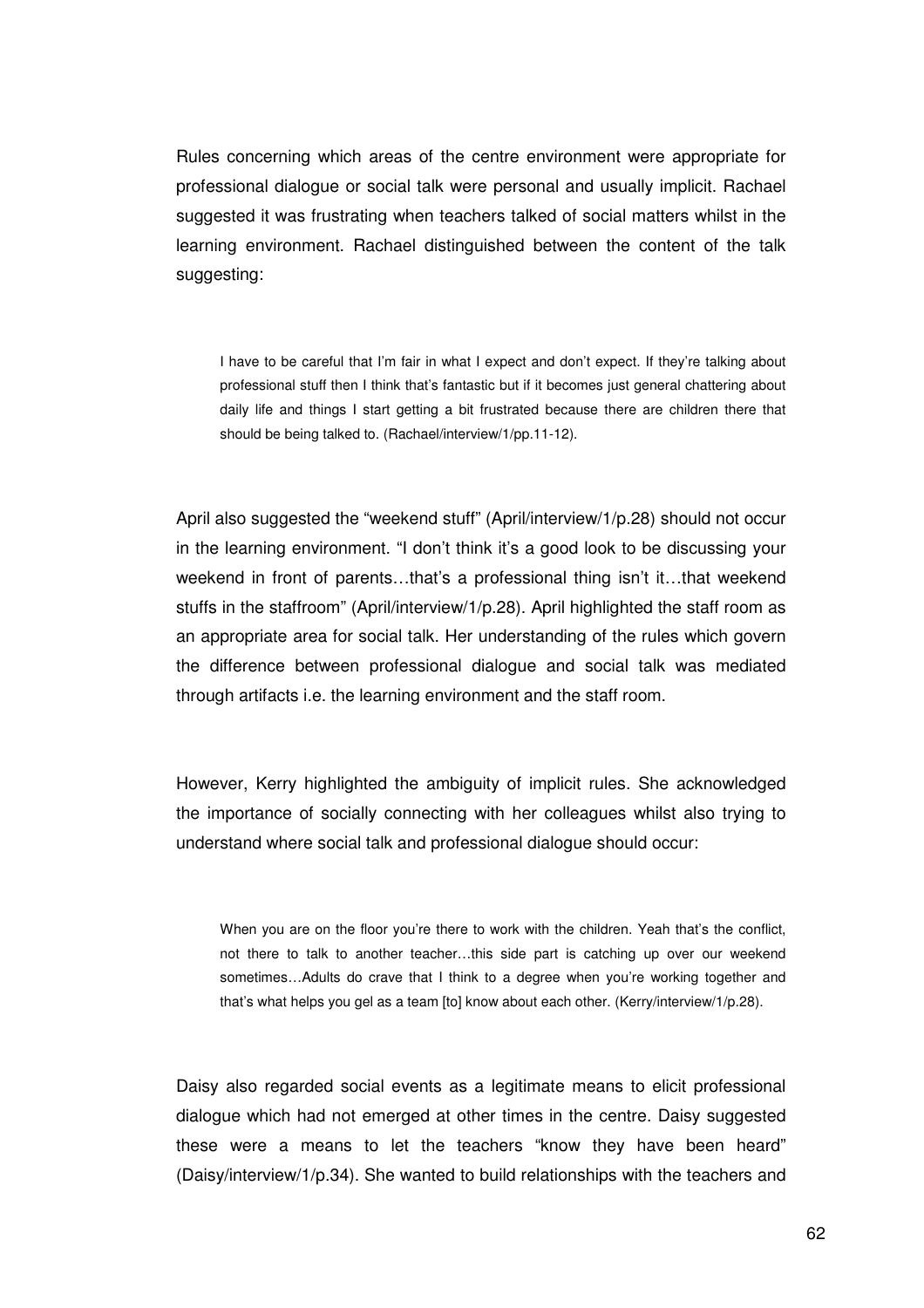to understand what was important for them. Daisy told of arranging a dinner for the teachers and board members. This social and informal gathering was an opportunity for the teachers to give feedback in a non-threatening social environment and with people with whom they were not directly working (Daisy/interview/1/pp.29–33). Daisy acknowledged teachers needed to:

…talk quite openly without the feeling of offending the person…because you have to be comfortable in your work environment. (Daisy/interview/1/p.31).

She accepted teachers were not always able to share their concerns with her and her senior teachers. Daisy suggested sometimes teachers needed a third person to bridge the gap in order to "break down the barriers" (Daisy/interview/1/p.31).

Data analysis identified rules mediated the teachers' understanding of professional dialogue. For example, social talk should happen in the staff room and professional dialogue could occur in the learning environment. Professional dialogue was identified by the teachers as different from social talk. However, social talk could overlap with professional dialogue and provided cohesion for the teaching team as teachers engaged socially and professionally. Data analysis highlighted some rules were implicit including what dialogue should occur in the learning environment. Other rules were more explicit for example talking with parents. The next section presents how roles mediate teachers' understandings of professional dialogue.

#### **4.1.4 Roles-mediated understandings**

Data analysis within the CHAT framework identified the different roles held by teachers influenced their understanding and engagement in professional dialogue. These roles were sometimes signified by titles such as centre manager, senior teacher, teacher and student teacher or signified by personal attributes of being a teacher including being reflective, a listener or being openminded.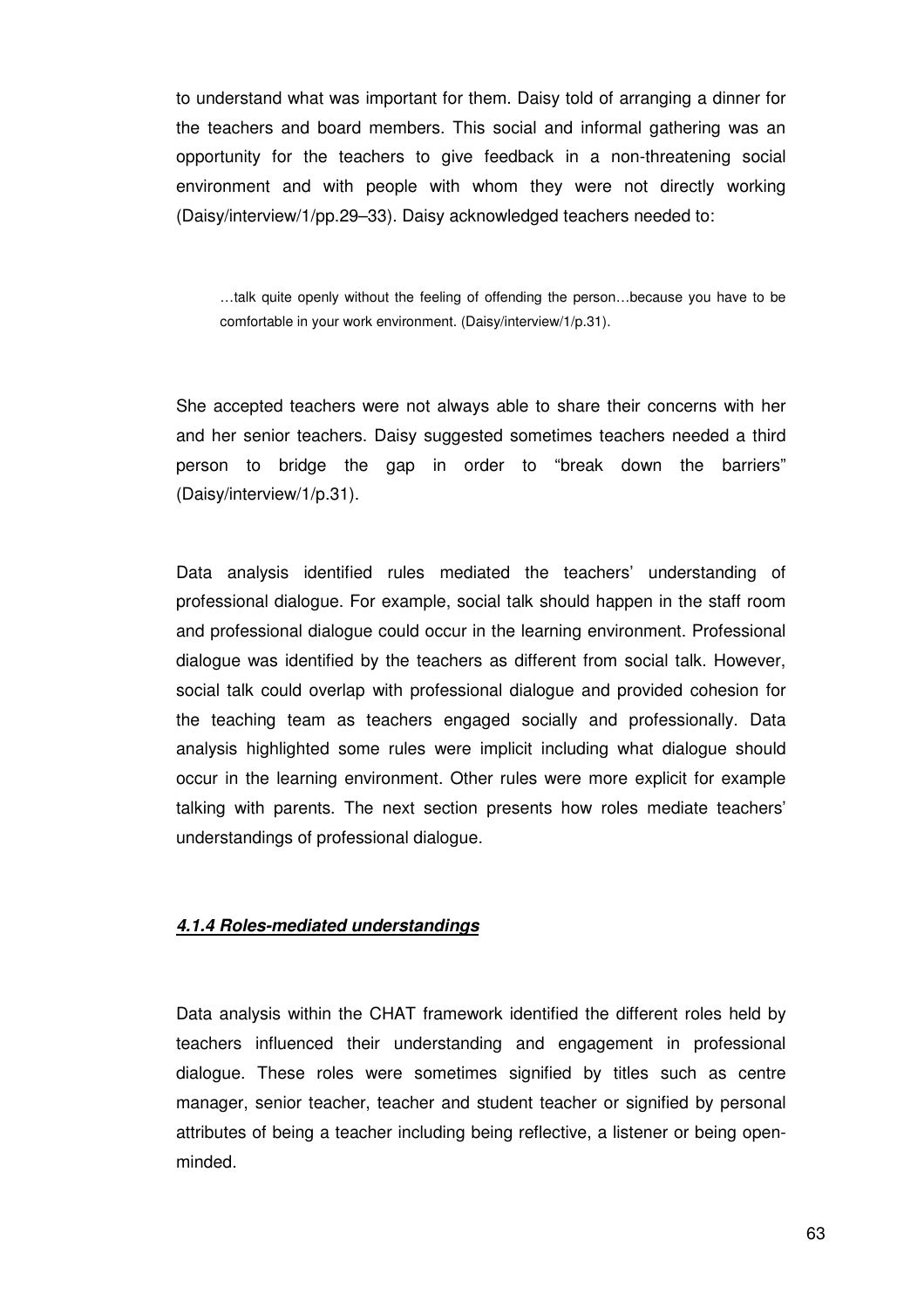Professional attributes of being a teacher such as reflection and questioning mediated Julia's understanding of professional dialogue:

…discussion of our practice really… about what we are doing at the moment and why and maybe…questioning what we're doing and seeing looking at ways to improve it and…I guess gaining an understanding of ourselves as teachers and reflecting on how things are. (Julia/interview/1/p.1-2).

While April suggested being "excited and passionate about what we do and we really want each other to know where we're at" (April/interview/1/p.28) were important attributes to instil within the teaching team.

As a student teacher, Zara appreciated the more experienced teachers' attributes of support and guidance. Her role mediated an understanding of professional dialogue as, "…communicating really with your other colleagues" (Zara/interview/1/p.2) and "…constantly asking questions" (Zara/interview/1/p.15). The focus of Zara's talk was on her assignments and her need "to see" (Zara/interview/1/p.2) in practice the theoretical concepts she had learnt through her study.

Roimata, also a student teacher, suggested the teaching team's open approach to sharing and guidance was helpful. Her understanding of professional dialogue was the other teachers' willingness to share as she obtained "a better perspective [and] different ideas" (Roimata/interview/1/p.15). Roimata said "It was a good way…I'm finding to get used to that kind of dialogue 'cause it's not something that I really had thought about" (Roimata/interview/1/p.15). Kerry, another student teacher, suggested learning through professional dialogue was a reciprocal arrangement between students and teachers:

It [learning] shouldn't really...stop and the more...you learn the more professional you are and the professional you can feel because you know you've got the knowledge as well. And to me if you just stop talking about it where's the knowledge gone…because it's not been shared. (Kerry/interview/1/p.34).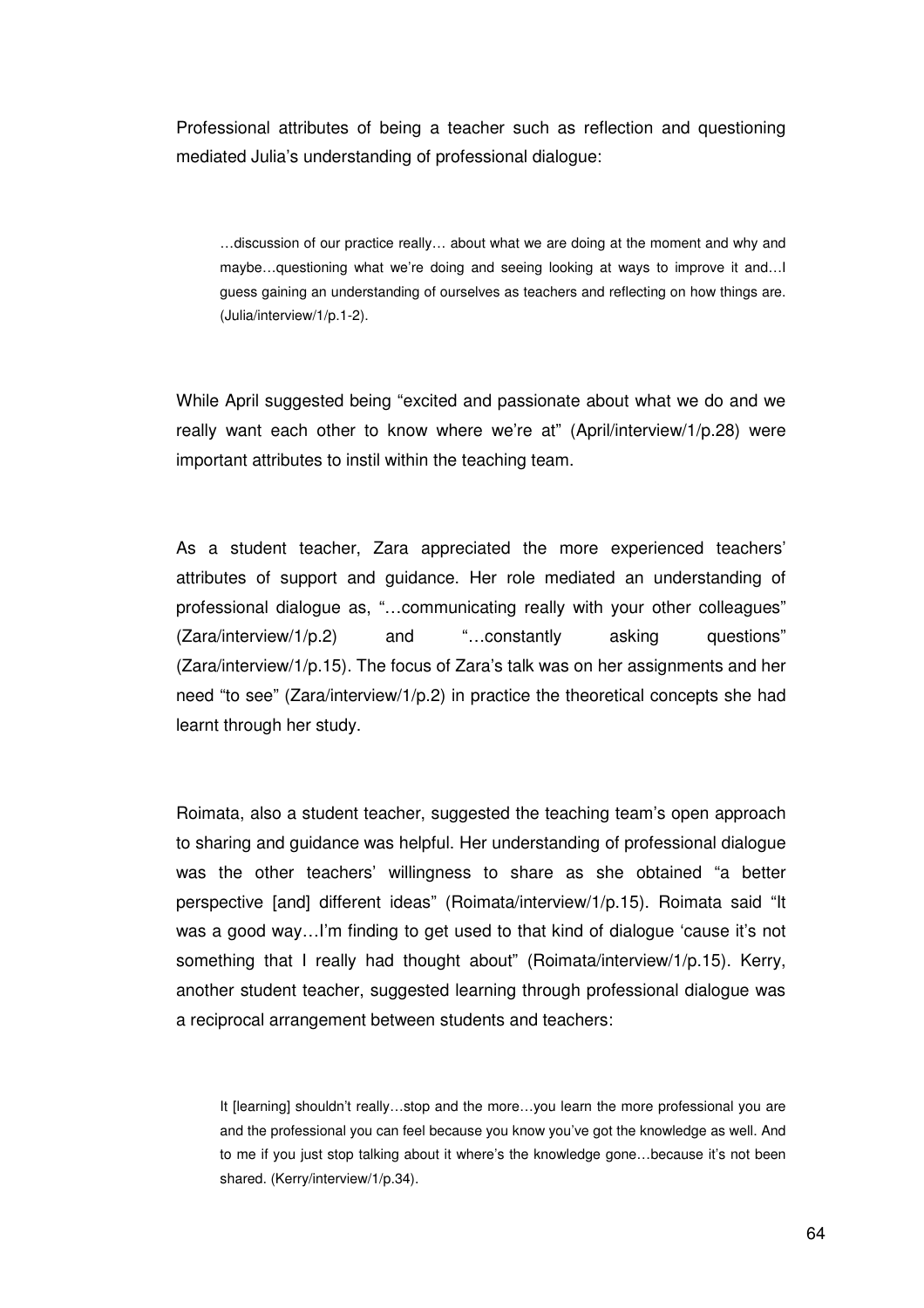Daisy also referred to the importance of sharing knowledge. She suggested in her role as centre manager she was a guide for the teaching team together with being manager. Daisy's role as mentor for the provisionally registered teachers<sup>8</sup> mediated her understanding of professional dialogue:

I think that's quite important that you meet and talk [in the teacher registration programme]…but I see more of it as a guiding discussion trying to help the teacher get to the point that you want them to get to and setting goals. (Daisy/interview/1/p.19).

Julia, who had just become a fully registered teacher, appreciated the dialogue with other teachers. She missed the one-to-one dialogue which occurred during her teacher registration mentoring programme:

Christine: So in the teacher registration [programme] did you actually have an allotted time with a teacher registration supervisor?

Julia: Yep…It was probably every two or three months we'd have a meeting and discuss things I was struggling with or things that I was enjoying and then we'd review it all the…next meeting…I think it would help especially…a newly qualified teacher to have a sort of mentor…the whole way through really. I mean…just 'cause you are registered doesn't mean you know everything suddenly…And there's not always opportunities to be really discussing things. (Julia/interview/1/p.6-7).

Julia suggested the teacher registration programme as one way to have professional dialogue and to improve teaching practices. Jo, a newly graduated teacher, was also in a mentoring programme. He understood professional dialogue as listening and then going back to the literature "to support what I know" (Jo/interview/2/p.7). Jo was learning about teaching and what it meant to teach. He understood professional dialogue as "being open to the idea of having another perspective…cause pretty much teachers can be really rigid and with their ideas…they can be black and white rather than taking up another's perspective" (Jo/interview/2/p.7). Jo liked the teacher registration meetings because:

 $\overline{a}$ 

<sup>&</sup>lt;sup>8</sup> Provisionally registered teacher is a term used for a teacher who has not yet achieved full registration as a teacher. A mentoring programme occurs for 2 years usually after the teacher finishes their teacher education.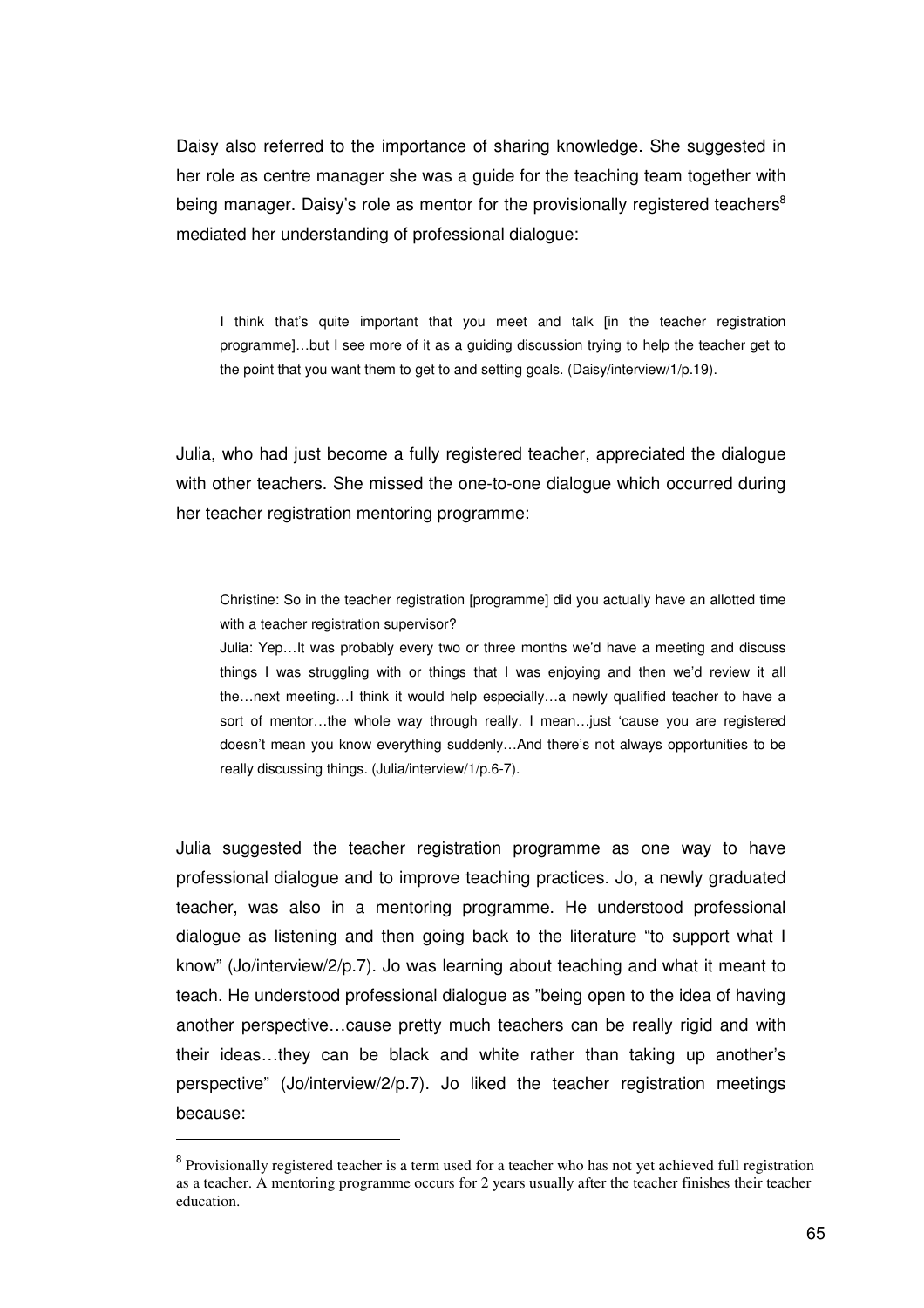…personally it's good to speak one-to-one…It's just easier to talk one-to-one with the person because if anyone is in the room or involved…you need to be considerate of another person…If there's a certain issue I needed to raise I'd probably be more comfortable speaking one-to-one. (Jo/interview/1/p.29).

Daisy, in her role as leader and manager, found there were challenges when speaking with teachers about their teaching practice. She suggested she needed to find multiple ways to have professional dialogue with teachers:

I think it's always one of the challenges of the role when you kind of critique a teacher and their practice. Some will take it on board and you will see an instant change and others will silently go away and you don't see a change and whether you need more dialogue with that teacher to get the point across perhaps…yes I think you do…I think …sometimes like I'm learning that you have to be very direct and say…In the last year I've tried to be more direct with some of the teachers about things that I need to critique them on...I've always found that early childhood has this very PC approach about…criticising or critiquing…there's strategies you have to go through…let them know they have to up their performance…I have found that it doesn't get you anywhere that softly, softly approach...have to be very direct…just say this is an area of your performance that is just not happening or this is an area that you need to improve on. (Daisy/inteveiw/1/pp.22-23).

As a senior teacher Rachael also found challenges in her role in guiding the over-two's teaching team. Rachael understood professional dialogue as "open communication" which was sometimes an illusive quality (Rachael/interview/1/p.13) as teachers did not always share how they felt (Rachael/interview/1/p.12). Rachael valued her relationship with Daisy, manager, and April, the other senior teacher. She suggested because they communicated well the centre operated well:

I think the beauty of the three of us is that we actually get on incredibly well and we're relatively similar in what we expect and think for the centre…so it's really good because…we often have different things we're different on but because we communicate quite well find it very easy to work with…and manage the centre together. I find it works really well. (Rachael/interview/1/p28).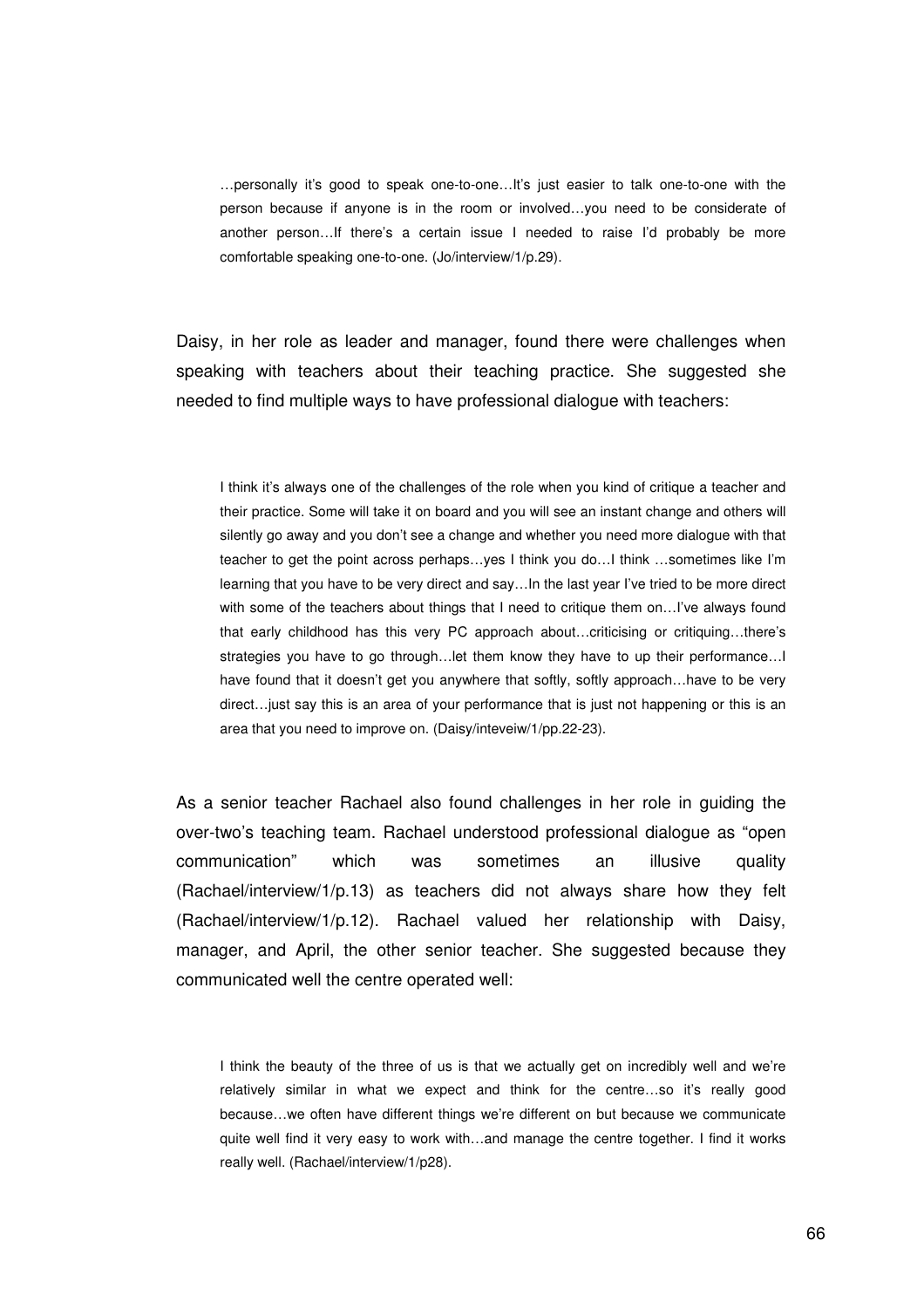These teachers' roles mediated their understandings of professional dialogue. These roles were designated roles including manager and teacher or attributes including questioning, willingness to share and improve. The next section presents the findings regarding the teachers' understandings of the purposes for professional dialogue.

# 4.2 Purposes for professional dialogue

Data analysis identified several purposes for professional dialogue. These included talking about organisational and pedagogical matters, finding ways to improve teaching practices and bringing about changes in practices and centre organisation,

### **4.2.1 Organisational and pedagogical matters**

Teachers' assumptions, concerning organisational (care and routine) and pedagogical matters (education and learning) and whether one was more professional than the other, were identified as rules which mediated teachers' understandings of the purposes for professional dialogue.

Rachael suggested both organisational and pedagogical matters were important for the centre to function effectively. Therefore teachers' engagement in conversations concerning both matters was professional dialogue:

There's a lot of housekeeping and care routines that become just part of the daily routine which is probably quite standard talk but...I consider that part professional because that's how the centre needs to be run well and the children need to be cared for in a certain way. I think when you are talking about their [children's] learning you tend to get more academic. (Rachael/interview/1/p.2).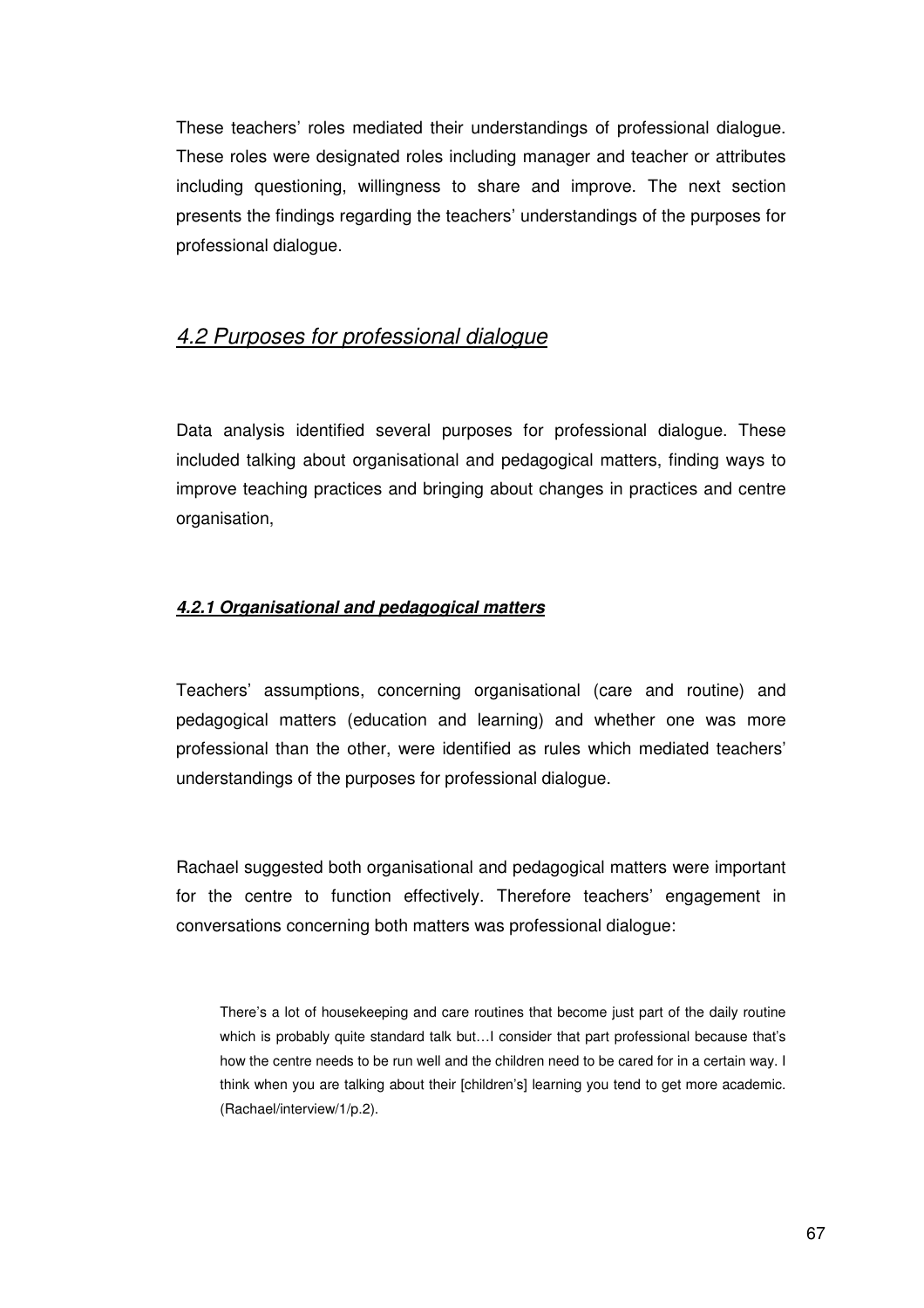Julia suggested there were challenges for teachers as they had to prioritise between routines and care and education matters:

There's this whole tug between the children's learning and the basic routine. I find that quite challenging to keep the balance like sometimes I feel like if I'm putting attention to the children's learning sometimes some of the basic stuff can slip up but then I'm just focusing on routines and I can see the children's learning is suffering and they're getting bored. So I find that extremely challenging…there's an underlying kind of dichotomy there, kind of routine versus learning…in a day care centre…I see that the routines have to be there learning is kind of extra. For when you have got extra time, energy. (Julia/Interview/1/pp.21- 22).

Daisy had a personal preference for and valued more the professional dialogue concerning pedagogical matters. However, she acknowledged the purposes for professional dialogue was to discuss both organisational matters and pedagogy as this was important for the operation of the centre. Daisy gave an example of how care and education are interrelated and how professional dialogue with April and later the staff addressed a pedagogical and organisational issue within the centre:

Our under-twos and over-twos join at 3.30pm when its end of a shift in our centre. One afternoon the under-twos arrived and it was absolute chaos. So that afternoon April and I sat down at the end of the day and talked about the next week and how we would avoid the chaos and what we needed in the room to meet the needs of the children that arrived and things like that. So for me that was a meeting of those two things, talking about the needs of the children and their learning but also about how what the staff do impacts on that. So to me the discussion that April and I had later on was quite professional. (Daisy/interview/1/pp.4-5).

My observation visit notes indicated teachers talked frequently about children's routines and the organisation of the centre. Conversations between teachers focused on sharing information. This information pertained to the teachers' rosters (including the teachers' morning tea breaks, their roster duties), reminders about events (including Roimata being on extended non-contact), resources to be made available for the children, and children's routines (including toileting and nappy changing).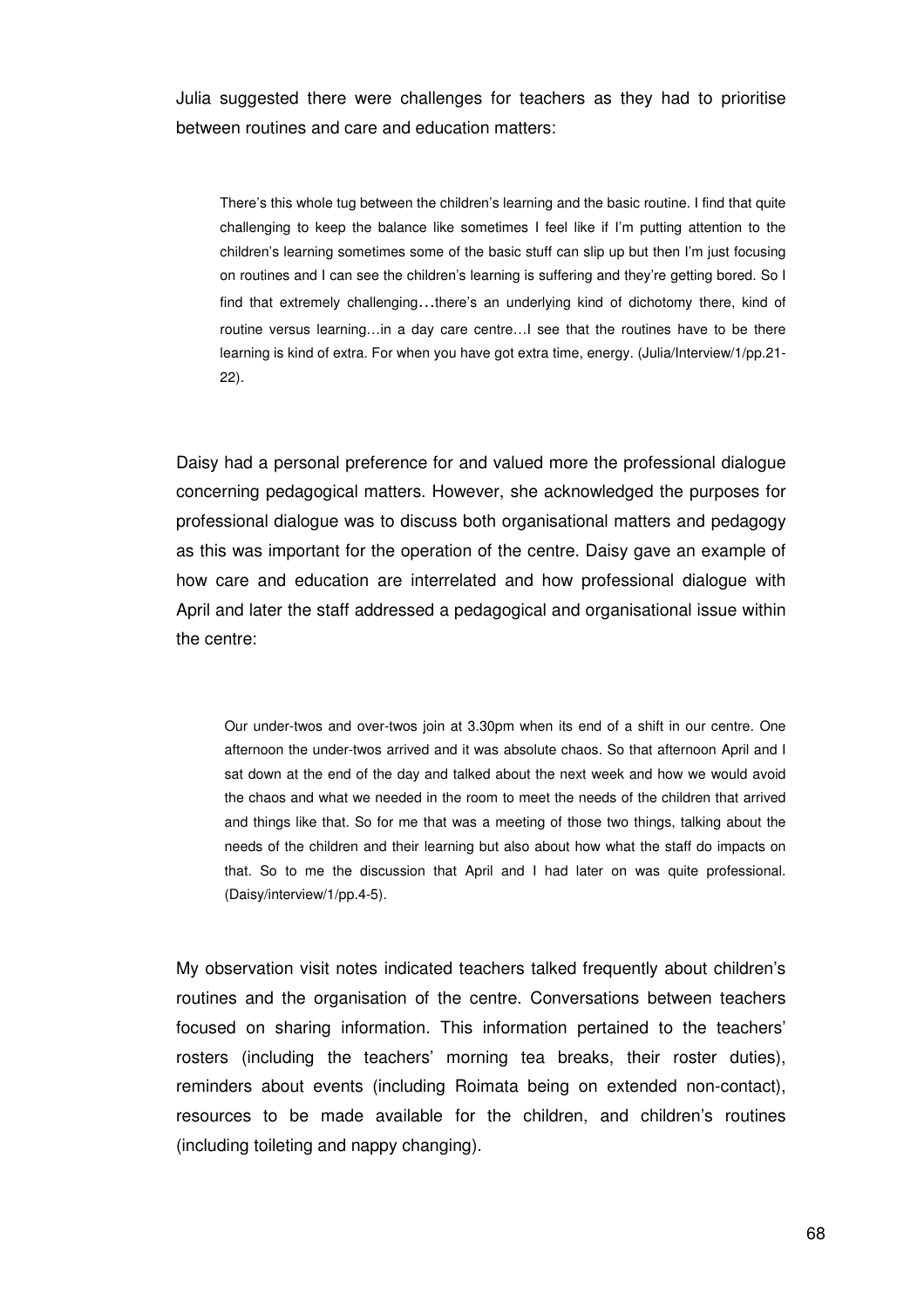Teachers' journals suggested they often shared information during the day:

Rachael letting me know the plan for the morning. (Kerry/journal).

April and I meet together to work out the roll for 2011. Lots of dialogue about spaces, making it work for families and children, talking to prospective families and checking in with Daisy about roll numbers. Lots of negotiation and compromising was occurring between April and I and the point to make the 2011 roll work. (Rachael/journal).

Rachael acknowledged professional dialogue could sometimes be more complex than at other times (Rachael/interview/2/p.26). Such professional dialogue challenged teaching practices in the centre (Rachael/interview/2/p.15). She suggested there was "value in actually talking to one another" (Rachael/joint interview/p.15) rather than concentrating on 'paperwork'. Rachael had found when she spent more time talking with the teachers "I actually go home and think about…what I can talk about the next day and on the way in the morning I'm planning what we can do with the children based on where their learning is at…as opposed through the paperwork" (Rachael/joint interview/p.15).

The teachers understood a purpose for professional dialogue was to address both pedagogical and organisational matters. They acknowledged sometimes these different demands made them question their roles as teachers and the importance of the different roles of education and care. The teachers acknowledged that through professional dialogue issues could be addressed and changes made. The next section addresses this purpose for professional dialogue.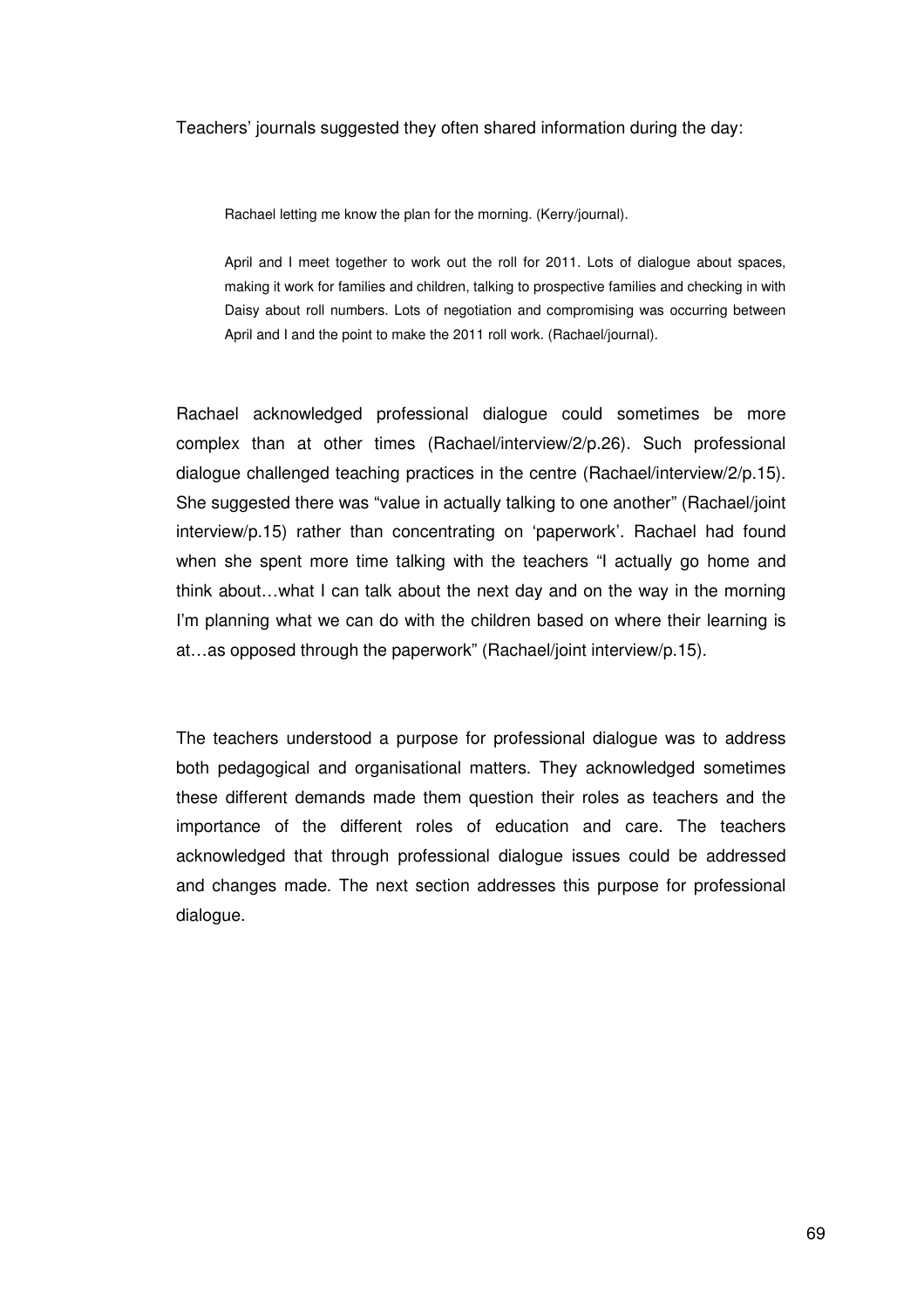#### **4.2.2. Change and improvement in teaching practices**

The theme of change in teaching practice and in the organisation of the centre was identified as one of the purposes for professional dialogue. Data analysis identified roles mediated teachers' understandings of the purposes for professional dialogue. Professional dialogue led to changes in teaching practice through being open to others' ideas and providing teachers with opportunities to suggest other ways of teaching and organising the centre. Such change could be personal and achieved through reflection, reading of literature and questioning, and change could also occur through team endeavours.

The notion of professional dialogue leading to change was suggested by Daisy:

I see that professional dialogue leads to change…that's my interpretation of it…often I begin talking about things because I think that we might need to change something and so the professional dialogue starts with an idea or something you've read and it grows like it spirals from there so I think it leads to change. (Daisy/interview/1/pp.50-51).

April also suggested professional dialogue led to change. She said it was important for teachers to have opportunities to converse, reflect and act. This professional dialogue provided:

Opportunities for the teachers to become greater and opportunities for us to learn how to extend the children the best way that we can…to reflect on what we do during the day and how it's going. A big opportunity for reflection. (April/interview/1/pp.1-2).

Julia drew on the individual actions required for change to occur. She referred to the actions of questioning and reflection which she suggested initiated improvement. However, Julia suggested "it's quite hard to see outside of yourself" (Julia/interview/1/p.2) and through a team approach and dialogue with other teachers "an avenue to be more critical about what they're doing" (Julia/interview/1/p.8) occurred.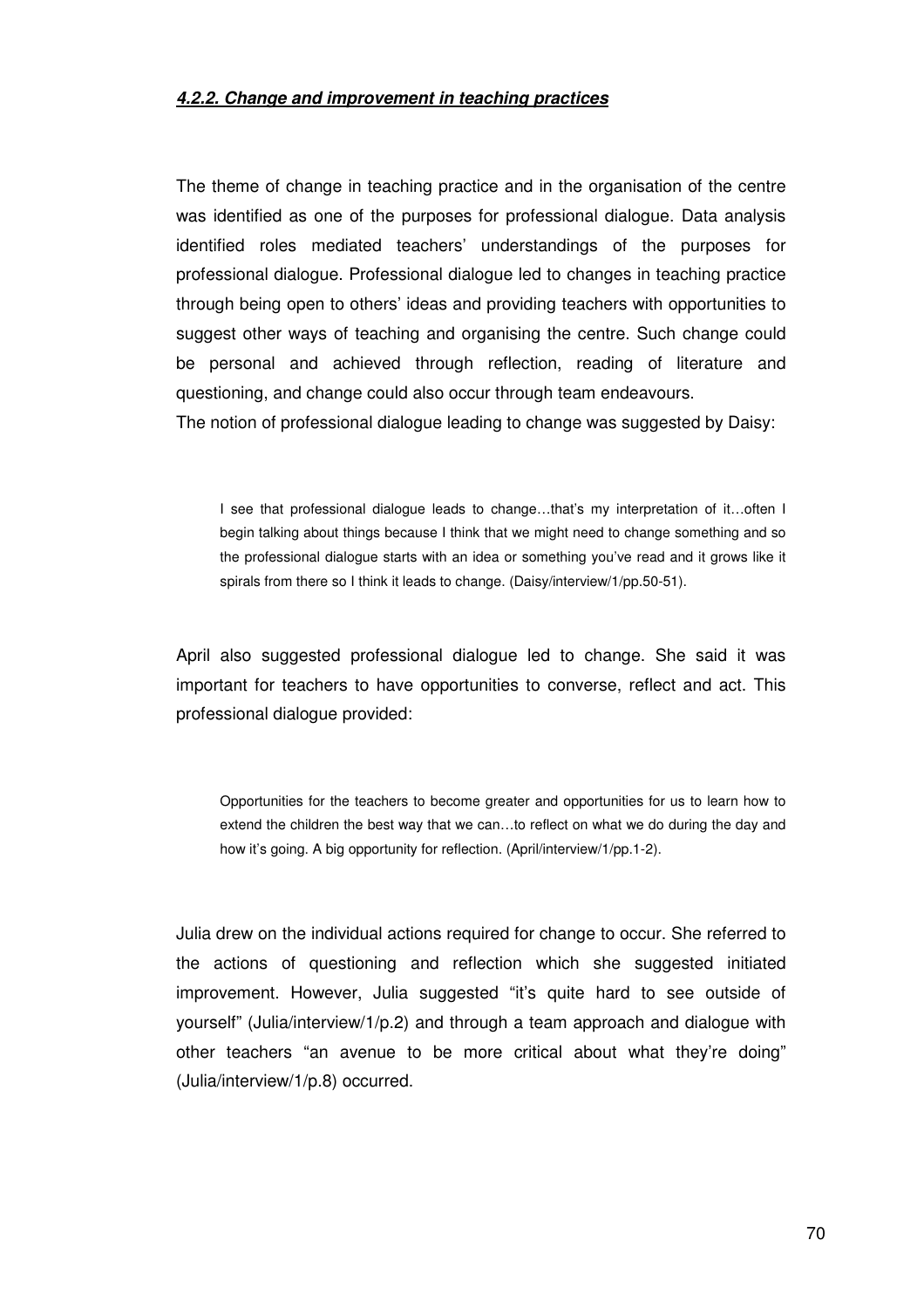June also drew on the idea of improvement and suggested the purpose for professional dialogue was about teaching practice:

…trying to work out…what's best for the child so trying to work out what we should do and read further…I want to know if there's something that's helpful that we can help the child with. (June/interview/1/pp.2-3).

This notion of teachers working together and "trying to work out" how to bring about change was one raised by Rachael. Rachael suggested the process of communication was:

…more complex and [you] just try and get that comprehension…as you…just learned again that whole what you assume and not assuming that people have that same understanding or that same idea of why you do things. It took quite a lot of conversations to actually get to the same result…it opened my eyes up to conversations and listening and talking properly. (Rachael/interview/2/pp.26-27).

Through talk with other teachers there were opportunities for teachers to reflect on their teaching practices, both individually and within the teaching team. For example, Rachael shared how the teachers had had concerns with regards to a child's social competence. She explained how the centre had supported the child and her family with professional support. Rachael suggested hers and other teachers' thinking was "pushed" (p.17) through dialogue with a psychologist. The teachers accepted the psychologist's advice to change some of their teaching practices in order to support the child more effectively after "a whole load of professional dialogue that changed our practice hugely" (Rachael/interview/2/p.5). The professional expertise and subsequent discussions within the teaching team was:

…an amazing learning experience for the teachers…having some other form of information that actually provides you with another direction…got us thinking about why we do what we do…and we thought our strategies were quite up to date and modern…but he took us that next step…so it really pushed our thinking…has led to a change in our behaviour management…a massive change in thinking and practice really. (Rachael/interview/2/pp.15-18).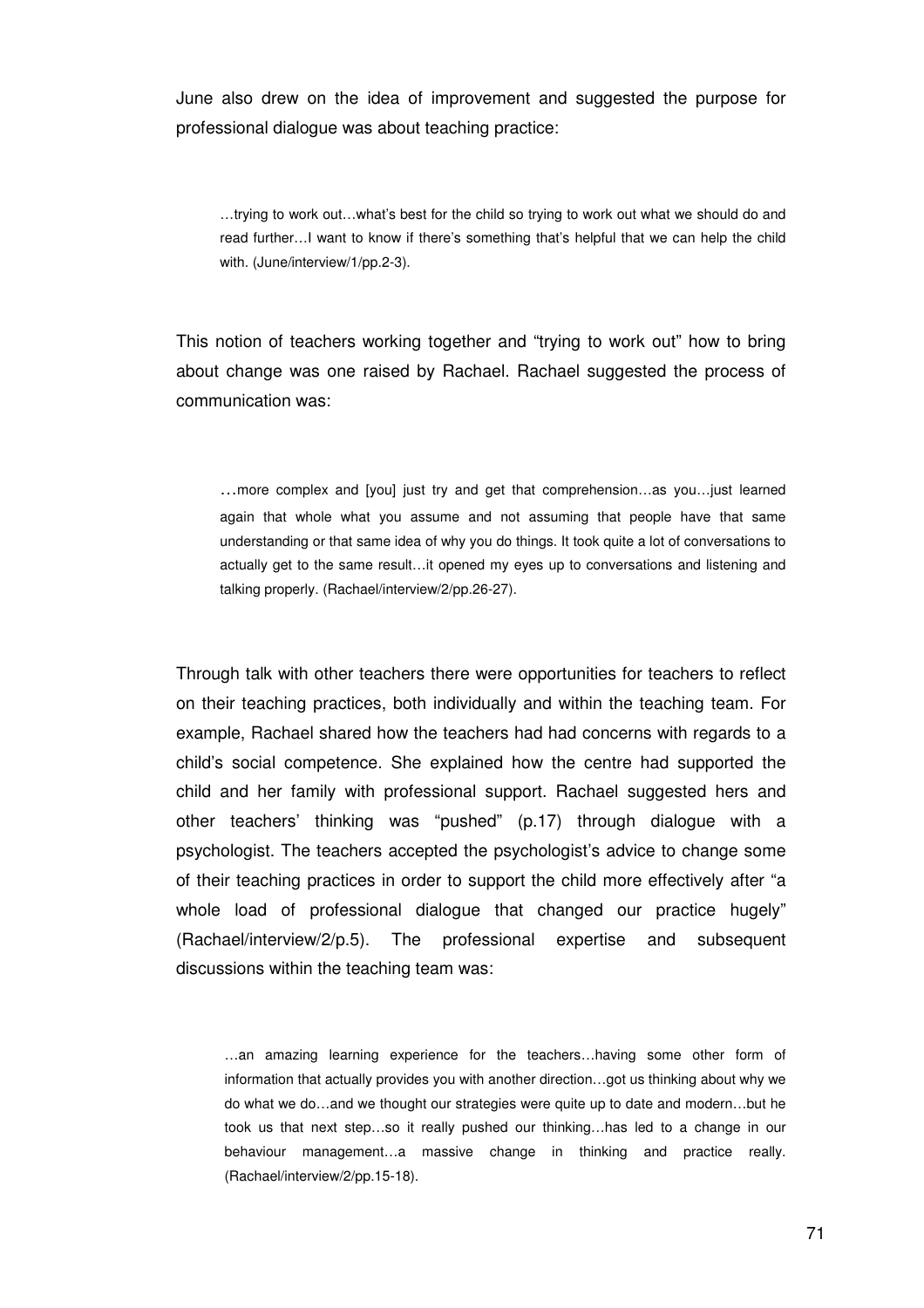Pip also acknowledged the expertise of others when making changes to her teaching practice. She suggested it was through dialogue with other teachers that she learnt and "made sense" of the theory concerning EC education and care (Pip/interview/1/pp.28-29). Similarly communication with other teachers shaped Roimata's teaching practice:

I think they're definitely shaped my teaching practice…I came into the centre with a little bit of experience…I was actually quite nervous because of this bad experience and unsure. With so many positive role models and good communication and things like this came so easily and I feel every week I'm learning something new and becoming more confident to be able to do more and provide more as a teacher. (Roimata/interview/1/p.23).

Teachers' willingness to engage in ongoing learning facilitated change and improvement. For example, a parent had questioned a centre policy and as a result Daisy and the teaching team had reviewed the policy and their teaching practice. Daisy explained:

…often if you can add or change something you have in your practice that helps the parent feel that you've listened to what they've said. It isn't an answer to the problem but it helps the problem. It helps teachers become more aware of what good practice is…it creates discussion about….how we should each deal with those kind of situations…so that then creates dialogue amongst the staff…then everyone starts talking about it and that's when you come up with the ideas of how to resolve it. (Daisy/nterview/2/p.4).

Although there were opportunities to discuss and to critique present teaching practices some teachers felt it was difficult to do this when the culture of the centre emphasised solidarity. Kerry suggested:

Critical conversations do happen from time to time where people might read something and think there might be a new way to do something. Usually prompted by things not going well…those conversations do happen…more in an individual nature. I think the culture of the centre is not to upset anybody when we…do work really well together and…have a good relationship with each other so people are more wary of critiquing each other. (Kerry/interview/1/p.112).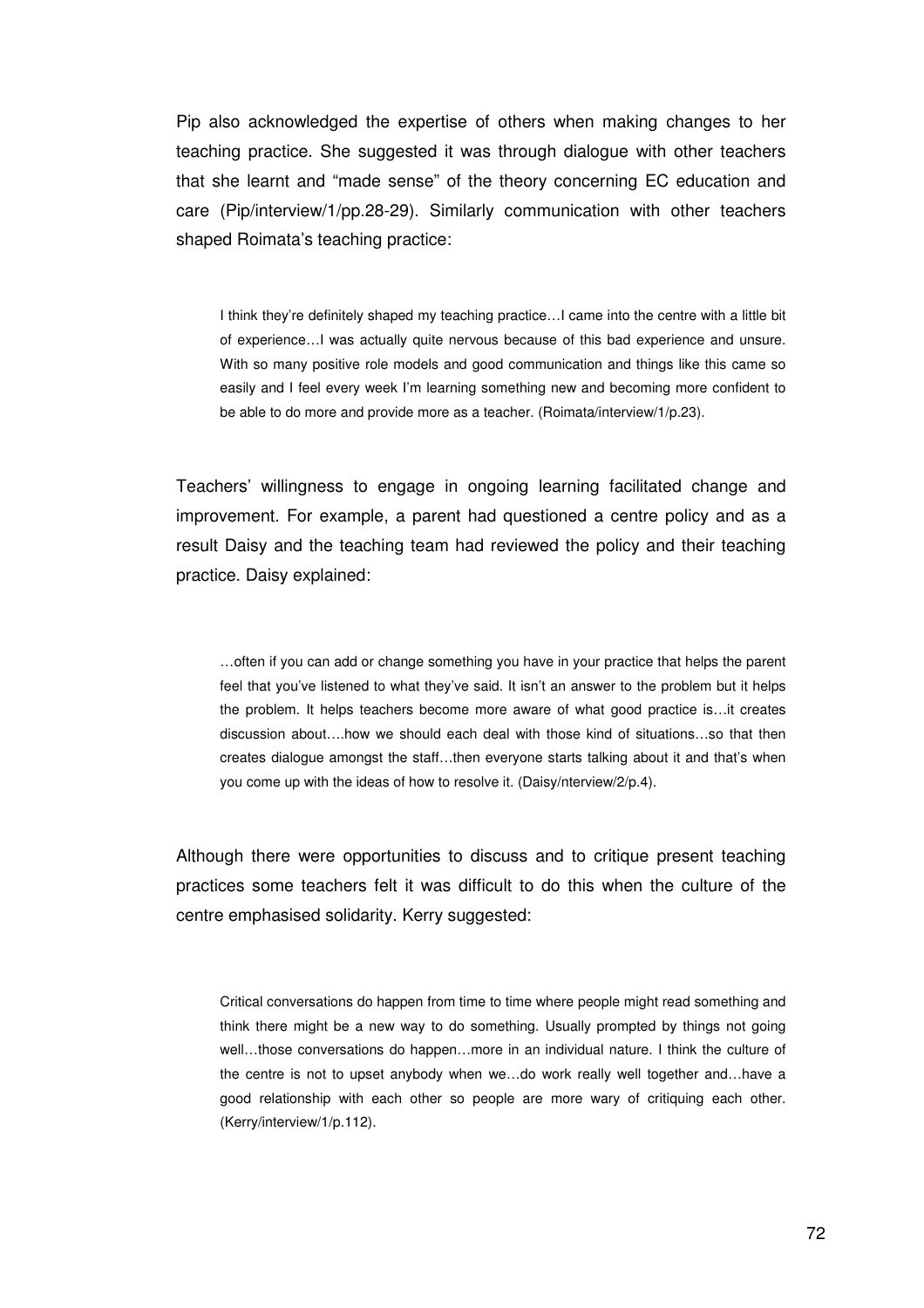Julia suggested it was difficult when teachers shared new or different pedagogical ideas which were not always readily received. She suggested:

…we report back in the meeting about our professional development so that's where some of the new ideas come in but not always you know taken on board. It's whether it's a fit…usually there's dialogue but the changes don't always happen and that's fair enough. I mean we don't have to take on board everything from professional development. It has to be in keeping with the culture of the centre. It is a little frustrating if you've kind of got this knowledge and things don't change at all. (Julia/interview/1/pp.31-32).

Daisy, the manager and Rachael, senior teacher over-two's, also conceded ideas may not be so readily received and changes in teaching practice did not always occur. Rachael suggested:

We've let teachers down in the past because they've wanted to try something new and we've just haven't had the time or…I haven't had the energy…sometimes it's about understanding especially when you're more in a leadership role. (Rachael/interview/1/p.7).

#### Daisy surmised how:

…people like to know they have been heard…someone's taken on board what they said...you can't completely fix what they are worried about...they know that you're sharing what they're worried about. (Daisy/interview/1/p.34).

In a later interview Daisy told of how when teachers do not agree then there are opportunities for them to be heard: "we've said 'ok well let's try your way', give them a chance to try it their way and then revisit it" (Daisy/interview/2/p.7). She described how a teacher raised concerns about their teaching practices when supporting children to sleep at the centre. "We talk[ed] about it for quite a long time and there was lots of toing and froing…cause you can get into a culture of saying 'oh we've tried that before and it didn't work'" (Daisy/interview/2/pp.8-9). Daisy said consensus was reached and changes in practice were now policy.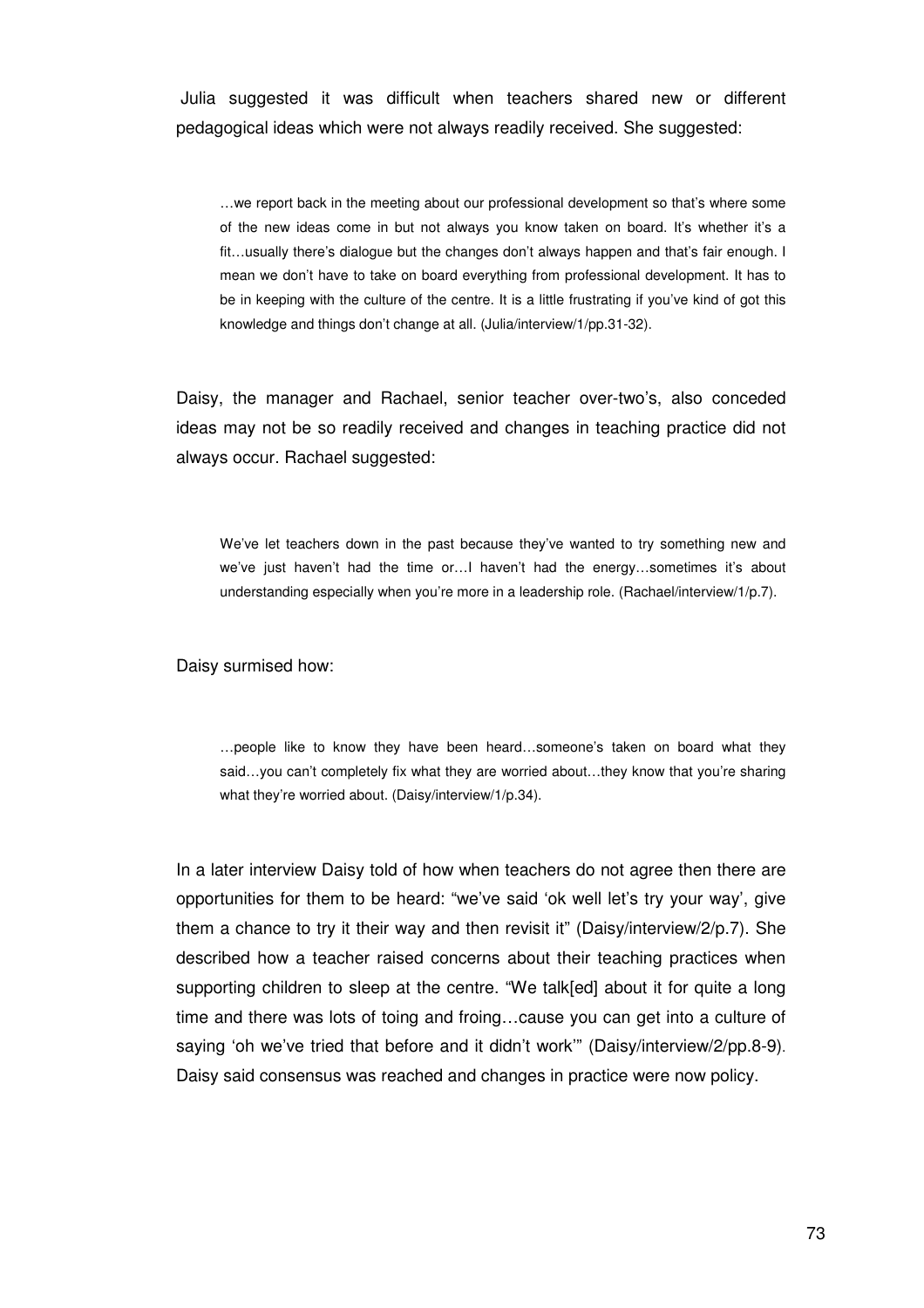Jo suggested change was ongoing and only through sustained professional dialogue with other teachers and listening to others were problems solved:

For our whole teaching team it's about sharing, like we do actually share and we're a really good teaching team but like anything you could always do better…when it's time to actually express what I've listened to or address what I've listened to there's…always another issue comes in…that's normal…solve one and another one comes along. (Jo/interview/2/pp.36- 38).

This section has presented findings that identified how professional dialogue facilitated change and improvement of teaching practices and organisational issues. Teachers acknowledged change did not always occur or ideas readily accepted. The teachers suggested through professional dialogue teachers did change how they listened to others and accepted new or alternative ideas.

## 4.3 Summary

This chapter has explored the teachers' understandings of professional dialogue and the purposes of professional dialogue. The findings of how artifacts, roles and rules mediated teachers' understandings of professional dialogue were presented. Differences between social and professional dialogue were highlighted, as well as the relationship which existed between social talk and professional dialogue. Teachers articulated two main purposes of professional dialogue: organisational and pedagogical; improvement and change. In the next chapter, data related to research questions two and three are presented.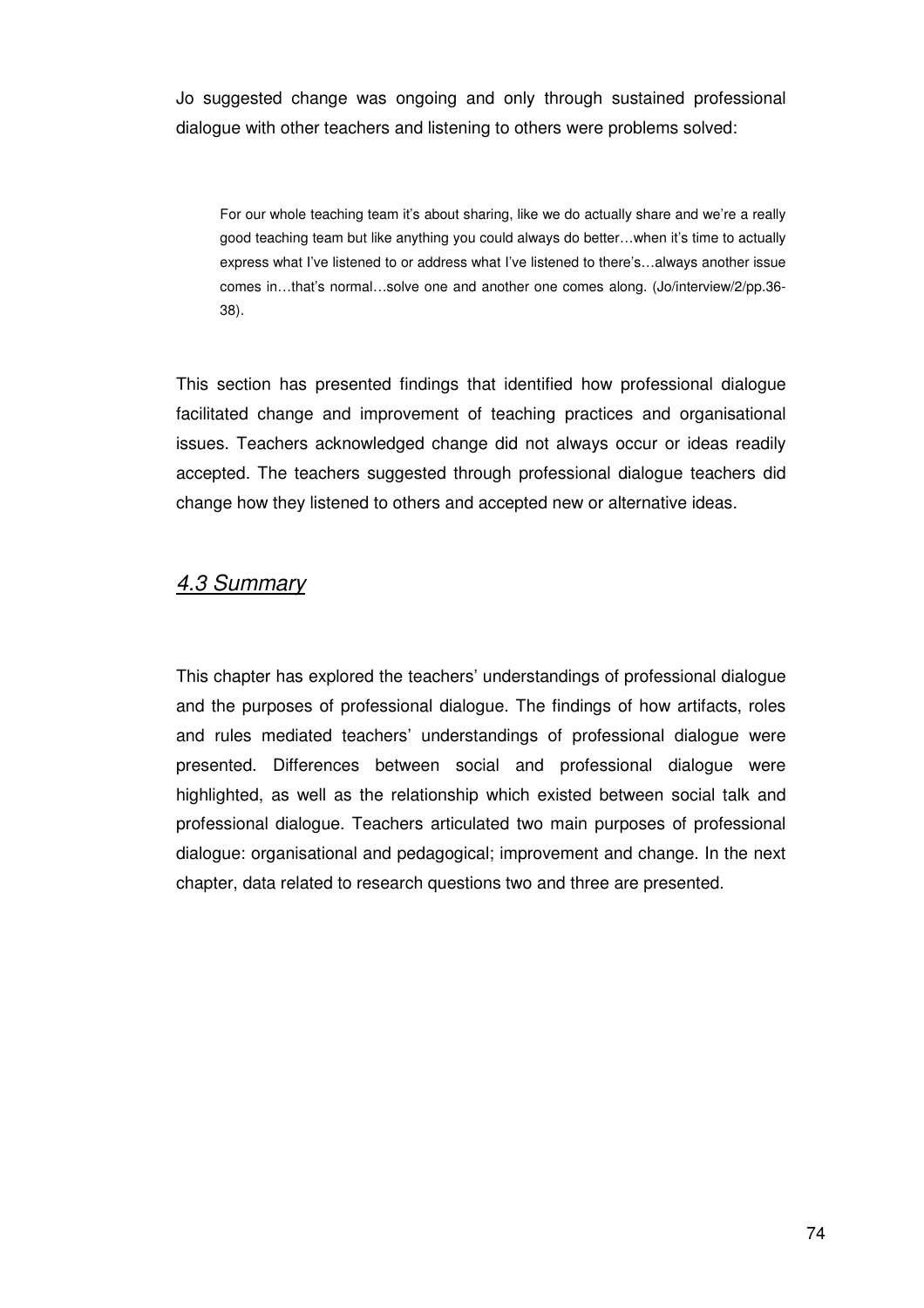# **Chapter 5**

# **Opportunities and support for professional dialogue**

# 5.0 Introduction

The previous chapter presented the data analysis findings of teachers' understandings of professional dialogue and the purposes for professional dialogue. This chapter presents the findings of how the centre's organisation and culture provided opportunities and support for teachers' professional dialogue using the CHAT framework (Engeström 1999a) as outlined in Chapter 3 (page 47) for data analysis.

This chapter presents the data relating to the second and third research questions.

- How does the culture of the ECE centre support EC teachers' engagement in professional dialogue with their colleagues?
- How does the organisation of the ECE centre support EC teachers' engagement in professional dialogue with their colleagues?

Data analysis identified several key themes, including staff meetings, ad hoc and 'little conversations' and student teachers in the centre as a dialogical space (Anagnostopoulos et al., 2008); the barriers of time and busyness for professional dialogue; and the cultural underpinnings of working as a teaching team. These findings are presented in this chapter. The first section presents the findings concerning staff meetings.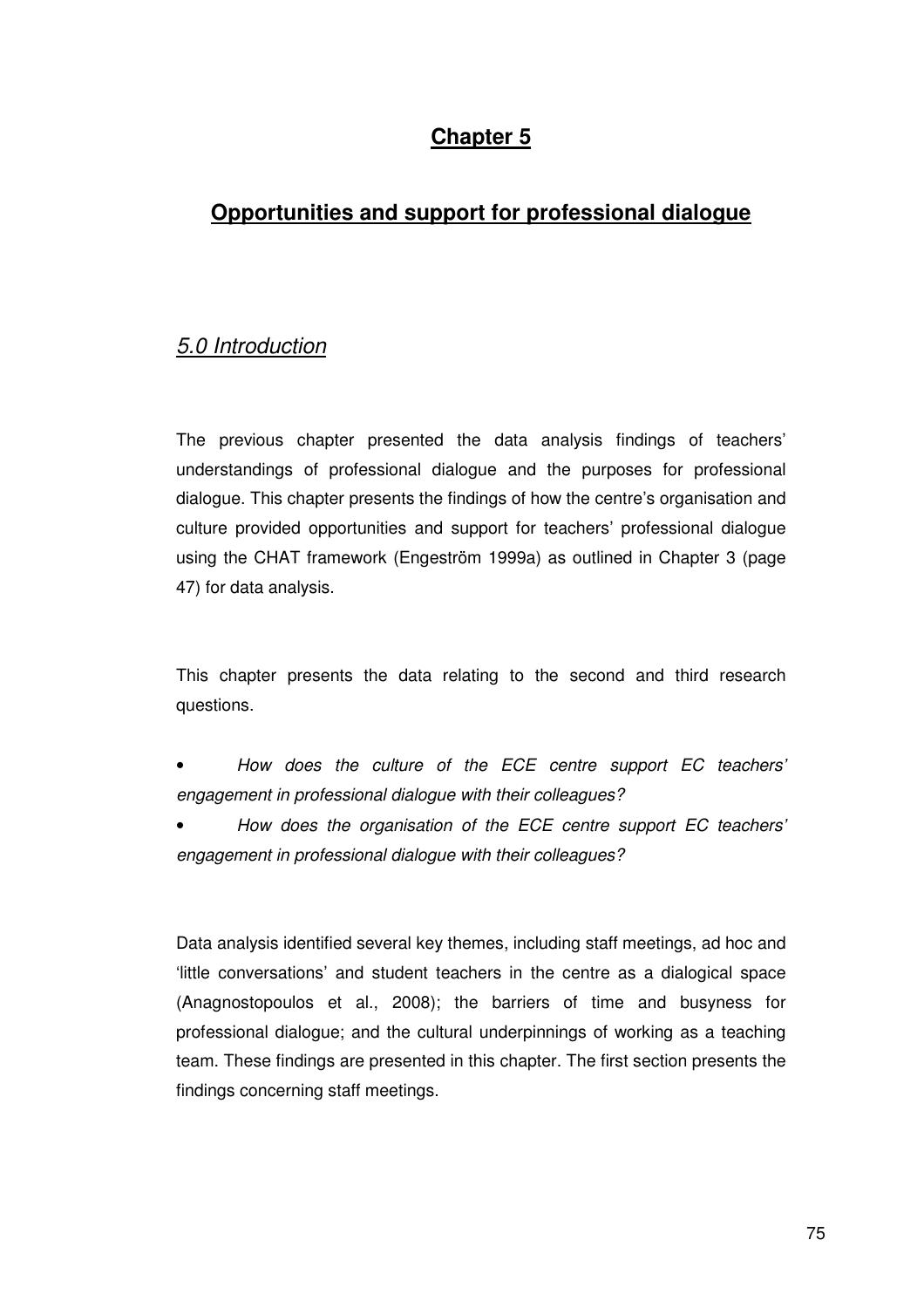## 5.1 Staff meetings

Staff meetings were analysed in this research project as a dialogical space (Anagnostopoulos et al., 2009). Data analysis considered how staff meetings provided opportunities and support for professional dialogue. The findings are presented in this section of the chapter.

### **5.1.1 Format of staff meetings**

 $\overline{a}$ 

Staff meetings were governed by rules regarding the timing, the environment, and length of the meeting, the format and the purposes for the meeting. These rules identified when and how the teachers had opportunities to engage in professional dialogue within the context of staff meetings.

The staff meetings occurred fortnightly for two hours (between 5.30pm - 7.30pm) on Monday evenings after the centre closed. The meetings were included in the teachers' employment conditions and there was an agreement teachers would attend or tell Daisy if they were not attending. Daisy, as manager/teacher, also attended the staff meetings. Staff meetings provided teachers time to talk with each other about routines, teaching practices, assessment and planning for children's learning, family and whanau<sup>9</sup> and organisational issues within the centre (Daisy/initial interview). They provided a traditional and professional means of communication for the teaching team:

…we rely on our staff meetings for the planning side…for keeping in touch…it's a good chance to keep up with what the other teachers' [are] doing with that child…Although we do it on the hop sometimes. They [the teachers] might have written four or five learning stories that they haven't shared. So the staff meetings is a good chance for everyone to pull out what they have observed,…photo,...stories…so we can all share…so we make connections that we might have missed. (April/interview/1/p.3).

<sup>9</sup> Whānau is a Māori word meaning family including parents, caregivers, siblings, and extended family.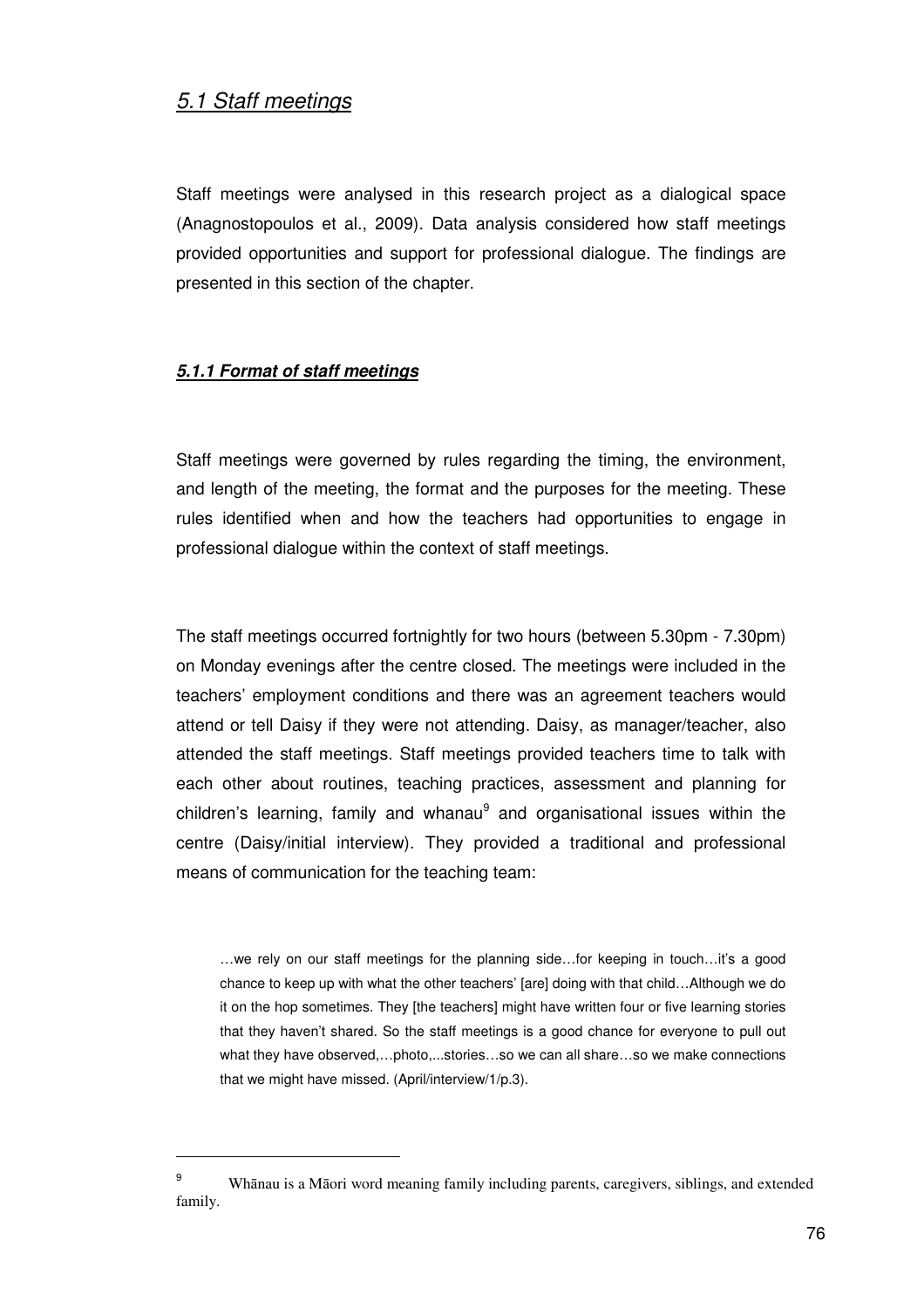#### **5.1.2 Inclusion of artifacts**

Written documentation, artifacts, was identified as mediating understandings of how the organisation of the centre supported professional dialogue. Artifacts included agendas, diaries, notebooks, assessment documentation and staff meeting notes. Agendas were organised before the meetings and provided a written guideline for the staff meeting and prior notice of the issues which were to be addressed:

…we'll have an agenda…what we are going to talk about. Then if a teacher has something they would like to …discuss, write it down on the agenda. So it's better all about collaborative, that community of learners. You can sort of say five minutes we'll talk about this, ten minutes we will discuss this. (Jo/interview/2/p.17).

Diaries and notebooks also gave direction to the staff meeting and the professional dialogue which occurred. Teachers recorded events prior to the meeting which they wanted to share and may have forgotten:

We've got a recording book where we will write our thoughts, how we think the day went…to take note…so we'll bring that to the meeting and discuss different things or anything. We'll go through the programming and everything which is good. (Roimata/interview/1/p.2).

However, the frequent use of the diaries and notebooks was questioned by Pip although she did understand the benefits of these artifacts:

…we've started a diary...we write down activities that were on the day that were enjoyed so you could look back at them…I have written in it when something's happened…that's been of big interest for the group of children…The idea was to help with planning…when we have our meetings to refer to but I don't think it get[s] utilised that much. (Pip/1/pp.28-29).

Teachers also brought their documented assessments of children's learning to the staff meetings. My observations of a staff meeting noted teachers shared their documentation of children's learning: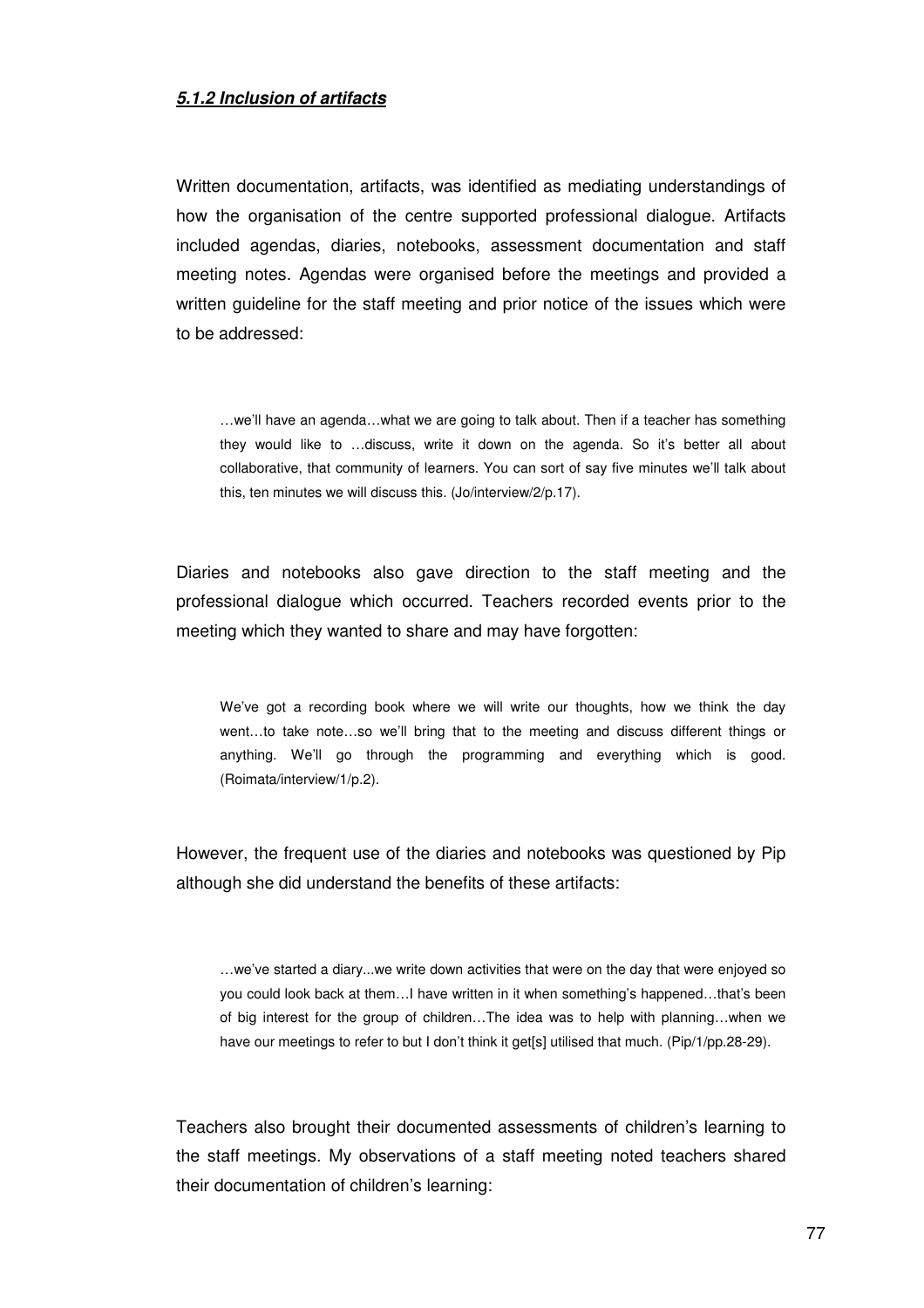Roimata talks about the possibilities for a child making links with an interest in being with the teachers as they do tasks. Roimata suggests she [child] may be interested in helping with the washing and hanging out the clothes.

Rachael tells of children playing a board game, learning the rules and listening to instructions.

(Observation/ 1<sup>st</sup> staff meeting/over 2's)

During the meetings one staff member wrote meeting notes. These were a reminder for teachers of what had occurred at the meeting:

…a lot of teachers use them after we've had a meeting to go back to. I know the under two's teachers use them a lot, they go back to the minute book. Over two's staff do as well …as a prompt, what we talked about and what we should be doing in the next fortnight….they all know where they are. They've told if they want to access they can…they are sitting on a shelf in the office. (Daisy/interview/1/p.44)

However, Julia felt they were not so readily available:

Staff meeting notes [are] kept in the office…We don't often go into the office every day because it's not really our space…and its just getting time to access it all…You tend to just try and keep it in your head what's been planned and everything but often by the end of the two weeks you've kind of forgotten. (Julia/interview/1/pp.38-39).

I analysed data from six sets of staff meeting notes which were in addition to the two staff meetings I attended. One teacher was assigned to write the notes at each meeting. The name of the scriber was not evident. The notes were generally brief in sentence structure and sometimes diagrammatical as the scriber conveyed the context of the dialogue. The main points of the dialogue were conveyed in the notes when I compared two sets of minutes with my observational data. There were gaps in two sets of staff meeting notes indicating the scriber's engagement in the dialogue (confirmed in conversation with Daisy). Teaching strategies were more evident in the notes when there seemed to be an issue, e.g.: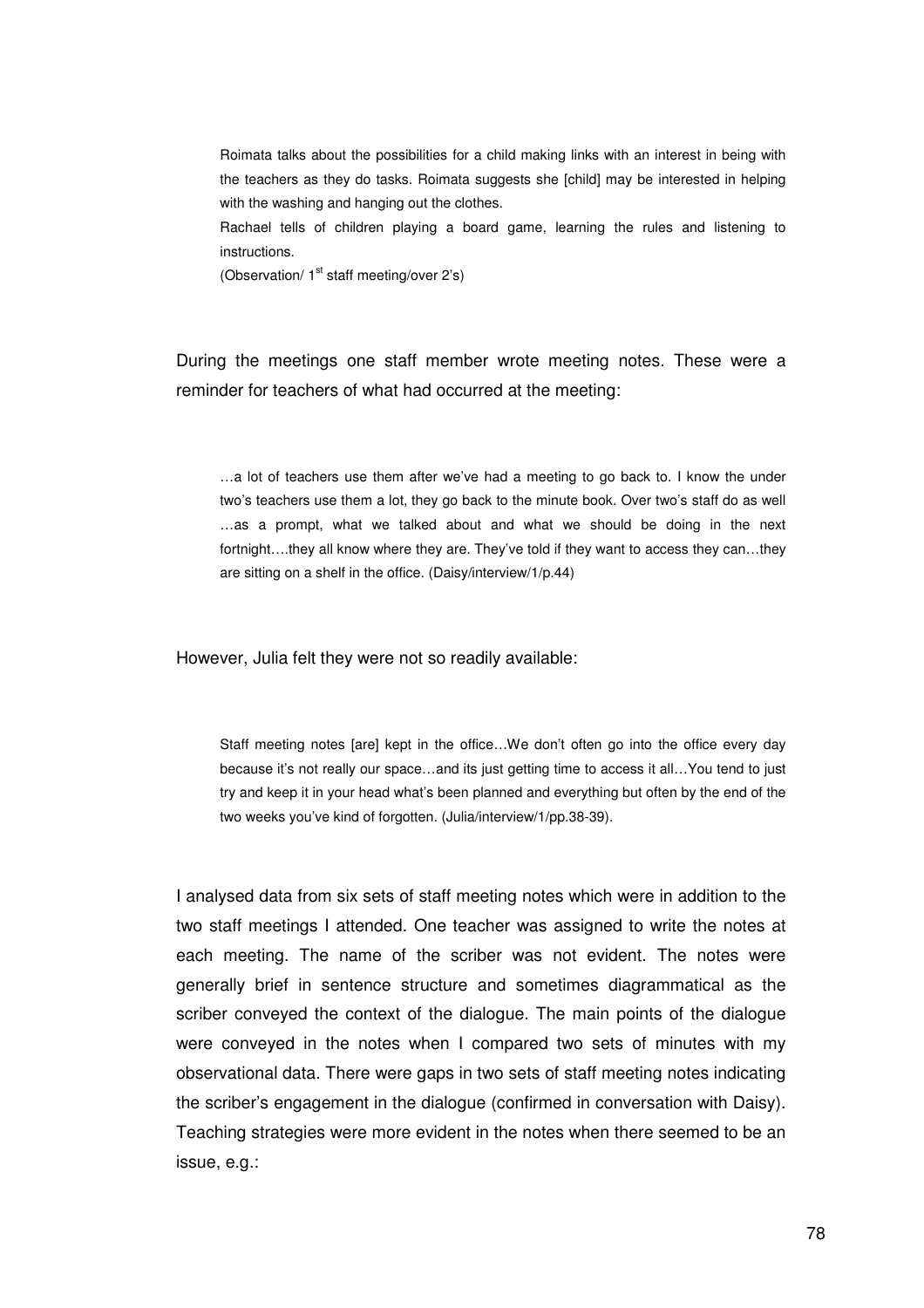Profile works well for him too Try to encourage peer interactions Encouraging independence, interactions with others" (part of the staff meeting notes, overtwo's, 27 September 2010)

#### **5.1.3 Staff meeting structure**

Data analysis identified rules mediated many teachers' interpretation of how the organisation supported professional dialogue within the centre. The structure of the staff meetings was similar for each meeting and determined whether the direction of the professional dialogue was organisational or pedagogical.

All the teachers met for approximately the first 30 minutes of the staff meeting. Daisy usually facilitated this section of the meeting with Rachael and April, as senior teachers, being contributing facilitators. They also encouraged the teachers to contribute:

… [we] try and go round the table and…each person gets an opportunity to present their idea of what's happening. (Daisy/interview/1/p.12).

Sometimes Daisy encouraged other teachers to lead the meetings in order to increase their input into the meeting:

…my experience is that some teachers get there and say 'no I haven't got anything to say' …and my strategy for that, one of the teachers, was to let them run the meeting and I thought I would try that with one of the others as well…give them a chance to, to be the leader. (Daisy/interview/1/p.12).

During this period, Daisy would discuss with the teachers organisational matters concerning the whole centre and issues would be addressed. The staff meeting initiated sharing organisational information which concerned the whole team and which focused on routines, teachers' tasks and up coming events: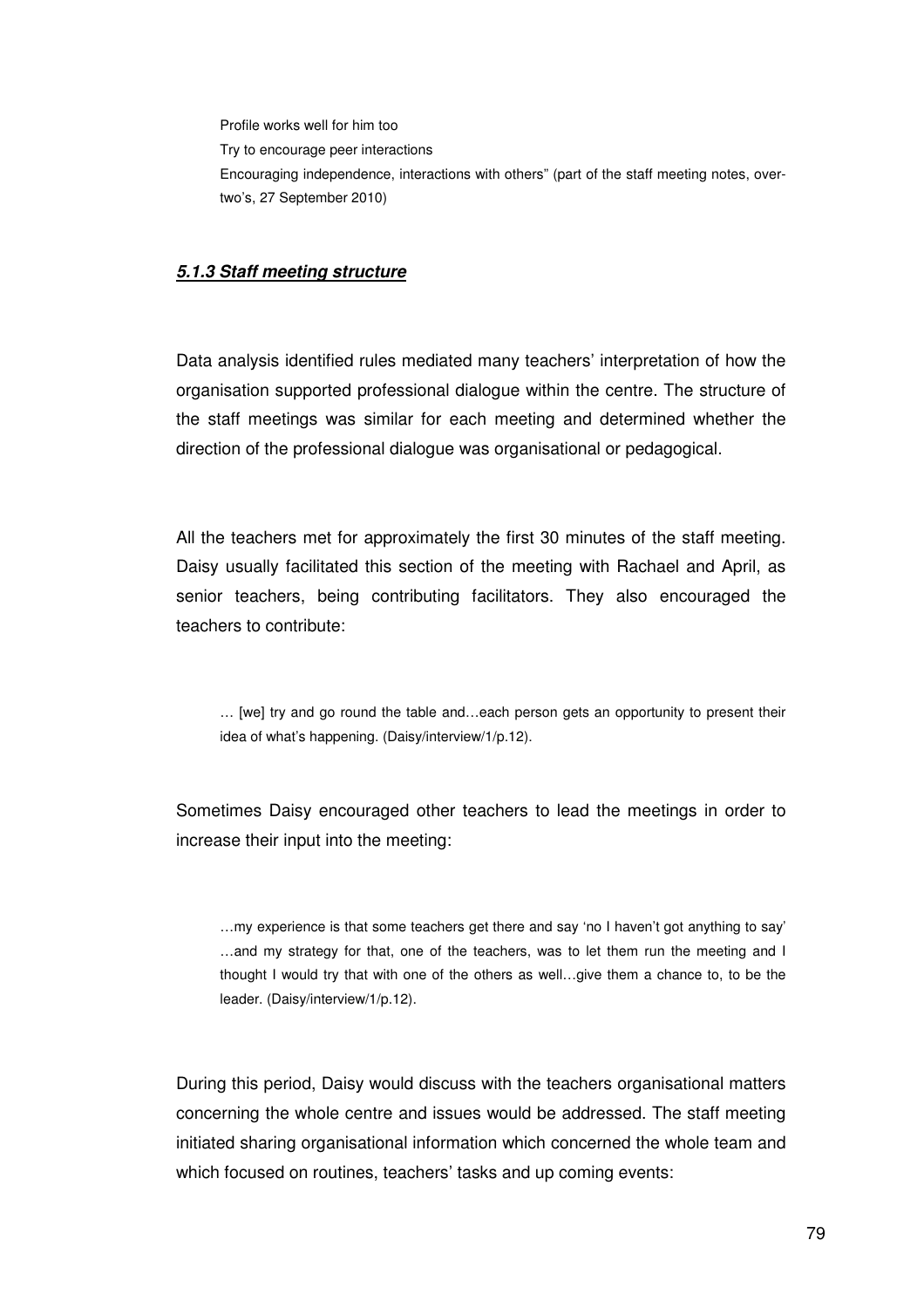…the first part of the meeting's more about housekeeping. It's how the school [centre] runs as a whole. Then towards the…second half is more about planning for the children's learning...that's the general format. It's the whole centre meeting first and then the over two's planning meeting second. (Julia/interview/1/p.22).

After organisational matters had been addressed the teachers would disperse into their teaching areas. April, June and Zara, (teachers for the under-two's area) would go to another room and the over-two's teachers led by Rachael would meet together. Daisy would attend either meeting. During the research project fieldwork Daisy attended the over-two's meetings as she was concerned about their planning (Daisy/interview/1/p.11). During this period of the staff meeting teachers shared information concerning children and planned for their learning.

The tone of the meetings, once the teaching teams split into two groups was distinctive. The teachers in the over-two's, which were a larger group of seven, indicated this section of the staff meeting remained formal although focused on pedagogy:

…we talk about how we're going to plan the room for the next two weeks or what should we set up on each individual table and there's a little notebook we write down what works, what's worked really well. (Pip/interview/1/p.20).

Speaking among teachers that have noticed other things so that you can have that collaborative approach…..cause its part of the planning…its more professional. (Jo/interview/1/p.3).

The teachers in the under-two's, a smaller group of three teachers, perceived this part of the meeting as less formal:

…so the first hour is more formal. Policies and procedures, management and then we split off and then it's teaching…The individual teaching meetings are probably the more informal. (April/interview/1/p.36).

…[staff meetings with under-two's] we're not…quite heavily structured. We want to get the things done but at the same time it's not really intense…we have a laugh and all that kind of stuff…I'm not sure why sometimes wonder if it's the time of the night as well…5.30pm to 7.30pm. (Zara/interview/1/p.8).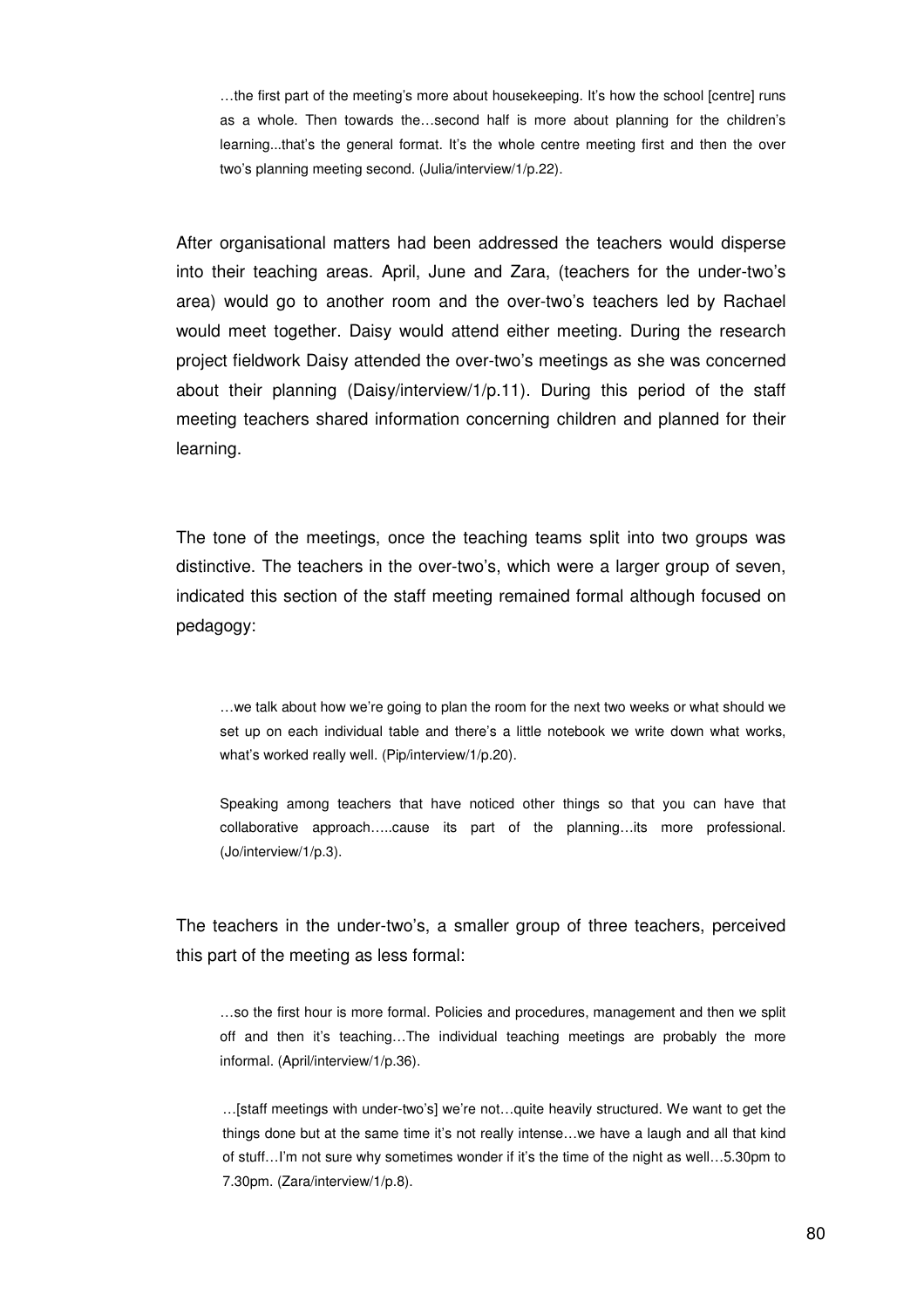My observation notes confirm the ease with which the under-two's teaching team conversed. Generally these teachers agreed with each other as they shared information concerning children's learning and communication with parents. For example, when I observed at the second staff meeting two teachers, April and June were completing the end of year evaluation of each child's learning. This was a management requirement that teachers evaluate each child' learning and provide feedback to parents in their profile books (Daisy/email). Generally April and June agreed on the children's learning and confirmed the documentation in the child's profile. On one occasion there seemed to be a difference of opinion. I noted the easy flow of the conversation had changed  $(2^{nd}$  staff meeting observation notes):

Midway through the meeting they disagreed on how a child had learnt the names of the people in the centre. April suggested photos. June murmured it could be something else. An impasse seemed to have occurred.

April asked June a direct question:

"How do you think she learnt the names?"

June suggested through language and songs. April agreed.

(2<sup>nd</sup> meeting observation notes)

I talked with April about this at a subsequent interview. She replied:

I agreed with her in the end...that's probably so typical...there was quite a lot to get through. (April/interview/2/pp.9-13).

This scenario raised two issues, one of time and busyness and the other of the place of disagreement within professional dialogue. The avoidance of debate may be about a lack of time or it may be a personal choice. Rachael saw staff meetings as a time to debate issues although she also alluded to the lack of time for debate:

…we actually spend an awful lot of time debating issues, talking about professional development…different theorists and then we have to stop because…we have to get into the planning because otherwise we wouldn't get the planning done for the next fortnight. (Rachael/interview/1/p.6).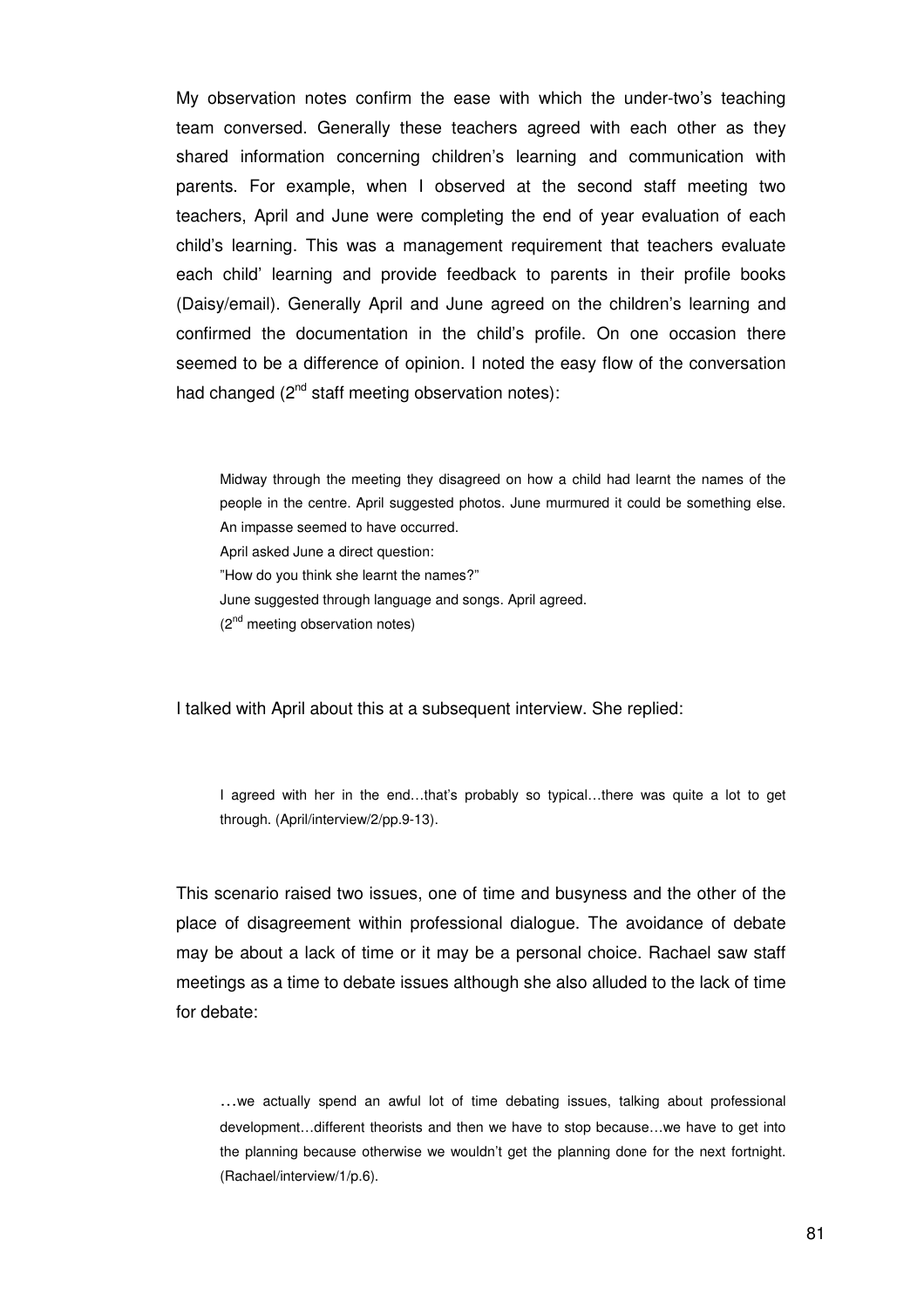Zara, a student teacher, suggested the staff meetings were a time to discuss theory and to gain more understanding of Te Whāriki (Ministry of Education, 1996):

I'm still coming to grips with Te Whāriki at times... I'll bring it up in the staff meetings and I will say "this is what they're interested in but what would be the best links or here's one link, here's one of the things they are interested in but what does that link to in Te Whāriki?" Like I'm really confused. And so we'll have a little discussion, we'll have a look through it and then we'll often come up with the general consensus…we think it links to this one…Te Whāriki often has those like evaluation sort of questions to do with your plan. (Zara/interview/1/p.10).

In contrast, Pip suggested talk regarding theory did not occur at staff meetings; rather at other times during the day:

Theory…it never seems to come into…staff meetings…It gets talked about but never…come up at staff meetings. Staff meetings seem to be more about the individual child and the planning, how we plan the room and what's going to [be] best for the children in the next so many days, what we should do outside more than the theory side. (Pip/interview/1/p.26).

This section presented the findings concerning staff meetings. The data analysis identified how two components of Engeström's (1999a) triangle, rules, (e.g. the structure and the tone of the meeting) and artifacts, (e.g. diaries, notebooks and staff meeting notes) mediated opportunities for teachers to engage in professional dialogue at the staff meetings. Data analysis identified artifacts supported teachers' preparation for the meetings as well as recorded information for teachers to refer to later. A variety of organisational and pedagogical matters were evident in their professional dialogue.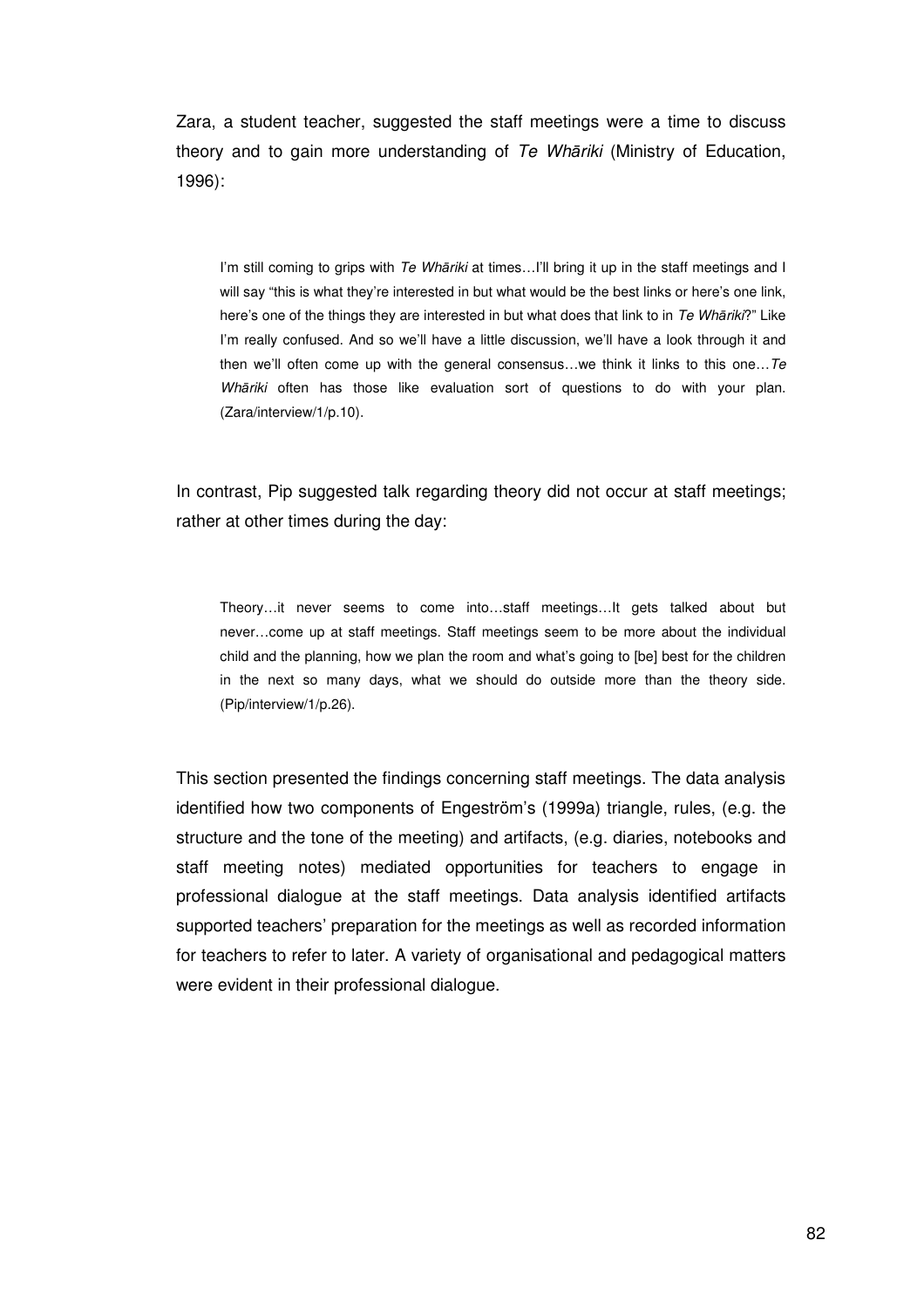## 5.2 Time and busyness

The teachers suggested a lack of time and busyness were issues in their work and, and at staff meetings. This section presents these findings, firstly the general issue of time and busyness within EC teaching and secondly the timing and busyness of the staff meetings. Data analysis identified rules and artifacts mediated teachers' engagement in professional dialogue.

### **5.2.1 General issues**

During the interviews all the teachers referred to a lack of time and being busy in their roles as EC teachers and suggested this affected their engagement in professional dialogue with their colleagues. Julia suggested time for professional dialogue was limited:

Often we're busy with the routines and everything. It tends to be on our breaks and in our own time that we have professional dialogue…there's always lots of extra things that are expected from you in addition to all your work hours…the job is very tiring anything extra feels very extra…it tends to all add up…it tends to get very tiring just having to scatter your attention the whole time is quite challenging. (Julia/interview/1/pp.5 -10).

Kerry referred to the demands of the teaching role:

I just think the job itself is so demanding…it would be difficult to carve out some time where this [professional dialogue] could happen efficiently and easily within the role. (Kerry/interview/1/p.32).

Rachael felt the children were the priority and this had an impact on the teachers' ability to have professional dialogue: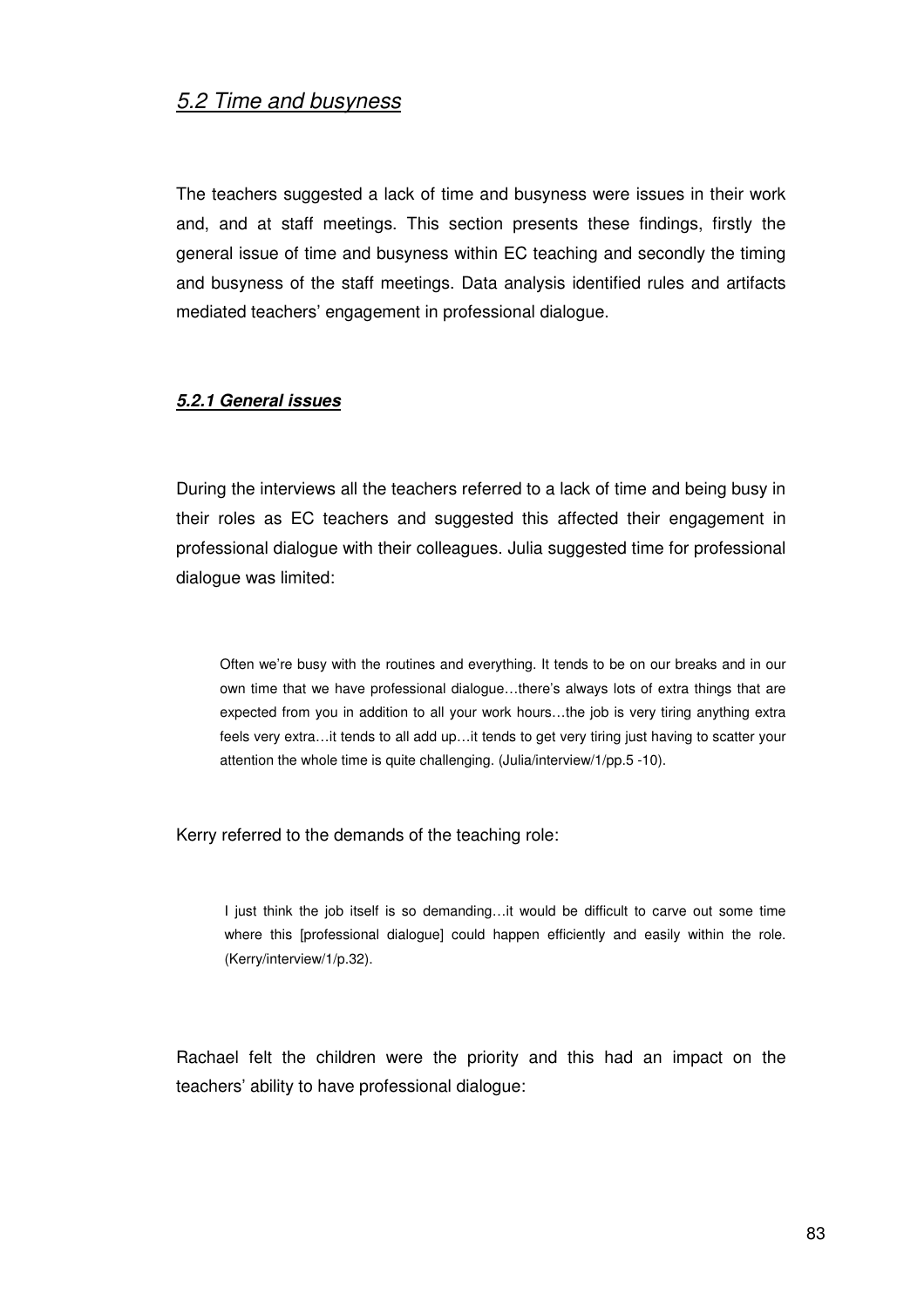I guess the biggest barrier for early childhood teachers is that they are so passionate and caring about the children that they always put the children first. So professional dialogue always tends to come second and it's frustrating because you just don't get the time and…there's never enough hours in the day to talk about what you love to do. (Rachael/interview/1/pp.27-28).

In contrast, April suggested it was important to overcome the feeling of a lack of time:

We make time. It can definitely [be busy] but if it's a busy day what gets missed one day we make up for the next. We find time even if it's at the end of the day. (April/interview/1/p.41).

A lack of time and busyness was a general issue for teachers and also regarding the organisation of the staff meetings. The next section presents findings regarding time and busyness of staff meetings.

#### **5.2.2 Time and busyness within staff meetings**

Data analysis identified timing of the staff meetings was an issue and teachers perceived staff meetings as busy which affected the amount of time teachers had for professional dialogue and to address issues.

The scheduling of staff meetings after work was a barrier for teachers' engagement. Some teachers worked until 5.30pm and then attended the staff meeting. Other teachers who started work at 7.30am and finished early stayed at the centre usually in the staff room completing teaching jobs or relaxing. Others, such as Julia, sometimes went home and then returned for the staff meeting:

Often everyone's tired especially if you've woken up at 5.30am to do the early shift. You go right through the day and it [staff meeting] starts at 5.30pm to 7.30pm and by that time I am pretty brain dead. You do your best and have lots of coffee…you do have a rest. Occasionally if I'm feeling really motivated usually I go home to have a shower, get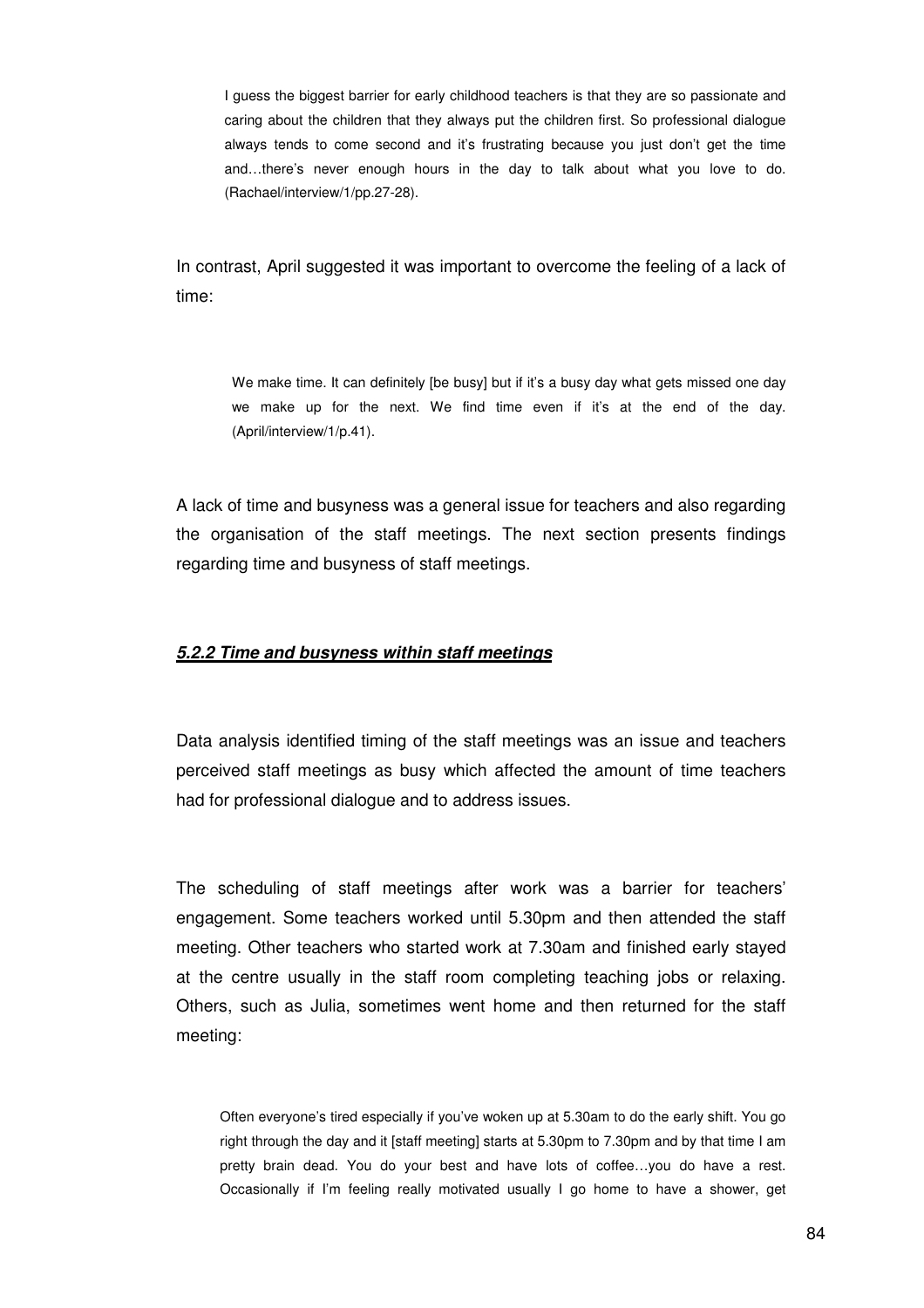changed, having something to eat and then go back. That's my normal routine…But if you're doing the 9am to 5.30pm shift I find that very challenging too cause you're basically going straight onto the meeting…so no break in between. (Julia/interview/1/pp.15 – 16).

The issue of tiredness and the timing of the staff meetings was raised by other teachers:

You know 5.30pm to 7.30pm you kind of reach that 7.30pm period and you're hungry and you're thinking I just want to get out of here so you just sometimes I'll admit I probably don't bring things up. (Zara/interview/1/p.8).

…the planning and learning…try to dedicate about an hour and a half. Sometimes you find the motivation is lost in that first half hour. Because everybody's just finished work at 5.30pm or most of us have and its hard to get that passion going in that short period of time at the end of the day. (Daisy/interview/1/p.9).

However Rachael suggested staff meetings could be 'exciting'. She indicated that relaxing after those meetings was difficult:

…at the meeting they can get very exciting if you've got children doing all sorts of amazing things and teachers are coming up with strategies linking it to Te Whāriki...practice...new ideas that can be very exciting. Then the other problem is you go home at 7.30pm at night and you've gotta try and reenergise for it again the next morning so you kinda lose a little bit of the energy. (Rachael/Interview/1/p.19).

Teachers voiced their concern about their discussions being rushed and not enough time for allotted dialogue:

I find our staff meetings…it's like a race. Like you have a race in which you have to fit all these things into that small two hour period to talk to staff and…it's quite tricky I find and often you only get a moment of time to talk about something that…was quite important. (Daisy/interview/1/p.8).

Jo drew on previous conversations with other teachers in the early childhood sector. He inferred a lack of time for professional dialogue was common within the sector: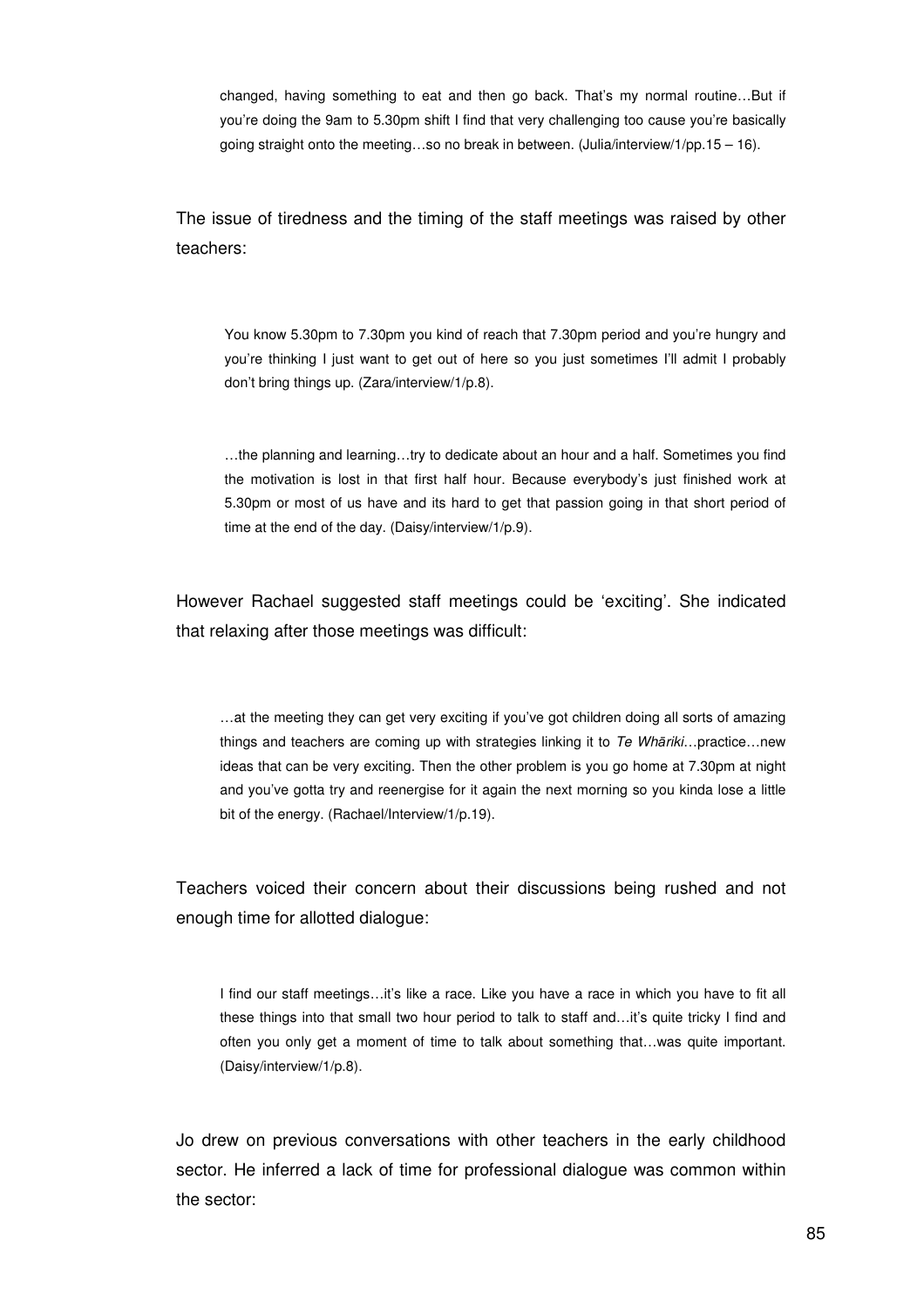A lot of staff meetings are like…you're doing planning…and then you just kind of rushing through issues to meet...like time frames…if there's some important point you want to discuss you might only have a minute to discuss it. But I feel that is common 'cause I spoke with students and that happened to them at work. (Jo/interview/2/p.17).

Daisy, Rachael and April discussed how teachers in a staff meeting have limited time to unpack the detail of children's learning:

…say for example helping them [children] to obtain and develop friendships. What does that mean and what does it actually look like...that can be a half hour discussion and…you've still got five other kids that you've got to aim for in a two hour session…you're not only just doing that you're doing the admin stuff...you could spend all evening just planning for one kid. (Rachael/joint interview/p.6).

There was an acceptance, busyness and a lack of time, were part of the EC teachers' role:

I think it is just part of the job and the reality is you're never going to get all the teachers out during the day 'cause the children need consistent care givers. (Rachael/interview/1/p.5).

Time also influenced whether teachers had opportunities for professional dialogue about curriculum documents:

…because your meeting time is so limited to two hours and you've got quite a lot of housekeeping and then planning and then [the] room. I mean the environments stuff to look at, you often don't get a chance to discuss that stuff  $\overline{I}$  Wharikij in depth...unless you go to a professional development day and of course that's not usually with your colleagues. (Rachael/interview/1/p.4).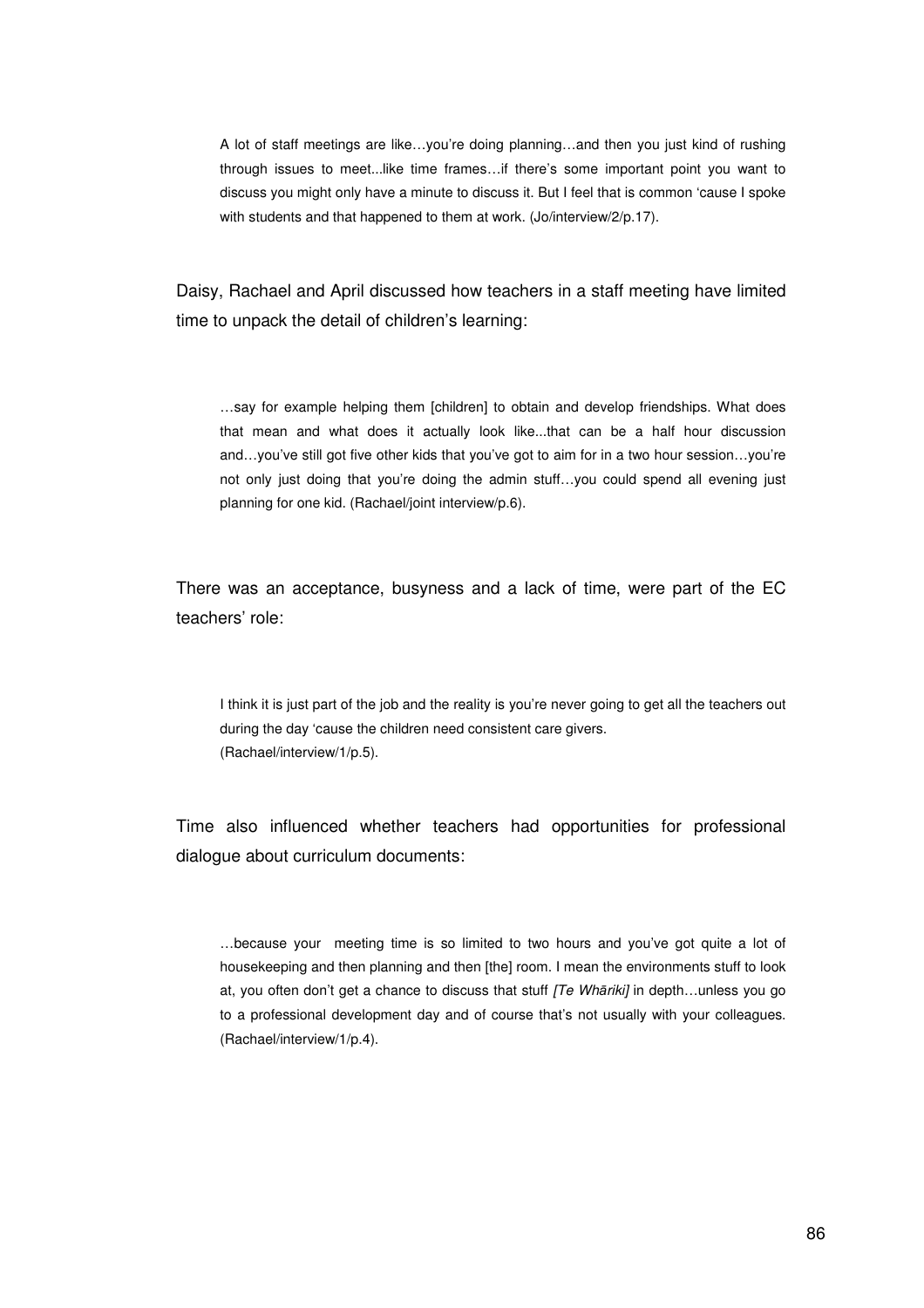Curriculum documents are artifacts and mediate professional dialogue. The relationship between professional dialogue and curriculum documents was highlighted by Kerry. She felt, as a student, professional dialogue concerning curriculum documents was important but could not envisage time for this:

I think it should be part of our professional dialogue but I don't think there's any time where it happens. (Kerry/interview/1/p.7).

June referred to past experiences when Te Whariki had mediated their professional dialogue:

We use to I think go over and...do questions as a group and use them but haven't done that lately. (June/1/p.7).

However Jo and Roimata suggested Te Whariki was woven into their staff meeting discussions:

I feel we do especially when we're linking the curriculum to what's the child learning. Obviously we use Te Whāriki the most. (Jo/interview/1/p.5).

We often link our programme planning to Te Whariki...I think it's good to kind of keep that in practice…Like I'm a student and so that's good for me as well. It's kind of affirming all the things 'cause I'm looking at everything from that point of view because that's what I'm having to do. (Roimata/interview/1/p.5).

Data analysis identified how staff meetings were affected by a lack of time and busyness limiting opportunities for professional dialogue. To overcome tiredness and to increase teachers' engagement with the content of the meetings management looked for alternative formats. These alternatives are discussed in the next section of this chapter.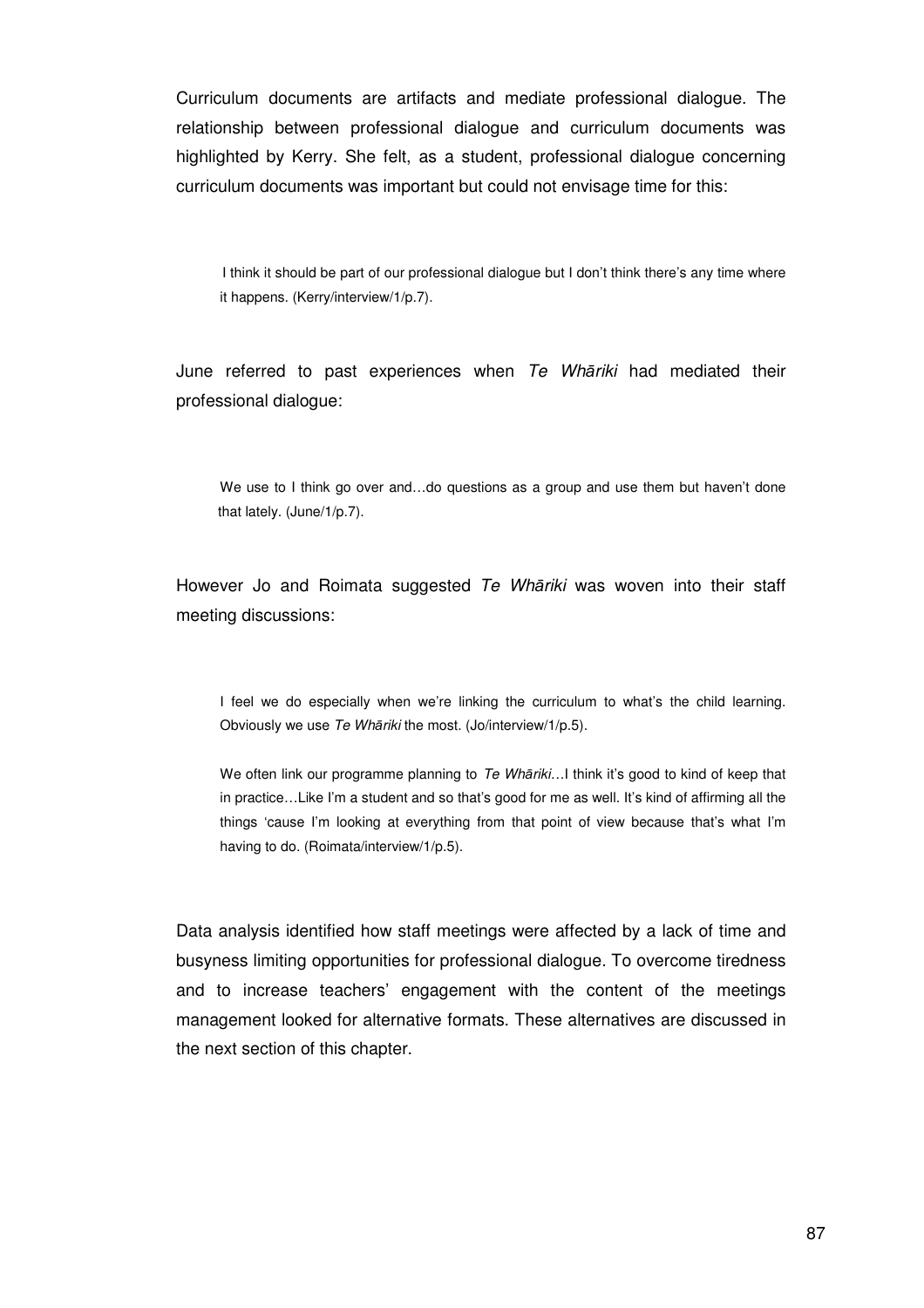## 5.3 Overcoming barriers to engagement

Data analysis identified how management used alternative strategies to engage teachers at staff meetings. Roles identified how teachers overcame barriers to professional dialogue.

Daisy described changing the format of staff meetings and involving teachers more in professional dialogue. She suggested, during one of my observation visits, an emphasis was sometimes placed on building relationships within the teaching team and opportunities were provided for teachers to socialise and to eat together. Daisy also suggested sometimes they disregard organisational matters and "We try to have meetings where the teams don't meet [separately] to try and discourage that lethargy that seems to set in every now and then...we just dedicate our whole meeting to the children." (Daisy/interview/1/p.10).

Changing the content of the meetings was another means to overcome lethargy. I asked April:

Teachers engendered enthusiasm within the teaching team when they had a particular interest in a topic. Zara told how she introduced new ideas which had emerged from a self review<sup>10</sup> she undertook for her University studies. In discussion with April, Zara decided to have the paints more readily available for

 $\overline{a}$ 

Christine: With three of you how do you generate that…enthusiasm and it's late at night. You've been working all day.

April: We've changed it last year 'cause it was dry 'cause we used to go individual child by child...and then plan the room from there…and we've got quite bogged up…in the process…but now we do try and like Rachael was saying just sitting around and talking and we try and do a bit more of that… because particularly Zara and her vibrance…will come out and go 'oh this happened and that happened' and then I can pick up points from there. (April/interview/2/pp.14-15).

<sup>&</sup>lt;sup>10</sup>Self review is a whole centre research tool EC centres are required to use under the Licensing Criteria for Early Childhood Education and Care Centres 2008.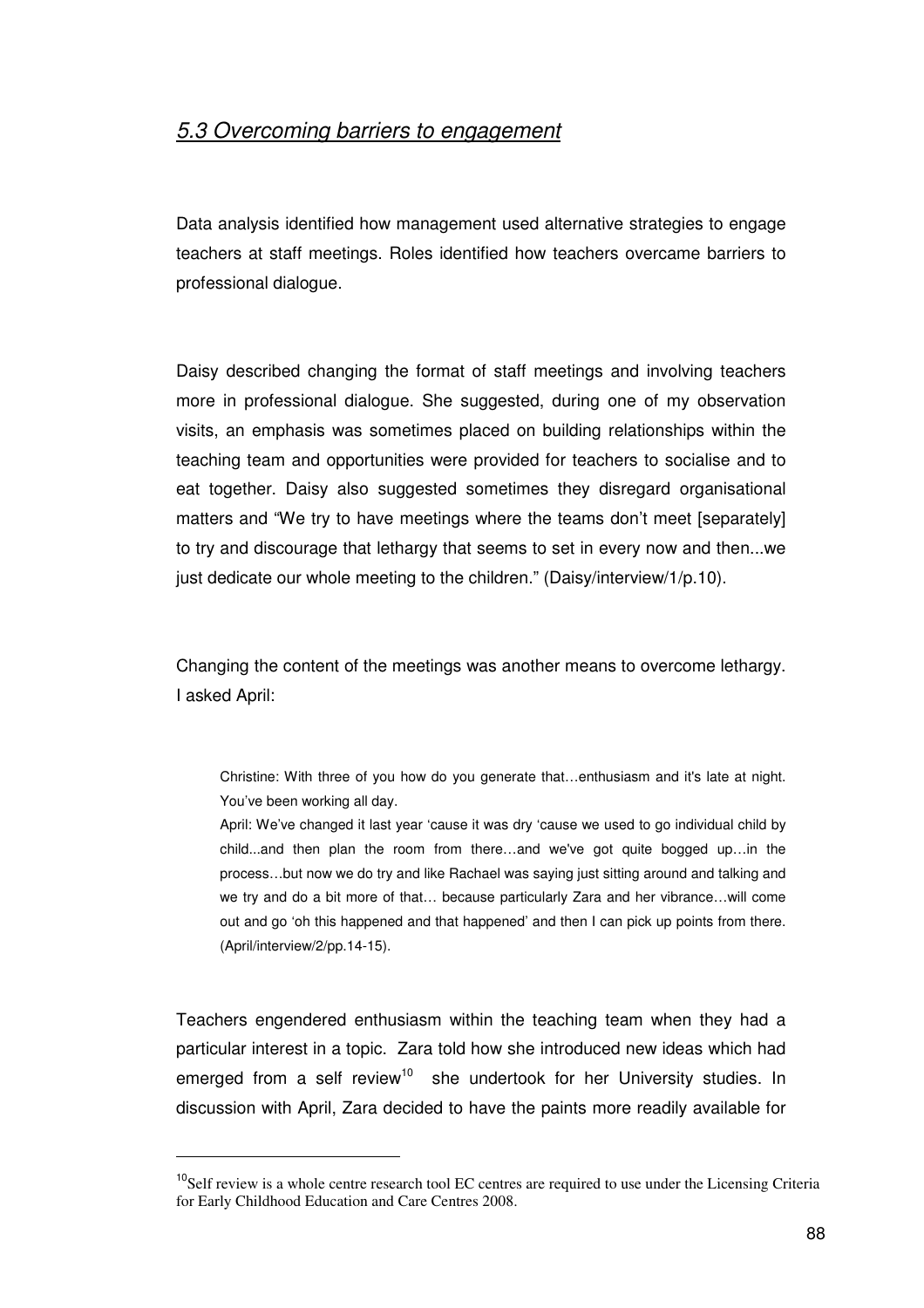the children in the under-two's area. She explained how she introduced the idea to her colleagues and the children:

…it kind of annoyed me that it [paint] went everywhere…I wanted to figure out that kind of thing…then after doing the research and talking with the teachers…it was [a] good change in my thinking…it really did change the way I thought and then…as a teaching team discussed it in staff meetings. So for me after talking to staff and at the staff meeting…we realised as a teaching team we actually needed to have the art out more…it changed my thinking. (Zara/interview/2/p.4).

Roimata shared how she raised her concerns about a child with English as a second language. Roimata had previously left literature in the staff room and encouraged the other teachers to read it. Then at a staff meeting she raised the issue and talked about the changes the teaching team could make to their practice:

We had to make sure everyone was on board and was thinking about it the same way and I decided it was important to discuss because she was feeling quite isolated and very alone…I decided it was important to discuss…I even brought it up at a meeting. (Roimata/interview/2/pp.7-8).

Resolving issues were one reason for professional dialogue. However, Daisy suggested professional dialogue could be supported and promoted by other means:

If we took a topic to table at a meeting and started talking professionally about theory or something I could see the teachers would become more skilled at expressing…articulating…If you did it at a staff meeting I think it would be…a good tool for learning about participating or articulating. (Daisy/interview/1/pp.51-52).

Julia shared her experience of this happening in a previous teaching position:

[A centre] that was very theoretical…we'd be given like articles to read before the meeting, not that you always had time to do that, then you'd discuss the articles and you'd be like reflecting on the philosophy…it was more kind of high level thinking. (Julia/interview/1/pp.45-46).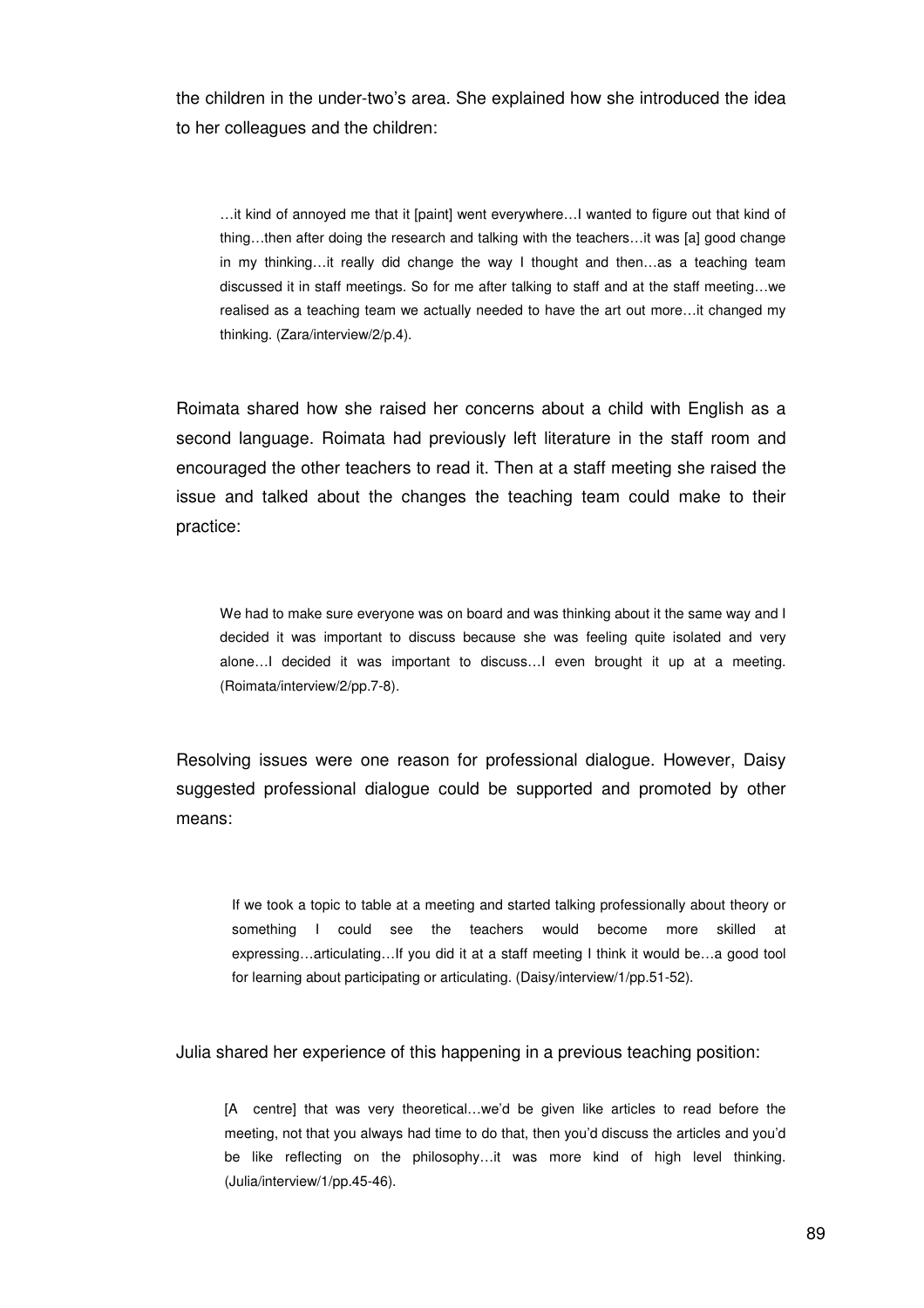Daisy, as manager, was aware of the difficulties of staff meetings after work. She suggested an ideal situation would be:

In a perfect world it would be to have a half day where the centre could be closed...each week and the teachers spent the time [together]…similar to a kindy scenario. (Daisy/group interview/1/p.20).

Rachael had also heard of another centre who was finding time during the day to meet once a month. This was Rachael's dream:

…it would be fantastic if once a month you could just get all the teaching team to just sit and just talk. (Rachael/interview/1/p.6).

In a later interview Rachael explained:

I'm not sure what I think of it where they actually have a team of relievers and they're very familiar relievers so it's not like random's come and actually relieve the team once a month. So they do fortnightly meetings and then once a month…the whole team gets a half a day out to plan…[at a seminar] they talked about that they have the exact same problem and that's how they got around it. (Rachael/group interview/1/p.20).

Data analysis identified strategies used by the teachers to overcome barriers to professional dialogue at the staff meetings. Strategies included teachers addressing issues and bringing ideas to meetings and looking for alternatives to staff meetings after work. The next section presents data concerning teachers' use of little conversations and ad hoc conversations as a means for professional dialogue.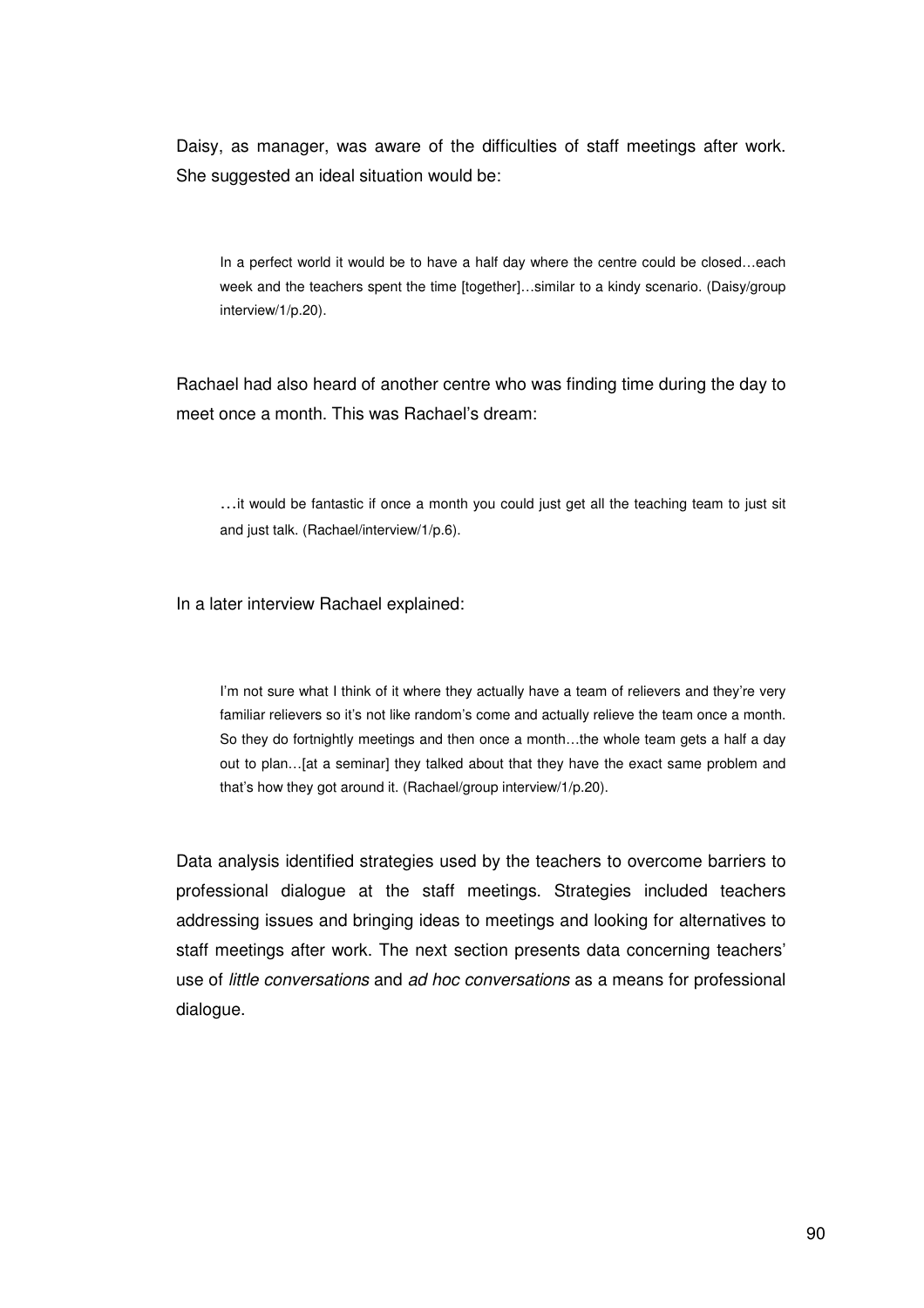### 5.4 "Little conversations"

"Little conversations" (Rachael, Zara & Kerry) and "ad hoc conversations" (Pip, Jo, Kerry, Rachael) were labels used by the teachers to describe the intermittent dialogue which occurred during the day. Data analysis within a CHAT framework identified rules, roles and artifacts mediated how little conversations and ad hoc conversations contributed to teachers' professional dialogue. The interpretation of data identified artifacts (e.g. learning environment, staff room, and meal breaks) as significant mediators.

Rachael said "I think during the day there are lots of little conversations" (Rachael/interview/1/p.15). These conversations were a means to share information. They were often brief encounters which sometimes led to more dialogue at staff meetings. June suggested these conversations were "…important…I want to be able to say my bit or I want to put a theory forward…I use it as a conversation starter" (June/interview/1/pp.6-7).

June often started these conversations in the staff room during her break. She said she was interested in and liked to talk with others about children's learning. For June, talking with others during her meal breaks was part of her teaching role. Kerry also liked talking with others. She suggested:

…the ad hoc conversations are quite important because…they're usually topical and relevant…and adds to something you haven't noticed or seen or you're sharing something with someone else that they may not have noticed or seen…So they are important to still be able to have. (Kerry/interview/1/p.33)

"Casual conversations" is how April referred to the intermittent dialogue which occurred in the under-two's area. April valued these casual conversations suggesting: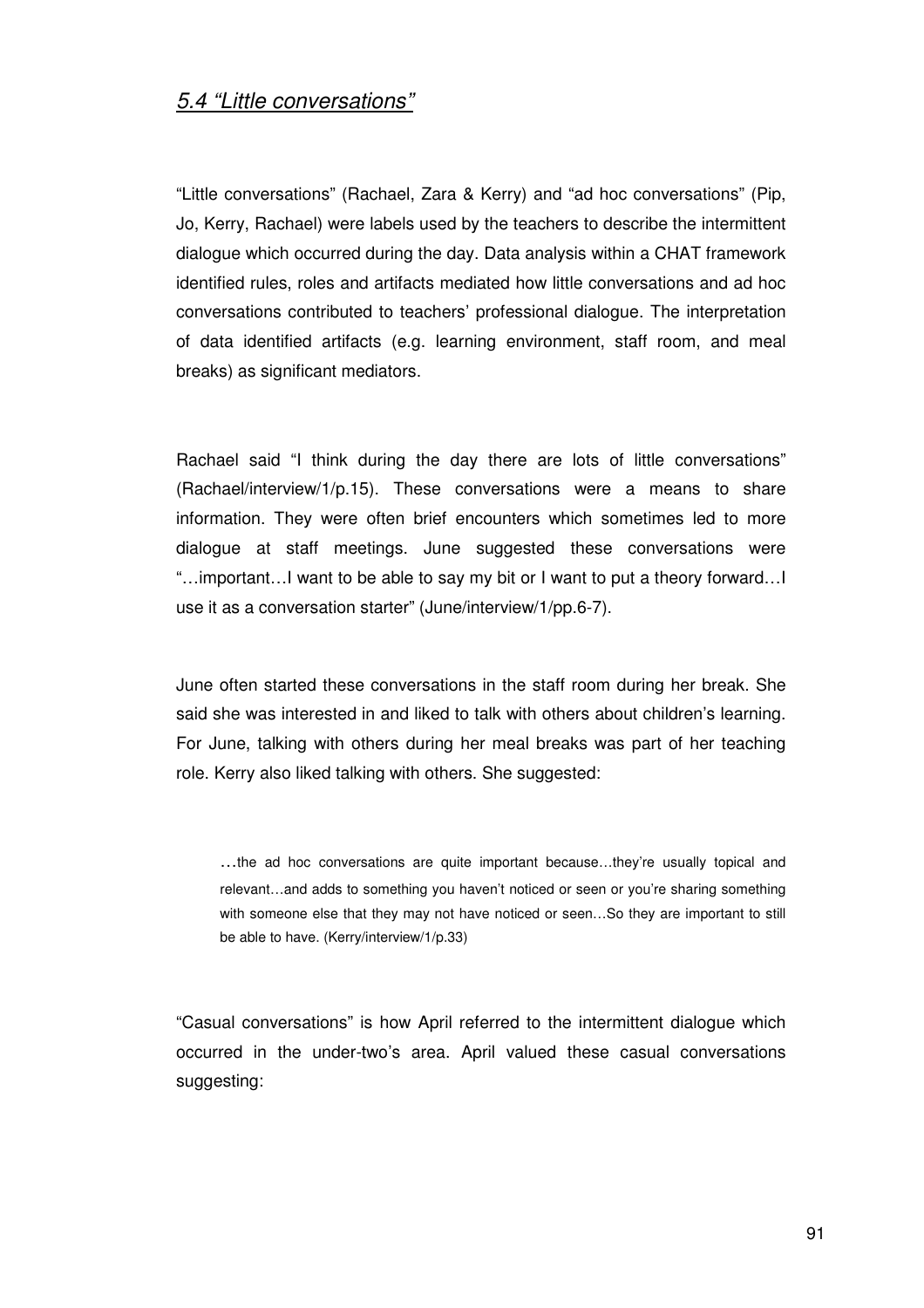I might have heard a more casual conversation which had a clue in it as to what that person was thinking...or feeling...[put] two together and often it is the more casual conversation[s] that actually hold the key to the bigger issues…that's why I put so much value on that casual conversation 'cause I get…so much more out of…them. (April/interview/1/pp.23-40).

Zara also welcomed the ongoing dialogue generated through "little conversations". In addition to brief conversations within the learning environment Zara suggested the children's and teachers' meal breaks were an ideal time to have these conversations:

I'll sometimes come out with a question that I've got…cause it's quite quiet on the floor when you sort of start thinking about things that you can ask….so…yesterday I asked them a question and I was able to discuss it with them what they thought and I was able to have a bit of a discussion…Sometimes in the staff room for like morning tea breaks or like lunch breaks you have a bit of a [discussion]…I did that again yesterday. (Zara/interview/1/p.3).

Ad hoc conversations in the staff room during a teacher's non-contact time were also identified as ideal. Jo suggested:

If you're on the computer and another teacher notices a photo on the computer and then asks…what does such and such doing and then it kinda initiates conversation socially and then you can maybe talk more about what learning is happening here. (Jo/interview/1/p.5).

April also suggested the conversations in the staff room were valuable as they often helped her to "make sense" of previous information. She suggested "stuff comes out" and it gives clues as to why certain things have happened (April/interview/1/p.22).

I had spent time in the staff room during my observation visits, and observed teachers dialoguing with each other as they did non-contact tasks or had a meal break. The congregation of teachers in the staff room was more evident in the morning when teachers were on non-contact. The teachers' desire for these ad hoc conversations was evident in my observations and at the first staff meeting I attended. Daisy reminded the over two's teaching team of the length of morning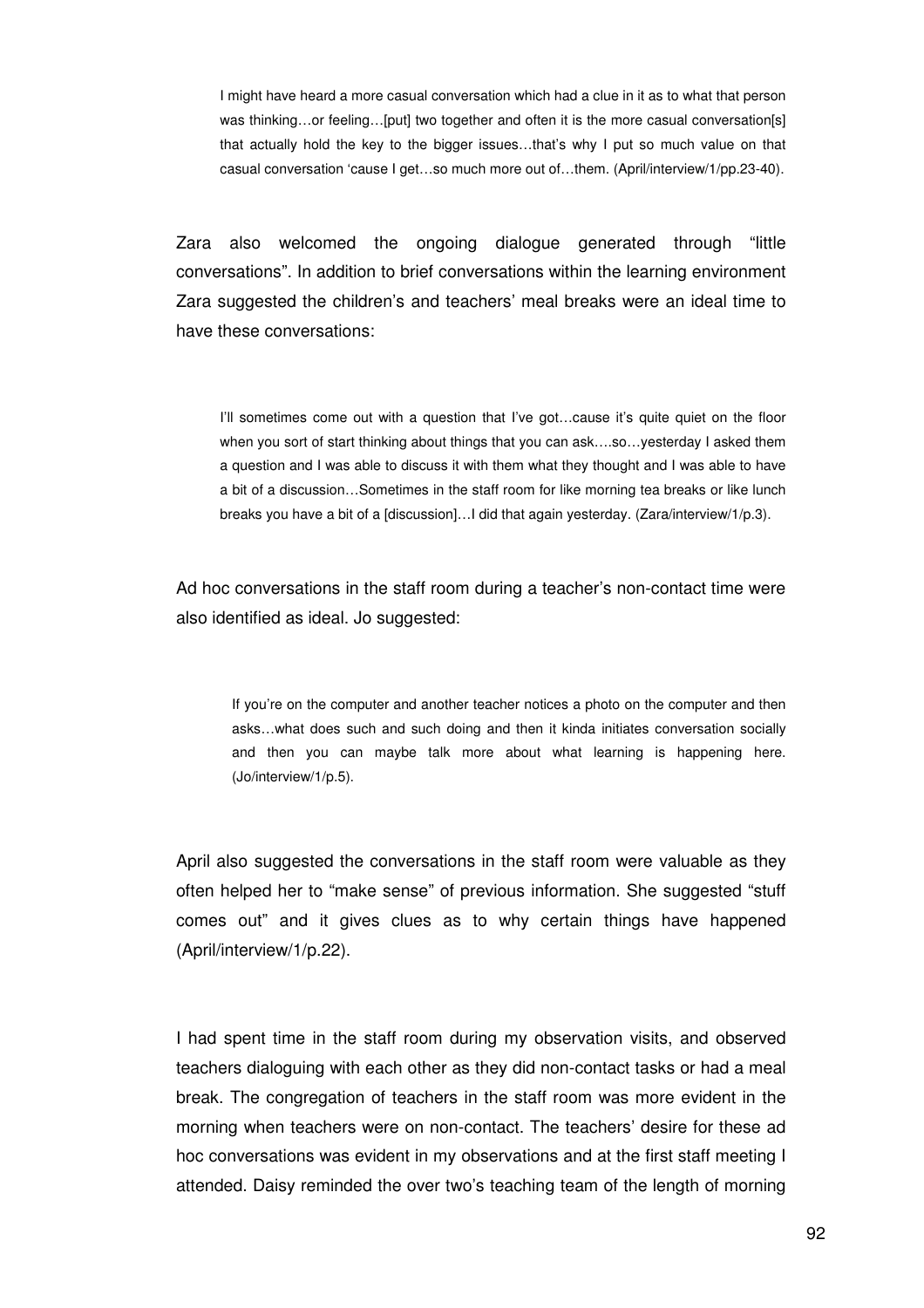tea breaks, commenting the tea breaks had gone on for an excessive amount of time the day before. When I observed in the afternoons the teachers were less likely to be in the staff room together. A conversation with Daisy during my third observation visit confirmed this observation as she clarified several teachers went home at 3pm and generally teachers did not have non-contact time in the afternoon.

Whilst teachers valued ad hoc conversations in the staff room they were less comfortable with talking with other teachers in the learning environment. Kerry suggested:

…one of them was guilt for me…talking to another teacher while I'm on the floor…seen as not appropriate maybe…then the time and then being interrupted anyway because if you are on the floor like I said someone could be drawing on the wall...you're suddenly pulled away from half a conversation…you might not even get around to finishing that conversation…how busy the role is…how demanding the role is…and the space to do it. (Kerry/interview/1/pp.40-41).

Pip also felt talking with other teachers in the learning environment was problematical:

I try not to [do] that [talk with teachers] so much because I'm conscious of the kids…you've got to be really careful of what you say…I'll try not to go off into too much adult conversation...you're conscious all the time of them [children] listening...I'm always aware of my surroundings. (Pip/interview/1/pp.28-29).

The unwritten and implicit rules of when adult conversation was possible in the learning environment were different for the over-two's teachers and the undertwo's teachers. Rachael felt it was easier to have ad hoc conversations in the under-two's area rather than the over-two's area:

I find when I am down in the under-two's I get more chance to talk to the teachers about different ideas we've had, different ways we could look at running things, different practices. You get a lot more space to do that. (Rachael/interview/1/p.9).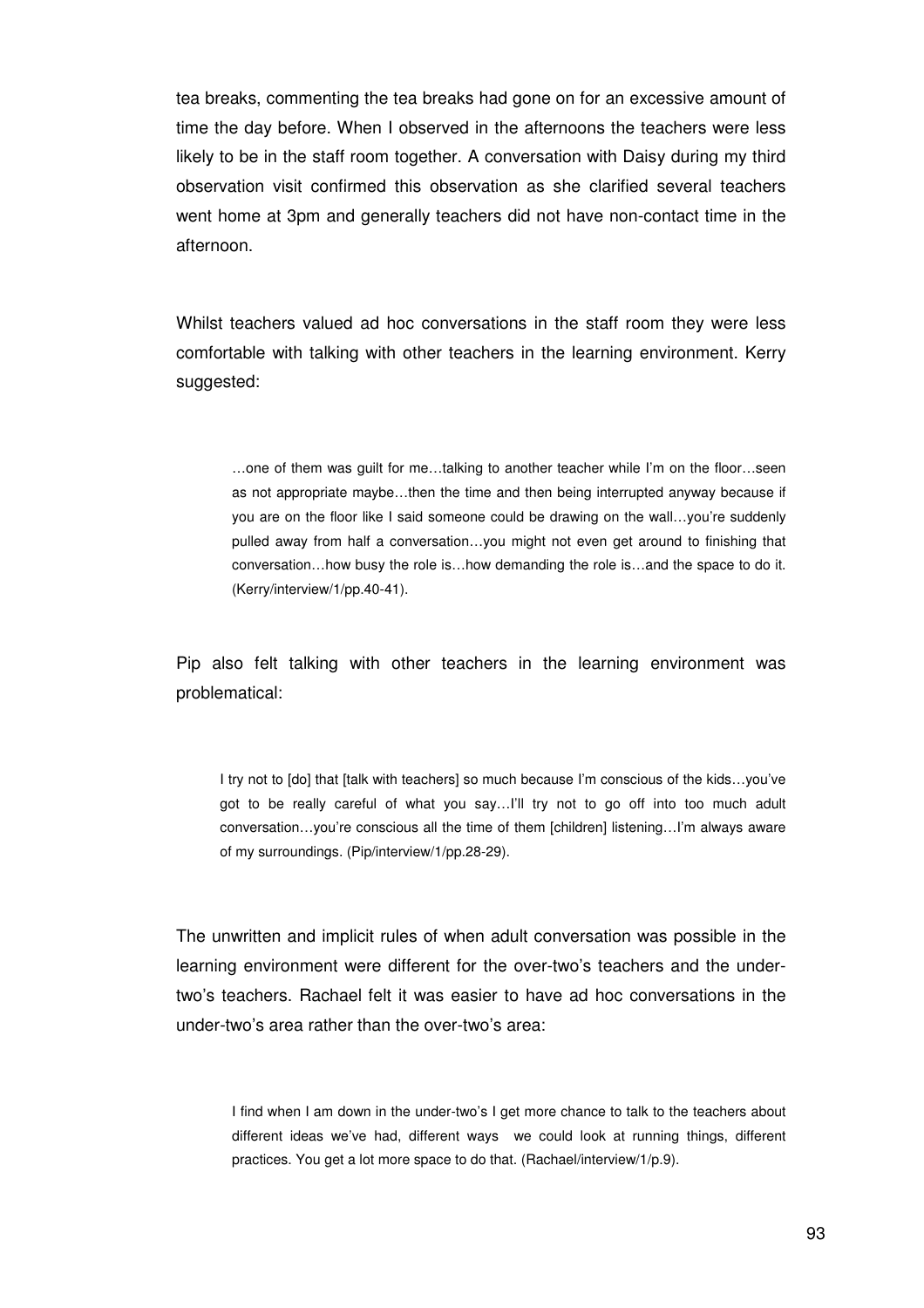April, Sue, Zara and Daisy also indicated they had more opportunities for professional dialogue when in the under-two's learning environment. They suggested there were times during the day when they could sit and talk whilst also being with the children.

I guess for me the best time would be actually on the floor in the afternoon...when they're waking up...eating their food...I'll just have a little conversation with a couple of the teachers about what they think about this or whatever. (Zara/1/p.5).

April suggested teachers' assessment of children's interests generated professional dialogue and that ad hoc conversations were an opportunity to discuss assessment and make decisions without waiting for a staff meeting:

Usually something exciting...happened during the morning…a child doing something new…used a resource in a different way…a new interaction…a new friendship…between the two or three of us we work out that there's something bigger about to happen. Without that dialogue we'd only have our piece of the puzzle. (April/interview/1/p.28).

My field notes confirmed under-two's teachers were able to have professional dialogue whilst in the learning environment. I noted the ease the children had with adult talk and how they sometimes went to sit on an adult's knee or beside an adult to engage non-verbally when two adults were talking.

Daisy acknowledged the conflicting demands for teachers when working within a teaching team of three or more. She regarded ad hoc conversations as important and encouraged them as a means for teachers to share information and ideas. However, Daisy was realistic about how and when this dialogue could happen:

I never think negatively about the teachers taking that opportunity because I know myself I have to do it as well but I'm annoyed that have to do it, that's the way it has to happen…for communication to happen you have to have it there and then on the floor rather than in the staff room two or three hours later. (Daisy/interview/1/p.25).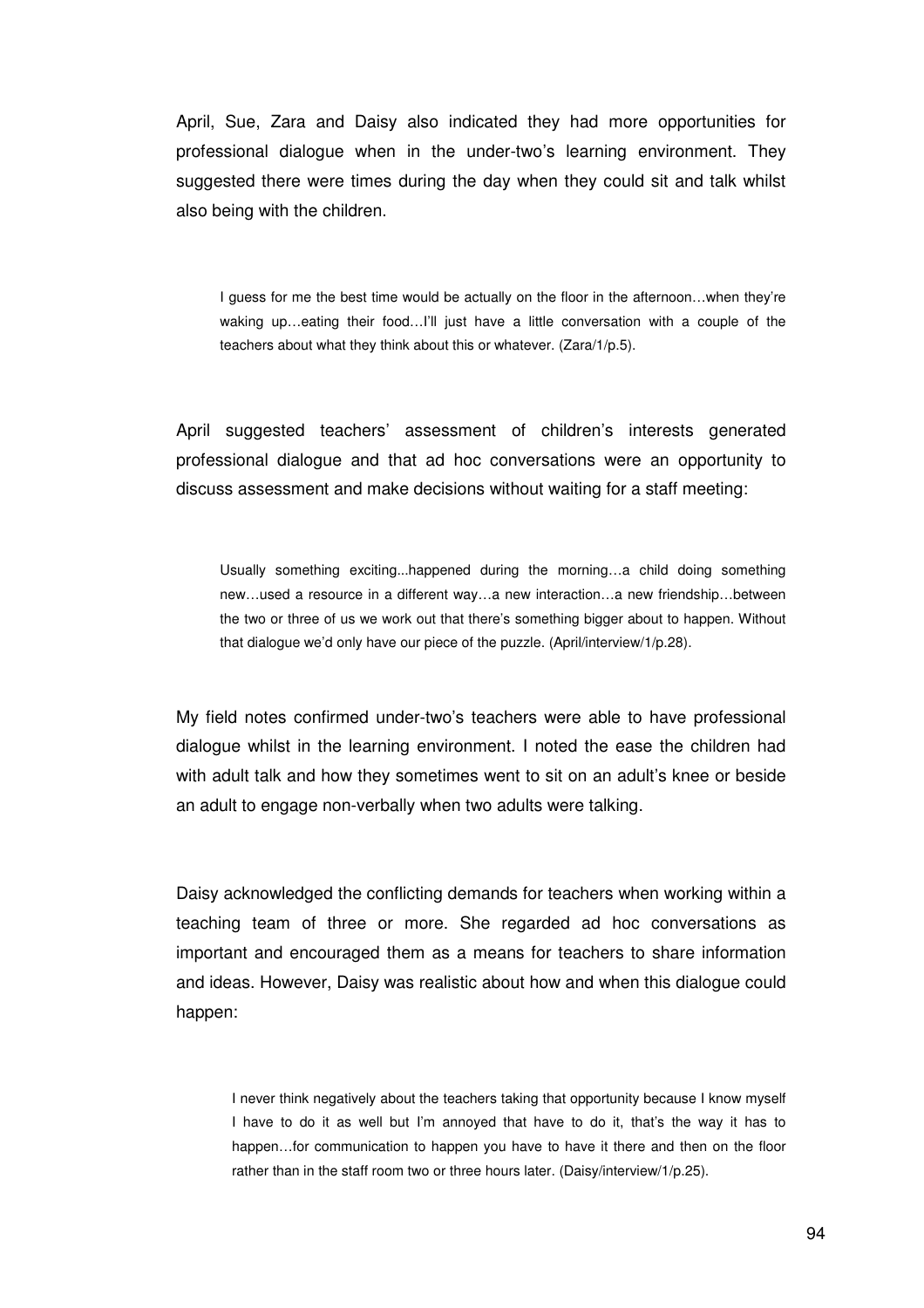Ad hoc and little conversations were ideal lead-ins for professional dialogue as teachers talked together and shared ideas. The space for these conversations was also significant. Data analysis identified the staff room as a dialogic space when teachers were on meal breaks or on non-contact time. Dialogue was more limited in the over-two's than the under-two's learning environment. The next section presents findings identifying student teachers as inquirers who prompted professional dialogue stimulating new ideas and understandings of theory and practice with the teaching team.

## 5.5 Student teachers in the centre

The community of Pohutukawa Early Learning Centre had a cultural and organisational intention to support the training of ECE teachers (Daisy/initial interview). There were four student teachers in the centre during the research project. In addition, four of the qualified registered teachers had been students at the centre during their training. Data analysis identified student teachers created a dialogic space (Anagnostopoulos et al., 2008) where rules, artifacts and roles (Engeström, 1999a) mediated opportunities for professional dialogue.

#### **5.5.1 Student teacher enquiry generates professional dialogue**

Student teachers commented how, through dialogue with other teachers within the centre, they questioned their ideas and their understanding of theoretical perspectives of teaching and learning. The students' assignments were one reason for the dialogue:

For me it [professional dialogue] is probably based…more around my assignments…if I'm a bit stuck...I'll come and talk to them [teachers] about that. (Zara/interview/1/p.16).

Every week I have a home centre task…so often that will reflect different things…so I will talk with different teachers…and get different feedback on what they think just to get a better perspective, different ideas. (Roimata/interview/1/p.15).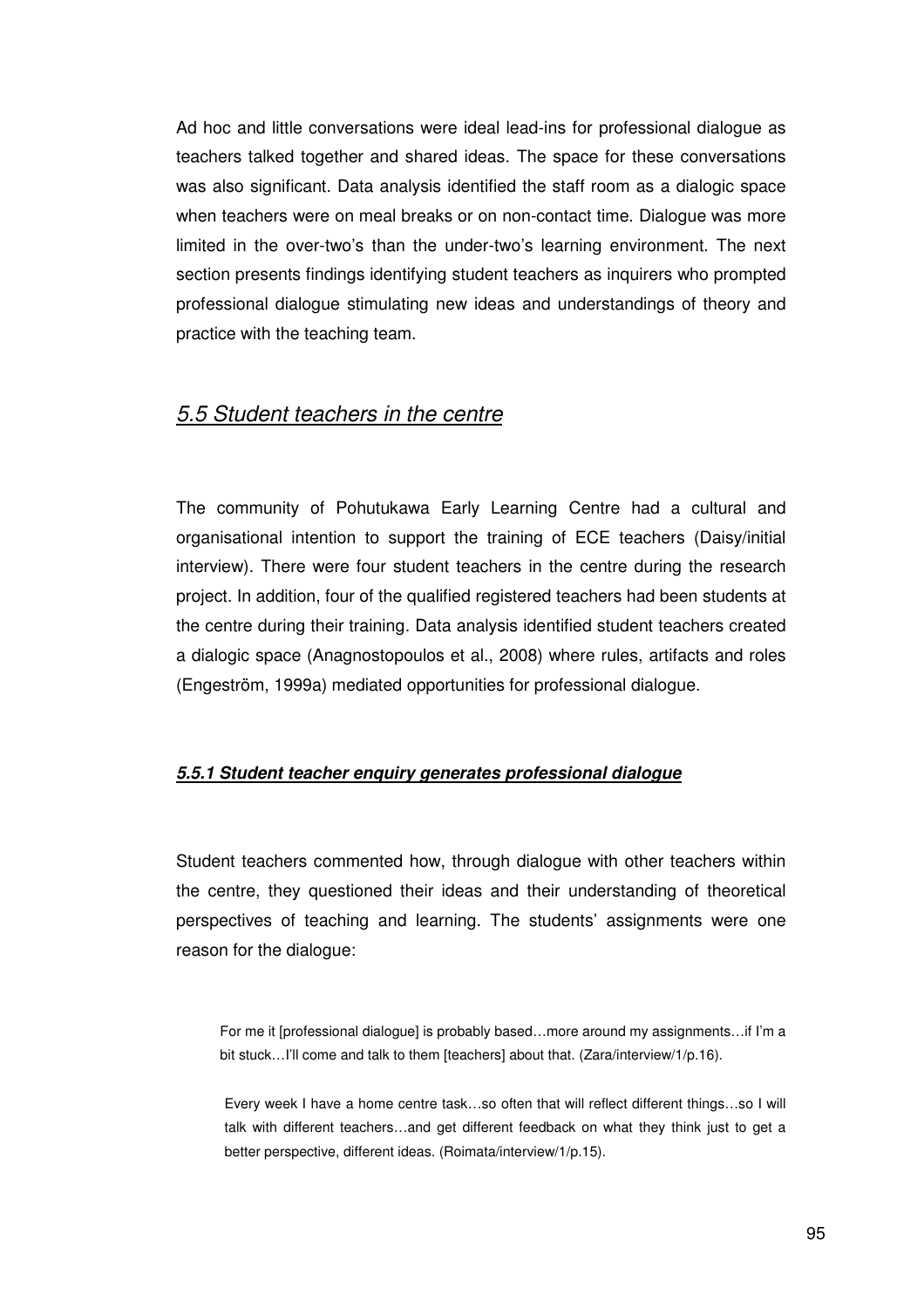Teachers also commented on how student teachers shared their assignment tasks with them:

[Zara] would bring in her assignment a lot and talk about it a lot on the floor and we would do group things together and link it with what she was doing. (April/interview/1/pp.16-17).

Jo suggested curriculum documents were often a focus of student teachers' dialogue and their assignments:

With student's assignments a lot of the discussion can be...about Te Whāriki...Kei Tua o te Pae and the regulations…it may be part of their assignment they're doing. I feel it's worthwhile 'cause...you're always kind of keeping up to date on what changes are happening in early childhood. (Jo/interview/1/p.6).

Student teachers' talk with more experienced teachers enabled them to unpack theoretical information from their studies and relate that to their teaching practice. Zara explained how she put theory into practice:

…like…disposition thing…it was explained quite clearly to me one day [at university]…[then] I was able to see it at work so then I'd talk to them [teachers] about that. (Zara/interview/1/p.2).

The sharing of ideas was also helpful for trained teachers as it renewed their understanding of pedagogy and theoretical perspectives. Teachers commented that through the student teachers' inquiry they revisited theoretical perspectives of children's learning and development:

I find when you've got students in the centre there's a lot more academic talk 'cause of course it is fresh on top of their minds and they are always talking to you about it. (Rachael/interview/1/p.3).

I think it's more the ones that are studying at the moment who kind of bring in the theorists more because they are currently reading these articles and, and things but if you are not studying that tends to be seen as kind of frivolous extra stuff. (Julia/interview/1/p.15).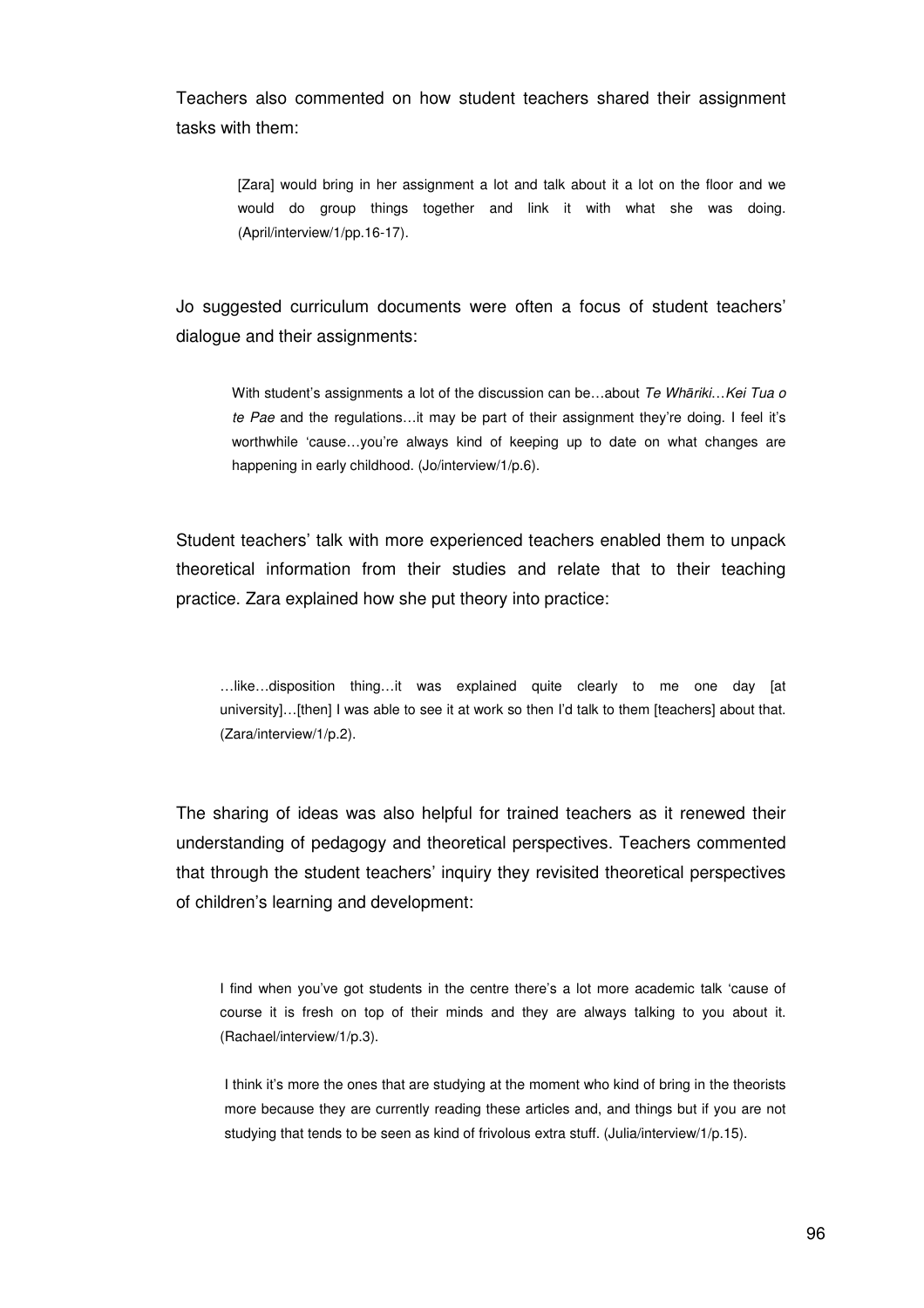It's one of the things why I like having the students in the centre because we'll be talking about a particular aspect of learning and a student will say 'oh but that's Vygotsky' and that's when we will go into discussion…about interactions, what it all means. (Daisy/interview/1/p.37).

Jo also described how the students' inquiry provided an opportunity to refer back to an understanding of theoretical perspectives:

I feel like…'cause I'm really into childhood research and development I'm always…talking to students about…what I've just read…and just kind of like bouncing off ideas and just….sharing knowledge about student's development …and research. (Jo/interview/1/p.7).

The sharing of current literature was seen as beneficial by other teachers:

[Student teachers] have access to more newer readings or latest articles or information…that someone may not have…so the learning is completely ongoing. (Kerry/interview/1/p.34).

…you always look to your students for those resources because you know they've got the most current. (Daisy/interview/1/p.16).

Trained and experienced teachers commented how student teachers stimulated professional dialogue:

I think because we've got so many teachers studying at the moment they sort of do bring in the fresh ideas. (Julia/interview/1/p.23).

…it's mainly the…student teachers who are still at university that have all these bubbling ideas that they want to do things all the time and they'll come and say 'hey can I do this?' and I'm like 'yeah go for it'...so that's really cool yeah. (Rachael/interview/1/p.15).

The relationship was reciprocal as student teachers commented how trained and experienced teachers stimulated their understanding of pedagogy: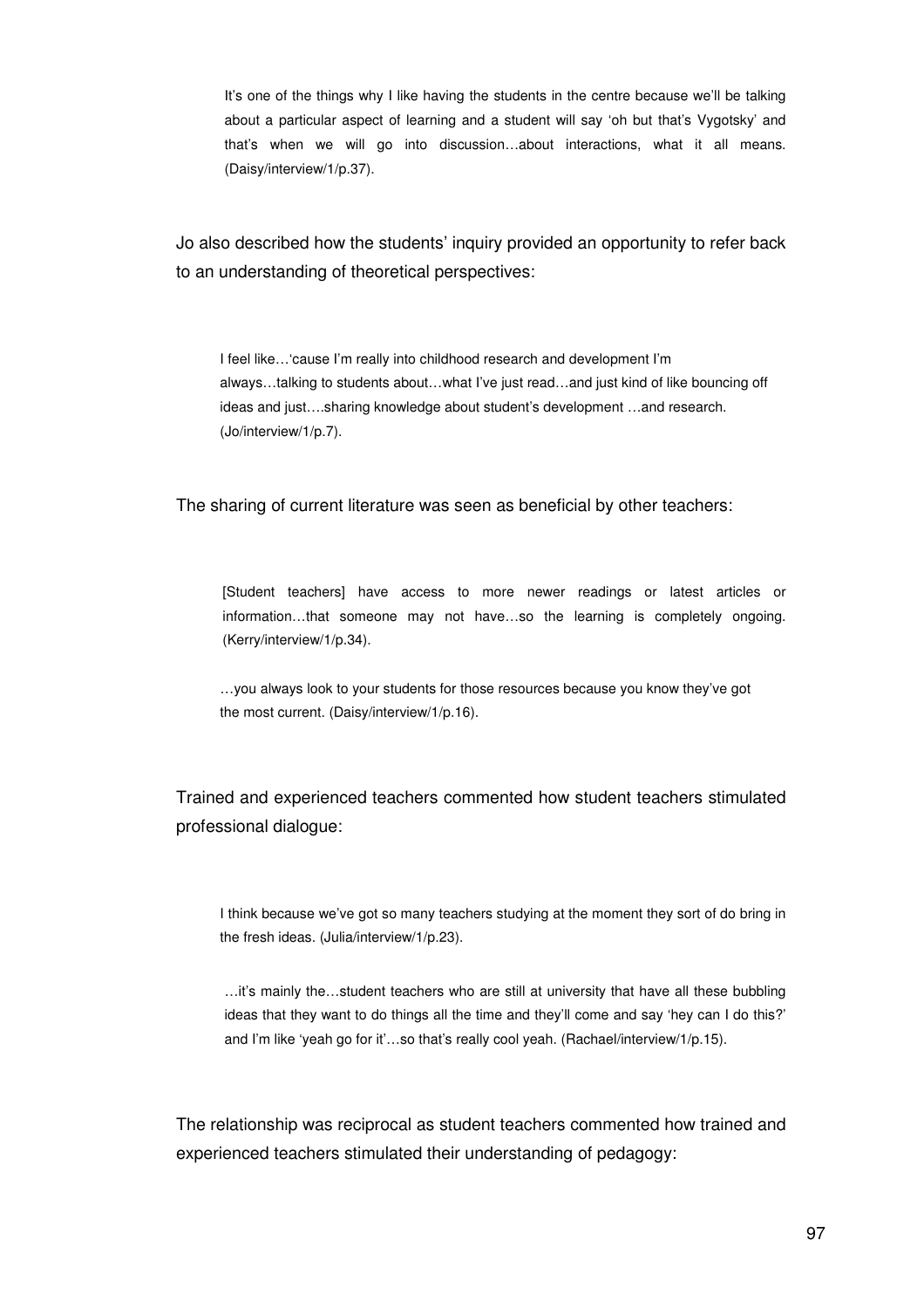…with the more experienced teachers and those who have got their degree I would be hoping that through just even talking with other people sometimes clarifies ideas for you in your own head…they might be able to add some new information and look at it from a different perspective that you hadn't before and then…they might be able to give you an example, this is what it looks like. (Kerry/interview/1/p.29).

Pip observed other experienced teachers and explained how Rachael acted as a role model for her:

Because I'm a student teacher…I watch Rachael all the time because I love the way she sorts situations out. I can't quite get that yet so I often watch her. (Pip/interview/1/p.39).

The teachers explained what it was like when they had finished studying. They thought theoretical understandings of teaching and learning may not be so to the fore. Julia suggested:

…when you're a bit more removed from studying you sort of lose touch with all of that a bit and you sort of need to be refreshed and kind of somehow have an avenue to be more critical about what you're doing. (Julia/interview/1/p.8).

Rachael also suggested practice was more to the fore than theory when a teacher completed their study:

…when you've been out of being a student you get more into…the running of the centre and its [theory] always in the back of your mind but it's not necessarily the first thing you think of or maybe it's just more that it's so ingrained that it becomes a natural part of what you do anyway. (Rachael/interview/1/p.3).

Zara was thinking ahead to when she finished her studies and what she would have to do to stay in touch with current theory and practice:

I would also have to make sure that [I] actually have to find readings and things like that just to... keep me thinking kind of thing. (Zara/interview/2/p.30).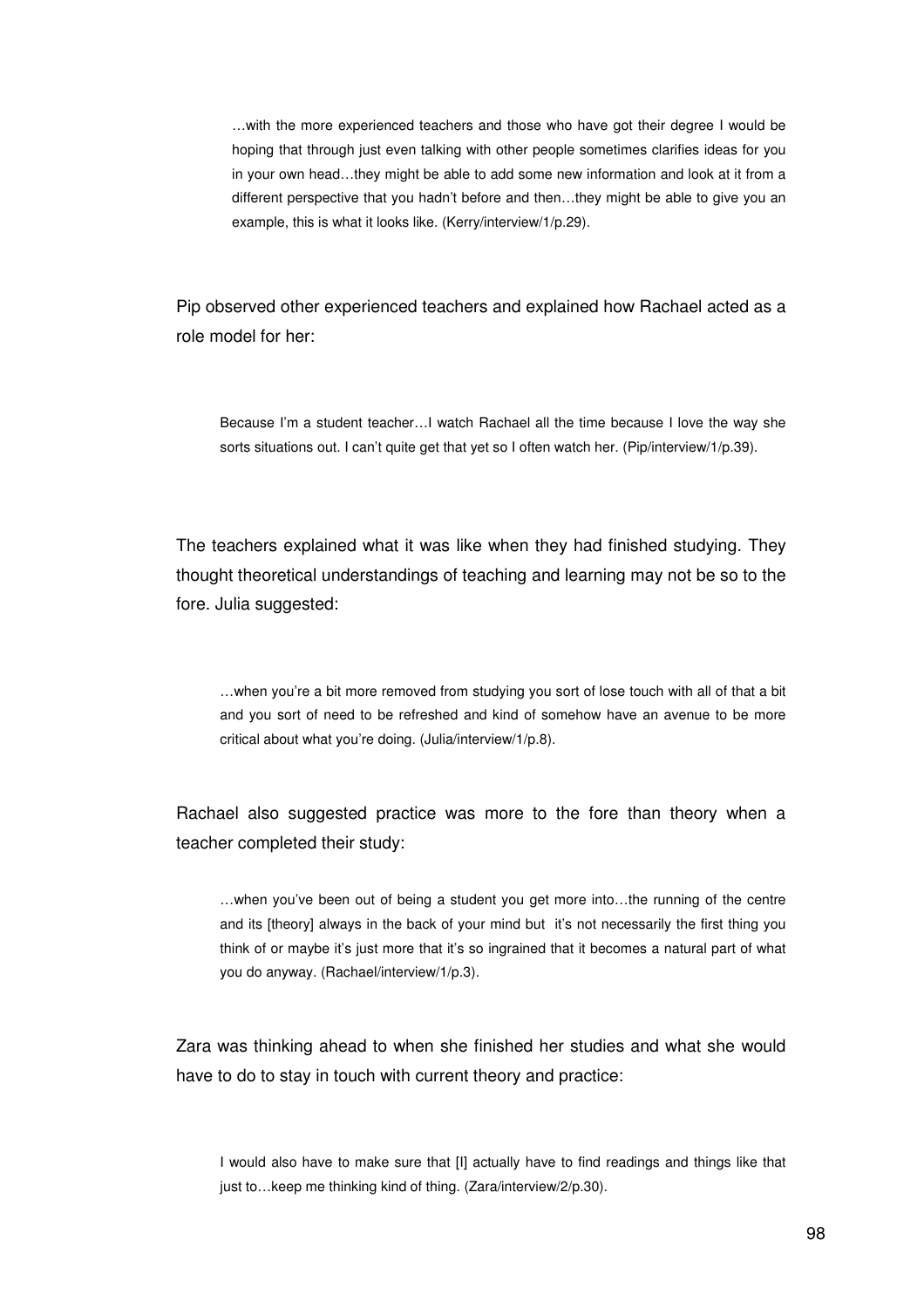This section has presented the results indicating how student teachers provided a space for professional dialogue. The next section presents data identifying how working in a teaching team provides opportunities and support for professional dialogue.

### 5.6 Working together in a teaching team

The teachers suggested that professional dialogue occurred through discussion, talk and conversations with other teachers. How professional dialogue mediated collaboration and interdependency within the teaching team was a question which emerged during data analysis. Data analysis identified roles and rules were mediators of teachers' understandings of how the community supported a collaborative teaching team resulting in opportunities and support for professional dialogue.

In my initial interview with Daisy, she highlighted the importance of teachers working well together and indicated this began with the organisation and values which underpinned the centre (Daisy/initial interview/pp.3-8). An example of this was the support from management for some teachers to be employed for a shorter working week:

It's quite a big staff base. And we try and work here where we meet staff's family needs. So a lot of our teachers work only school hours…some are only part-time…a bit of a jigsaw puzzle fitting everyone together but that's how it works…it seems to work. It means the culture is quite a relaxed…friendly culture we have a good positive environment with the staff. (/Daisy/initial interview/4).

Other teachers, Rachael, Pip and Julia, commented they worked shorter hours and how this was important in finding a work/family and/or work/stress balance in their life. Julia suggested: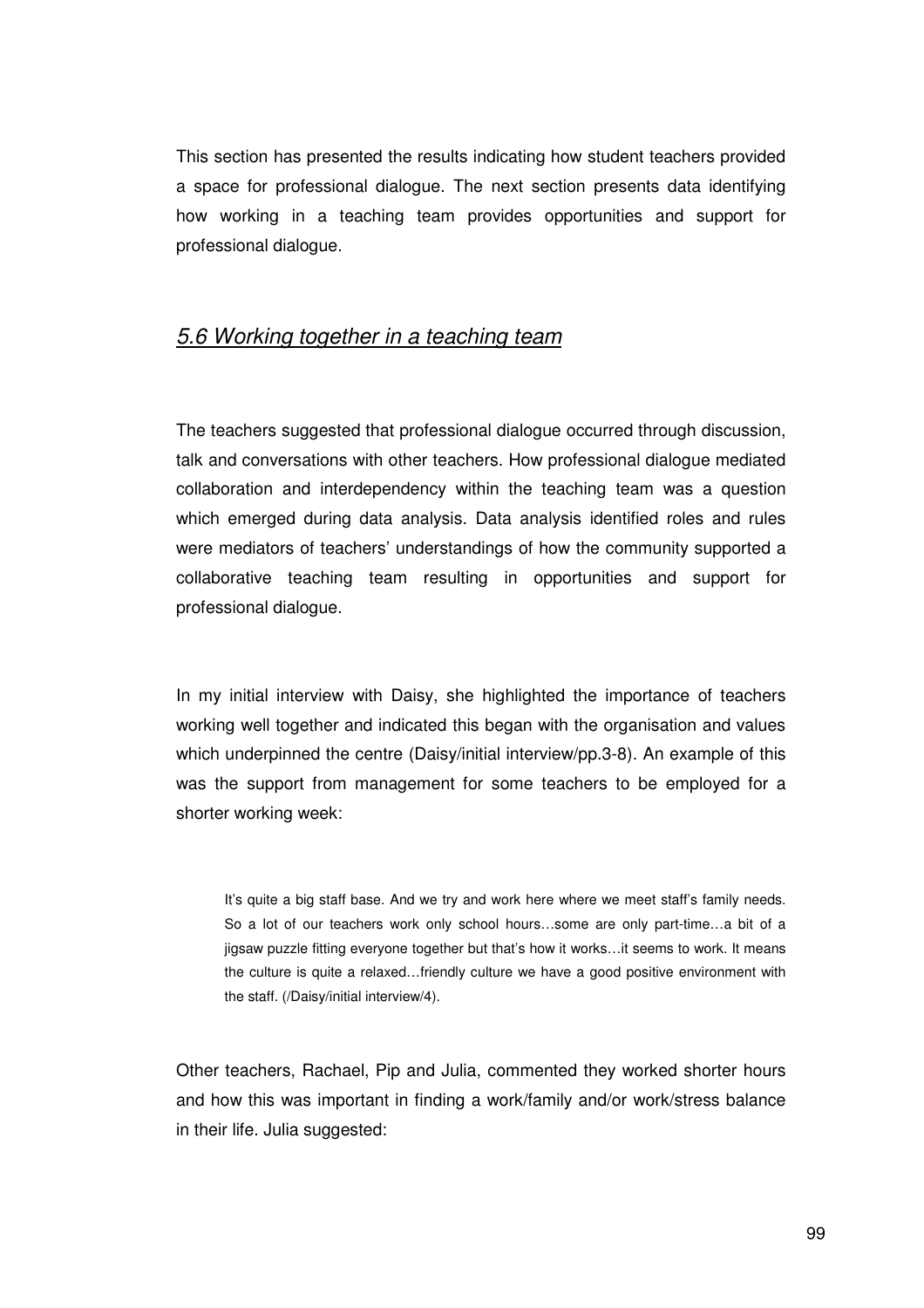I think because it's [work] three days it's OK…But I know the ones that only come in one day a week it's really quite challenging knowing what's been going on and everything. But they do come to the meetings and we tend to get an overview at the meetings too…so I pick up anything I've missed, concerns or important things that have happened. (Julia/interview/1/p.11).

Rachael shared she is a mother and has chosen to work three days a week. She suggested:

Daisy does a brilliant job at…working the rosters so that families come first which I thinks fantastic. I know it's really hard and when I was working full-time I used to find it quite frustrating that I'd have to fill in all the gaps when mothers went and had time with their children. But now…I totally appreciate that…but it's hard because you don't have a consistent teaching team…but then it also brings a real richness to the team culture…it's not so intense…people get on better. (Rachael/interview/1/pp.23-24).

Zara suggested the part-time staff made a difference in how the team collaborated:

I think it's a very collaborative centre…I guess because you have got all the part-time people and you've got your full-time you know we don't have a set day…a couple have a set roster but everyone else…we vary our days…So for that you have to be collaborative and you have to be working together so...you're passing on information...constantly providing the information…We definitely are a collaborative organisation and I really enjoy that and I think it works well within the community and based with [the umbrella organisation]. (Zara/interview/1/pp.16-17).

Organisational factors contributed to the teachers' ability to work together and to have professional dialogue. April suggested Daisy's leadership was "a big part" (April/interview/1/p.18) in instigating a culture where teachers were empowered to work together:

She's quite good at knowing all the strengths of all the teachers and how to boost them and empower them in their own individual ways…So each teacher has their role and…extending themselves…So I guess that grows a confidence within them to work as a team a bit more. (April/interview/1/pp.17-18).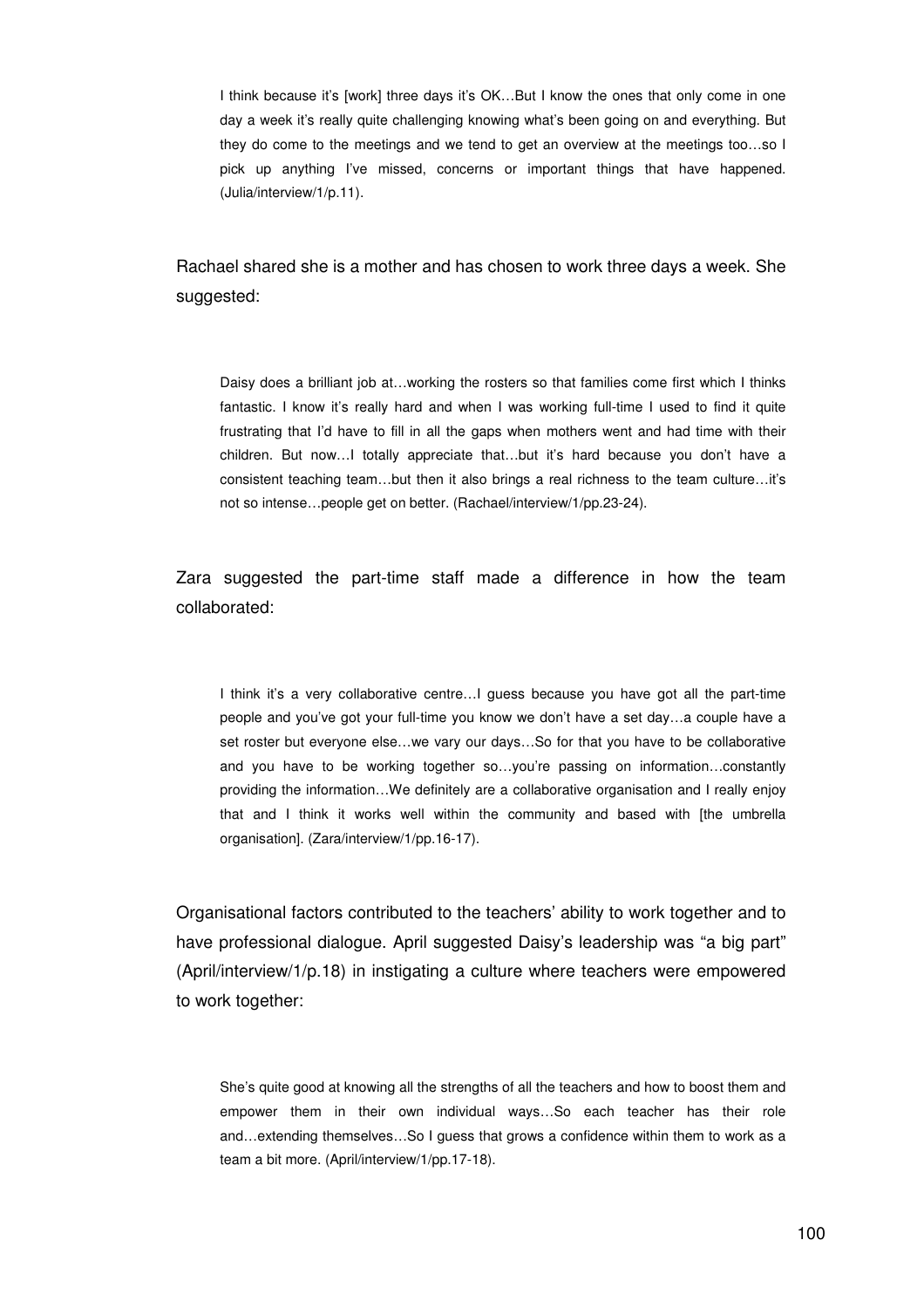Roimata confirmed a "relaxed and calm" environment was an important aspect of the teaching team being able to work and communicate together:

I think everyone is just so relaxed and I think because the teachers are relaxed and calm and everyone gets along that the children are and so that kind of means that we can all kind of communicate a lot better and everyone's comfortable and happy to just go out of their way and talk and communicate and stuff like that yeah I think…everyone's just so easy going and helpful. (Roimata/interview/1/p.10).

Other teaching experiences had alerted Roimata to the potential for differences in team dynamics:

I've worked in other places. If I'm not comfortable with the people I work with or my environment I'm less likely to discuss issues or ideas I might have cause you know the chance it won't be recognised or it just be like shoved to the side kind of thing. But [here] everyone is open to new ideas and trying anything out and helping everybody that you kind of feel like you can say anything. (Roimata/interview/1/p.11).

Other teachers also suggested there was a culture of openness and a willingness to discuss issues. Jo said:

The good thing about…our teachers, they're open to discussion and we can discuss those things [mat times]…I don't feel there's a hierarchy that one older, one senior teacher will say, 'this is how it's going to be' and we have to follow. (Jo/interview/1/pp.12-13).

Rachael commented on the teachers' relationships with each other and especially her relationship with Daisy and April:

We're very lucky that we all of us here have a very good relationship, well I feel we do, very good relationships with each other that we can…especially between Daisy and April we can actually just talk it out…say 'hey I thought more about this and this is what I think' and it just becomes an on-going conversation. (Rachael/interview/2/p.29).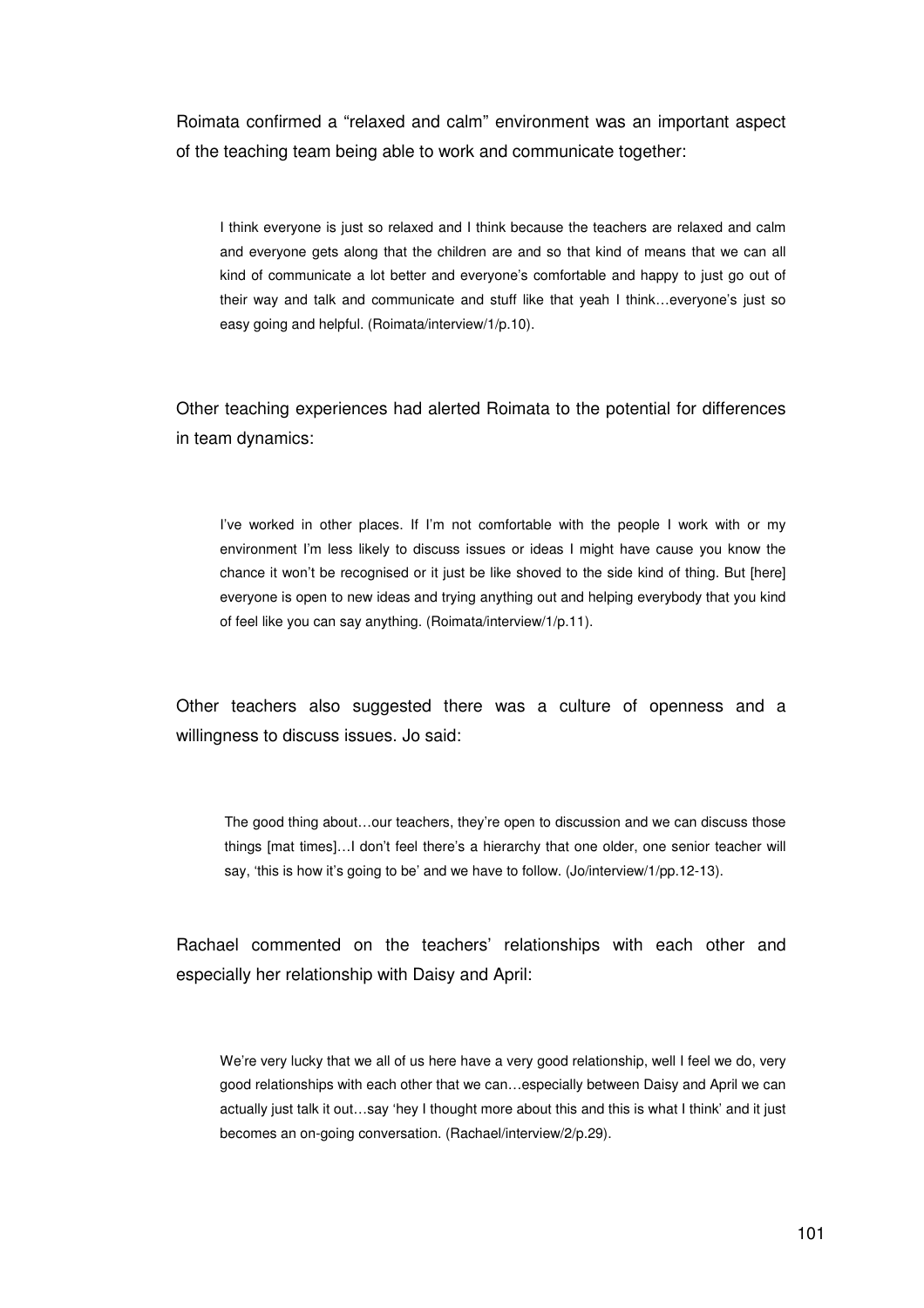An appreciation of the other teachers was important for team relationships. April shared how the centre's support of a family had resulted in the teachers' contribution being acknowledged:

I think all the staff are appreciated…we are all given a chance to celebrate…it was quite a long journey in supporting a family alongside (the umbrella organisation) and…came to a successful end. Everyone got together and celebrated that…everybody's feeling empowered and proud of their achievements and that just builds confidence, doesn't it and then no one has to feel like they're in competition I guess with somebody else and so naturally everyone grows together. (April/interview/1/pp.25-26).

The teachers' willingness to communicate with the other teachers was seen by Roimata as collaborative:

I think [collaboration] is a really strong aspect of our centre…after talking to others [student teachers]…I know a lot of teams are not necessarily as good at communicating as us. (Roimata/interview/1/p.24).

Everyone's really good so it's nice to have a team that you can approach every single person. You feel you can talk about everything. (Roimata/interview/2/p.18).

During my visits I observed the teachers collaborating about teaching practice and the organisation of the centre. This was especially noticeable on my first observation visit when I spent some time in the staff room. As the teachers came and went during their morning tea breaks, Roimata, who was on non-contact, was engaged in ongoing conversations about the resource she was making to promote more te reo Māori $11$  in the centre. My observations noted that these ongoing conversations during the tea breaks were social and affable. Staff were interested in Roimata's resource, shared information concerning possible uses for the resource and demonstrated a willingness to listen.

 $\overline{a}$ 

<sup>11</sup> Te reo Māori means the Māori language.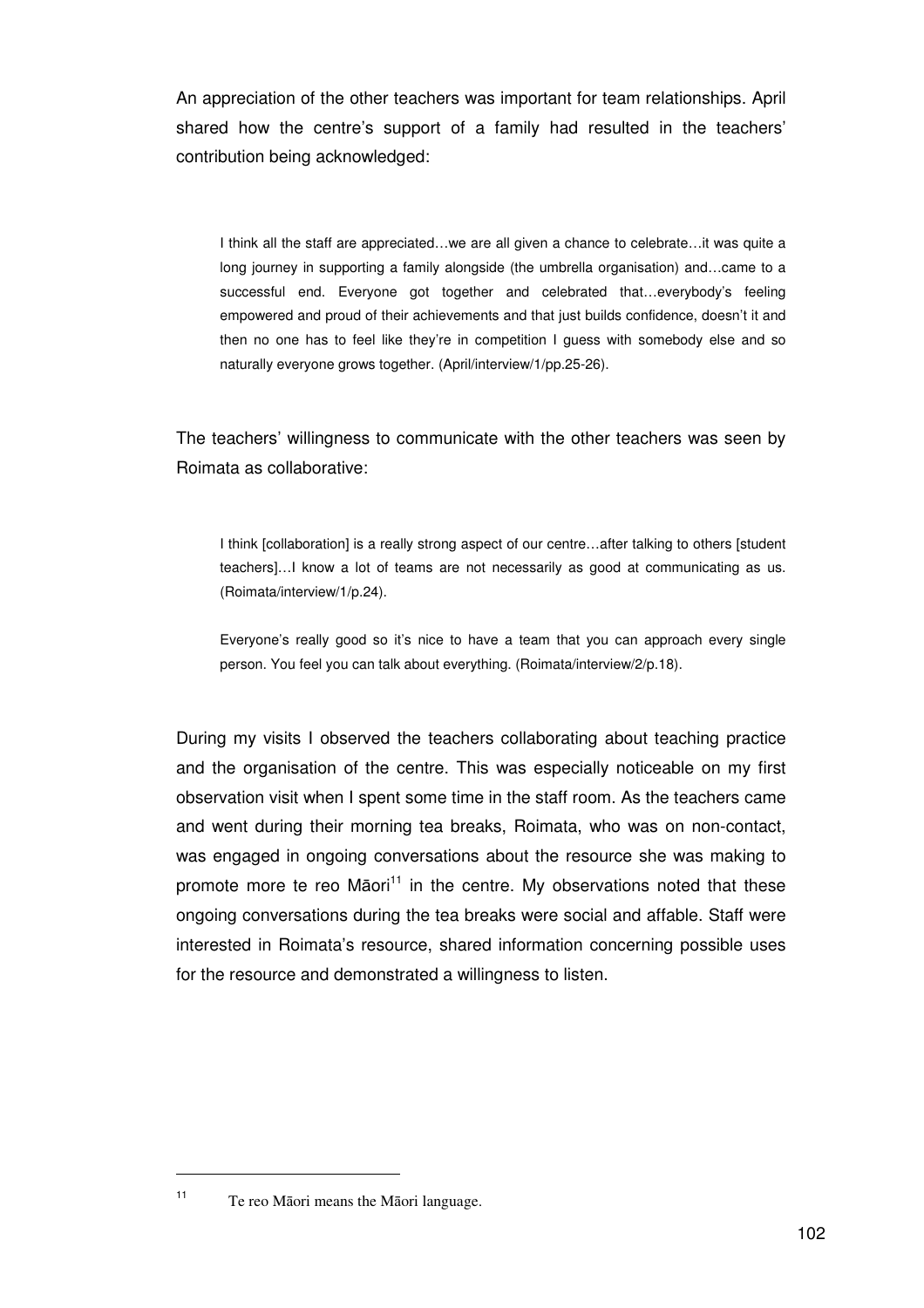# 5.7 Summary

This chapter presented the findings identifying the connection between opportunities and support for professional dialogue and the organisation and culture of the centre. Data analysis identified staff meetings, time and busyness, overcoming barriers, ad hoc and "little conversations", student teachers and a collaborative teaching team all contributed support and opportunities for professional dialogue in Pohutukawa Early Learning Centre. The next chapter presents the discussion concerning findings presented in Chapters 4 and 5.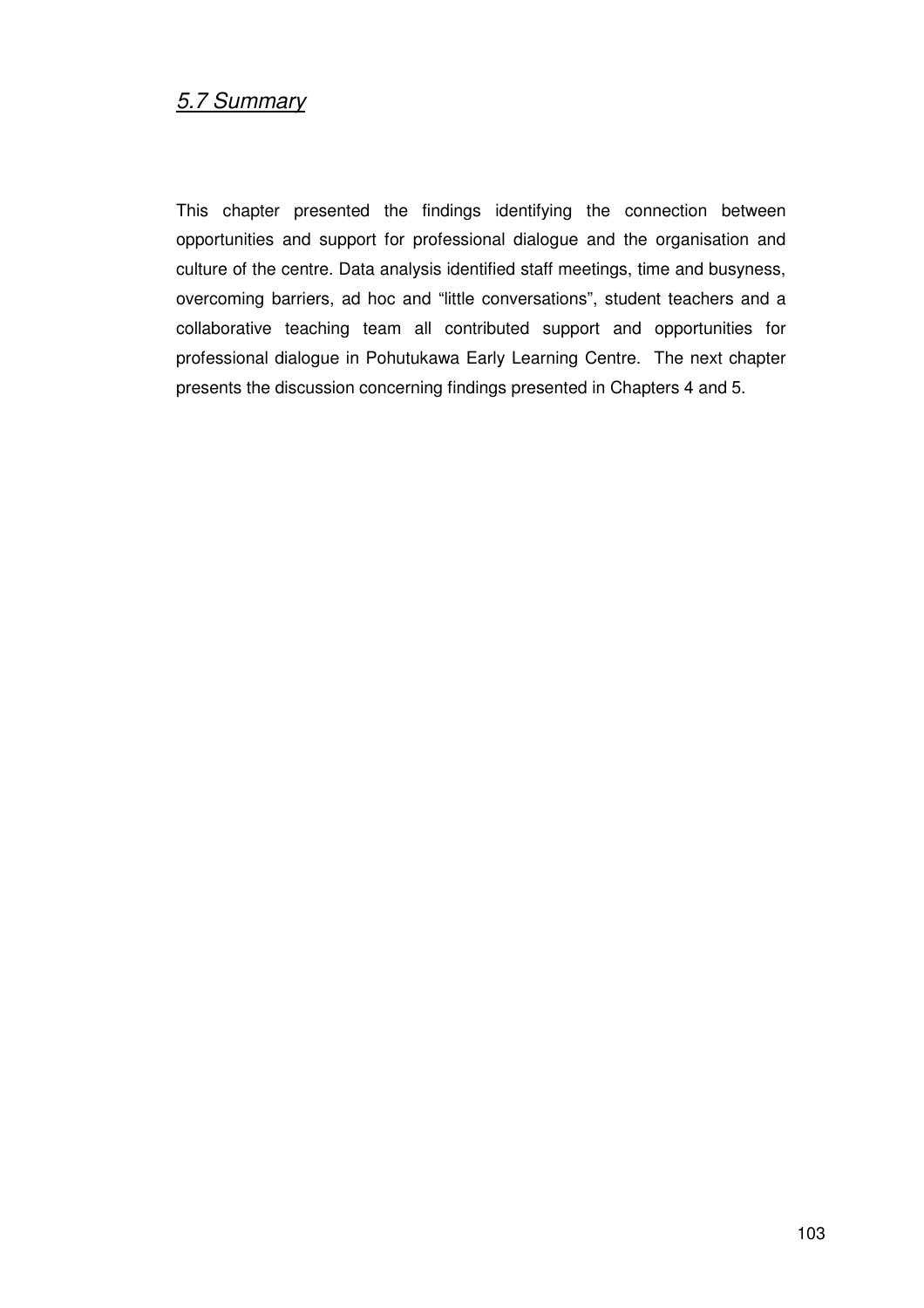## **Chapter 6**

# **Discussion and possible directions**

# 6.0 Introduction

In chapters 4 and 5 I presented the findings from the research data. The focus for the findings and research project was teachers' professional dialogue within an ECE centre in New Zealand. My research had emerged from an interest in the opportunities and support for teachers' professional dialogue. My experience as a teacher, professional development facilitator, and more recently, as a team leader of several centres had made me aware of the lack of time for teachers to engage in professional dialogue.

Recent changes in political support and direction for ECE in New Zealand has culminated in an emphasis on fewer qualified teachers in ECE centres (Connell, 2010; Dalli, 2010). This resulted in a lowering of government funding for many ECE centres (Connell, 2010; Mintrom, 2011). The increased accountability through documented evidence of assessment practices (Te One, 2008) and self review (Education Review Office, 2009) are all contributing factors to a changing environment in ECE in New Zealand. It is within this realm I attempted to understand the "over lapping realities" of teachers' professional dialogue.

I began this research project defining *professional dialogue* as EC teachers verbal critical examination of their teaching practice and children's learning. I surmised at the time that *professional* denoted the EC teacher's ethos (Grey, 2011), captured and exposed the role of the EC teacher and similarities and differences to other teaching fraternities. My understanding of dialogue as transformative was influenced by Carlina Rinaldi (2006). This dialogue evolved, was deeper and there maybe uncertainty about the direction or outcomes (Rinaldi, 2006). Time was an important aspect of this dialogue and a set time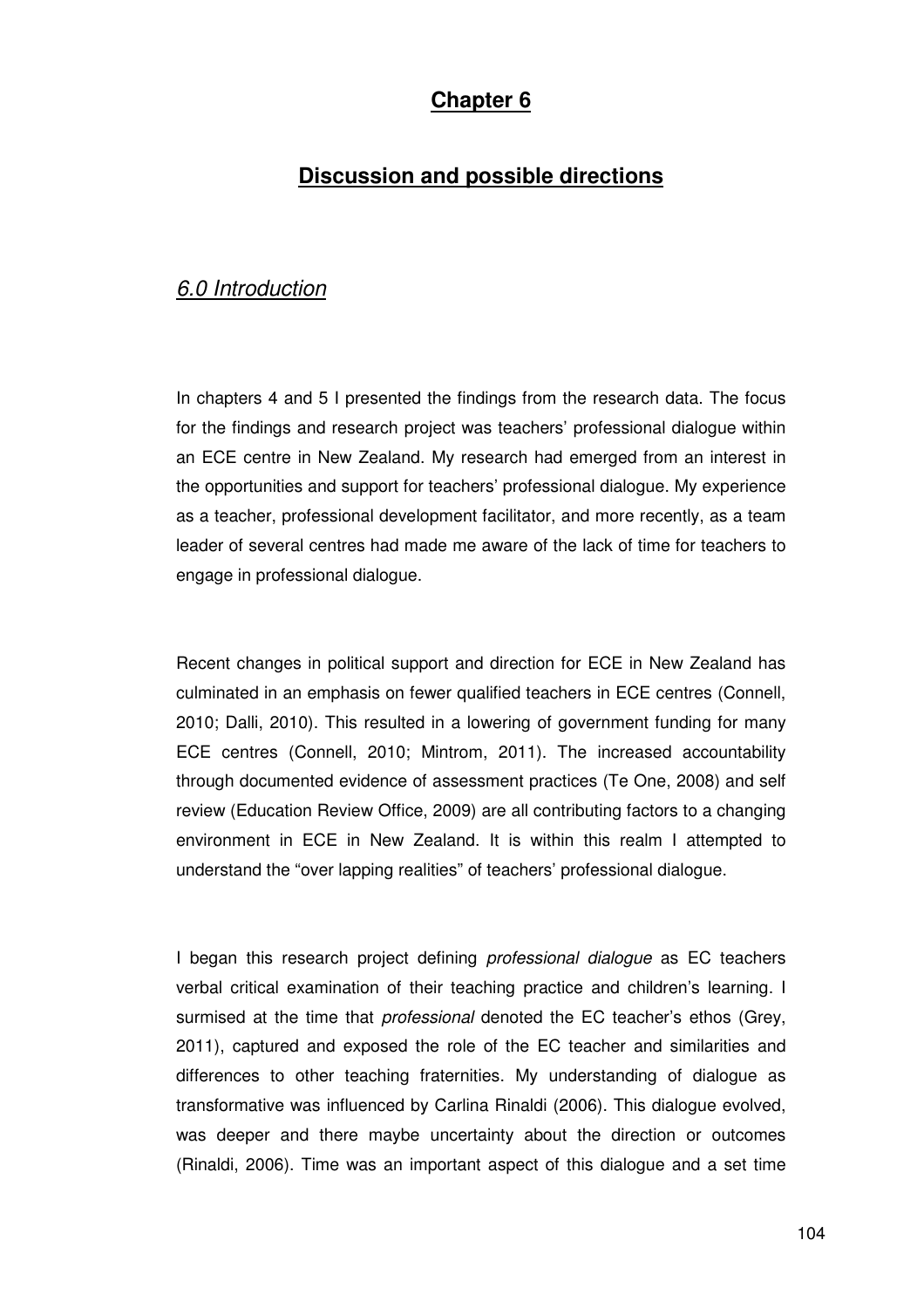was provided during the teachers' working day to engage in dialogue with colleagues (Rinaldi, 2006).

Since embarking on this research project I am more aware of other perspectives of professional dialogue. I have been influenced by reading a variety of literature which challenged me to have a more diverse understanding. I was increasingly aware *professionalism* did not lie in the separation of pedagogy and organisation (Taguchi, 2010) while children's care floundered in the middle as this seemed a poor rendition of EC teaching.

Subsequently, analysis of the gathered research data identified a more complex model of professional dialogue than my original understandings. Professional dialogue was identified as broad covering many aspects of the centre organisation and pedagogy. Dialogue could be sometimes deep and evolving (Rinaldi, 2006). However, ongoing conversations during the day and night and over periods of time were also construed as professional dialogue. My definition of professional dialogue became more flexible and uncertain (Rinaldi, 2006) as other perspectives emerged as relevant.

Three key findings emerged from the data. Firstly, the teachers' understanding of professional dialogue was more aligned to an organisational perspective (Gergen et al., 2004; Grey, 2011) than the transformational dialogue suggested by Rinaldi (2006). Secondly, teachers' perception of themselves as teachers (Gibbs, 2006; Kelchtermans, 2005, 2009) and their understanding of professionalism (Dalli & Urban, 2010) were closely aligned with organisational and pedagogical matters (Grey, 2011). Finally, the issue of dialogical space (Anagnostopoulos et al., 2008), where student teachers and ad hoc conversations were perceived as support, and time and busyness as barriers, was in this study a key component for understanding professional dialogue (Grey, 2011).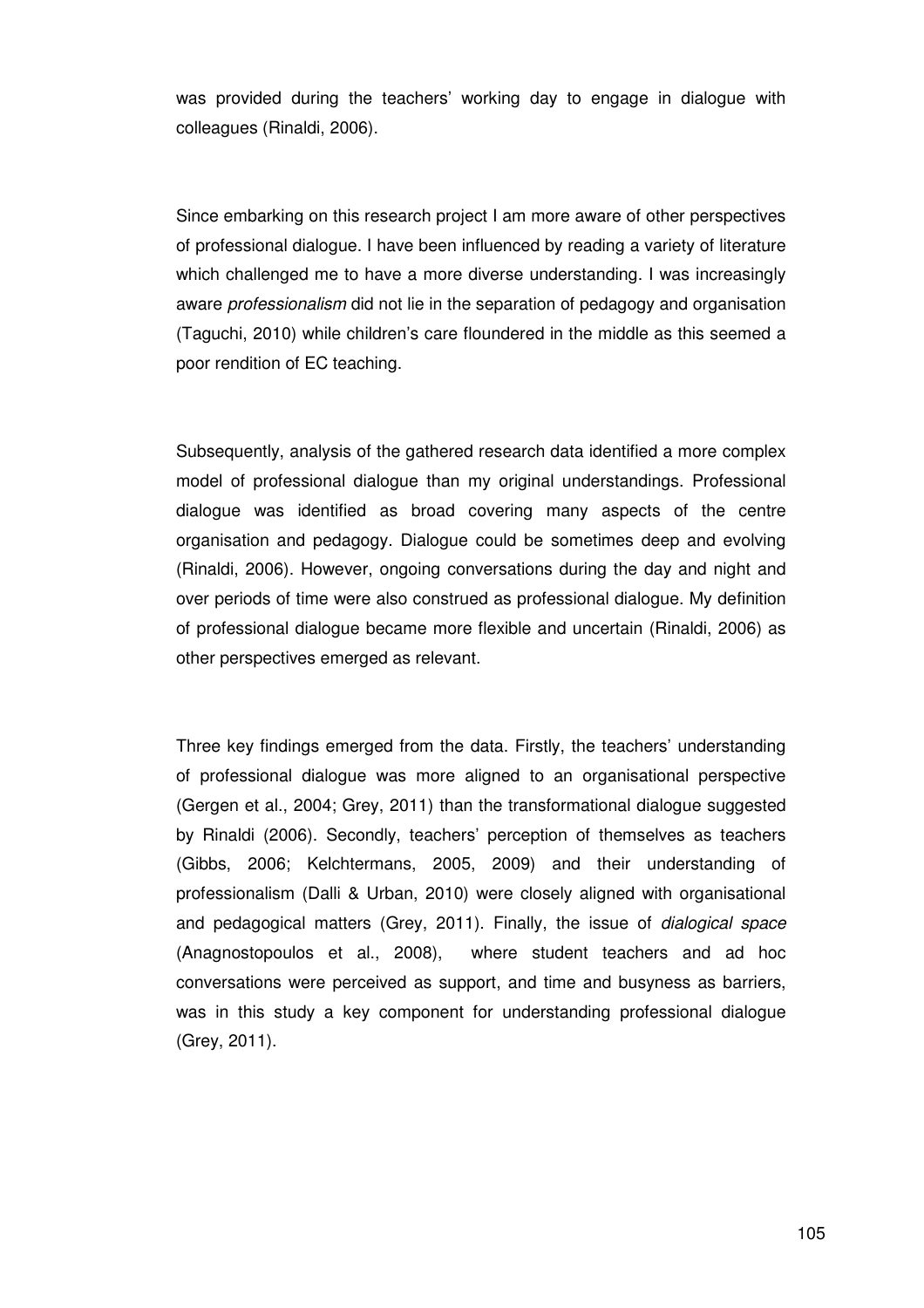The results presented in Chapters 4 and 5 suggested the teachers did have an understanding of professional dialogue. Their understandings were aligned to Gergen et al.'s (2004) organisational definition and they incorporated elements of Grey's (2011) definition of professional dialogue as "analytical discussions about teaching that extend on conversation about daily routines" (p.23). Gergen et al. (2004) identified dialogue as an interactive act through "coordination in the service of social ends" (p. 42) and identified engagement, context, dissidence, authenticity and culture as elements of dialogue.

In this study teachers understood professional dialogue as opportunities for teachers to engage (Gergen et al., 2004) with other teachers concerning everything which happened in the centre. The focus of this professional dialogue was organisational and pedagogical matters which concerned the EC centre. This is important as there was little attempt to favour one over the other and it was apparent in the results that organisational and pedagogical matters entwined. However, some professional dialogue was less analytical (Grey, 2011) and more talk or conversations. This is incongruent with the literature which defines dialogue as more than conversations (Brown et al., 2005; Issacs, 1993; Rinaldi, 2006).

The results support an understanding of professional dialogue as more process bound and questioning rather than the unpacking of values and beliefs (MacNaughton, 2005; Rinaldi, 2006). When the teachers' understandings were mediated by artifacts including Te Whariki (Ministry of Education, 1996) and literature the dialogue had potential for being deeper (Rinaldi, 2006) as teachers reflected on their teaching practices and the reasons they occurred (Grey, 2011). This link with literature supports MacNaughton's argument that the unpacking of philosophical literature, e.g. Foucault, supports teachers' understandings of the social and moral implications of their teaching role. Professional dialogue aligned with issues including supporting a child's learning or a parent's concern has the potential for this unpacking only when it is planned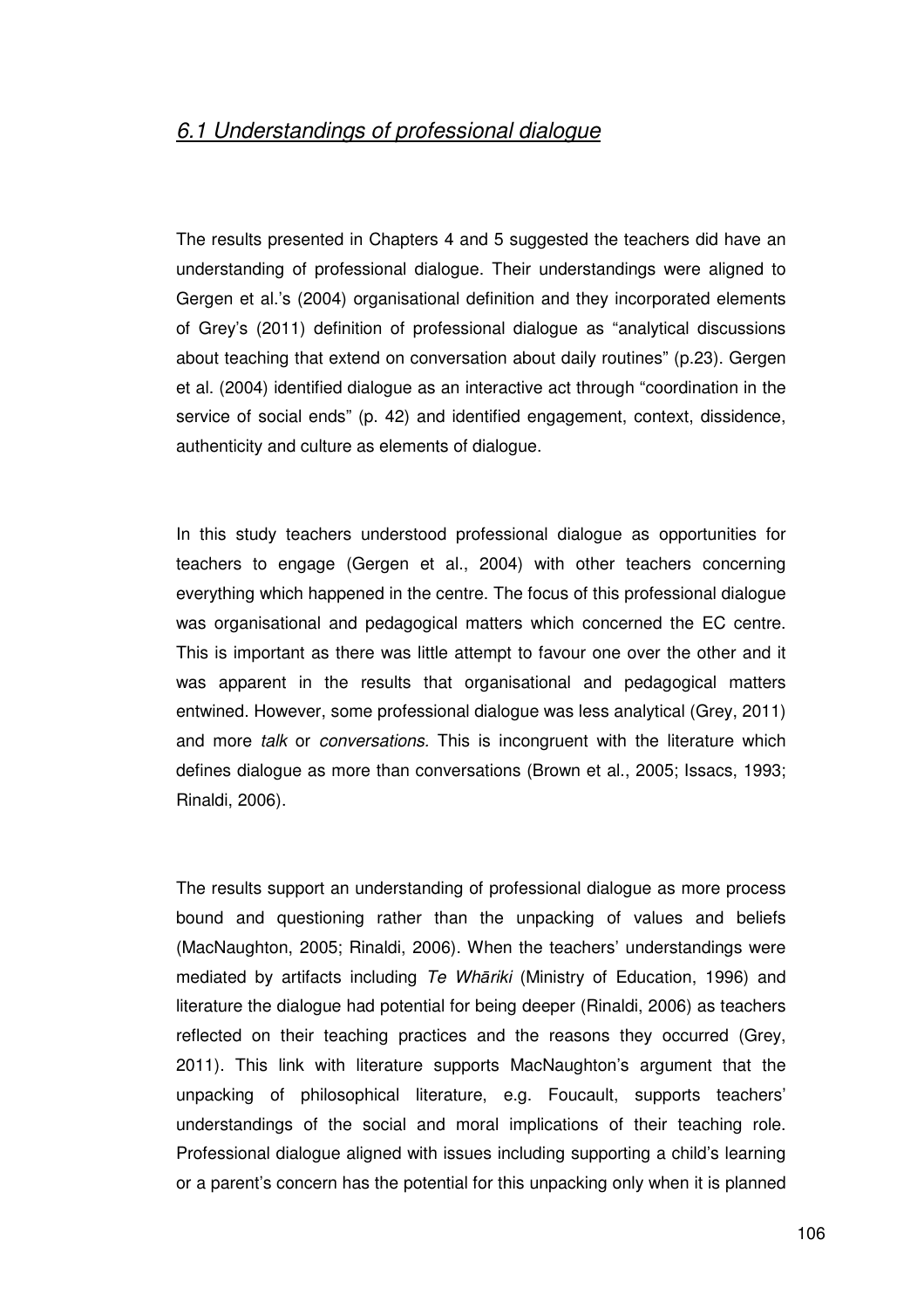and focused with clear objectives (Brown et al, 2005; MacNaughton, 2005; Rinaldi, 2006).

The findings identified social and professional contexts (Gergen et al., 2004) often merged. Teachers distinguished between professional dialogue and social talk with implicit rules and artifacts mediating the distinction between the two. Social talk was viewed as personal and should occur in the staff room whereas professional dialogue could happen in the staff room and learning environment. However, some teachers suggested talking with other teachers was important as this helped teachers to connect with one another and build relationships. This supports Cheng and Wang (2009) and Paulus' (2007) research which identified the importance of social talk in working with others in completing on-line tasks. This research found participants' intermittently shared personal information whilst also focusing on the assigned task. This study supports those arguments as results identified teachers entwined social talk with professional dialogue.

Ambiguity was apparent when teachers' understandings of professional dialogue were mediated by artifacts that were environmental structures including the staff room and learning environment. The results highlighted how the implicit rules of engagement guiding social talk and professional dialogue were ambiguous with some teachers having clear guidelines between the two whilst others saw a cross-over where social talk merged with professional dialogue. This ambiguity could lead to friction within the teaching team when teachers had social talk within the learning environment and appeared less engaged with children. However, as Daisy acknowledged and Pip suggested social talk in the learning environment helped teachers to connect and to work together. The staff room rules were also implicit as teachers' negotiated non-contact time and meal breaks. Clearly, the staff room environment stimulated professional dialogue and provided teachers with an opportunity to talk theory and practice. A contradiction (Engeström, 1999a) emerged as the rules which supported the interruption of non-contact time, and even viewed social talk as enhancing, were considered a barrier in the learning environment for children's learning. This is in contrast to Brennan's (2007) research which highlighted children's desire to be involved in adult's social talk. The implicit rule of social talk not being acceptable in the learning environment might minimise, rather than enhance, children's engagement with adults.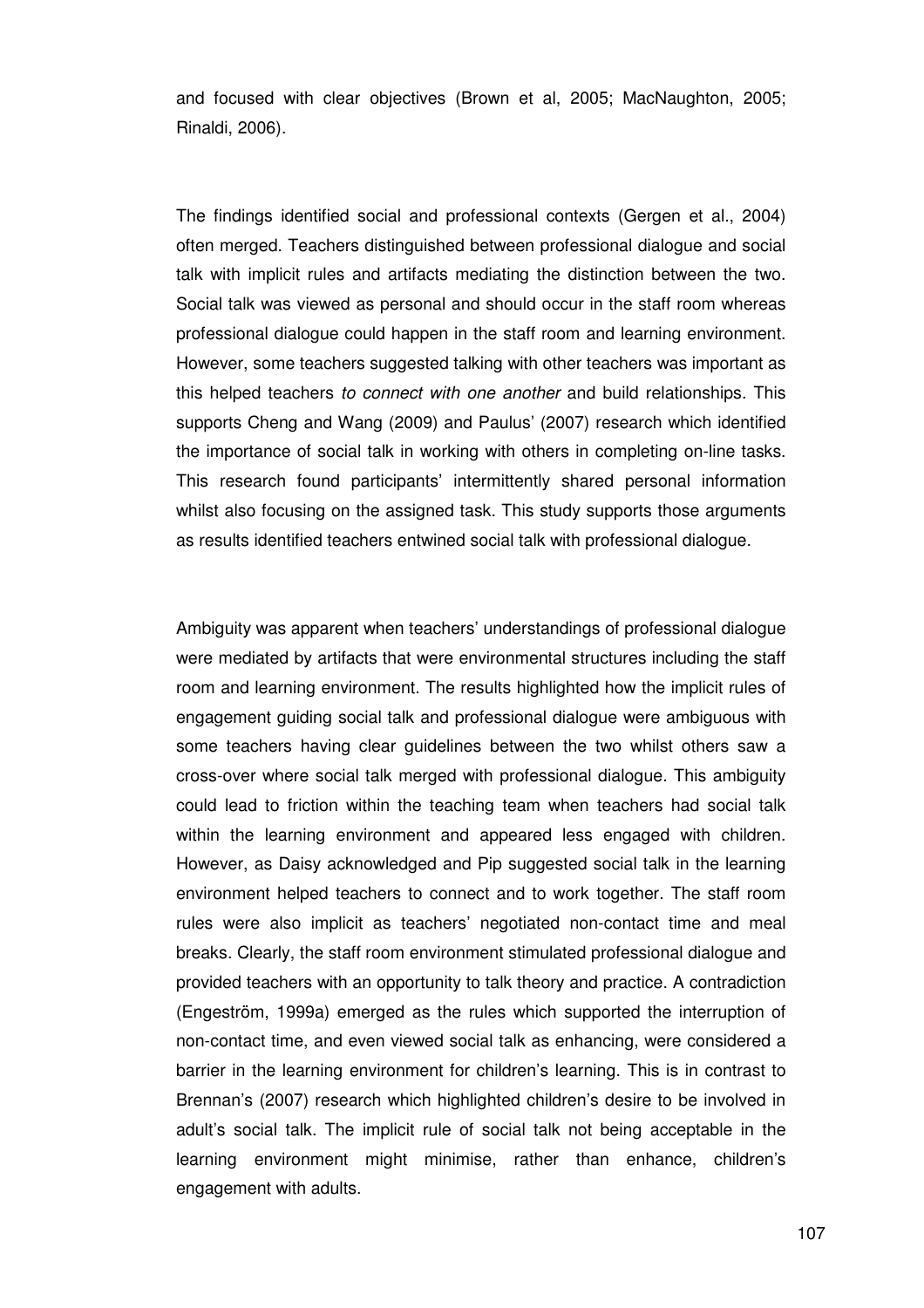Research identified several social conditions which influences teachers' ability to build team relationships. Grey (2011) suggests "cultures of silence" (p.26) are detrimental for teachers' professional dialogue. Nuttall (2003, 2004) argued dominant voices minimised teachers' ability to unpack their understandings of the curriculum. Irving (1972) argued group think emerged when a culture of compliance with dominant ideas prevails. This study revealed another aspect of engagement when Daisy suggested the politically correct nature of EC teachers' talk. Social events were used by management as a means of breaking down barriers and to hear the teachers' voices in a non-threatening environment. These findings suggested social talk was an important precursor (Schein, 2004) and contributor to professional dialogue as teachers built relationships within the teaching team.

In summary, teachers did have an understanding of professional dialogue as closely linked with the organisation and pedagogy of the centre and their teaching role. In defining their understanding of professional dialogue the teachers provided examples which identified purposes for professional dialogue. The next section discusses these findings within the context of *developing a* teacher identity.

## 6.2 Developing a teacher identity

The findings identified the teachers perceived their roles as closely aligned with organisational and pedagogical matters and that professional dialogue was conversations which concerned those matters. The teachers suggested through professional dialogue they addressed e.g. protocols which guided their teaching practices; ways to make improvements and question their teaching practices; and situations when teaching practices and children's learning appeared to be compromised. The findings identified professional dialogue supported the addressing of issues and through dialogue, teachers reflected, questioned and learnt about themselves as teachers. However, Grey's (2011) study suggested that there needs to be opportunities for teachers to unpack the "invisible and submerged" (p. 23) parts of their role as a means of "alleviating the tension" (p.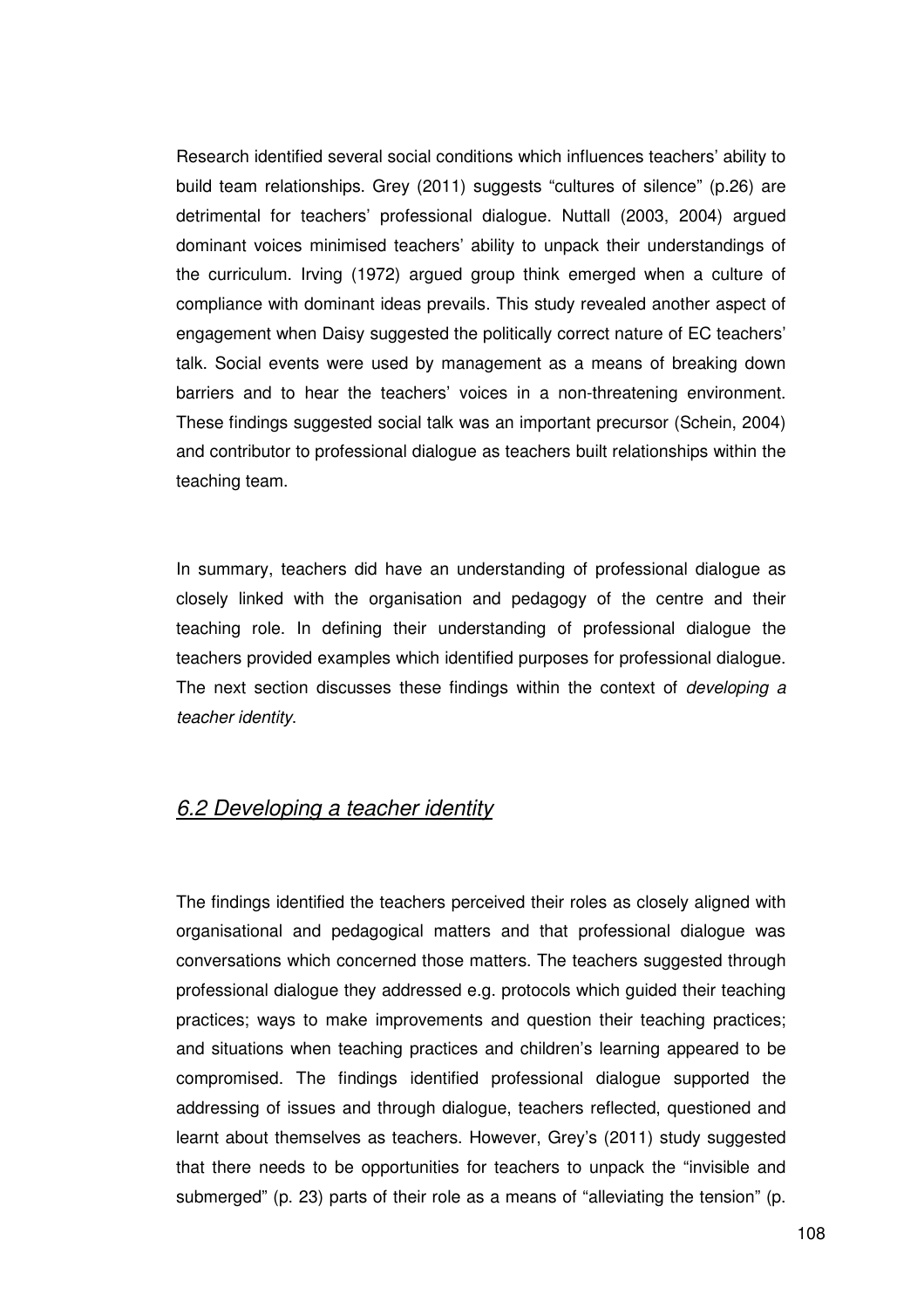23) which can form in a teaching team. The findings in this study identified that lack of time was an issue which affected teachers' ability to engage in professional dialogue (see section 6.3.4).

The teachers did suggest change, which they perceived as an individual and collective characteristic, occurred through professional dialogue. For example Pip, a student teacher, highlighted her vulnerability (Kelchtermans, 2005) in her teaching role. She suggested role modelling and professional dialogue with her colleagues had given her confidence. Rachael suggested being challenged by outside influences resulted in professional dialogue which enabled the teaching team to make changes to their teaching practices. These findings support the literature highlighting external influences, including researchers (Meade, 2011), and professional learning facilitators (Nuttall, et al., 2009), provided opportunities for professional dialogue and influenced change within ECE centres. The findings identified student teachers as an outside influence and this is addressed in section 6.3.3.

Grey (2011) argued that teachers need to articulate their ideas about teaching so a culture of learning is instilled amongst teachers. Nuttall et al. (2009) and Taguchi (2010) argued the benefits of ongoing professional learning where teachers unpack issues to bring about change. The findings in this study highlight how the teachers looked for opportunities to unpack their ideas whether it was addressing an issue or trying to understand a teacher education assignment. This professional dialogue was often unplanned and sometimes individually focused although staff meetings could be construed as professional dialogue time. (See section 6.3.1 for discussion of staff meetings). These are not congruent with Grey's (2011) findings which suggested dialogue was a focused communication where teachers unpacked their personal philosophies on teaching and learning and how these philosophies reflected their teaching practices. Grey's (2011) study argued a specific time for professional dialogue with clear rules, where the environment is conducive in supporting trust and overcoming anxiety is essential for professional dialogue.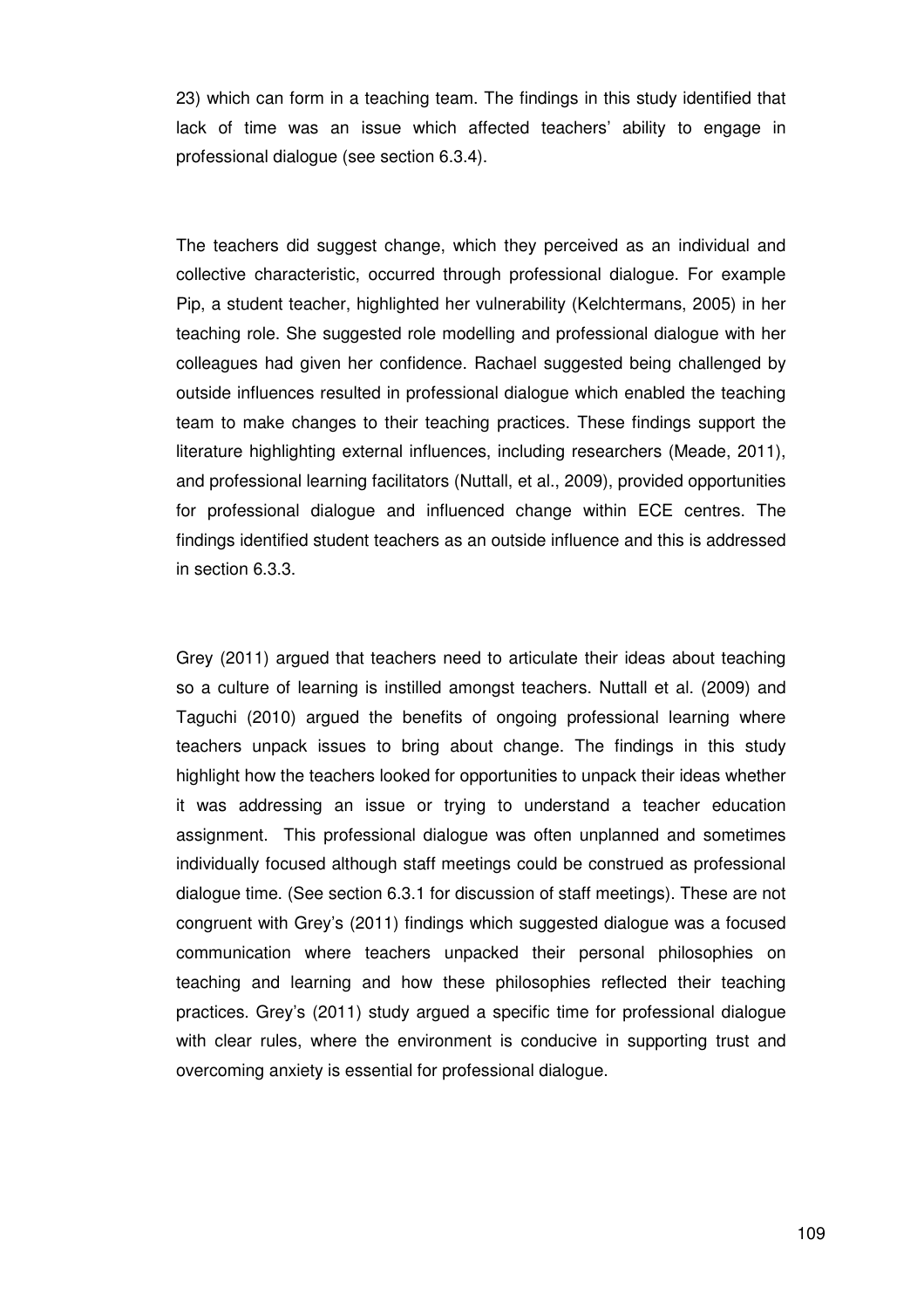Change was also instigated through collaboration and working together as a teaching team. Grey (2011) argues that cohesion in the teaching team occurs through professional dialogue. This is in contrast to findings in my study which suggested forming relationships occurred prior to professional dialogue through ad hoc conversations and social talk rather than through sustained professional dialogue. The teachers' views that team building occurred through *getting on* well together or being relaxed suggests time for professional dialogue was seen as an extra rather than a necessity. Nuttall's (2004) research highlighted how teachers' practice could be misaligned with theoretical understandings and that it was only through dialogue this could be addressed. The findings suggest teachers cope with the day to day issues. Creating a space for professional learning becomes secondary to addressing everyday occurrences in the centre.

The results indicate that issues concerning the centre's organisation and pedagogy were purposes for teachers' professional dialogue. Change and improvement were also considered purposes for professional dialogue whether change was collective or focused. The next section presents the findings concerning how dialogic space (Anagnostopoulos et al., 2008) provides opportunities for professional dialogue.

## 6.3 Space for professional dialogue

Anagnostopoulos et al. (2008) proposed a dialogic space was created when teachers were open to "horizontal expertise" (p.10) from other teachers, researchers and students. These discussions unpacked ideas and sustained teachers' and students' interest and curiosity. Such spaces for professional dialogue are an artifact which mediated the teachers' understanding of professional dialogue. Some artifacts were effective (e.g. student teachers in the centre) and others less so (e.g. time and busyness). This section discusses these findings.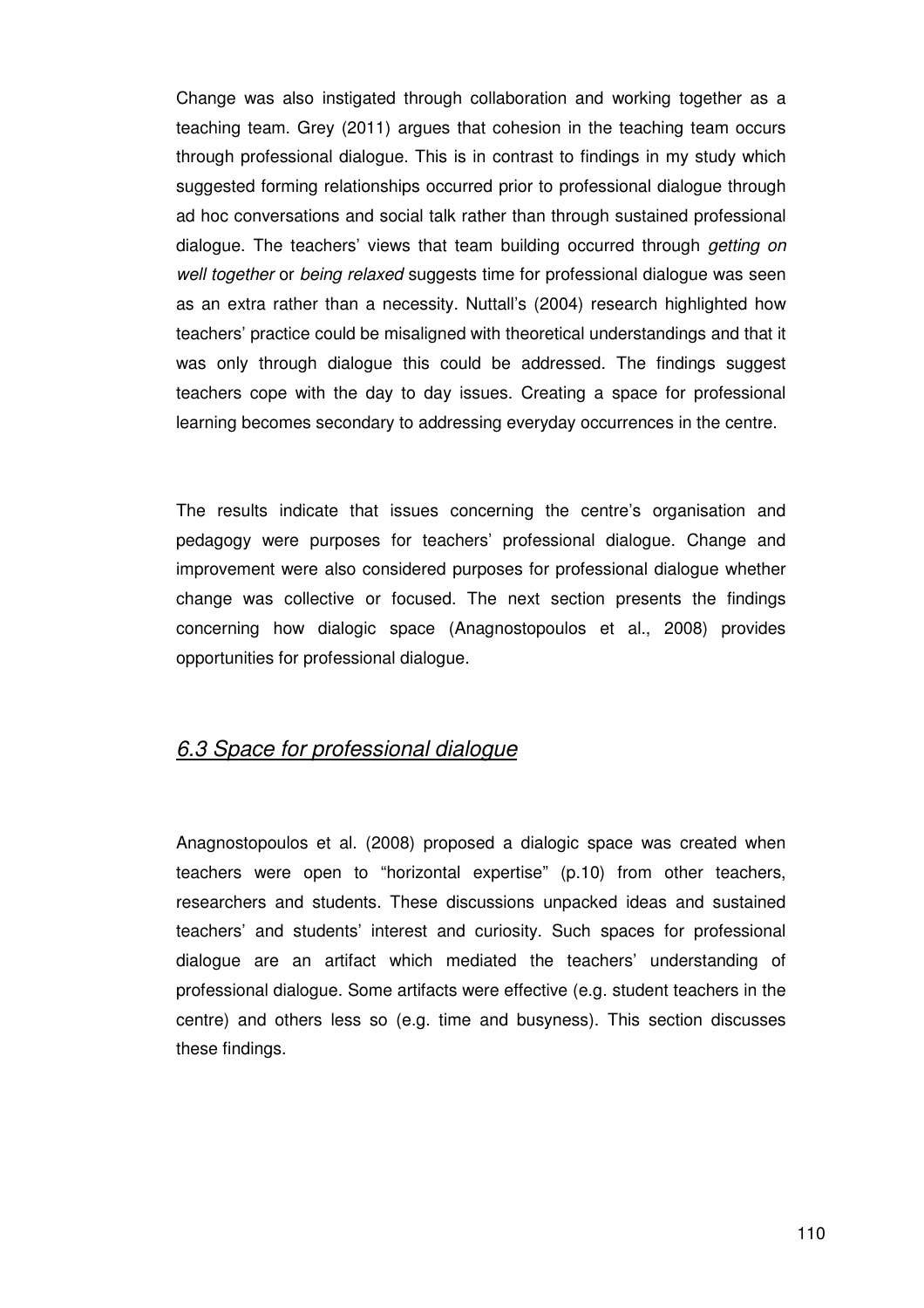#### **6.3.1 Staff meetings**

Staff meetings provided teachers at Pohutukawa Early Learning Centre with space for professional dialogue (see Chapter 5). Staff meetings brought all the teachers together each fortnight where they shared and sometimes debated pedagogical and organisational ideas and information. Artifacts including meeting notes and diaries mediated professional dialogue during and after the staff meetings

However, staff meetings were at times problematical as avenues for professional dialogue as after 5.30pm many teachers were often tired after working their full teaching day. Subsequently, teachers were sometimes less engaged with the content of the meeting and thus management looked for alternative means to engage teachers. These findings support Bowne et al.'s (2010) and Cosner's (2009) research which suggested dialogue is more beneficial for teachers' when they are fully engaged. Finding creative ways to encourage engagement included creating the environment (Bowne et al. 2010; Brown et al., 2005), deciding and focusing the dialogue content (Brown et al., 2005) and being receptive and aware of how individual teachers engage with each (Cosner, 2009).

In this study looking for alternatives to staff meetings was explored by Daisy and Rachael who had suggested monthly meetings during the day. They acknowledged difficulties with this proposal as finding regular relieving qualified teachers who were familiar with the children was of paramount importance. The logistics did seem insurmountable and the financial cost also needed to be considered. Grey (2011) suggested even an hour a week of professional dialogue can make a difference for team relationships and working together.

It was apparent, in the interview data, that it was important for management to look for substitutes to these issues. The teachers told of how professional dialogue which was sustained (Issacs, 1993), mediated through artifacts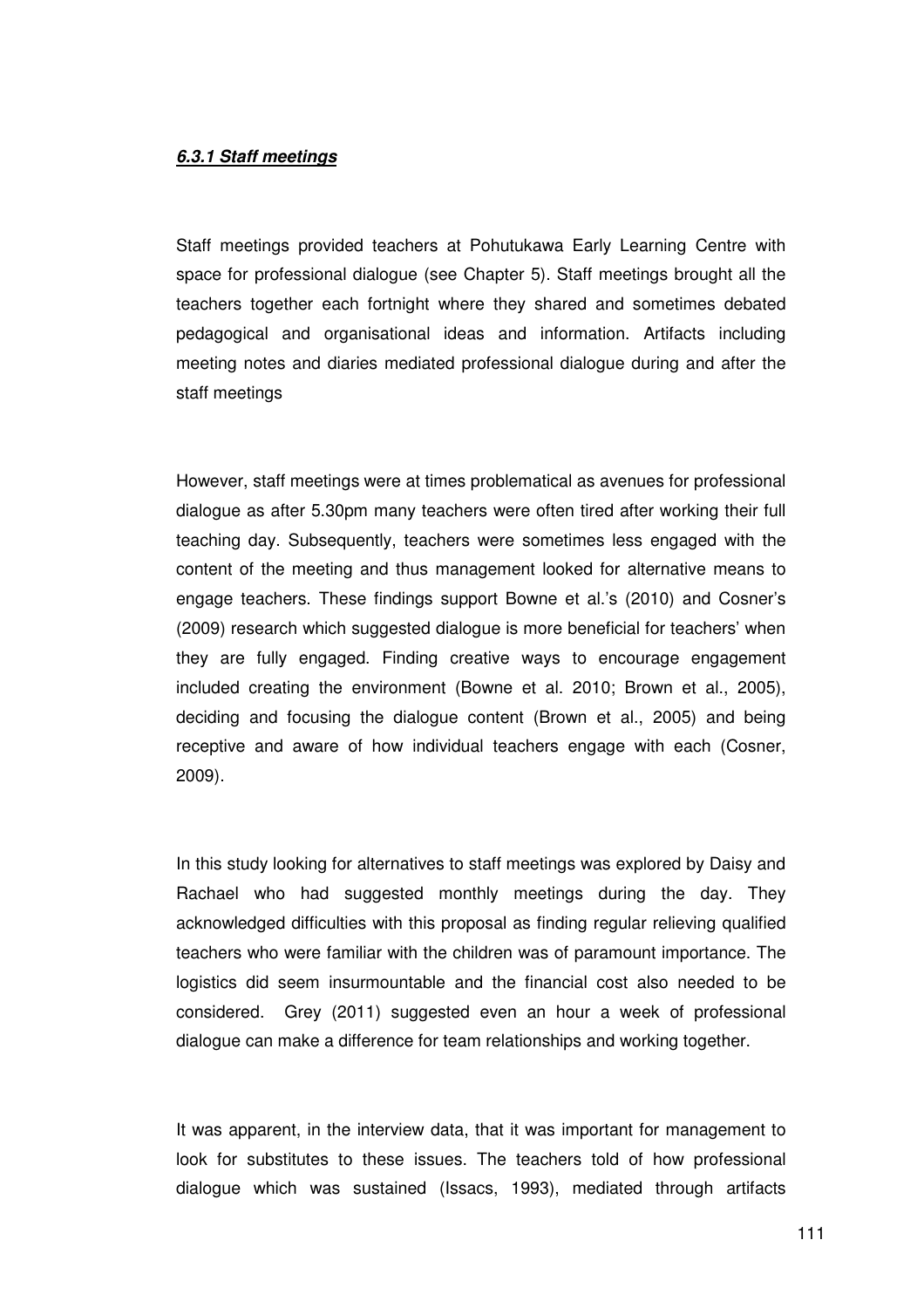(Engeström, 1999a) and looked for solutions to issues had made a difference to children's learning, to the building of relationships with teachers and families and to teaching practices.

## **6.3.2 Ad hoc conversations**

Findings identified ad hoc conversations, also referred to as "little conversations", as a support and prerequisite for professional dialogue (see Chapter 5). These conversations, which occurred throughout the centre environment, were perceived as essential for the teaching team. They often provided opportunities for teachers' sustained (Issacs, 1993) participation in the professional dialogue until a decision was reached, usually at a staff meeting. Teachers recognised the usefulness of ad hoc conversations which often led to changes in their teaching practices and organisational matters.

Ad hoc conversations provided a dialogic space for professional dialogue. Wegerif's (2008) study suggested resonance was a means of drawing out children's ideas and thinking. Similarly, ad hoc conversations provided resonance for these teachers as they built on ideas, giving them time to think, peruse and then decide. They were an important adjunct to addressing issues. Anagnostopoulos et al. (2008) argued for a dialogic space which engaged others beside those in the immediate school or classroom. Ad hoc conversations provided this space giving others, including visitors, parents and teachers, an opportunity to contribute to the professional dialogue whilst building relationships within the centre community. This was evident in the findings regarding the wall displays where many contributed to the professional dialogue and the final decision. Student teachers also played a role in building team relationships and stimulating professional dialogue in the centre and the next section presents this discussion.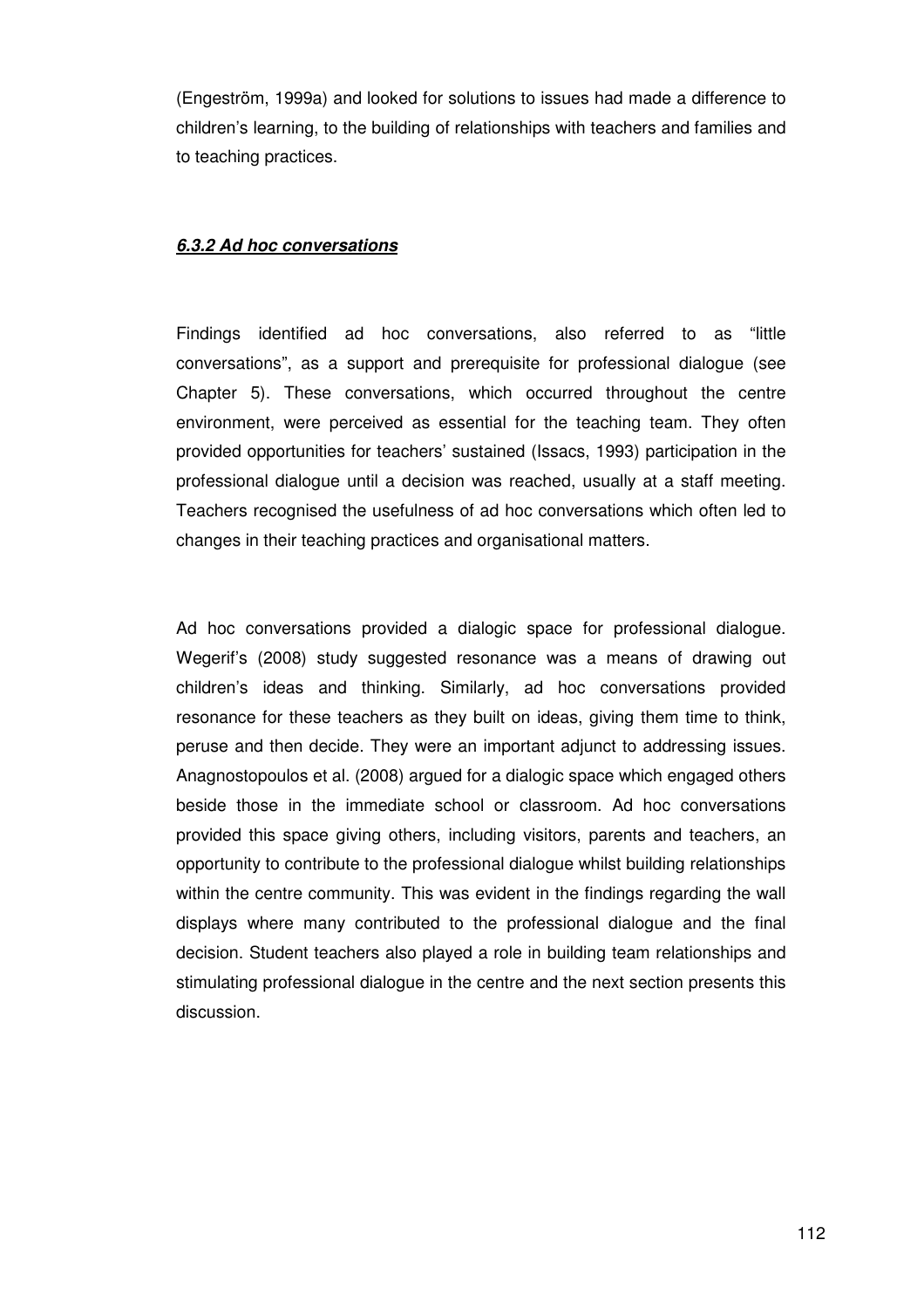#### **6.3.3 Student teachers in the centre**

The impact of student teachers within the centre was identified as an opportunity and support for professional dialogue. Artifacts including Te Whāriki (Ministry of Education, 1996), assignments and literature mediated the student teachers' roles as enquirers and learners practising through professional dialogue rules of engagement which guided their teaching practice. For example, student teachers suggested that through inquiry with qualified teachers they developed an understanding of theory and practice. In a reciprocal relationship (Kroeger et al., 2009) where qualified teachers were identified as both experienced and learners, student teachers promoted professional dialogue and extended the qualified teachers' engagement with Te Whariki (Ministry of Education, 1996), current literature and theory.

Nuttall (2003, 2004) argued there were concerns for teachers' engagement with the curriculum, Te Whāriki (Ministry of Education, 1996), when teaching practices were not congruent with the theories espoused. These findings identified that student teachers can provide a constant reminder of theoretical underpinnings of teaching practice. When a centre provides an environment of acceptance of student teachers, from both management and qualified experienced teachers, questioning and learning can be to the fore both for the student teacher and the experienced teacher. Student teachers were a source of professional learning in an environment where opportunities for professional learning are limited through a change in focus of government funding (Dalli, 2010).

In this inquiry student teachers provided a dialogic space for professional dialogue. They contributed to inquiry at Pohutukawa Early Learning Centre and stimulated professional dialogue with experienced teachers, challenging qualified teachers to reflect on their teaching practices. The next section identifies how time impacted on the teachers' professional dialogue.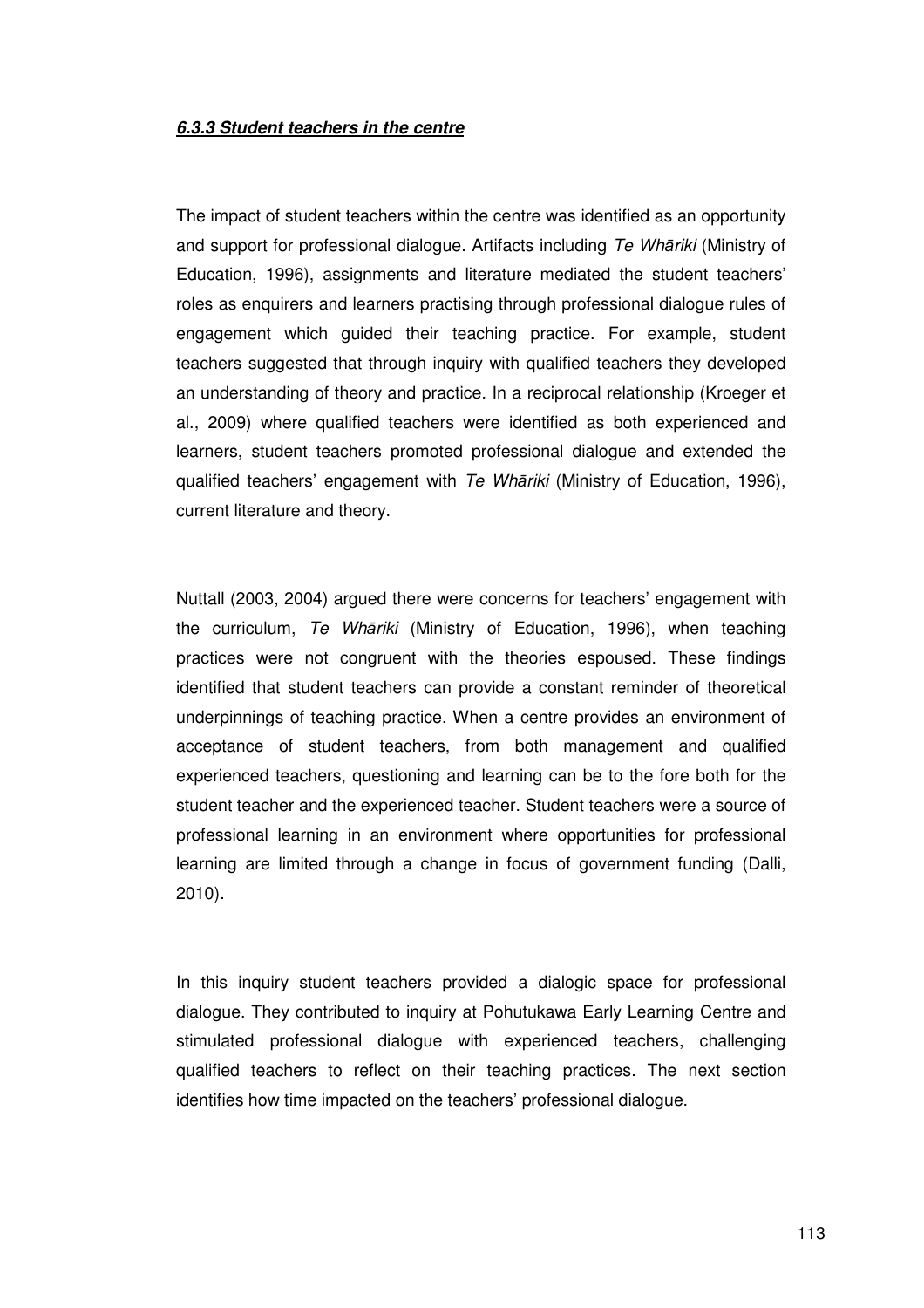### **6.3.4 Time** ― **a barrier for professional dialogue**

The results indicated time was a barrier for teachers' engagement in professional dialogue with their colleagues. Teachers suggested busyness had an affect on their ability to engage in professional dialogue during the day. April conceded they made time for professional dialogue sometimes outside their teaching hours. However, some teachers were overwhelmed by the physical demands of teaching and giving more time for professional dialogue outside work hours was difficult.

A lack of time impacted on these teachers' ability to engage in prolonged dialogue. Teachers' discussions seldom reflected elements of transformation (Rinaldi, 2006) where prolonged and in-depth dialogue could occur. Grey (2011) argued for analytical conversations where change and improvement could occur. However, in this study limited time during the day and at staff meetings restricted the opportunities for teachers to create a space where they could lose themselves in professional dialogue which was not issue orientated.

These findings reflect previous studies. Grey, (2011), Hatherly (1999), Nuttall (2003, 2004) Mitchell and Hodgen (2008) and Mitchell and Brooking (2010) all suggested a lack of time minimised teachers' dialogue and the unpacking of teaching practices. Grey's (2011) and Taylor's (2011) studies both argued for making time for professional dialogue. Grey (2011) indicated monthly meetings which unpacked teaching practices supported teachers' professional dialogue whilst Taylor (2011) suggested time outside work time was also an option. MacNaughton (2005) and Rinaldi (2006) also supported regular meetings where pedagogical understandings were unpacked through professional dialogue.

This section has presented discussions concerning the dialogical spaces for professional dialogue. The next section addresses organisational culture and the opportunities for professional dialogue.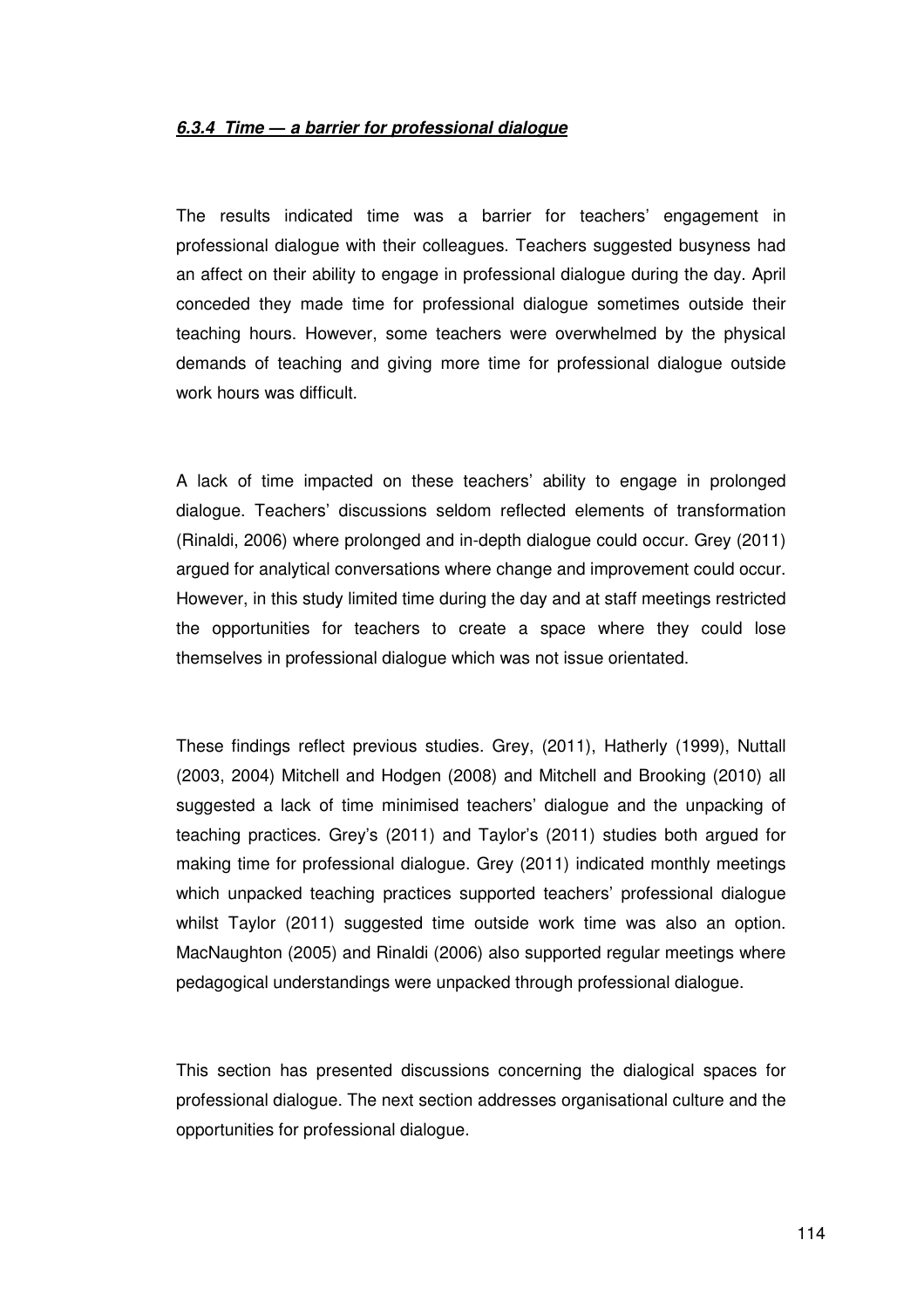# 6.4 Organisational culture provides opportunities for professional dialogue

I began this research project viewing organisation and culture as separate components. I did this in the belief that each component ― organisation or culture ― provided support for professional dialogue in a different way. On reading the literature and gathering my data I was aware an understanding of organisational culture provided a more succinct perspective of the support and opportunities given for professional dialogue in an ECE centre.

Schein (2004) suggested "a pattern of assumptions" (p. 17) built a team approach to working together. Within Pohutukawa Early Learning Centre these assumptions concerned getting on well together, liking each other and being passionate about being a teacher and embodied the principles of working as a teaching team and having professional dialogue. In an endeavour to hear other perspectives (Rinaldi, 2006) the manager and senior teachers looked for alternatives to include less engaged teachers or those on the periphery of the teaching team. As a result management provided other avenues for engagement. For example, teacher involvement was encouraged through listening to new ideas and providing opportunities for the initiation and implementation of these ideas. These findings of how the centre's culture supported teachers to voice their ideas is congruent with Grey's (2011) study where she argued that a code of silence limited teachers' engagement in professional dialogue.

With agreement comes dissidence which was sometimes a more difficult perspective for teachers to manage. These teachers had a cultural and communal (Gergen et al., 2004) understanding of professional dialogue as a willingness to share information within a team environment where they get along together. However, there was a contradiction (Engeström, 1999a) in the teachers' desire to be open to new ideas (Rinaldi, 2006) and their actual ability to engage with the conflict (Edwards, 1998; Dahlberg et al., 2007) which new ideas sometimes brought to the team relationships. Teachers, including Daisy, Rachael, Kerry and Julia, acknowledged teachers were sometimes not heard or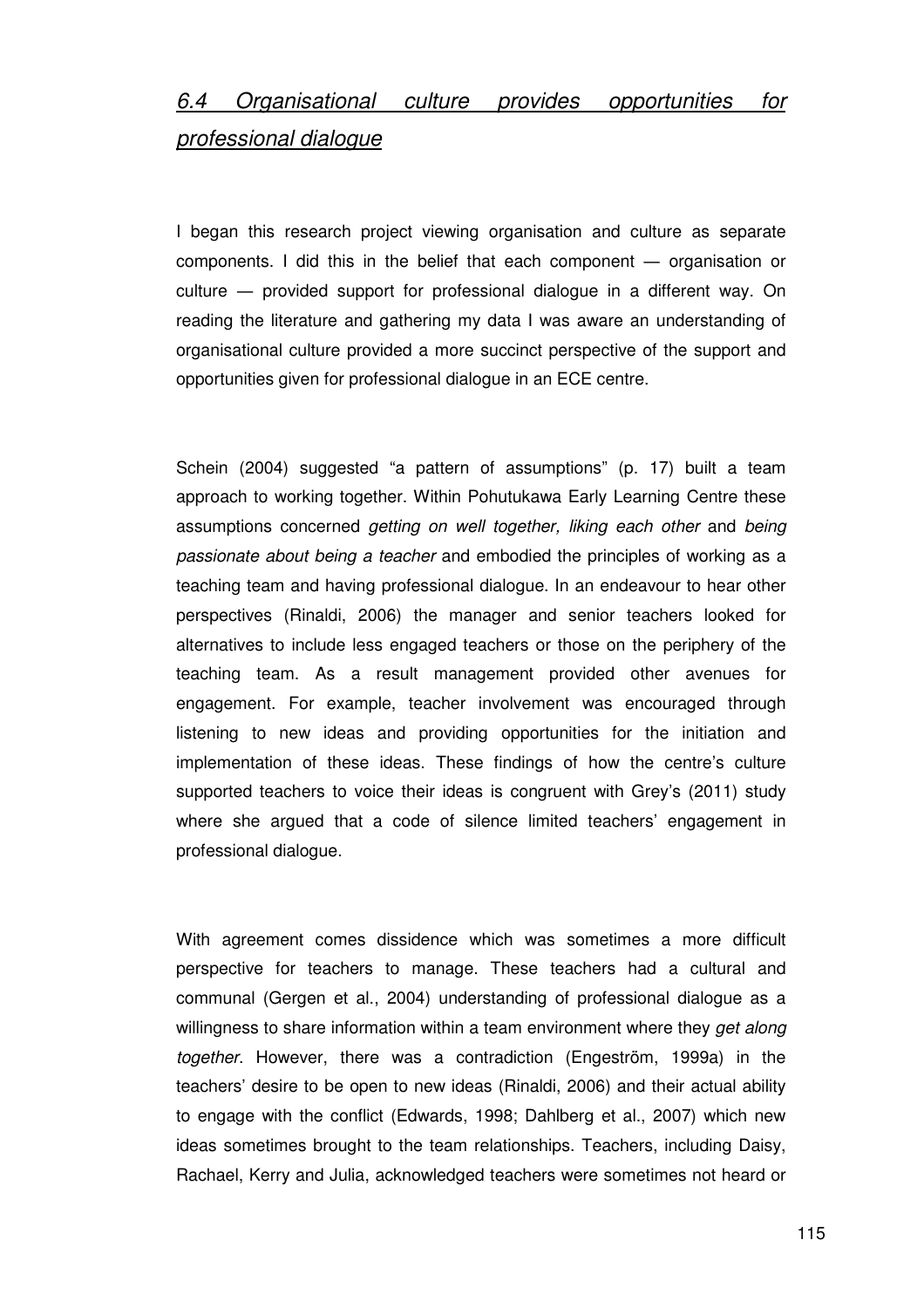their ideas not well received. Their concerns alluded to cultural and historical perspectives (Gergen et al., 2004) of a lack of time and of not upsetting anyone as barriers to initiating change. Grey's (2011) study found disagreement was an important aspect of professional dialogue. She suggested "ground rules" (Grey, 2011, p.25) were essential and needed to be agreed to by all participants to provide an environment where teachers are listened to and trust is ensured.

Data analysis identified professional dialogue at social events was a means to address dissidence. Daisy had talked of arranging a meeting between the teachers and management personnel from the umbrella organisation. She did this to encourage dialogue and to ensure the teachers' voices were heard. Daisy and Rachael were not immune to criticism and they explained how difficult it was getting the feedback and knowing they could have addressed some of the issues. In this situation Daisy and Rachael balanced their own personal concerns of criticism with a cultural focus of teacher collaboration (Wenger et al., 2002). They addressed the ethical considerations (Dalli & Cherrington, 2009) of teachers being able to express their own perspectives in order to overcome teachers' anxiety and silence (Grey, 2011).

The organisation of the centre did influence how and when teachers could engage in professional dialogue. A culture of accommodation existed within the centre management which flowed on to the teaching teams' approach to the organisation of the centre and pedagogy. This was highlighted in the interviews when teachers talked favourably of the teaching team even when issues were raised. The next section presents how CHAT contributed to this project through the provision of a framework to gain an understanding of these complex situations.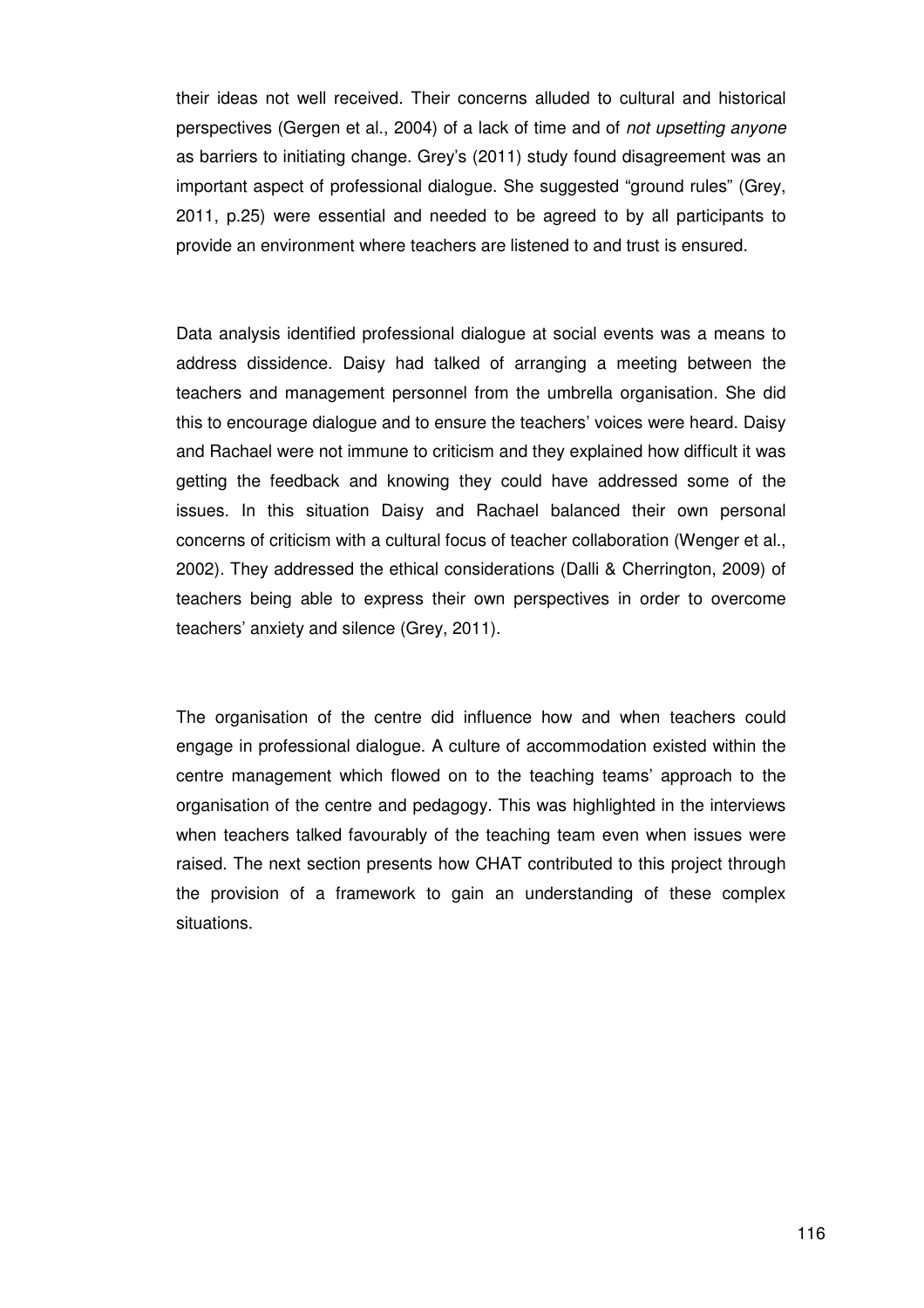# 6.5 Cultural historical activity theory (CHAT) - a framework for analysis.

The CHAT framework is a useful tool in educational research as data analysis identified how learning is transformed "through meaningful cultural activities" (van Oers, 2008, p.9). Therefore CHAT was ideal for data analysis of this case study, to gain an understanding of professional dialogue. My data analysis identified how the teachers' individual actions including attendance at staff meetings, ad hoc conversations and addressing issues were connected to the "collective activity" (Engeström, 1999a, p.31) of professional dialogue.

Engeström (1999a) highlights the role of mediation in activity theory and how mediation breaks down barriers for the individual and allows for collective actions. Artifacts are significant as mediators of the "activity system" (Engeström, 1999a, p.26). Data analysis identified the significance of mediating artifacts (Engeström, 1999a), including, in this study, the staff room, learning environment, and documentation (e.g. staff meeting notes, teachers' journals and wall displays). Time and busyness were also identified through data analysis as artifacts. For example, analysis of Julia's discussion of staff meeting notes enabled artifacts to be identified as mediators of her understanding of professional dialogue:

Staff meeting notes [are] kept in the office…We don't often go into the office every day because it's not really our space…and its just getting time to access it all…You tend to just try and keep it in your head what's been planned and everything but often by the end of the two weeks you've kind of forgotten. (Julia/interview/1/pp.38-39).

Julia highlighted barriers to reading the staff meeting notes. The office (artifact) presents one barrier; the ownership of space (artifact) "not really our space" presents another barrier; whilst time (artifact) to negotiate access for the space and then to read the notes is limited. I suggest all three artifacts mediated Julia's engagement with the staff meeting, with the professional dialogue at the staff meeting and ultimately with the outcomes from the meeting and teachers' planning for children's learning.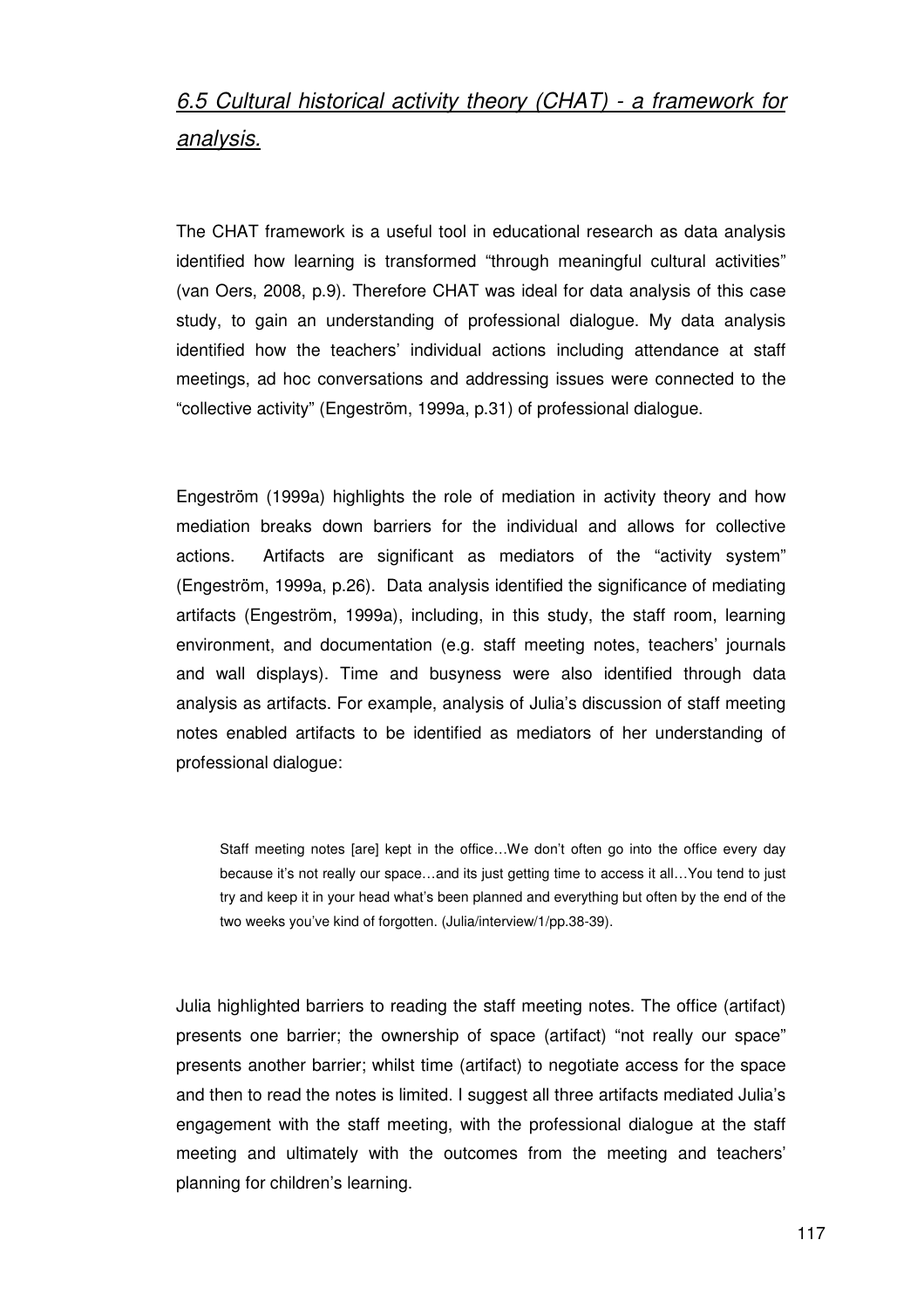In this study, the application, of the CHAT framework for data analysis contributed to an awareness of how activity theory (Engeström, 1999a) can enhance knowledge and understanding of complex situations. This theoretical approach can be utilised for further study of ECE and increased understanding of EC teachers' work providing multiple perspectives to a contextual and complex teaching fraternity.

## 6.6 Contributions to research

This study has provided several contributions to research. It has provided an understanding of how data analysis within the CHAT framework can provide an understanding of ECE and the work of EC teachers.

Several insights were identified into how the centre supported teachers' professional dialogue. Within the centre a supportive working environment existed with a teaching team who liked working together, who had social dialogue with each other, who were willing to engage in and had opportunities for ad hoc conversations, and management who supported outside influences and in particular the contribution of student teachers. Data analysis identified a lack of time for professional dialogue, which is supported by several previous studies over several years, and is still pertinent today. Evening staff meetings minimised the dialogic space (Anagnostopoulos et al., 2008) and made it difficult for teachers to engage in in-depth professional dialogue because of tiredness.

The research builds on Grey's (2011) study which highlighted the benefits of professional dialogue for New Zealand EC teachers. Findings similar to Grey's (2011) identified how professional dialogue can enhance and improve teaching practices through the questioning of current practices and the provision of intermittent opportunities for teachers to link theory and practice. Professional dialogue does address issues when teachers share ideas with each other, refer to literature and curriculum documents, and seek other professional support. The teachers relied on ad hoc conversations and social talk to sustain the professional dialogue and to build a cohesive teaching team. Increased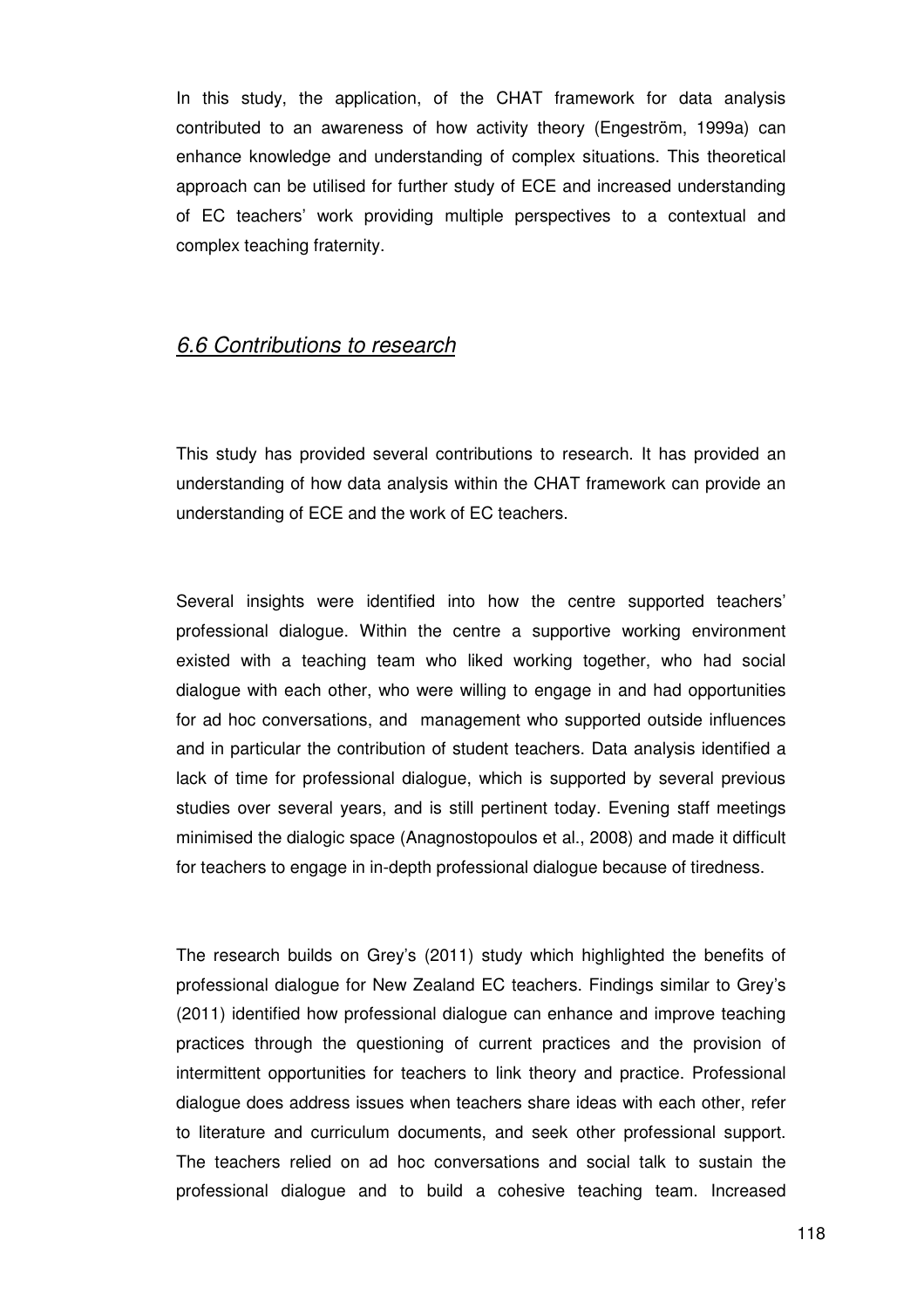understanding of EC teachers work provides opportunities to investigate the complexities which influence ECE. The limitations of the research are discussed in the next section.

## 6.7 Limitations of the research

There were several limitations to this research project. Firstly, the research project was a single qualitative case study. As such my research provided a perspective of an ECE centre in New Zealand. However, this single case study which was bounded in its focus of professional dialogue and EC teachers did provide richness to the research project which may not have emerged through other methodology approaches. I overcame the limitations by interviewing all ten teachers and having subsequent interviews with six teachers. This provided a wide perspective within the centre although it did not provide cross-centre perspectives. There are, therefore, opportunities to build on this research and to provide a more comprehensive understanding of EC teachers' professional dialogue.

Secondly, the methodologies were interpretive and therefore open, as the researcher, to my assumptions and beliefs. However, CHAT provided a valid data analysis framework which provided opportunities to identify and question these assumptions and beliefs as I analysed the data. I was familiar with the centre and had worked with many of the teachers in a professional learning capacity. This was helpful in gaining entry and building a rapport with the teachers. However, I was aware discussions with teachers could revert to a facilitator role as teachers were interested in learning more about professional dialogue. I addressed this by talking less and listening more and reminded myself and teachers of my new role as researcher in the centre. Thirdly, the data collection relied strongly on interviews with the teachers although this counted through triangulation with data from observations and journals. My lack of interview experience and being a novice researcher all had some impact on the data collection. For example on listening to the tapes and reading the transcripts I discovered at times during the interviews I concentrated more on collecting data than following the teachers' direction and their line of thinking. As I interviewed more and listened to the tapes I was more aware of my influence on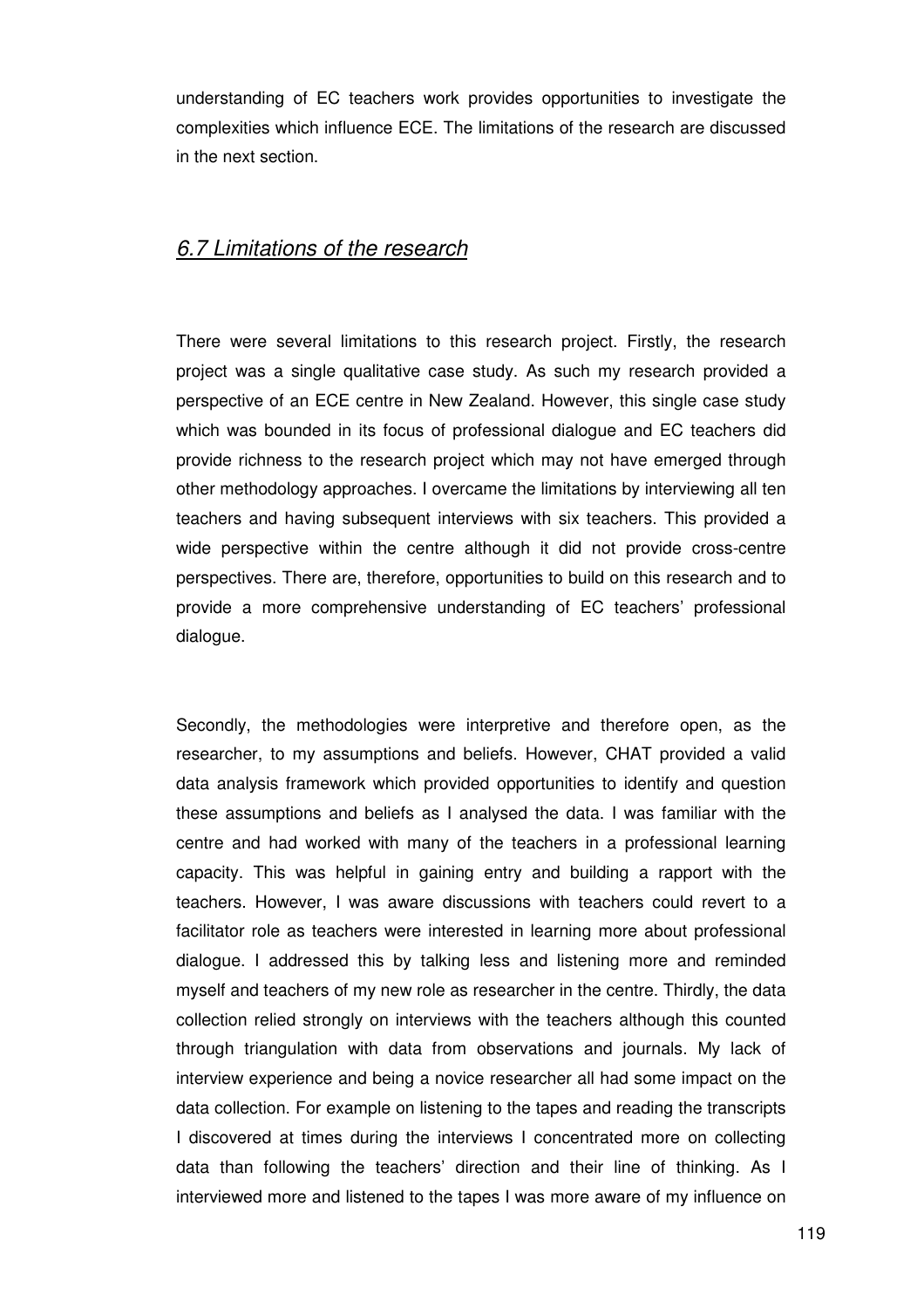the data collection. Practising before interviewing minimised this and the strategies used were more evident in the later interviews.

The research project did not address issues of leadership in depth. It is acknowledged leadership would influence teachers' engagement in professional dialogue. However, I suggest an emphasis on leadership may have minimised the collective contribution of all the teachers, e.g. the effect of student teachers in the centre and organisational issues including staff meetings, time and busyness. The focus on leadership does provide opportunities for further research. The next section highlights the implications and further directions for research.

## 6.8 Implications and further directions

I began this research with the title "Overlapping realities". I was interested to know if and how other teachers experienced these "overlapping realities" of understanding professional dialogue and having time and opportunities for professional dialogue.

I propose organisational alternatives need to be found to address the limited opportunities for professional dialogue. The overlapping realities of teachers' spending hours documenting children's learning and then having minimal time for dialogue about the documentation is one which should be addressed through research. There was little evidence in my data of teachers' documentation of children's learning contributing to professional dialogue. I suggest the present adherence of attributing non-contact time solely (Daisy initial interview) to documentation of children's learning limits other opportunities for teachers to engage in professional dialogue. A lack of ongoing engagement with the documentation once it has been put in the children's profiles seems to me to minimise documentation as a pedagogical tool (Rinaldi, 2006) and the teachers' input and accumulated knowledge.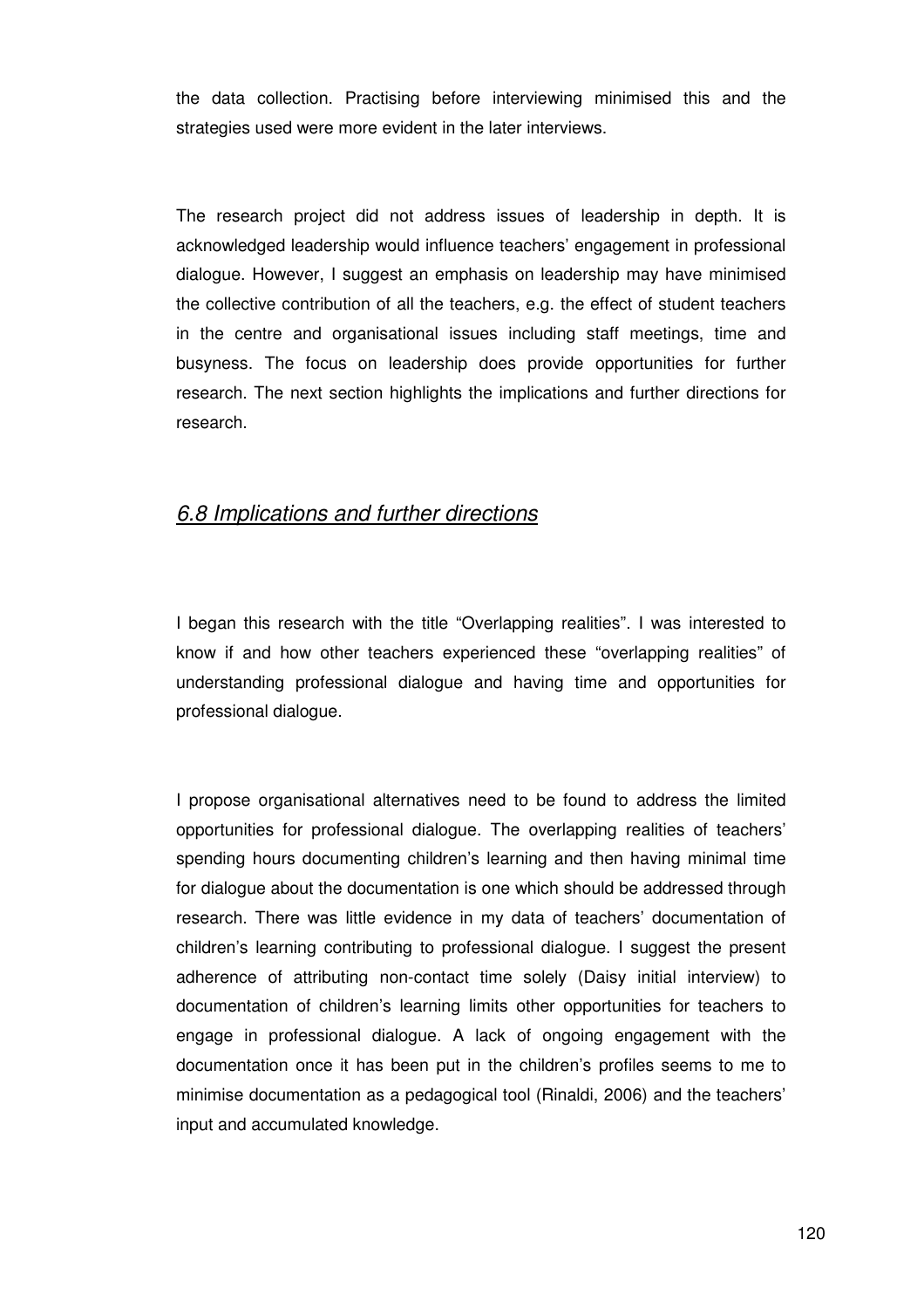The results of this, and earlier studies, indicate it is beneficial for a teaching team to have sustainable time together and to engage in professional dialogue (Grey, 2011; Rinaldi, 2006). Further research into the influence of EC management and organisational structures is timely in order to determine the impact of government policy (Dalli, 2010) and the impact of teachers' working conditions (Smith et al., 2000) on effective ECE in New Zealand.

## 6.9 Summary

This research project sought to answer the questions regarding teachers' understandings of professional dialogue, the purposes for professional dialogue and the cultural and organisational support and opportunities for professional dialogue. The research contributes to an understanding of professional dialogue including the overlapping realities that EC teachers experience. I conclude with a quote cited in Issacs (1993, p. 24):

"I think there is a beginning to dialogue, but I do not think there is an end" President of local union, United States Workers of America.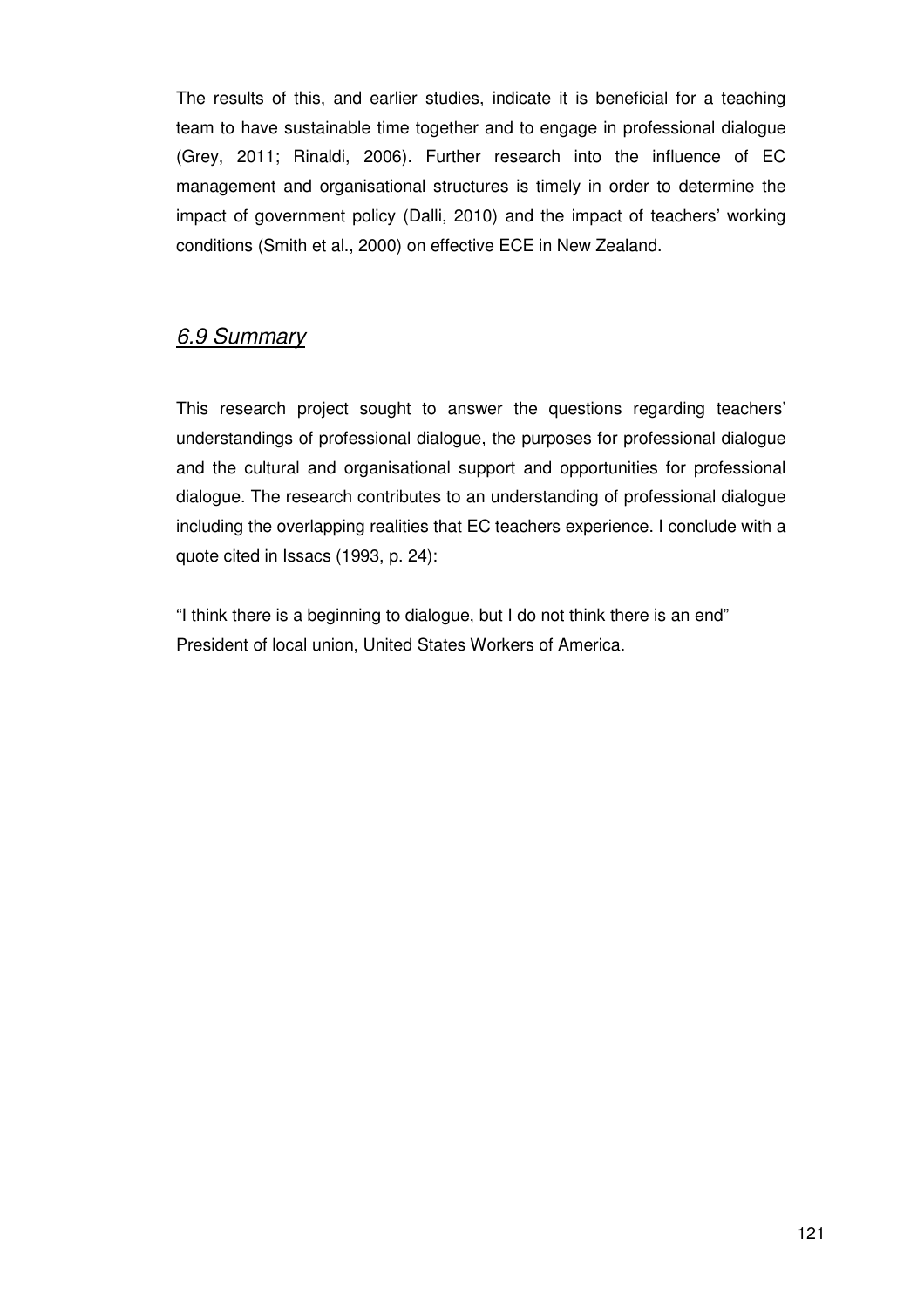## **References:**

- Anagnostopoulos, D., Smith, E. R., & Nystrand, M. (2008). Creating dialogic spaces to support teachers' discussion practices: An introduction. English Education, 41(1), 4-12. Retrieved from http://www.jstor.org/stable/40173313
- Arksey, H., & Knight, P. (1999). Interviewing for social scientists: An introductory resource with examples. London, England: Sage.
- Arthur, L., Beecher, B., Death, E., Dockett, S., & Farmer, S. (2005). Journeys of change. South Melbourne, Australia: Thomson.

Bakhtin, M. M. (1981). Dialogic imagination: Four essays. Austin: University of Texas.

- Bakhtin, M. M. (1986). Speech genres and other late essays. Austin: University of Texas.
- Barrera, I., & Corso, R. M. (2003). Skilled dialogue: Strategies for responding to cultural diversity in early childhood. Baltimore: Paul H. Brookes.
- Barrera, I., & Kramer, L. (2007). Skilled dialogue, weaving webs of connectedness across diverse voices and identities. Childhood Education, 83(5), 304-308. Retrieved from http://search.proquest.com.helicon.vuw.ac.nz/docview/210390371?accountid=

14782

- Bayat, T, M. (2010). Use of dialogue journals and video-recording in early childhood teacher education. Journal of Early Childhood Teacher Education, 31(2), 159- 172. doi: 10.1080/10901021003781247
- Berg, B. L. (2004). Qualitative research methods for the social sciences (5th ed.). Boston, MA: Allyn and Bacon.
- Bloom, P. J. (2000). Circle of influence. Lake Forest, Ill: New Horizons.
- Borko, H. (2004). Professional development and teacher learning: Mapping the terrain. Educational Researcher, 33(8), 3-15. Retrieved from http://www.jstor.org/stable/3699979

122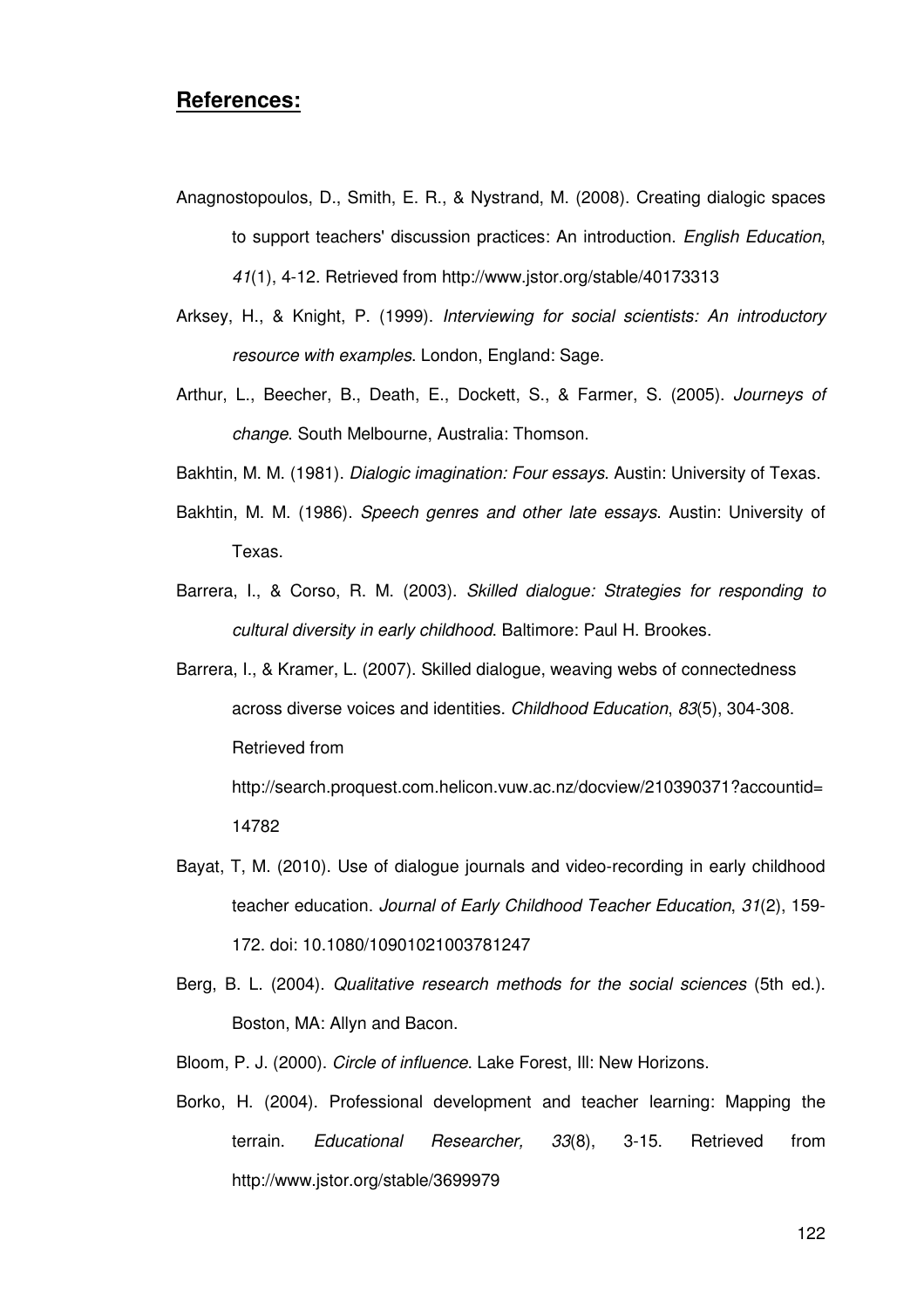- Bown, K., & Sumsion, J. (2007). Voices from the other side of the fence: Early childhood teachers' experiences with mandatory regulatory requirements. Contemporary Issues in Early Childhood 8(1), p. 30–49. doi: 10.2304/ciec.2007.8.1.30
- Bowne, M., Cutler, K., DeBates, D., Gilkerson, D., & Stremmel, A. (2010). Pedagogical documentation and collaborative dialogue as tools of inquiry for pre-service teachers in early childhood education: An exploratory narrative. Journal of the Scholarship of Teaching & Learning, 10(2), 48-59. Retrieved from EBSCOhost
- Brennan, M. (2007). Young children breaking the rules: A socio culture interpretation. Early Childhood Folio, 11 2–4.
- Brown, J., Issacs, D. & World Cafe Community. (2005). The world cafe. San Francisco, CA: Berrett-Koehler.
- Cameron, M. (2007). Learning to teach. Wellington, New Zealand: New Zealand Council for Educational Research.
- Carr, M. (2001). Assessment in early childhood settings: Learning stories. London: Paul Chapman.
- Carr, M. (2004). Keeping it credible. In M. Carr (Ed.), Assessment in early childhood education: Keeping it complex, keeping it connected, keeping it credible (pp. 31-47). Wellington, New Zealand: Te Tari Puna Ora o Aotearoa/New Zealand Childcare Association.
- Chen, F-C., & Wang, T. C. (2009). Social conversation and effective discussion in online group learning. Education Technology Research Development 57, 587- 612.doi: 10.1007/s11423-009-9121-1
- Christians, C. G. (2005). Ethics and politics in qualitative research. In N. K. Denzin, & Y. S. Lincoln (Eds.), The sage handbook of qualitative research (3rd ed., pp. 139-164). Thousand Oaks CA: Sage.
- Cohen, L., Manion, L., & Morrison, K. (2007). Research methods in education. Retrieved from http://w2.vu.edu.au/library/EBookSearch/files/EBL.pdf

123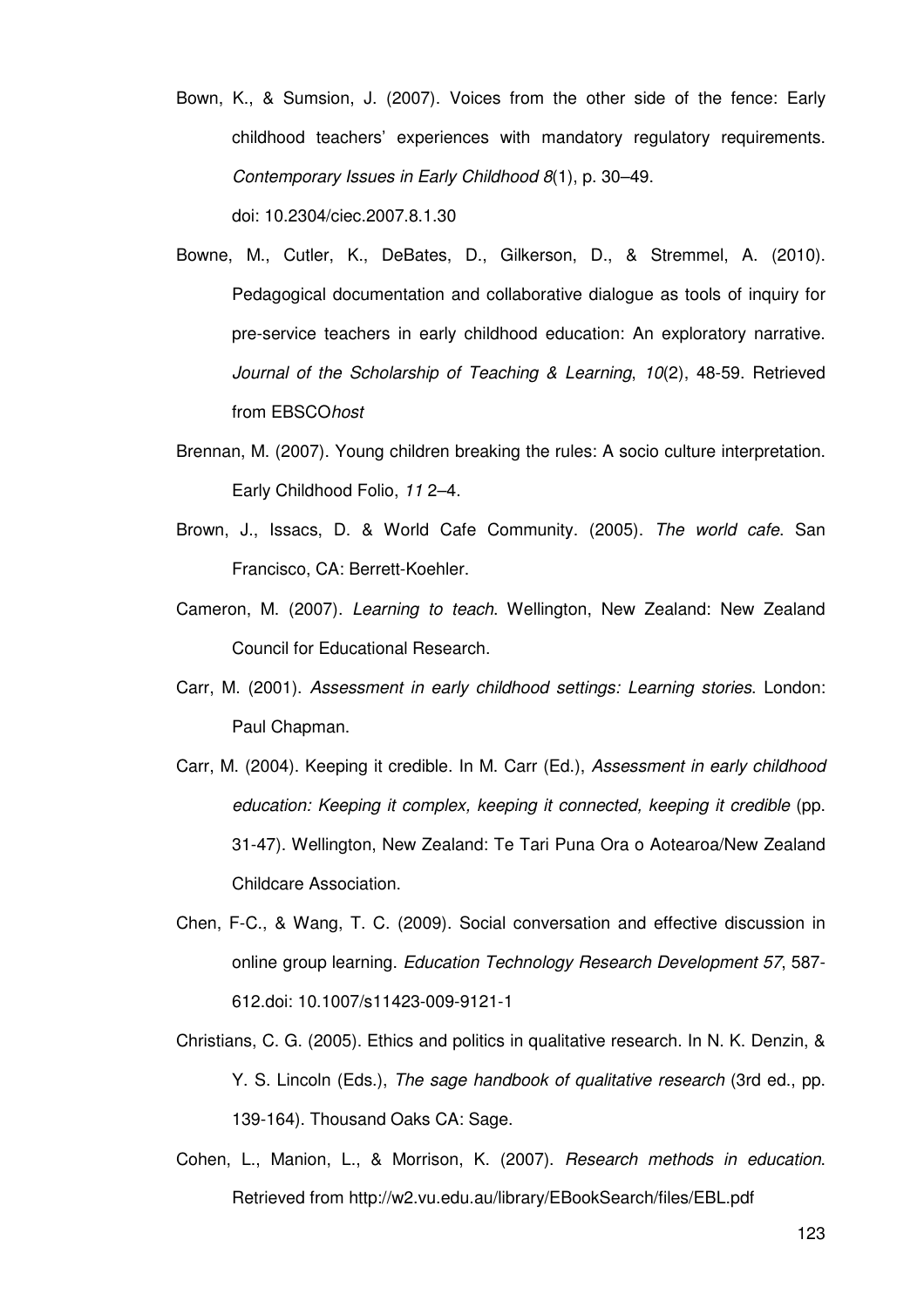- Connell, C. (2010). Anger over cuts to early childhood funding. Marlborough Express. Retrieved from http://www.stuff.co.nz/marlboroughexpress/news/3909601/Anger-over-cuts-toearly-childhood-funding
- Cosner, S. (2009). Building organizational capacity through trust. Educational Administration Quarterly, 45(2), 248-292. doi: 10.1177/0013161X08330502
- Covey, S. R. (1989). The 7 habits of highly effective people. Melbourne: The Business Library.
- Crotty, M. (1998). The foundations of social research: Meaning and perspective in the research process. St Leonards, Australia: Allen & Unwin.
- Cullen, J. (2001, September). Assessment dilemmas in a sociocultural curriculum. Paper presented at the Teachers Refresher Course Committee seminar, 2001, Wellington, New Zealand.
- Dahlberg, G., Moss, P., & Pence, A. (2007). Beyond quality in early childhood education and care: Languages of evaluation. London, England: Routledge Falmer.
- Dalli, C. (2008). Pedagogy, knowledge and collaboration: Towards a ground-up perspective on professionalism. European Early Childhood Education Research Journal, 16(2), 171-185. doi: 10.1080/13502930802141600
- Dalli, C. (2010). Towards the re-emergence of a critical ecology of the early childhood profession in New Zealand. Contemporary Issues in Early Childhood, 11(1), 61-74. Retrieved from http://dx.doi.org/10.2304/ciec.2010.11.1.61
- Dalli, C., & Cherrington, S. (2009). Ethical practice as relational work. In S. Edwards & J. Nuttall, (Eds.), Professional learning in early childhood settings (pp. 61 -80). Rotterdam, Netherlands: Sense.
- Dalli, C., & Urban, M. (2010). Towards new understandings of the early years profession: The need for a critical ecology. In C. Dalli & M. Urban (Eds.), Professionalism in early childhood education and care: International perspectives (pp. 150-155). London, England: Routledge.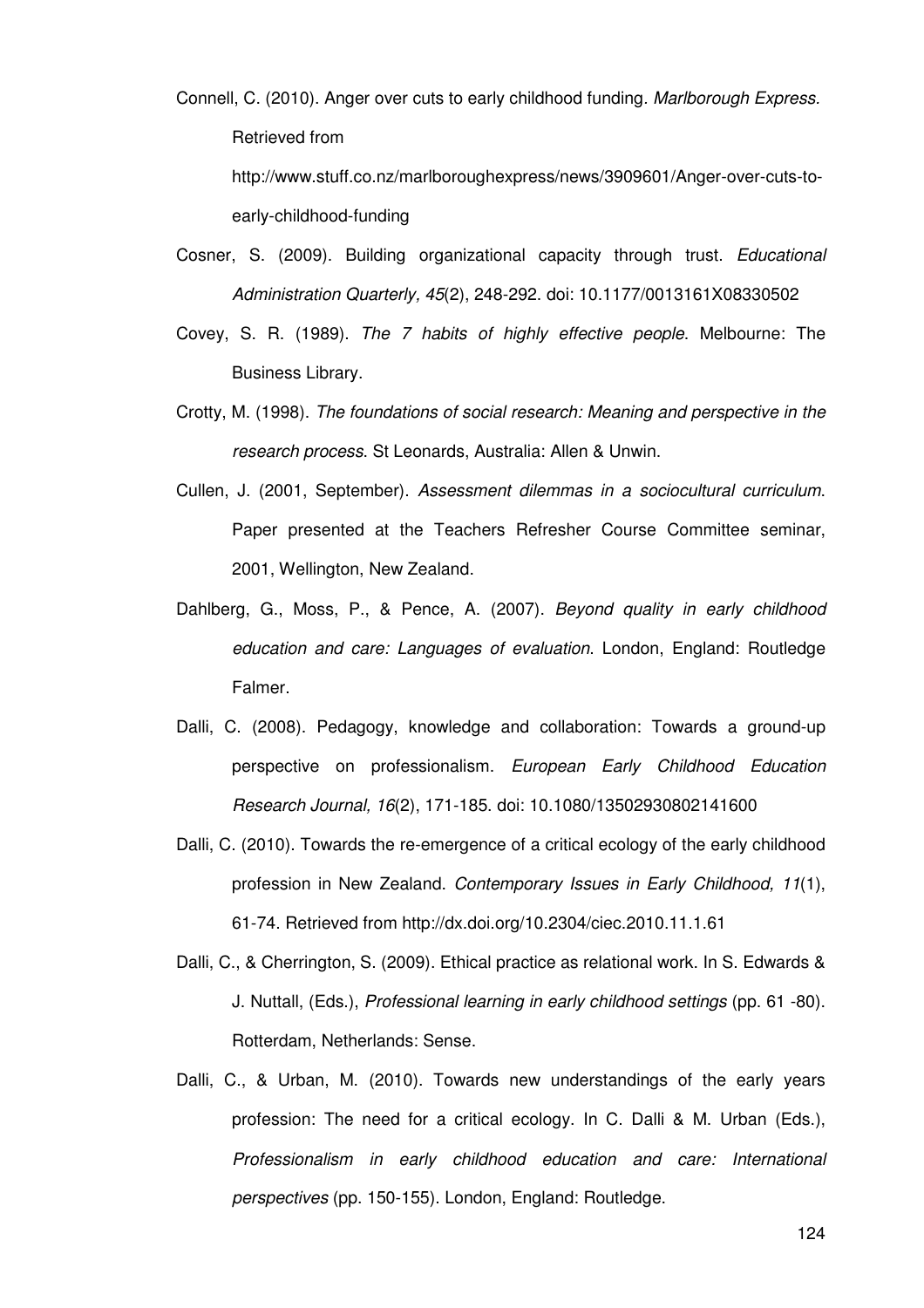- Delamont, S. (2002). Fieldwork in educational settings: Methods, pitfalls and perspectives (2nd ed.). London, England: Routledge Falmer.
- Denzin, N. K., & Lincoln, Y. S. (2005). Introduction: The discipline and practice of qualitative research. In N. K. Denzin & Y. S. Lincoln (Eds.), The SAGE handbook of qualitative research (3rd ed., pp.1-32). Thousand Oaks, CA: Sage.
- Denzin, N. K., & Lincoln, Y. S. (2008). Introduction: The discipline and practice of qualitative research. In N. K. Denzin & Y. S. Lincoln (Eds.), The landscape of qualitative research (pp. 1-44). Thousand Oaks, CA: Sage.
- Duhn, I. (2010). 'The centre is my business': Neo-liberal politics, privatisation and discourses of professionalism in New Zealand. Contemporary Issues in Early Childhood, 11(1), 49-60.

Retrieved from http://dx.doi.org/10.2304/ciec.2010.11.1.49

- Early Childhood Code of Ethics National Working Group. (2001). Early childhood code of ethics for Aotearoa/New Zealand. Wellington, New Zealand: NZEI Te Riu Roa.
- Edwards, C. (1998). Partner, nurturer, and guide: The role of the teacher. In C. Edwards, Gandini, L., & Forman, G. (Eds.), The hundred languages of children (pp. 179-198). Greenwich, England: Ablex.
- Edwards, A., & Nuttall, J. (2009). Introduction. In A. Edwards, & J. Nuttall (Eds.), Professional learning in early childhood settings (pp. 1-8). Rotterdam, Netherlands: Sense.
- Education Review Office Te Tari Arotake Matauranga. (2009). Implementing self review in early childhood services. Wellington, New Zealand: Crown.
- Engeström, Y. (1999a). Activity theory and individual and social transformation. In Y. Engeström, R. Miettinen, & R. L. Punamaki, (Eds.), Perspectives on activity theory (pp. 19-38). Cambridge, NY: Cambridge University.
- Engeström, Y. (1999b). Innovative working in work teams: Analyzing cycles of knowledge creation in practice. In Y. Engeström, R. Miettinen, & R. L.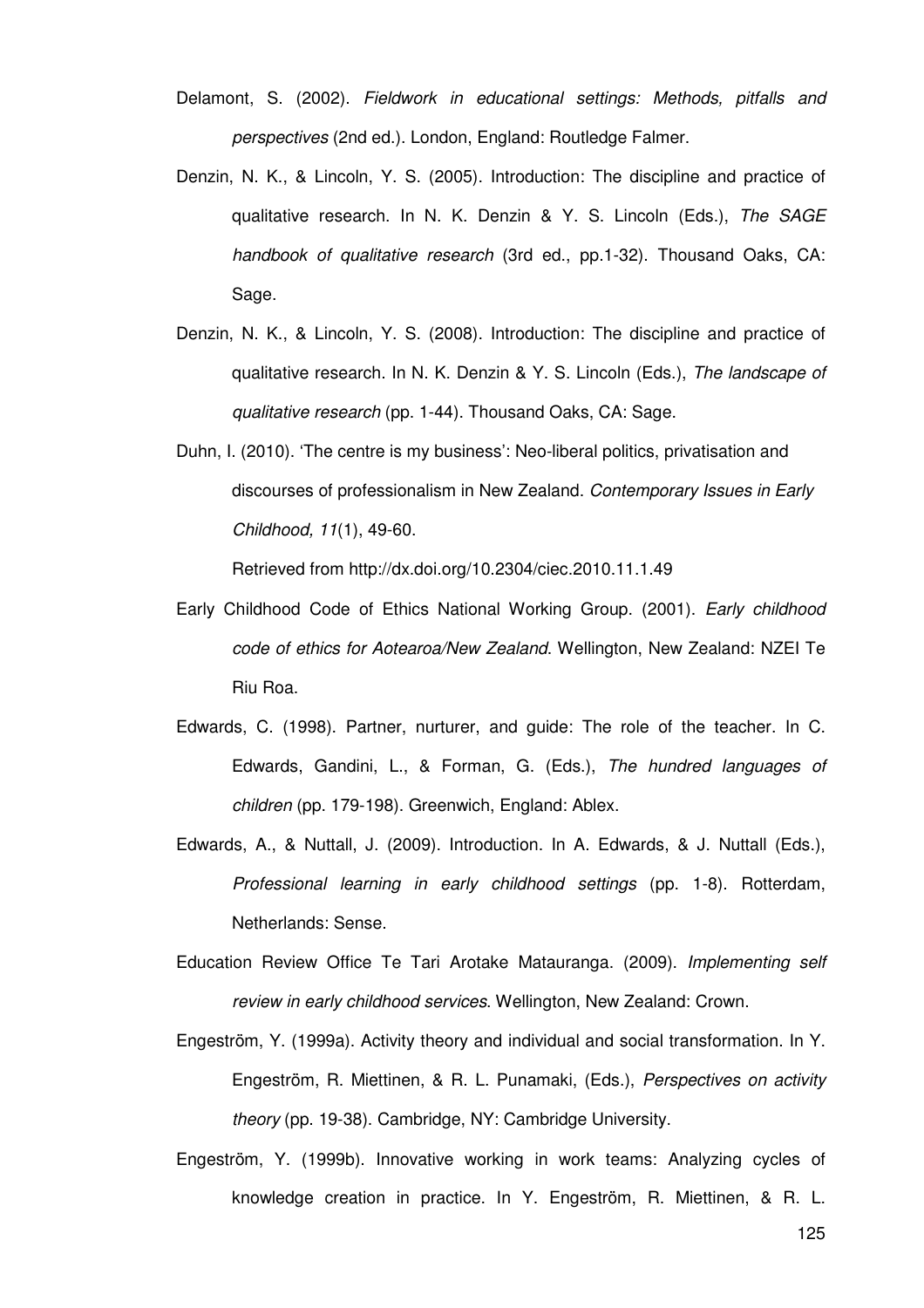Punamaki, (Eds.), Perspectives on activity theory (pp. 377-406). Cambridge, NY: Cambridge University.

- Engeström, Y., & Miettinen, R. (1999). Introduction. In Y. Engeström, R. Miettinen, & R. L. Punamaki, (Eds.), Perspectives on activity theory (pp. 1-18). Cambridge, NY: Cambridge University Press.
- Fleer, M., & Richardson, C. (2004). Mapping the transformation of understanding. In A. Anning, J. Cullen, & M. Fleer (Eds.), Early childhood education: Society and culture, (pp. 119-133). London, England: Sage.
- Fleet, A., & Patterson, C. (2009). A timescape. In S. N. Edwards, & J. Nuttall (Eds.), Professional learning in early childhood settings (pp. 9-26). Rotterdam, Netherlands: Sense.
- Flick, U. (2006). An introduction to qualitative research (3rd ed.). London, England: Sage.
- Gergen, K. J., Gergen, M. M., & Barrett, F. J. (2004). Dialogue: Life and death of the organisation. In D. Grant, C. Hardy, C. Oswick, & L. L. Putnam, (Eds.), The sage handbook of organizational discourse (pp. 39-60). London, England: Sage.
- Gibbons, P. (2005). "The way we do things around here": Environmental and social considerations of the organisational culture of two Playcentres. New Zealand Research in Early Childhood Education, 8, 11 - 27. Retrieved from <http://search.informit.com.au/documentSummary;dn=791596871490738;res= **IELHSS**
- Gibbs, C. (2006). To be a teacher: Journeys towards authenticity. Auckland, New Zealand: Pearson Education.
- Giest, H. (2008). The formation experiment in the age of hypermedia and distance learning. In B. van Oers, W. Wardekker, E. Elbers, & R. van der Veer, (Eds.), The transformation of learning: Advances in cultural-historical activity theory (pp. 100-126). Cambridge, NY: Cambridge University Press.

126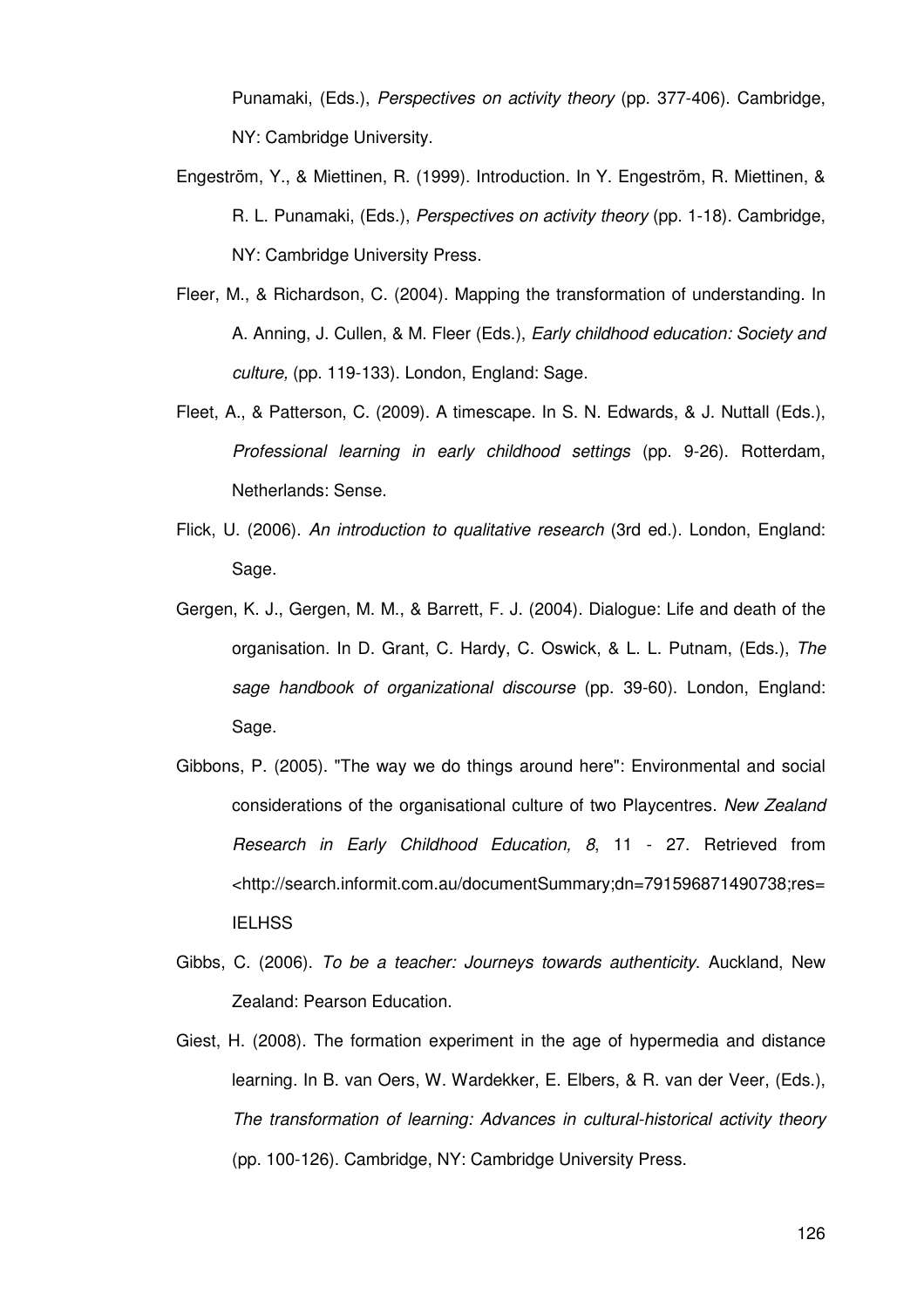- Goodwin, W. L., & Goodwin, L. D. (1996). Understanding quantitative and qualitative research in early childhood education. New York, NY: Teachers College.
- Gray, D. E. (2009). Doing research in the real world. Los Angeles, CA: Sage.
- Grey, A. (2011). Professional dialogue as professional learning. New Zealand Journal of Teachers' Work, 8(1), 21 - 32. Retrieved from http://www.teacherswork.ac.nz/journal/volume8\_issue1/grey.pdf
- Guba, E. G. & Lincoln, Y. S. (2005). Paradigmatic controversies, contradictions, and emerging confluences. In N. K. Denzin, & Y. S. Lincoln (Eds.), The SAGE handbook of qualitative research (3rd ed., pp. 191-216). Thousand Oaks, CA: Sage.
- Hammersley, M., & Atkinson, P. (2007). Ethnography: Principles in practice. Retrieved from http://w2.vu.edu.au/library/EBookSearch/files/EBL.pdf
- Hatherly, A. (1999). Digging deep: But who gets the pickings when the researcher goes home? New Zealand Research in Early Childhood Education, 2, 3-13.
- Hedges, H. (2003). Teaching and learning: Theories that underpin 'wise' practice in Aotearoa/New Zealand. Early Education 31(Autumn), 5–12.
- Hedges, H. (2007). Funds of knowledge in early childhood communities of inquiry. (Unpublished Doctoral thesis, Massey University, Palmerston North, New Zealand). Retrieved from http://hdl.handle.net/10179/580
- Holstein, J. A., & Gubrium, J. A. (2008). Interpretive practice and social action. In N. K. Denzin & Y. S. Lincoln (Eds.), Strategies of qualitative inquiry ( $3<sup>rd</sup>$  ed., pp. 173-202). Los Angeles, CA: Sage.
- Huberman, M. & Miles, M. (1994). Data management and data analysis techniques. In N. K. Denzin & Y. S. Lincoln (Eds.). The handbook of qualitative research (pp. 428-444). London, England: Sage.
- Irving, J. L. (1972). Victims of group think: A psychological study of foreign policy decisions and fiascoes. Oxford, England: Houghton Miffin.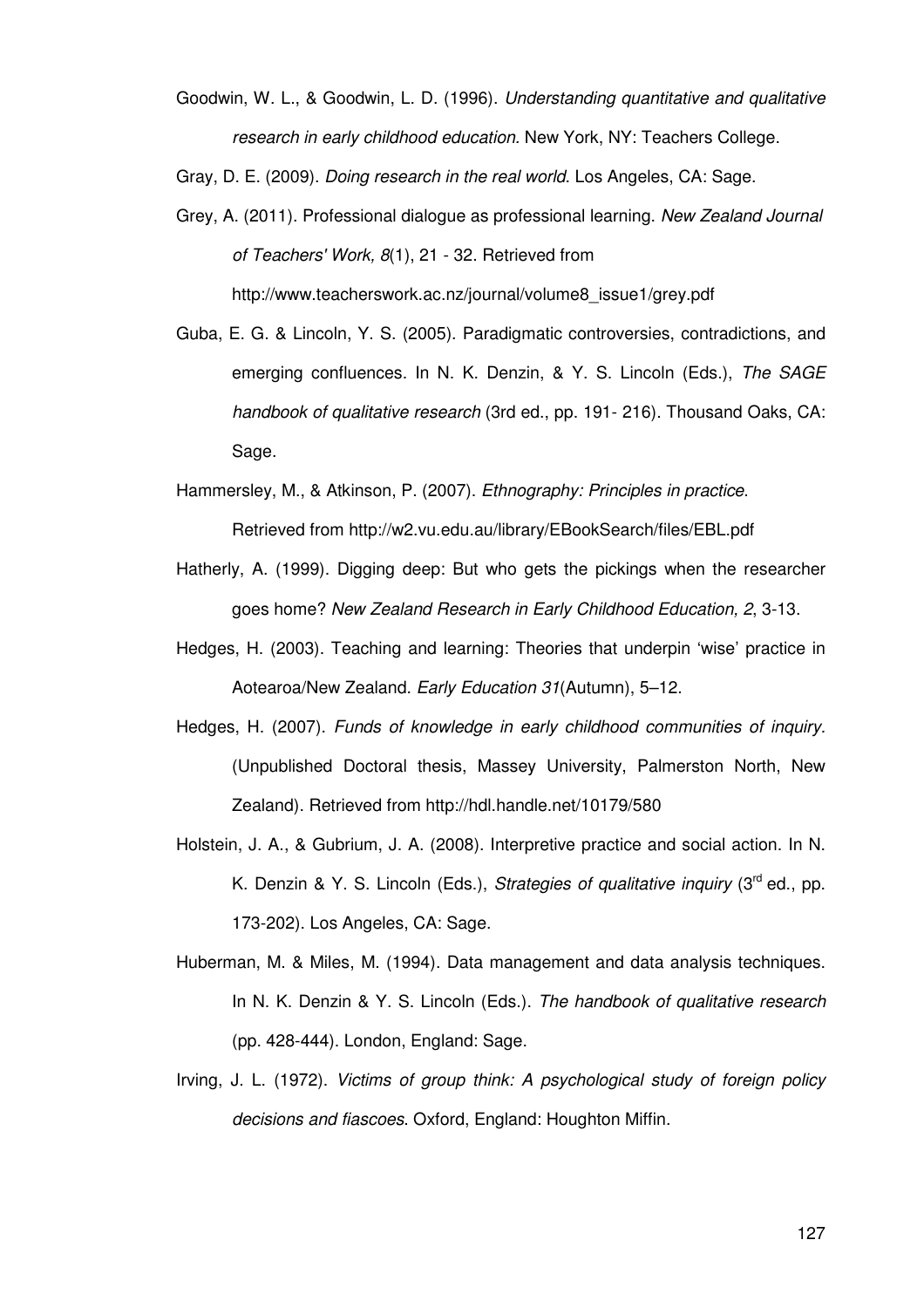- Issacs, W. (1993). Taking flight: Dialogue, collective thinking, and organizational learning. Organizational Dynamics, 22(2), 24-39. Retrieved from www.sciencedirect.com.helicom.vuw.ac.nz/science?
- Jordan, J. B. (2003). Professional development making a difference for children: Coconstructing understandings in early childhood centres. (Unpublished Doctoral thesis, Massey University, Palmerston North, New Zealand).
- Kelchtermans, G. (2005). Professional commitment beyond contract teachers' self understanding, vulnerability and reflection. Keynote presented at the bi-annual International Study Association on Teachers and Teaching (ISATT) conference, Sydney, Australia.
- Kelchtermans, G. (2009). Who I am in how I teach is the message: Self understanding, vulnerability and reflection. Teachers and Teaching, 15(2), 257-272. Retrieved from http://dx.doi.org/10.1080/13540600902875332
- Kiley, T. J., & Jensen, R. A. (2003). Assessing the climate of an early childhood centre by using key features of organisational culture. European Early Childhood Education Research Journal, 11(2), 7-100. Retrieved from http://dx.doi.org/10.1080/13502930385209181
- Kincheloe, J. L., & McLaren, P. (2008). Rethinking critical theory and qualitative research. In N. K. Denzin & Y. S. Lincoln (Eds.) The landscape of qualitative research (3<sup>rd</sup> ed., pp. 403-456). Los Angeles, CA: Sage.
- Kroeger, J., Pech, S., & Cope, J. (2009). Investigating change in field sites through mentor and candidate dialogues. Journal of Early Childhood Teacher Education, 30(4), 328-345. doi:10.1080/10901020903320536.
- Leont\*ev, A. N. (1981). Problems of the development of the mind. Moscow, Russia: Progress.
- Lomas, C., Hofman, R. H., & Bosker, R. J. (2011). The relationship between departments as professional communities and student achievement in secondary schools. Teaching and Teacher Education, 27(4), 722-731. Retrieved from http://dx.doi.org/10.1016/j.tate.2010.12.003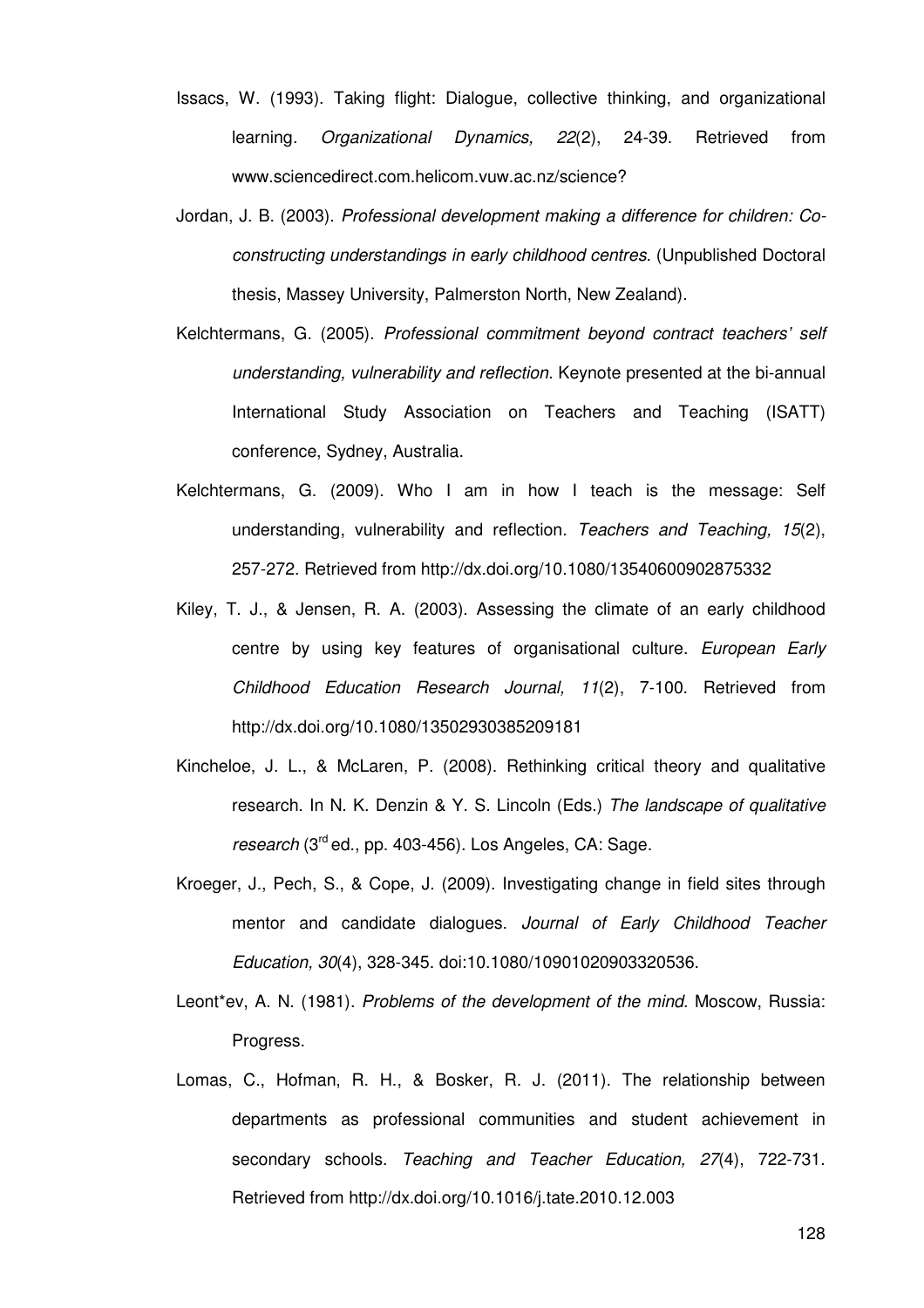- Lubeck, S., Jessup, P., de Vries M., & Post, J. (2001). The role of culture in program improvement. Early Childhood Research Quarterly, 16, 499 - 523. Retrieved from http://dx.doi.org/10.1016/S0885-2006(01)00121-1
- MacNaughton, G. (2005). Doing Foucault in early childhood studies. New York, NY: Routledge.
- McLeod, L. S. (2002). Leadership and management in early childhood centres: A qualitative case study (Unpublished Doctoral thesis, Massey University, Palmerston North, New Zealand).
- Meade, A. (Ed.). (2005). Catching the waves: Innovation in early childhood education. Wellington, New Zealand: New Zealand Council for Educational Research.
- Meade, A. (Ed.). (2010). Dispersing waves: Innovation in early childhood education. Wellington, New Zealand: New Zealand Council for Educational Research.
- Meade, A. (2011). Centres of innovation: Gaining a new understanding of reality. Early Education, 50 (Spring/Summer), 7-10.
- Miettinen, R. (1999). Transcending traditional school learning: Teacher's work and network of learning. In Y. Engeström, R. Miettinen, & R. L. Punamaki, (Eds.), Perspectives on activity theory (pp. 325-346). Cambridge, NY: Cambridge University Press.
- Ministry of Education. (1996). Te whāriki, New Zealand early childhood curriculum. Wellington, New Zealand: Learning Media.
- Ministry of Education, (2002). Nga huarahi arataki-the 10 year strategic plan. Wellington, New Zealand: Learning Media.
- Ministry of Education. (2008). Licensing criteria for early childhood education and care centres 2008 and early childhood education curriculum framework. Wellington, New Zealand: New Zealand Government.
- Ministry of Education. (2008). The education (early childhood services) regulations. Wellington, New Zealand: New Zealand Government.
- Mintrom, M. (2011). The Taskforce reports: designing policy for e.c.e. *Early* Education, 50 (Spring/Summer), 28–31.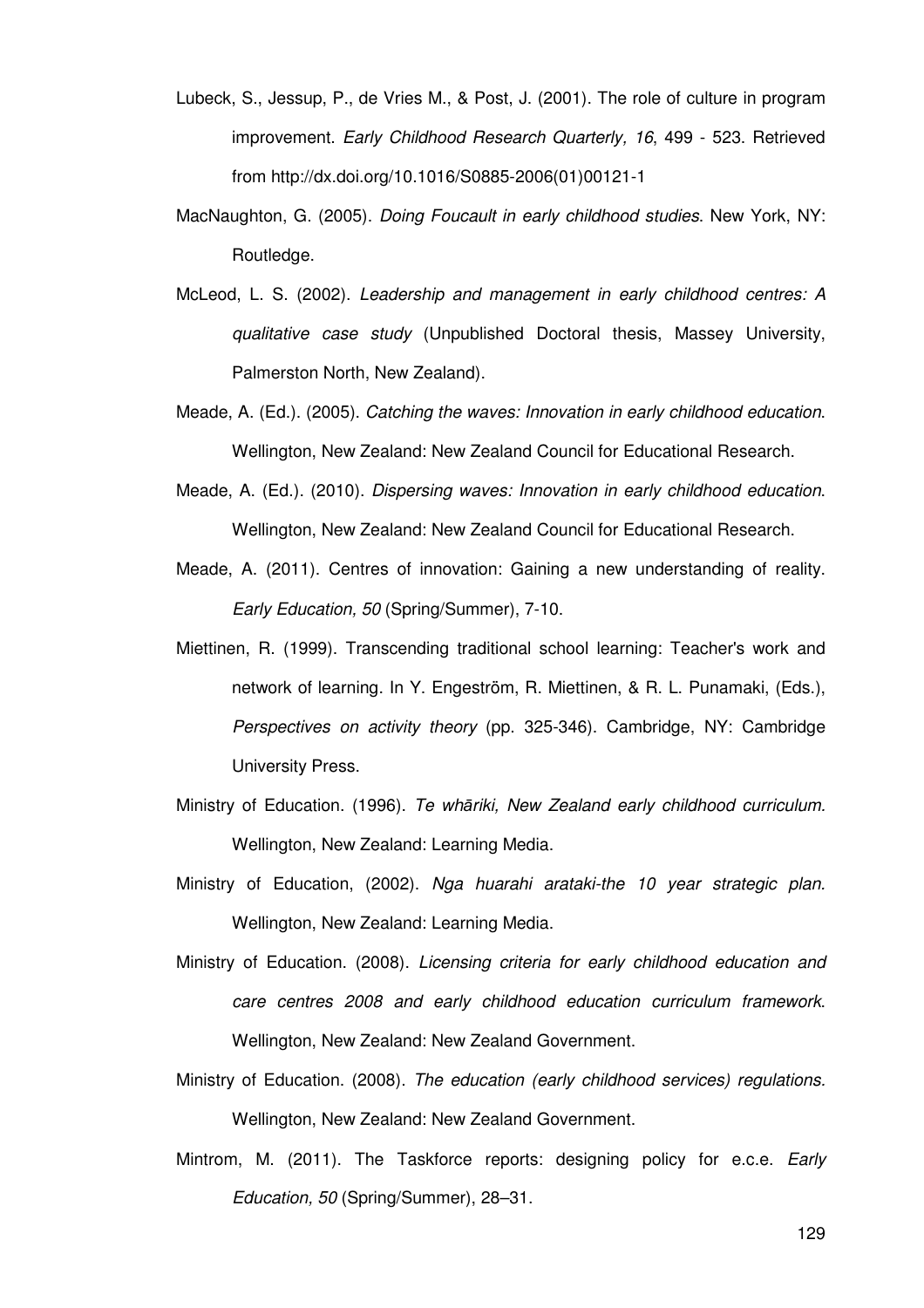- Mitchell, L., & Brooking, K. (2010. First New Zealand Council for Educational Research national survey of early childhood education services 2003-2004. Retrieved from http://victoria.lconz.ac.nz/vwebv/holdingsInfo?bibId=1072202
- Mitchell, L., & Hodgen, E. (2008). Locality-based evaluation of Pathways to the Future - Nga Huarahi Arataki - stage 1.

Retrieved from http://www.educationcounts.govt.nz/publications/ece

- Moro, Y. (1999). The expanded dialogic sphere: Writing activity and authoring of self in Japanese classrooms. In Y. Engeström, R. Miettinen, & R. L. Punamaki, (Eds.), Perspectives on activity theory (pp. 165-182). Cambridge, NY: Cambridge University Press.
- Moss, P. (2010). We cannot continue as we are: The educator in an education for survival. Contemporary Issues in Early Childhood, 11(1), 8-19. Retrieved from http://dx.doi.org/10.2304/ciec.2010.11.1.8
- Mutch, C., & New Zealand Council for Educational Research. (2005). Doing educational research: A practitioner's guide to getting started. Wellington, New Zealand: New Zealand Council for Educational Research.
- Nimmo, J., W., & Park, S. (2009). Engaging early childhood teachers in the thinking and practice of inquiry: Collaborative research mentorship as a tool for shifting teacher identity. Journal of Early Childhood Teacher Education, 30(2), 93-104. doi:10.1080/10901020902885356
- Nuttall, J. (2003). Influences on the co-construction of the teacher role in early childhood curriculum: Some examples from a New Zealand childcare centre. International Journal of Early Years Education, 11(1), 23-31. doi:10.1080/0966976032000066064
- Nuttall, J. (2004). Why don't you ask someone who cares? (Unpublished Doctoral thesis, Victoria University of Wellington, Wellington, New Zealand.
- Nuttall, J., Coxon, L. & Read, S. (2009). Structure, agency, and artefacts: Mediating professional learning. In S. Edwards, & J. Nuttall (Eds.), Professional learning in early childhood settings (pp. 97-114). Rotterdam, Netherlands: Sense.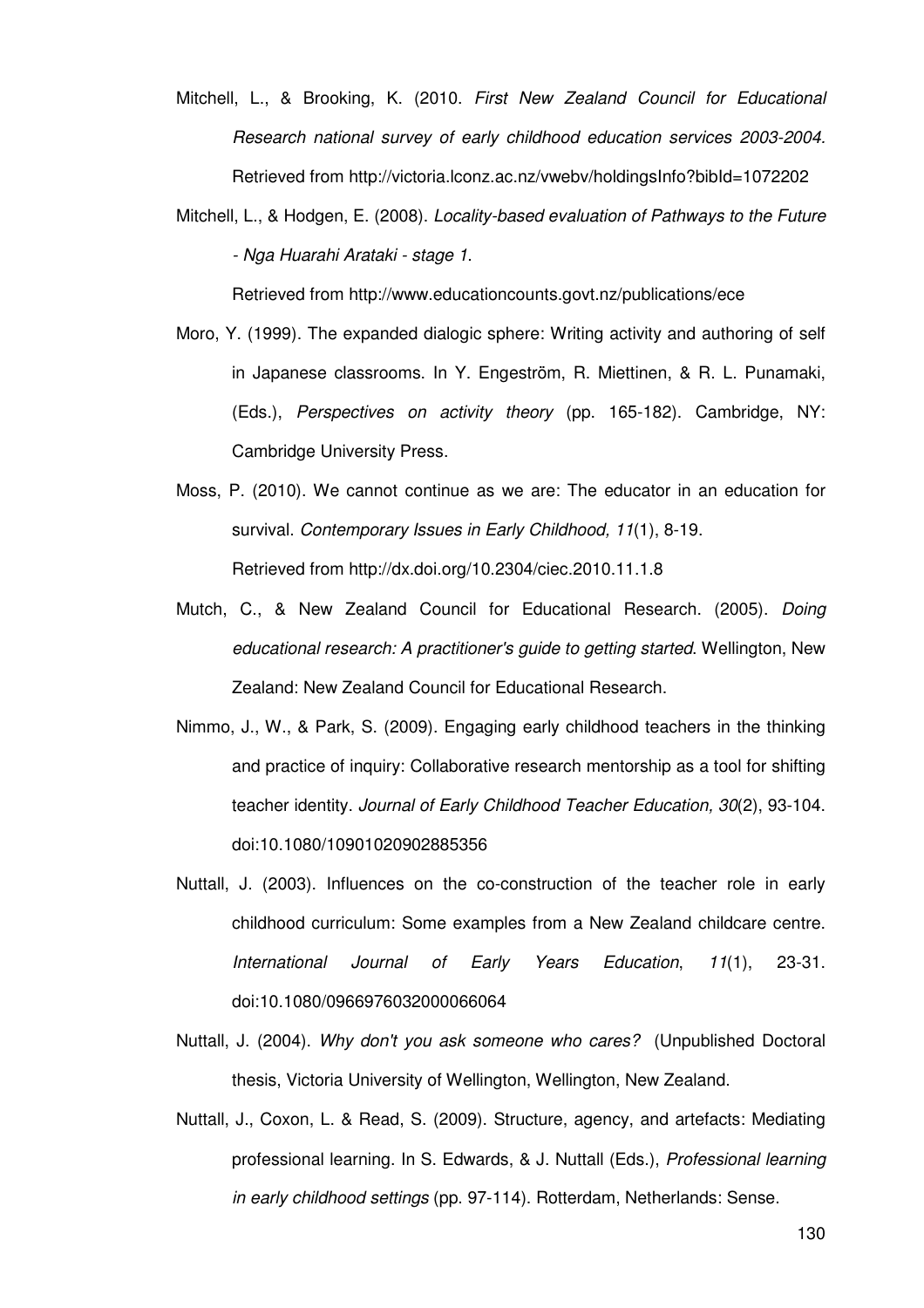- Olesen, V. L. (2008). Early millennial feminist qualitative research: Challenges and contours. In N. K. Denzin & Y. S. Lincoln (Eds.), The landscape of qualitative research (3<sup>rd</sup> ed., pp. 311-370). Los Angles, LA: Sage.
- Paulus, T. M. (2009). Online but off-topic: Negotiating common ground in small learning groups. Instructional Science 37(3), 227 -245. doi:10.1007/s11251- 007-9042-5
- Potter, G. (2001). Facilitating critical reflection on practice through collaborative research [online]. Australian Educational Researcher, 28(3), 11-139. Retrieved from http://search.informit.com.au/fullText;dn=200200879;res=APAFT> ISSN: 0311-6999
- Richards, L. (2009). Handling qualitative data (1st ed.). London, England: SAGE.
- Richardson, L., & Adams St. Pierre, E. (2005). Writing: A method of inquiry. In N. K. Denzin & Y. S. Lincoln (Eds.), The SAGE handbook of qualitative research (3<sup>rd</sup> ed., pp. 959-978). Thousand Oaks, CA: Sage.
- Rinaldi, C. (2006). In dialogue with Carla Rinaldi. London, England: Routledge.
- Rogoff, B. (1998). Cognition as a collaborative process. In W. Damon (Ed.), Handbook of child psychology (Vol. 2, pp. 679-744). New York, NY: John Wiley.
- Rogoff, B., Moore, L., Najafi, B., Dexter, A., Correa-Chavez, M., & Solis, J. (2007). Children's development of cultural repertoires through participation in everyday routines. In J. E. Grusec & P. D. Hastings (Eds.), Handbook of socialisation: Theory and research (pp. 490-515). New York, NY: Guilford.
- Rogoff, B., Matusov, E., & White, C. (1996). Community of learners. In D. R. Olsen & N. Torrance (Eds.), Models of teaching and learning: Participation in a community of learners (pp. 388-414). Malden, Mass: Blackwell.
- Schein, E. H. (2004). Organizational culture and leadership (3<sup>rd</sup> ed.). San Francisco. CA: Jossey-Bass.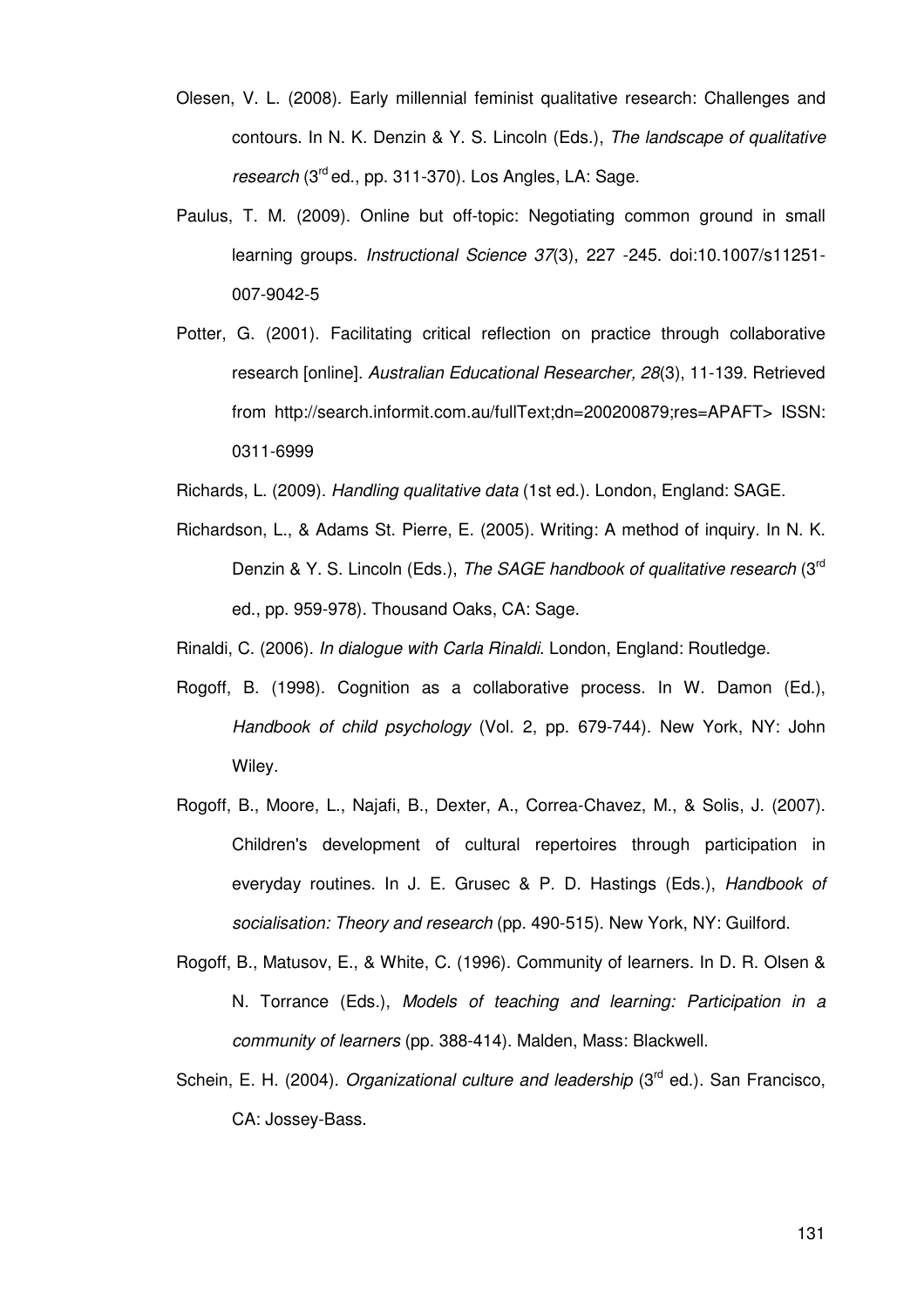- Smith, A. B., Grima, G., Gaffney, M., Powell, K., Masse, L., & Barnett, S. (2000). Strategic research initiative literature review. Dunedin, New Zealand: Children's Issues Centre.
- Stake, R. E. (2008). Qualitative case studies. In N. Denzin & Y. Lincoln (Eds.), Strategies of qualitative inquiry (3<sup>rd</sup> ed., pp. 119-150). Los Angeles, CA: Sage Publishers.
- Stake, R. E. (2010). Qualitative research: Studying how things work. New York, NY: Guilford.
- Taguchi, H. L. (2010). Going beyond the theory practice divide in early childhood education. London, England: Routledge.
- Taylor, L. (2011). Rethinking priorities: Making time for transformational conversations. Early Education, 50(Spring/Summer), 15-18.
- Tedlock, B. (2003). Ethnography and ethnographic representation. In N. K. Denzin, & Y. S. Lincoln, (Eds.), Strategies of qualitative inquiry (2<sup>nd</sup>. ed., pp. 151-172). Thousand Oaks, CA: Sage.

Te One, S. (2008). Voices for the record. Koln, Germany: Lambert Academic.

- Thornton, K., Wansbrough, D., Clarkin-Phillips, J., Aitken, H., & Tamati, A. (2009). Conceptualising leadership in early childhood education in Aotearoa New Zealand. Wellington, New Zealand: New Zealand Teachers Council. Retrieved from http://victoria.lconz.ac.nz/vwebv/holdingsInfo?bibId=1340615
- van der Veer, R. (2008). Introduction to section one: Exploring Vygotsky's legacy: The meaning of mediation. In B. van Oers, W. Wardekker, E. Elbers, & R. van der Veer, (Eds.), The transformation of learning: Advances in cultural-historical activity theory (pp. 20-37). Cambridge, NY: Cambridge University.
- van Oers, B. (2008). Learning and learning theory from a cultural-historical point of view. In B. van Oers, W. Wardekker, E. Elbers, & R. van der Veer, (Eds.), The transformation of learning: Advances in cultural-historical activity theory (pp. 3- 12). Cambridge, NY: Cambridge University Press.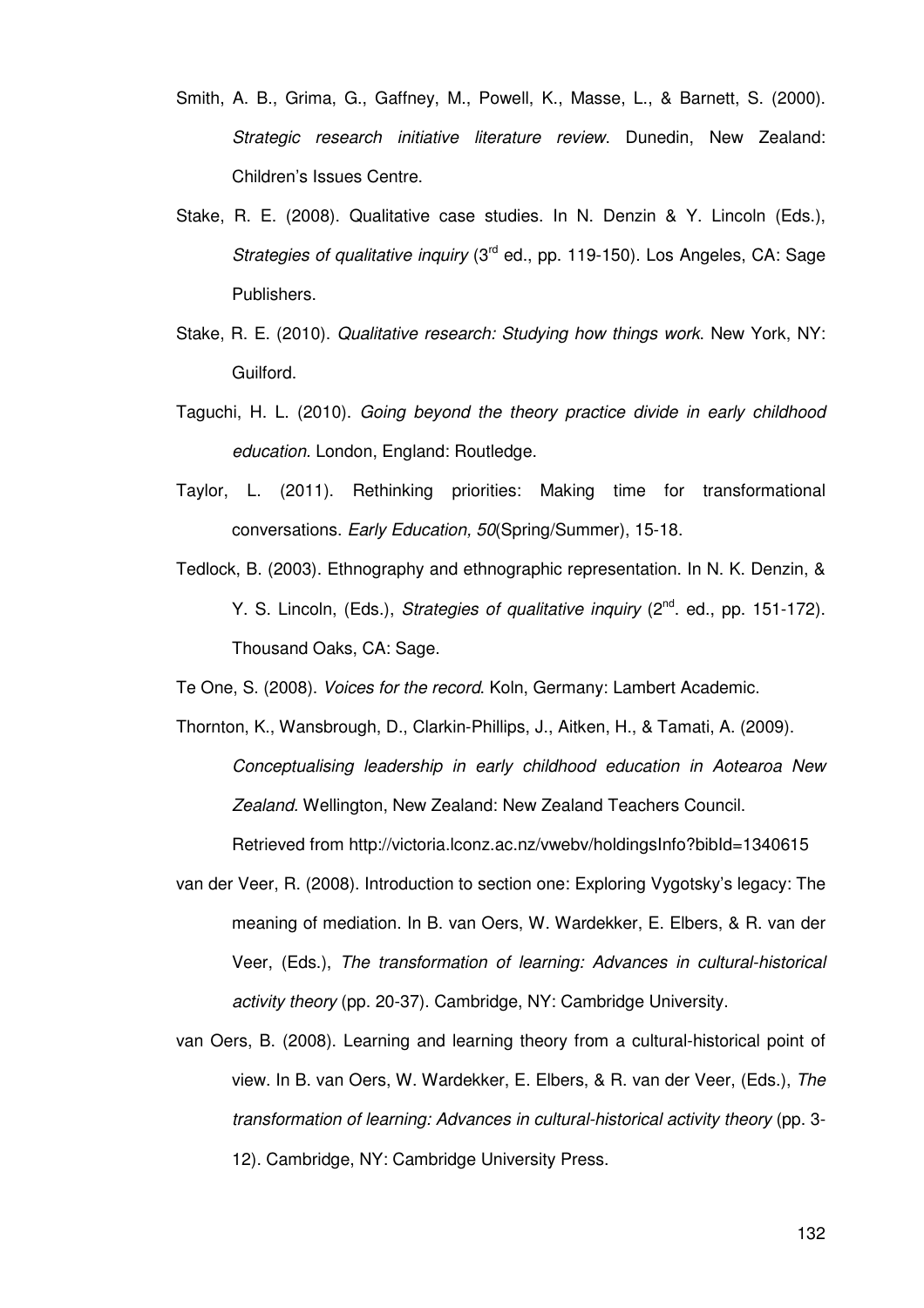- Victoria University of Wellington. (2002). Human ethics policy. Wellington, New Zealand: Author.
- Vygotsky, L. V. (1987). The collected works of L.S. Vygotsky. R. W. Rieber & A. S. Carton (Eds.). New York, NY: Plenum.
- Wegerif, R. (2008). Reason and dialogue in education. In B. van Oers, W. Wardekker, E. Elbers, & R. van der Veer, R. (Eds.), The transformation of learning: Advances in cultural-historical activity theory (pp. 273-288). Cambridge, NY: Cambridge University.
- Wenger, E., McDermott, R., & Snyder, W. M. (2002). Cultivating communities of practice. Boston: Harvard Business School.
- White, J., & Nuttall, J. (2007). Expanding intersubjectivity: The potential of Bakhtinian dialogism to inform narrative assessment in early childhood education. The First Years Ngaa Tau Tuatahi, 9(1), 21-25.
- Yin, R. K. (2003). Case study research: Design and methods  $(3<sup>rd</sup>$  ed.). Thousand Oaks CA: Sage.
- Yin, R. K. (2009). Case study research: Design and methods  $(4<sup>th</sup>$  ed.). Thousand Oaks, CA: Sage.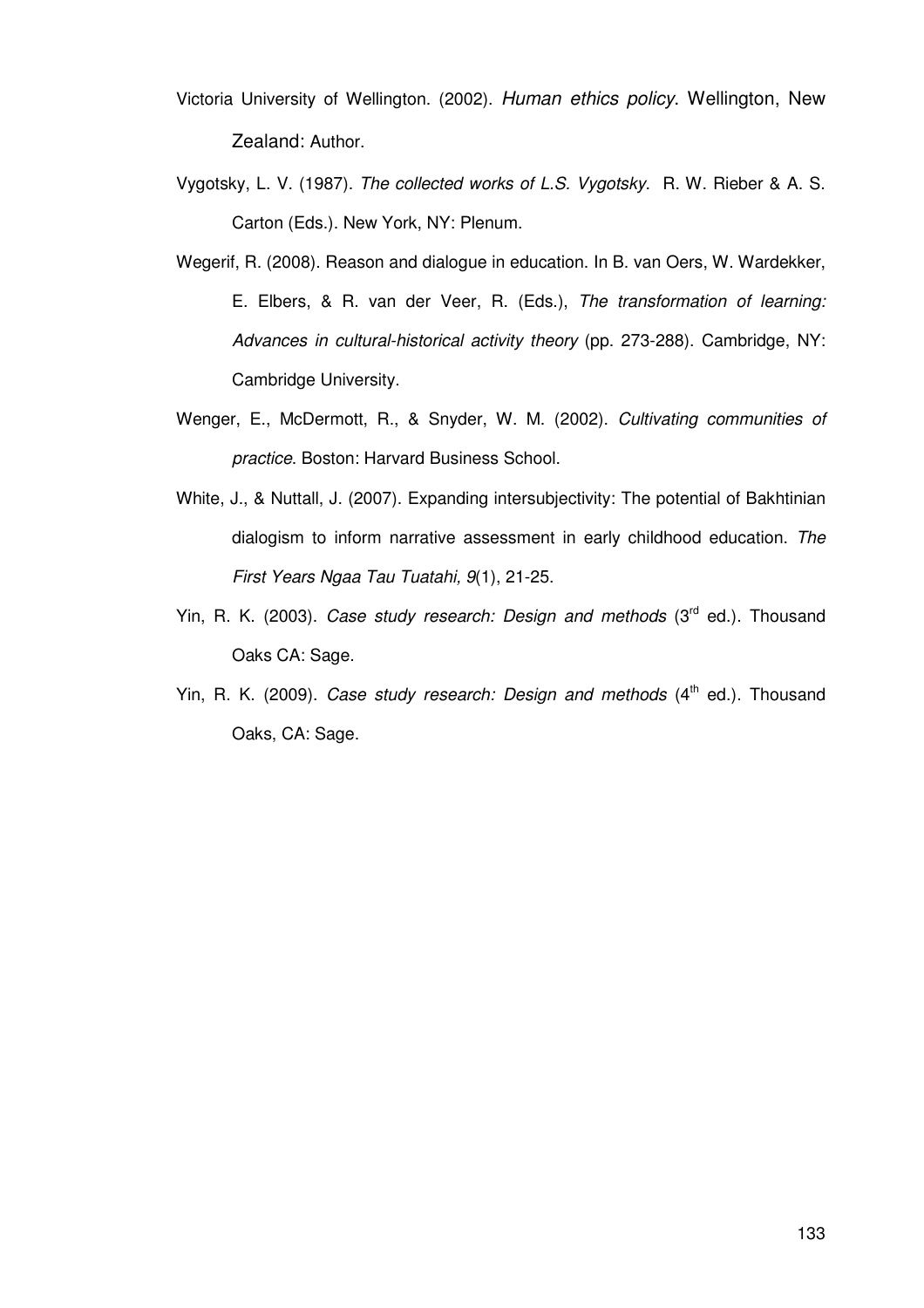# **Appendices:**

**Appendix A :** Interview questions and journal suggestions

## **Initial interview - Manager**

Years at centre, teaching experience Position – managerial, teaching centre operations – hours, number of children, sessions management systems – committee, profit , non-profit teachers – number, trained, registered, contracts, rosters, non-contact, job description staff meetings – when, time, attendance

## **1 st Interview - teachers, manager**

Professional dialogue – define, understanding Topics – pedagogy, organisational, curriculum, parents, children, students, issues, change, resources Dialogue – challenges, critical, agree, disagree, shared understanding, Culture, organisation, staff room, learning environment, non-contact – support, opportunities, barriers Work – rosters, part-time, full time, Prompts – notes, displays **Barriers** 

### **2 nd interview – teachers, manager**

Dialogue changed perspective -example Context – who's involved? Outcomes – team, personal Support – organisational, pedagogy, management **Barriers** 

### **Journals**

Time, date, other participants, reason, outcomes, barriers, own learning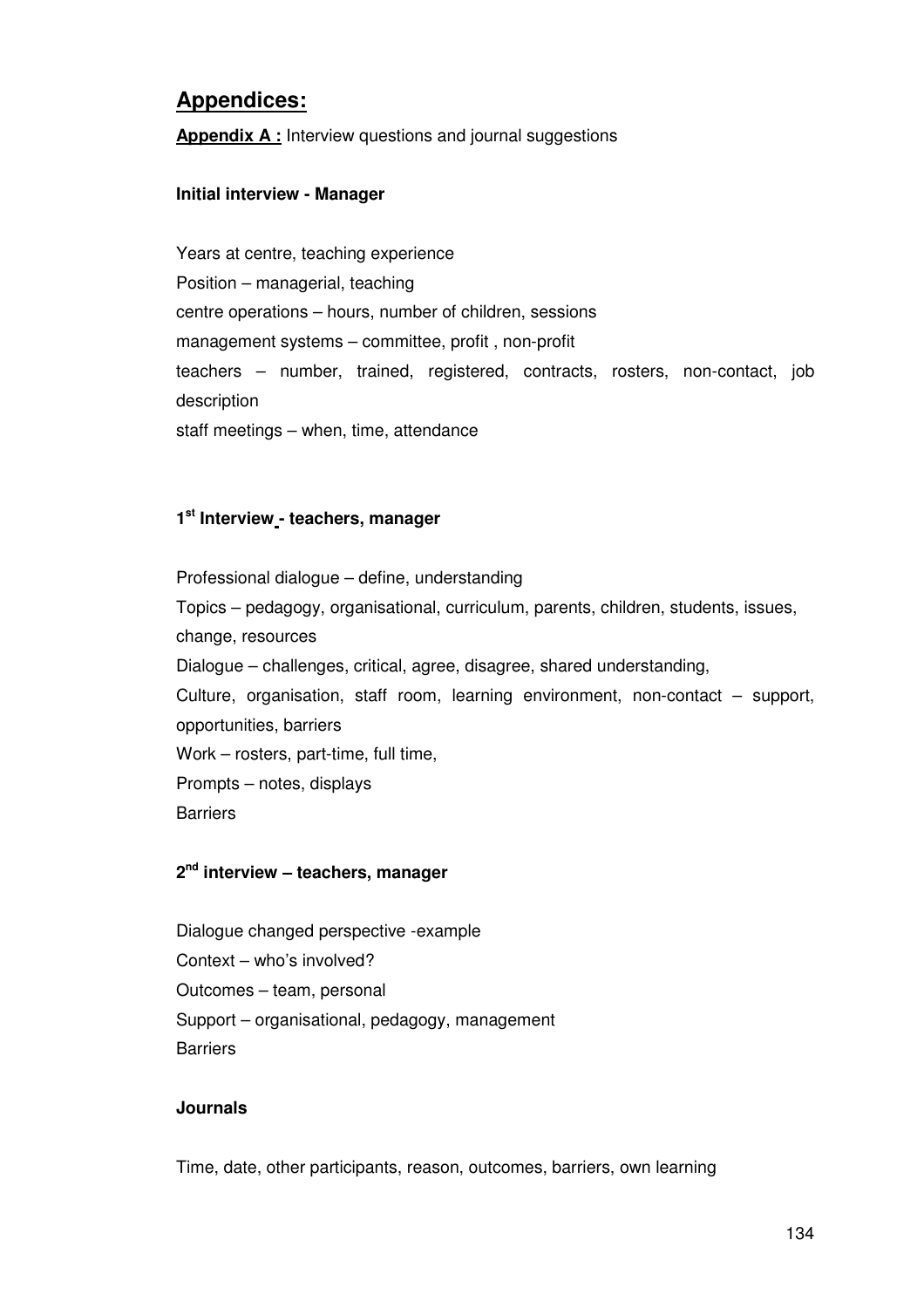**Appendix B:** Letter of introduction to the centre and request for entry

Dear

I am a post graduate student at Victoria University of Wellington and I am looking to undertake a research project to complete my Masters of Education degree. I am writing to ask you to consider my undertaking the research project in your early childhood education and care centre.

The research is a case study. My point of interest is how teachers have opportunities to engage in professional dialogue with each other. Another aspect of that interest is to understand how professional dialogue amongst teachers impacts on the implementation of policy documents such as Te Whāriki, Kei Tua o te Pae and Ngā Arohaehae Whai Hua. I am also interested in exploring how non-contact and attendance at staff meetings facilitates professional dialogue amongst teachers.

The research would require me to spend time observing in your centre, to interview you and the teachers, to ask the teachers to keep a journal for 1 -2 weeks and to attend two staff meetings. I would also need to collect and analyse data such as staff meeting minutes, daily diary communication and other artifacts that may show how teachers engage in professional dialogue.

I believe that my research may provide a picture of the early childhood teacher's role and the impact of working conditions and entitlements. I believe that may be beneficial in providing the public and the government with an understanding of the early childhood teacher's role and the environmental considerations that support and/or hinder that role.

I have enclosed the information form and consent form for your perusal.

I look forward to your response. If you wish to have more information please contact me on 042368573 or 0276478919.

Yours sincerely Christine Healy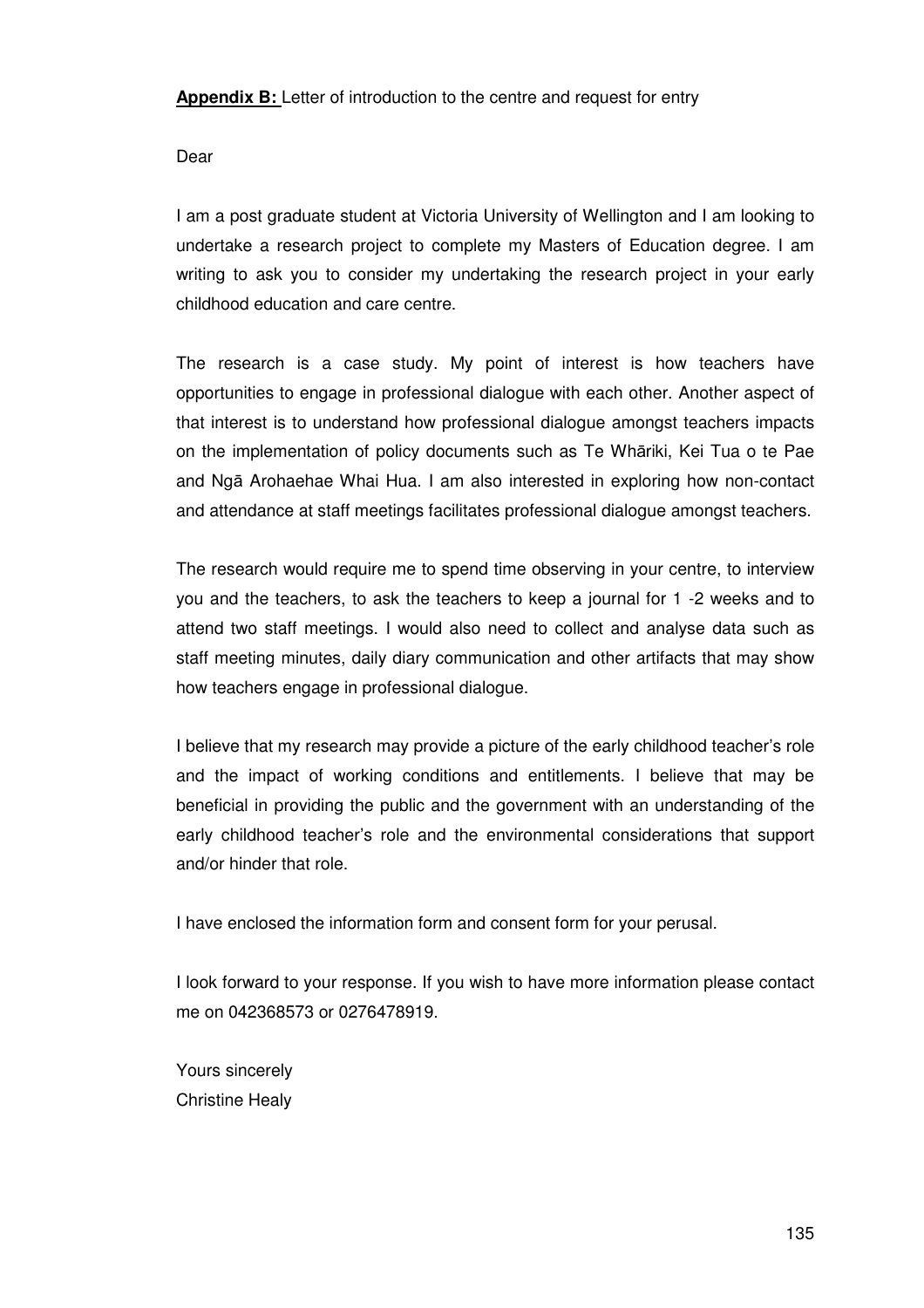#### **Appendix C:** Participant information sheet

Researcher: Christine Healy: Faculty of Education, Victoria University of Wellington

I am a Masters of Education student at Victoria University of Wellington. As completion of my degree I am undertaking a research project leading to a thesis. My research project is to study the opportunities teachers in an early education and care centre have for professional dialogue. I am particularly interested in how the culture and the managerial organisation of the early education and care centre influences and facilitates these opportunities for teachers to have professional dialogue with each other.

I am inviting you to participate in this research project. If you consent to participate I ask for your consent to collect data between July and December 2010 from the manager and teachers in your education and care centre. I ask for consent to be able to attend two staff meetings, to visit and observe in your centre three times for three hours at each visit. I ask that you keep a journal for 1- 2 weeks during the research project and that I interview those teachers who agree to an interview and the manager both at the beginning and at the end of the research project.

As I want to capture the opportunities that you have for professional dialogue I will use a variety of methods to collect the data. I am asking for your consent to use audio tape both at the staff meetings and the interviews. I believe that this will give me valuable data in both a group situation and in your 1:1 interviews with me, the researcher. Each interview will be for approximately one hour. It is intended that the interviews be held at your education and care centre in a room separate from the other activities of the centre. I am asking for your consent to take field notes both at the staff meetings and at my observation visits. During my observation visits I am asking for your consent to have intermittent conversations with me, the researcher, from which I will also take field notes.

In order to gain your perspective about the opportunities that you have for professional dialogue with other teachers at your education and care centre, I am asking for you to consent to keeping a journal for 1- 2 weeks during the research project. I ask that the journal is your documented perspective of the opportunities you have for professional dialogue during that  $1 - 2$  week period. I ask that we coordinate this process with other staff members and you will be able to choose the 1 -2 weeks, probably in September/October when you have become more familiar with the research project focus.

I am asking for your consent to document artifacts that are relevant to the research project such as staff meeting notes, recordings of white board and daily diary information. I am not looking for information from parents and children. However, I am aware that these conversations might provide contextual information for the research project.

All data will be kept safe in a locked container. All the data including the audio recordings will be subsequently destroyed 5 years after the completion of the research project.

 Your responses together with my observations as well as access to the artifacts will form the basis of my research project. All written reference to this data will remain confidential and only be used with your consent. I anticipate that the data collection stage will begin in July and continue till December 2010. I am looking to complete my thesis by September 2011.

 When the research project is in the preliminary stage the centre will receive a copy of the preliminary research project and you will have the opportunity to comment.

 Your involvement in this research project is voluntary and you may request not to participate in the research project. If you do decide to voluntarily participate in this research project I am asking you to consent to not withdrawing from the research project until after the data is gathered, that is in December 2010.

 The research project will be presented for the completion of a Master of Education degree. The data collected may be used for conference papers and/or publication. At all times these reports will adhere to the confidentiality clauses in the consent agreement.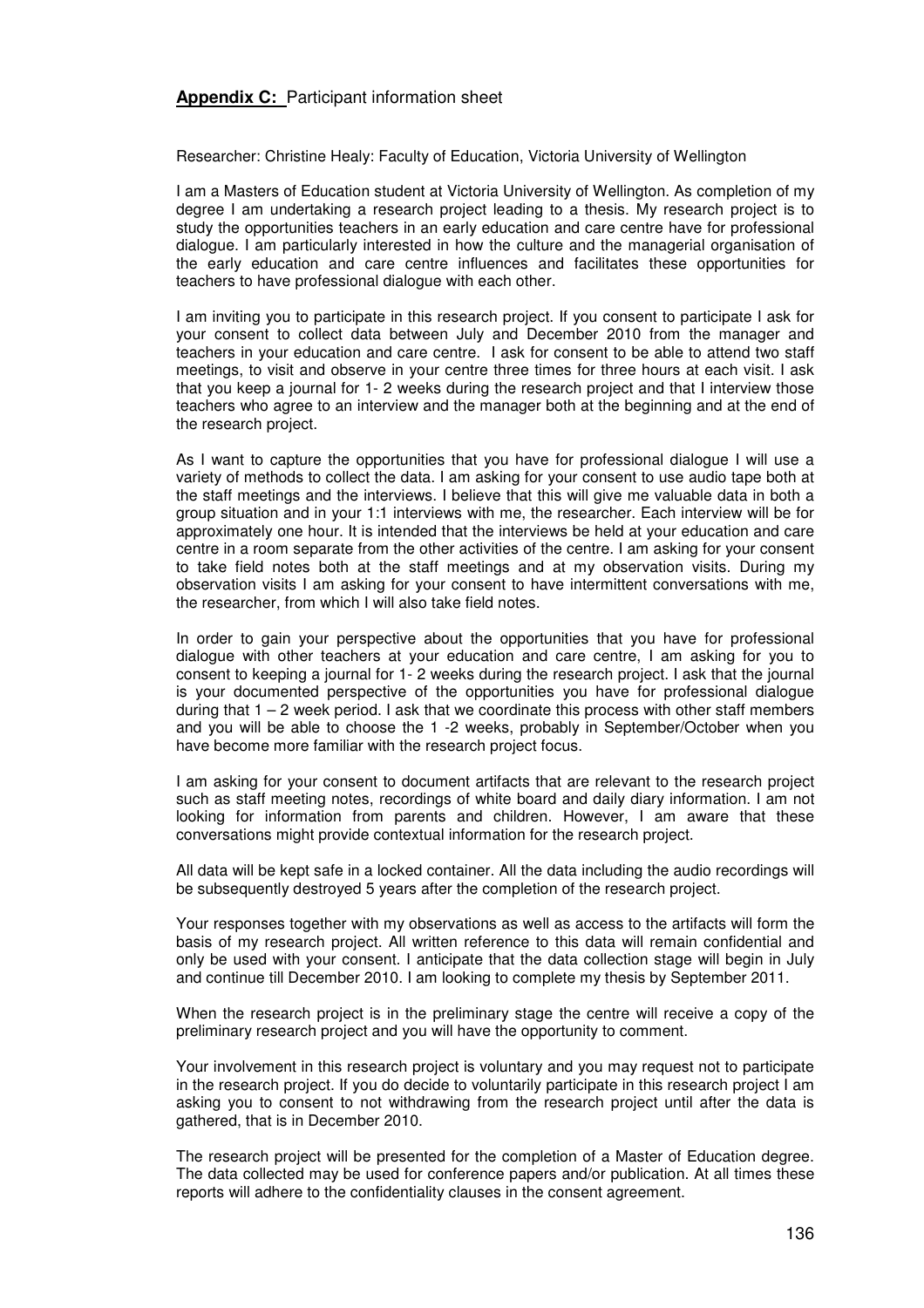If you consent to participate in this research project please sign the consent form. If you wish, however, to have further information and/or clarification of the research project please contact me. My contact details are email candihealy@xtra.co.nz and phone 042368573 or 0276478919.

I am looking forward to spending time in your centre.

Christine Healy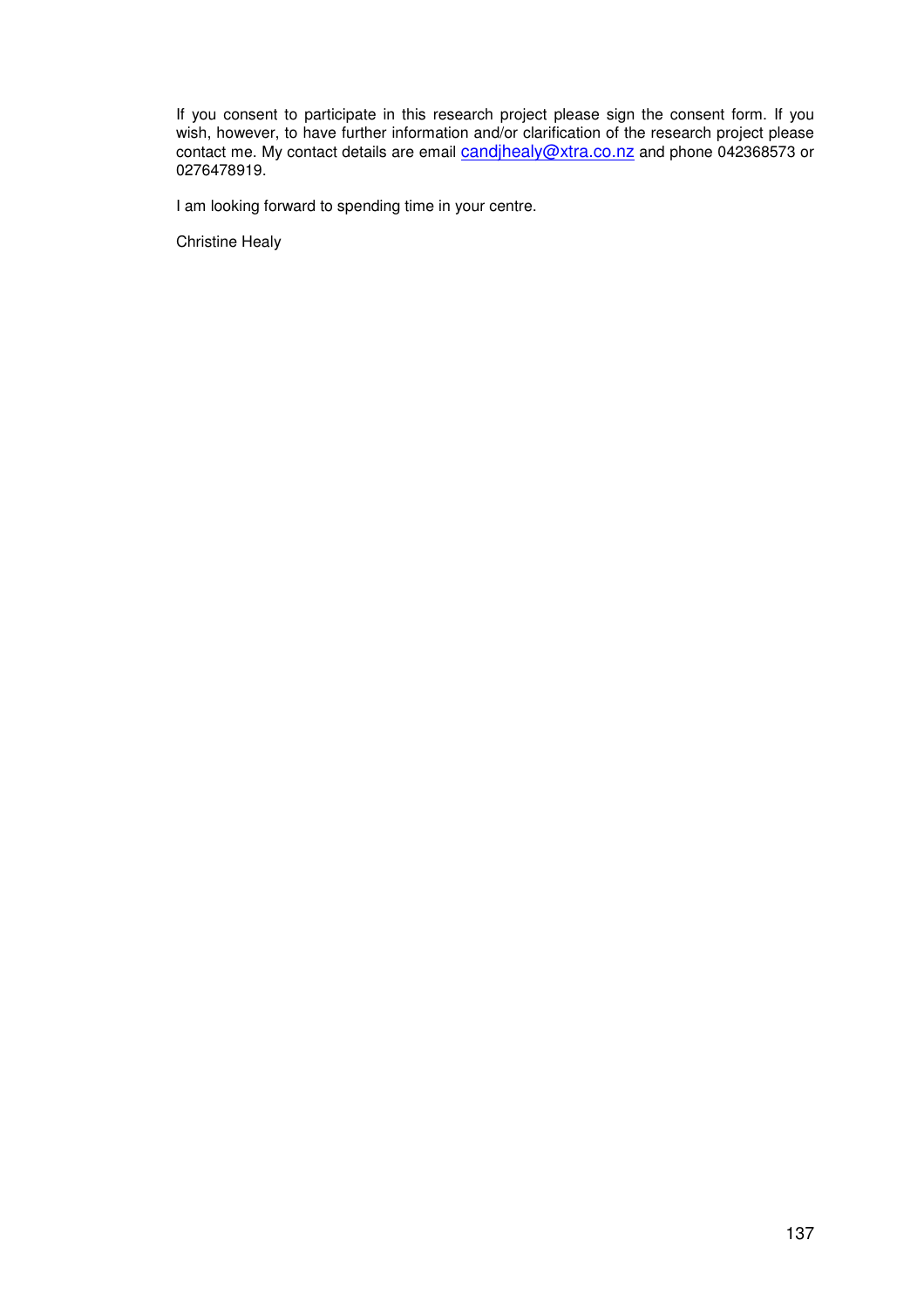## **Appendix D:** Consent form

## **Consent form for the teachers at Pohutukawa Early Learning Centre.**

Please tick the boxes to signal your agreement to the following statements:

| I have read and understood the purpose for this research project, the commitment I will be<br>making, the research conditions and give my consent to be a participant in this research<br>project.                                         |  |  |
|--------------------------------------------------------------------------------------------------------------------------------------------------------------------------------------------------------------------------------------------|--|--|
| I understand I am able to ask questions and gain more information and clarification of the<br>research project.                                                                                                                            |  |  |
| I understand that if I consent to participate in this research project I am able to withdraw,<br>without needing to explain why, until the end of data gathering in December 2010.                                                         |  |  |
| I understand that I will be asked to be interviewed by Christine Healy and that I can consent<br>or decline to be interviewed. I also understand that I am able to decline to answer some or all<br>of the questions during the interview. |  |  |
| I consent to being observed by Christine Healy at staff meetings and during the course of her<br>visits.                                                                                                                                   |  |  |
| I understand that during her visits that Christine Healy may have intermittent conversations<br>with me and that I am able to consent or decline to be included in those conversations.                                                    |  |  |
| I consent to being asked to keep a journal for 1-2 weeks during the research project. I<br>understand that I am able to decline to keep a journal during the research project.                                                             |  |  |
| I consent to my journal entries forming part of the content for my second interview with<br><b>Christine Healy</b>                                                                                                                         |  |  |
| I understand that all the data collected will be treated confidentially and that my name, the<br>names of the other participants and the name of the centre and its location will be protected<br>by the use of pseudonyms.                |  |  |
| I understand a preliminary summary of the findings will be made available to me to read and<br>comment on.                                                                                                                                 |  |  |
| I understand that if I have concerns or complaints in regards to this research project I can<br>contact:                                                                                                                                   |  |  |
| The Chair of the Ethics Committee,<br>Dr Allison Kirkman,<br>Victoria University of Wellington Human Ethics Committee<br>PO Box 600, Wellington<br>Phone: 04 463 9502                                                                      |  |  |
| Or Christine Healy's research supervisors:<br>Sophie Alcock, Senior Lecturer,<br>Victoria University of Wellington,<br>PO Box 600<br>Wellington<br>Email: sophie.alcock@vuw.ac.nz or phone 04 463 9993                                     |  |  |
| Or<br>Sarah Te One, Lecturer,<br>Victoria University of Wellington,<br>PO Box 600<br>Wellington<br>Email: sarah.teone@vuw.ac.nz or 04 463 5716                                                                                             |  |  |
| Signed:<br>Date:                                                                                                                                                                                                                           |  |  |
| Name written:                                                                                                                                                                                                                              |  |  |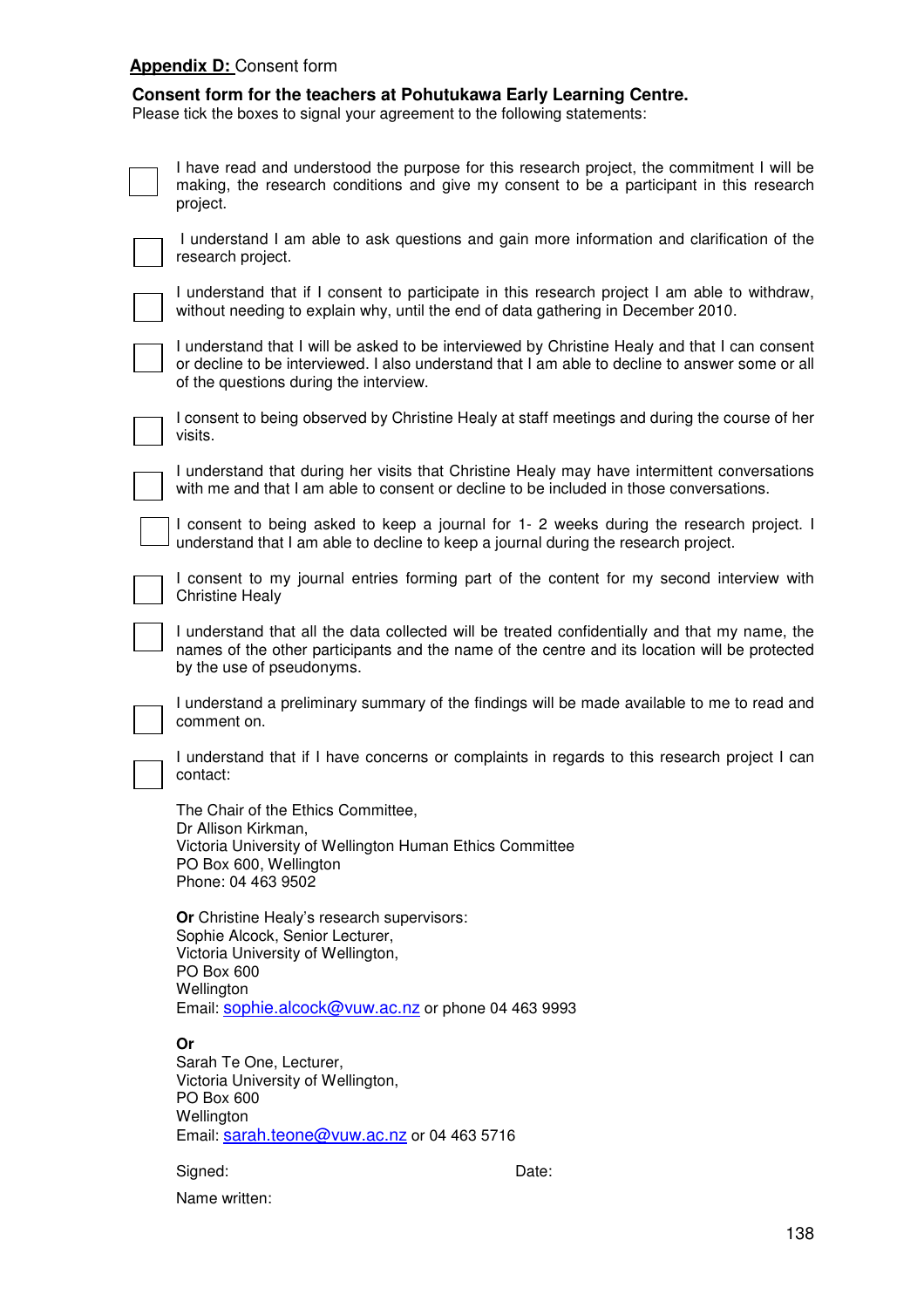## **Appendix E:** Transcriber's confidentiality agreement



**FACULTY OF EDUCATION** TE WHANAU O AKO PAI

VICTORIA UNIVERSITY OF WELLINGTON, PO Box 71-310, Donald St, Karori, Wellington 6147, New Zealand Phone + 64-4-463 9500 Fax +64-4-463 9649 Email education@vuw.ac.nz Web www.victoria.ac.nz/education

Confidentiality agreement

I,………………………………….., transcriber, agree to maintain full confidentiality in regards to any and all audiotapes and documentation received from Christine Healy related to her Master's study on "Overlapping realities". Further more, I agree:

- 1 To hold in strictest confidence the identification of any individual that may be inadvertently revealed during the transcription of audio-taped interviews, or in any associated documents.
- 2 To not make copies of any audiotapes or computerised files of the transcribed interview texts, unless specifically requested to do so by Christine Healy.
- 3 To store all study-related audiotapes and materials in a safe, secure location as long as they are in my possession.
- 4 To return all audiotapes and study-related documents to Christine Healy in a complete and timely manner.
- 5 To delete all electronic files containing study-related documents from my computer hard drive and any backup devices.

I am aware that I can be legally liable for any breach of this confidentiality agreement, and for any harm incurred by individuals if I disclose identifiable information contained in the audiotapes and/or files to which I will have access.

Transcriber's name:

Transcriber's signature:

Date: